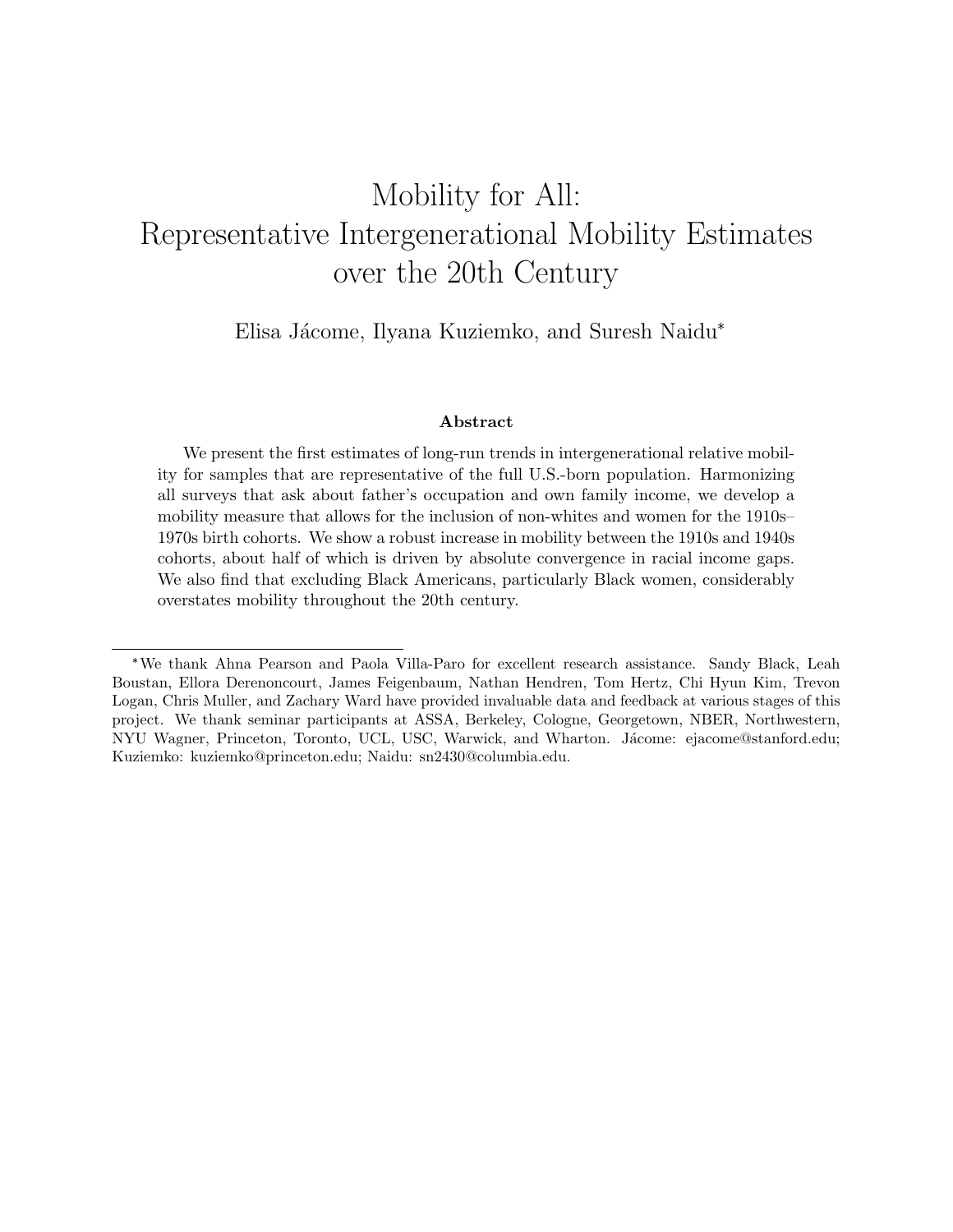# 1 Introduction

Intergenerational relative mobility—how tied an individual's place in the income distribution is to her parents' place in the income distribution while she was growing up—has long been an object of interest, especially in the United States. A high level of mobility is viewed as an important part of Americans' identity as a nation: that it is a "land of opportunity" even for those who grew up poor. American perceptions of intergenerational mobility remain significantly higher than measured mobility and correlate with decreased support for redistribution (Alesina *et al.*, 2018).<sup>1</sup> In political philosophy, intergenerational relative mobility is widely viewed as a proxy for equality of opportunity (Roemer and Trannoy, 2015) and the overall fairness of a society.

The rise in inequality since the 1970s and 1980s has further increased interest in intergenerational mobility (Mogstad and Torsvik, 2021). Cross-country variation suggests that in modern data high levels of inequality correlate with greater income persistence between parents and children (Corak, 2013), raising the concern that the rise in income inequality over the past generation will lead to a decline in intergenerational mobility in the US. However, direct evidence on the correlation between inequality and mobility across *time* within the US has been more limited. As Song *et al.* (2020) write: "evidence of long-term trends in intergenerational mobility is largely absent" (p.  $251$ ).<sup>2</sup>

The main contribution of this paper is simple: we present, to the best of our knowledge, the first estimates of long-run intergenerational relative mobility trends for a representative sample of U.S.-born individuals. In particular, we show mobility estimates for children born in the 1910s through the  $1970s<sup>3</sup>$  As Table 1 shows, a handful of papers have made important contributions to our understanding of long-run trends in intergenerational relative mobility. However, for data reasons, they include only subsets (and typically *advantaged* subsets) of the population. Song *et al.* (2020) shows mobility of occupational prestige from 1830 to 1980, but only for white men. Using a clever synthetic-panel strategy based on the status information conveyed by first names, Olivetti and Paserman (2015) can compare occupational mobility between fathers and sons to that of fathers and sons-in-law, but only for white men and married white women. Collins and Wanamaker (2017) and Ward (2020) include Black Ameri-

<sup>&</sup>lt;sup>1</sup> The idea that upward mobility could reduce support for redistribution among a majority of *rational* voters was explored theoretically in Benabou and Ok (2001), though they emphasize that the result only holds for voters with very low levels of risk aversion.

<sup>&</sup>lt;sup>2</sup> Similarly, Mazumder (2018, p. 225-226) write: "One active topic of research that has not yet been resolved is whether there have been major changes in intergenerational mobility in the United States over time."

<sup>&</sup>lt;sup>3</sup> Note that we do not examine intergenerational *absolute* mobility, which captures the probability that a child's income as an adult surpasses her parents' income (in real dollars) while she was a child. For recent work on intergenerational absolute mobility, see Chetty *et al.* (2017) and Berman (2018).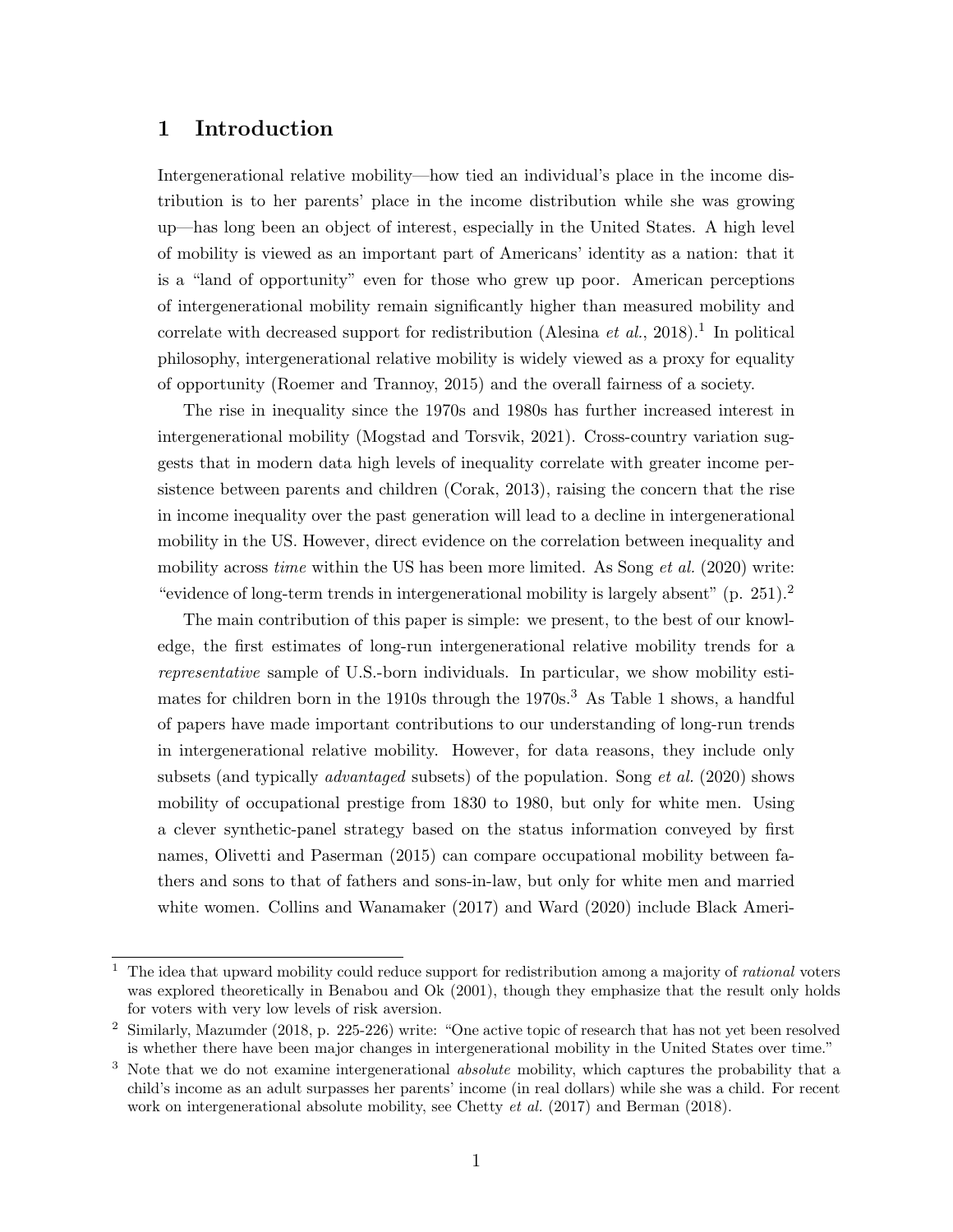cans, but only men. Papers on intergenerational relative mobility that include women and non-whites present results only for more modern periods (see, e.g., Chetty *et al.*, 2014b, Solon, 1992, Chetty et al., 2020, or Mazumder, 2018) or short snapshots of time (see, e.g., Card et al., 2018).

The goal of including women and non-whites motivates our methodology. Instead of relating occupational status of one generation to the next (which complicates looking at women, as few worked in the historical period), we introduce a family-income-toincome-score mobility concept. Essentially, we relate the self-reported family income (adjusted for inflation) of the adult child to an income score meant to predict her family income while she was growing up, based on characteristics such as her race, her father's occupation, and her region. Family income is readily reported in many datasets, and is a question that male as well as female respondents can answer. Moreover, it will naturally pick up income gaps by race.

We locate (to the best of our knowledge) all surveys that ask individuals their current family income and their father's occupation while they were growing up, ranging from well-known surveys like the General Social Survey to more obscure ones like "Americans View Their Mental Health" and "The National Survey of Black Americans." All of these surveys also ask race and the region (at the very least, South versus elsewhere) where the respondent was born or grew up. Our baseline estimates use the 1940 Census to predict family income for fathers using *occupation*  $\times$  race  $\times$  South cells (though we show robustness to many variations in predicted family income, including using the father's education whenever available). We then relate self-reported family income of the adult child to her predicted income while growing up, estimating both intergenerational elasticity and rank-rank mobility relationships. Pooling and harmonizing surveys decreases the sampling noise in each cohort, resulting in more precise and stable estimates than would be found in any single survey.

Our main finding is that both IGE and rank-rank correlations fell (meaning that mobility rose) between the 1910s and 1940s birth cohorts. The IGE (rank-rank correlation) falls from 0.58 (0.39) for those born in the 1910s to 0.36 (0.24) for those born in the 1940s. Between the 1940s and 1970s birth cohorts, the IGE measure drifts upward again, while there is little change in the rank-rank correlation. While survey-based measures of mobility are less reliable for these later  $(1960s-1970s)$  cohorts, the u-shape we find for the IGE tracks measures of inequality in the family income of the adult children in our sample, suggesting a cross-cohort "Great Gatsby Curve" relating mobility estimates to inequality, as has been found in cross-country data (Corak, 2013). On the other hand, the absence of the same increase for the rank-rank measure also offers evidence against the tight linkage of inequality and mobility. Of course, just as with the cross-country correlation, we make no claims to causality between the adult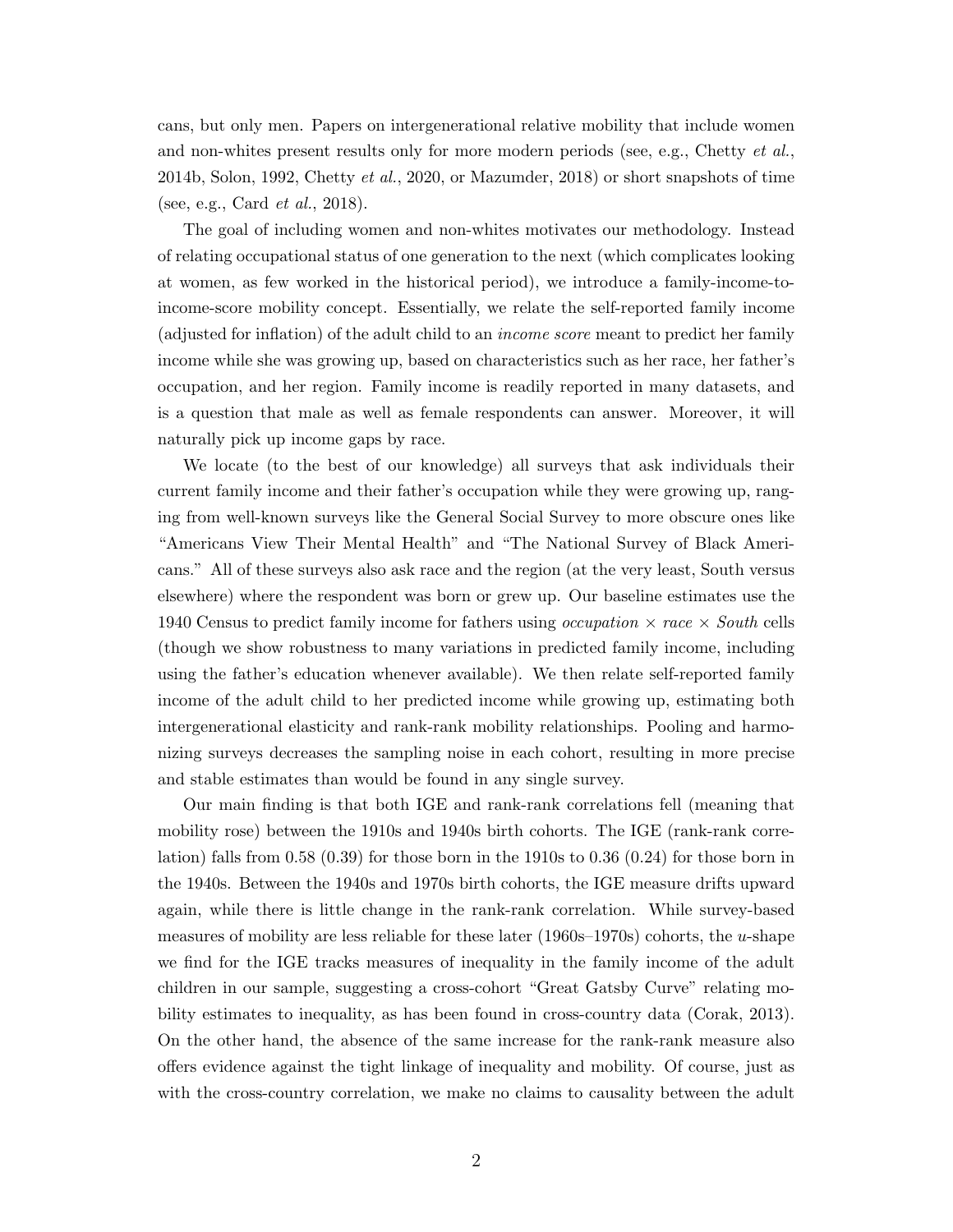children's inequality measures and their mobility.

As noted, our paper is motivated by the absence of historical mobility measures that are representative of the full U.S.-born population. In the second part of the paper, we focus on subgroups (mostly the four subgroups defined by Black/white race and male/female sex) and in particular how movements of these subgroups contributed to (or slowed) the increase in mobility from the 1910s to 1940s cohorts. Like inequality measures and unlike means, the full-population IGE (or rank-rank) slope is not a weighted average of subgroup slopes. In particular, the between-subgroup differences in parental mean income play a major role. We make this point more precise in the paper, but the basic logic is shown in Figure 1. In this case, the full-population IGE is greater than the IGE measure for either subgroup, because group B comes from such an extremely disadvantaged part of the parental-income distribution and remains disadvantaged in adulthood.

In our subgroup analysis, we show several key changes in the mapping of parental income to own adult income among our four subgroups and how they relate to the overall change in full-population mobility. From the 1910s–1920s to the 1940s–1950s birth cohorts, there is substantial catch-up for Black Americans, with their entire regression line shifting upward by roughly twenty-five log points (or seven rank percentiles). Whites also enjoy income growth in real terms, and their IGE and rank-rank slopes become flatter (meaning that, *within the white population*, parental income matters less in predicting own adult family income). Our decomposition, applying Hertz (2008) to our historical data, shows that the Black-white catch-up in levels of income accounts for roughly half of the rise in mobility (and the flattening of the white slope accounts for the remainder). This result is quite striking given that Black Americans are just over ten percent of the U.S. population. But given that they are drawn from an extreme part of the parental income distribution (in their case, an extremely low part) and in our historical period did not intermarry with whites, changes in their adult outcomes will be statistically influential on estimates of the full-population regression line.

In this paper we pay particular attention to Black women. First, because of data limitations, there has been almost no work on historical intergenerational mobility that includes this group. Second, as we will demonstrate later in the paper, because Black women tend to grow up in the bottom of the income distribution (as do their male counterparts) and in our historical period are the lowest-income group as adults (even poorer than Black men), they play an especially outsize role in increasing fullpopulation intergenerational persistence measures. As just one example, in 1920, the rank-rank correlation increases from 0.27 to 0.32 (with non-overlapping confidence intervals) when Black women are added to the rest of the sample. Excluding even this small share of the population overstates early twentieth-century U.S. mobility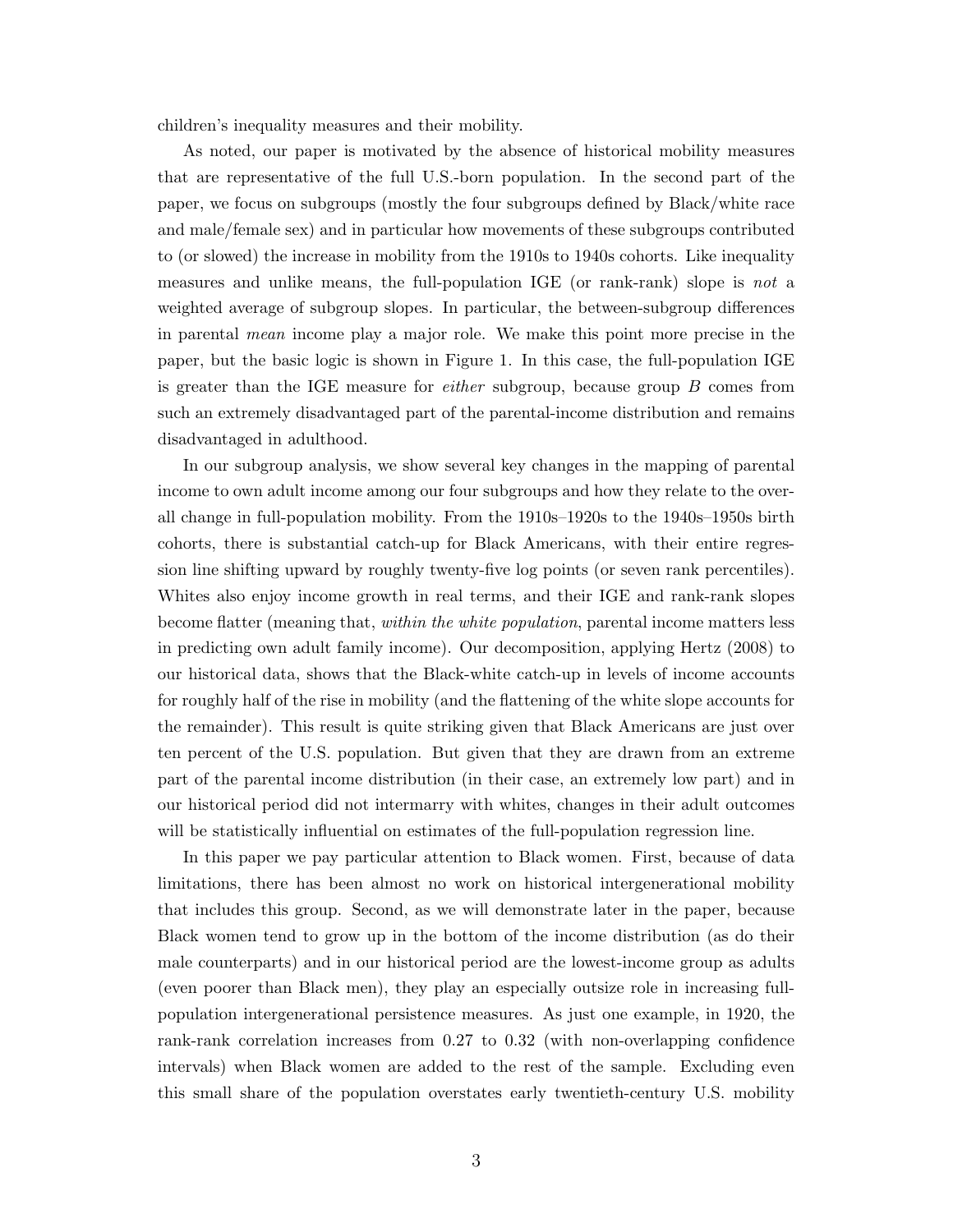considerably.

In the final part of the paper, we compare the mobility patterns by race and sex in our historical period to those documented in modern data (individuals currently in their 30s) by Chetty et al. (2020). The modern data show significant retrenchment in the progress made by Black Americans (as does our data for the 1960s and 1970s cohorts). One reading of this reversion to earlier trends is that the Black-white convergence of the mid-century cohorts (who entered the labor market during and immediately after the Civil Rights era) was merely a temporary deviation from steady-state gaps. However, the patterns by gender suggest a more dynamic story. Over most of our sample period, Black women are the poorest group, with much lower family income than their male counterparts. But by the end of our sample period (the 1970s birth cohort) this gap has closed and in the modern data it has in fact flipped, with family income for Black women being substantially higher than that for Black men in Chetty *et al.* (2020). Thus, a careful examination of mobility by race and gender over the 20th century suggests important shifts over time, which future work might link to policy or other changes.

The remainder of the paper is organized as follows. In the next section we describe the various datasets we use. In Section 3, we describe our methodology, in particular the family-income-to-income-score mobility concept. In this section we describe in detail how we calculate income scores to approximate parental income. Section 4 presents our results for the full, representative population. Section 5 presents a decomposition of the mobility measures and decomposes the rise in mobility into differential mobility by race and gender. Section 6 relates our findings by race and sex to modern data. Section 7 concludes.

## 2 Data

In this section, we briefly describe the datasets that we use in this paper and share summary statistics. Far greater detail can be found in Appendix D.

#### 2.1 Datasets and sampling rules

We have located to the best of our knowledge all surveys that ask respondents their current family income, their fathers' occupation while they were growing up (with sufficient detail), their race, and the region of the country where the respondent was born or grew up (at least to the level of South versus other regions). We end up locating 15 different surveys, and details on all of them are provided in Appendix D. Most readers will be familiar with some (e.g., the General Social Survey or the American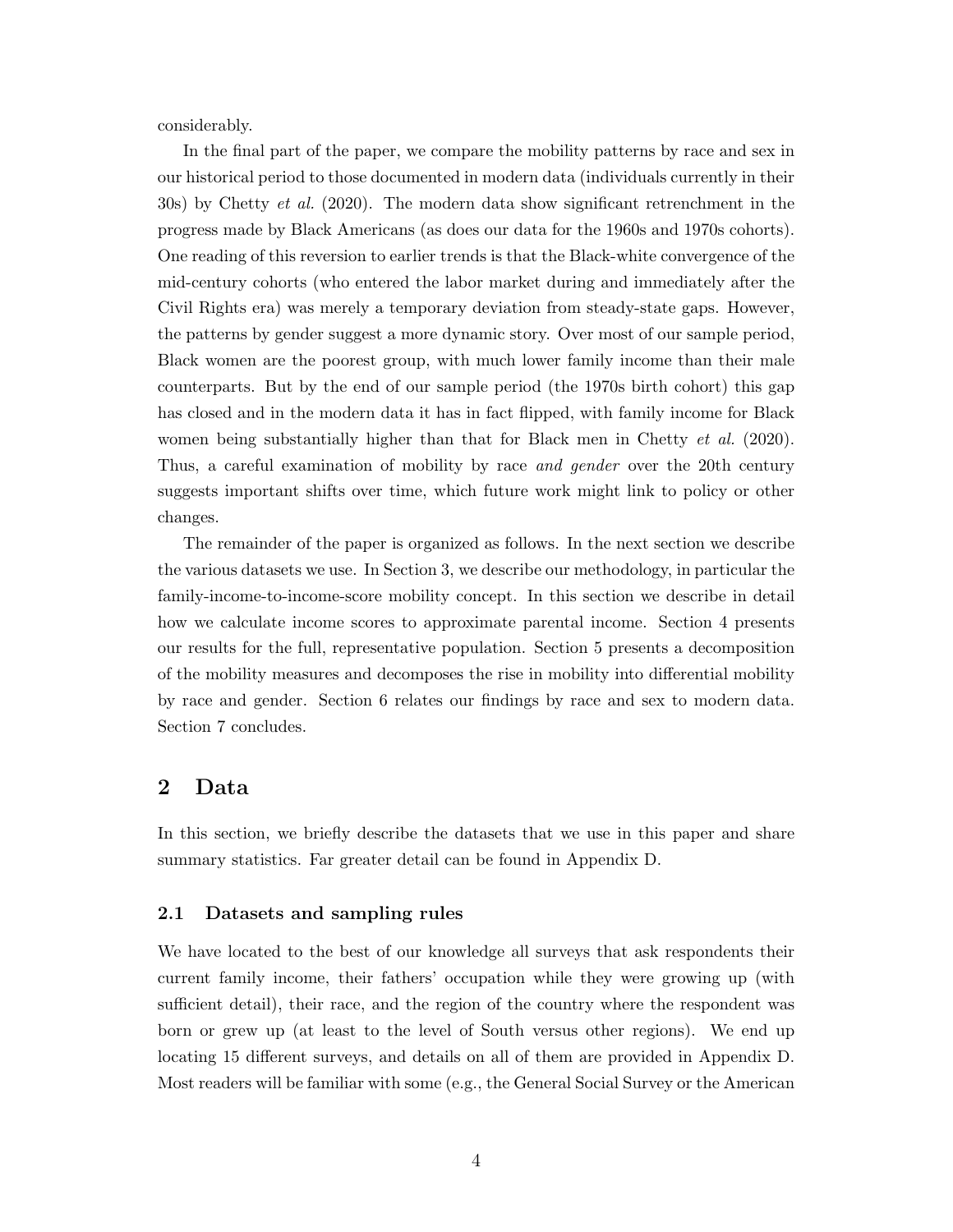National Election Survey), but others are not as well known (e.g., the National Survey of Black Americans or Americans View their Mental Health).

In some cases, the data we use are in fact panel datasets that follow individuals and families over time (e.g., the Panel Study of Income Dynamics [PSID] and the National Longitudinal Surveys of Mature Women and Older Men) and have often been used to measure mobility for more modern periods. To remain consistent within our methodology, however, we do not use the panel components of these datasets. In the first wave, these panel datasets often ask the adult respondent questions about their own childhood, and it is this linkage that we use to estimate the respondent's family income in childhood.

Following the IGE literature, we restrict attention to U.S.-born men and women in the 30–50 age range in order to ensure that we are measuring life-cycle earnings as closely as possible. While some recent papers have not limited themselves to ages close to forty, in all cases we limit ourselves to this age range. Papers that use occupation scores or education levels of the adult child may well have less worry about life-cycle bias as these measures may be more stable across adulthood, but because we are using self-reported family income, we take care not to stray too far from prime-age years.

In many cases, the data collection for these surveys was explicitly meant to be representative and provides survey weights to correct deviations due to sampling error. In those cases, we use the provided sampling weights. Of course, some of these surveys target one sex (e.g., the National Fertility Survey) or one race (e.g., National Survey of Black Americans) and so are clearly not representative of the full U.S.-born population. In the early cohorts, we also have a substantially lower share of women in our data relative to the general population. For this reason, we will always re-weight the pooled dataset so that each cohort has weighted shares for white women, white men, Black women and Black men of 0.44, 0.44, 0.06 and 0.06, respectively.<sup>4</sup> In the appendix, we show that our main results barely change under other weighting schemes, including not weighting at all.

#### 2.2 Summary statistics

The first panel of Table 2 shows summary statistics of the fathers of the respondents in our main dataset, separately by decade of birth. In this table we do not weight at all, so that readers can get a sense of the raw data.

<sup>&</sup>lt;sup>4</sup> We only focus on individuals whose race is classified as white or Black. Individuals of other races account for tiny shares of the surveys' samples in these historical time periods (1% or less of the sample in the pre-1950 cohorts). The decomposition in Section 5 also highlights that groups with very small population shares are unlikely to affect the full-population measures of persistence.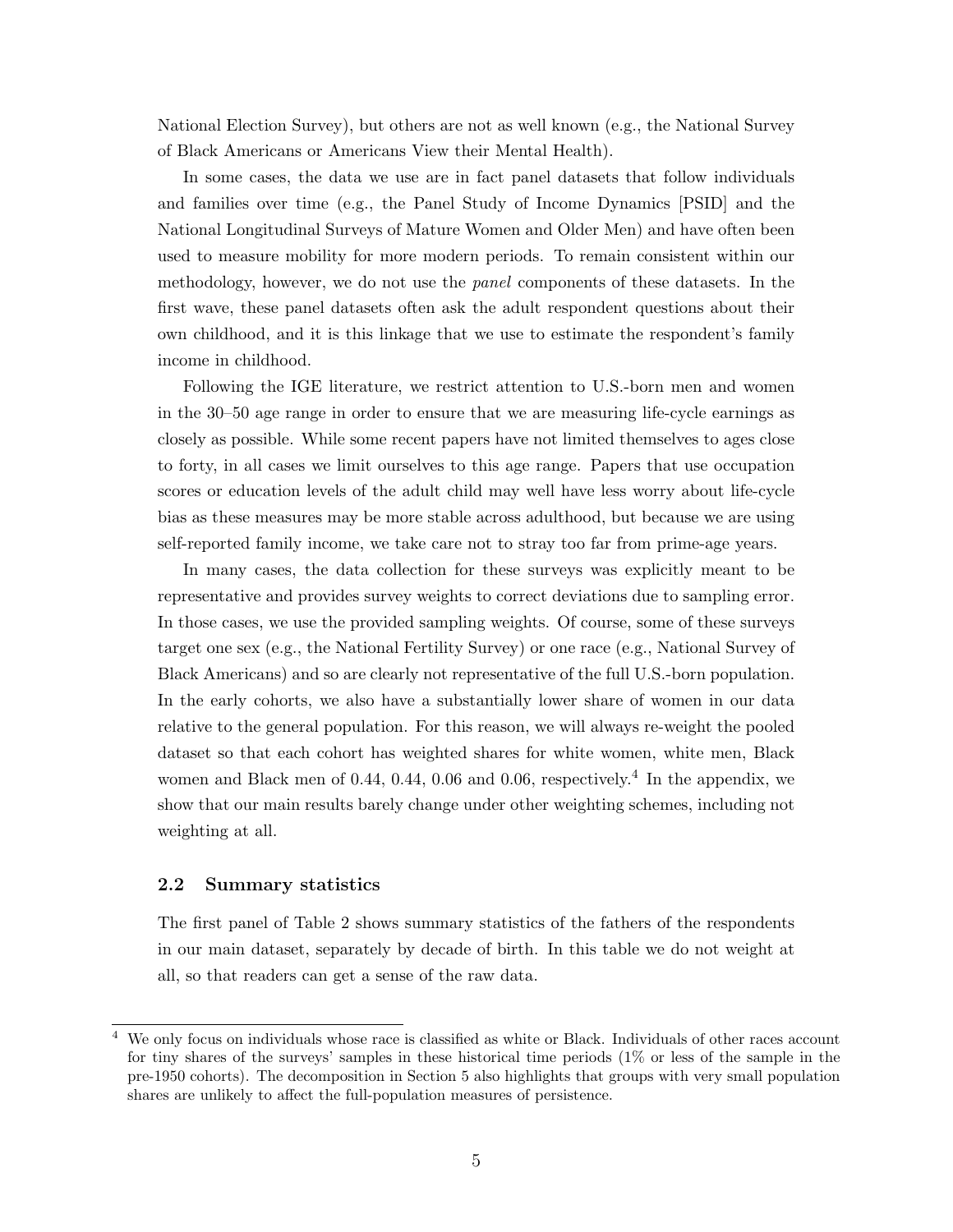The decline of agriculture as a dominant occupation for fathers is readily apparent for children in the 1910s–1950s birth cohorts, falling from over one-third to less than one-tenth. As noted, we do not have father's education in every survey, but the table shares summary statistics from those surveys that do include father's education. In our earliest birth cohorts, the fathers in our data are born in the last few decades of the nineteenth century and thus grew up before the high school movement, which is reflected in their low levels of secondary education. Less than twenty percent of the fathers of our 1910s and 1920s birth cohorts graduated from high school. College graduation was a rarity for these fathers and as late as the 1950s birth cohorts less than one in six of respondents have fathers who completed college.

Summary statistics for the adult children (i.e., the survey respondents) appear in the second panel of the table. The age of respondents is relatively similar and always close to forty, as we would expect from our 30–50 age restriction. In contrast to past historical work which focused on whites (white men, in fact), our samples have coverage of Black individuals very close to their population shares. Past work that has applied linkage techniques to the Black population in the Census have also tended to result in samples somewhat smaller than the population shares (Collins and Wanamaker, 2017, Ward, 2020).

A number of trends among the children in our data merit comment. The rise of educational attainment from the 1910s to the 1950s birth cohorts is striking. High school attainment increases from one-half to 90 percent, and college graduation rates nearly triple from ten to twenty-eight percent. The increase in education from one generation to the next is massive as well: for the 1910s to 1930s birth cohorts, the likelihood our survey respondents graduate from high school is triple that of their fathers.

Another marked trend for the adult children in our data is the decline in veteran status (which the table reports only for men in surveys that asked about veteran status). While over seventy percent of men in our 1920s cohort report military service, by the 1950s cohort military service has become quite rare. Finally, another noticeable trend is union membership: while it holds steady in the high-twenties to low-thirties for our early cohorts, it begins a steady decline with the 1950s cohort.

Table 3 separates our data (unweighted, as in the previous table) by time period, race and sex and compares it to the relevant population in the Census. As before, we see that in all periods and separately for men and women, our data are very close to representative on race (roughly ten to fifteen percent of the sample). In fact, one of the only variables on which there are small discrepancies between our raw survey data and the Census data is education in the earliest birth cohorts. For example, whites in our data have a high-school completion rate about ten percentage points higher than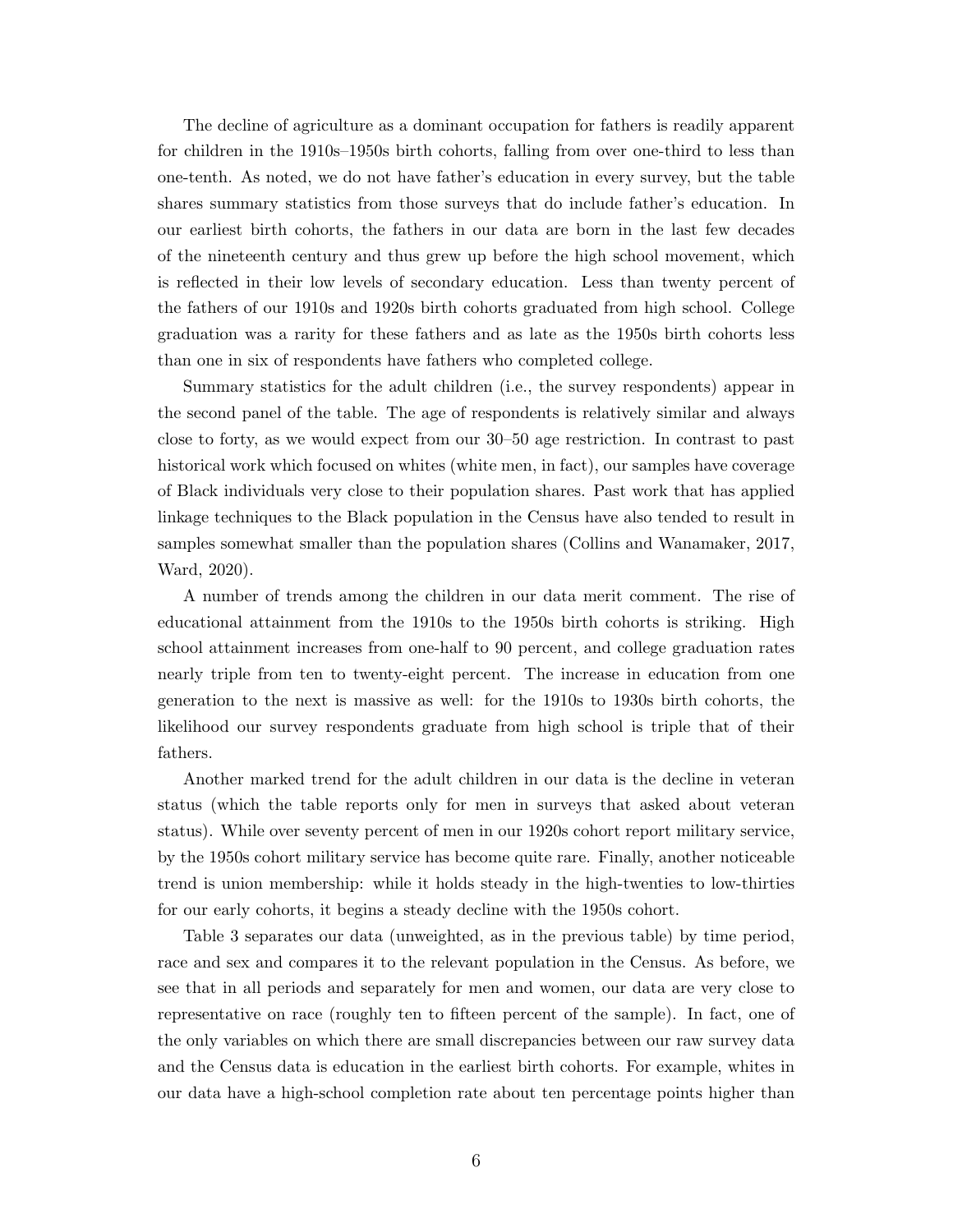their Census counterparts (the differences are positive but slightly smaller for Black individuals). This difference is smaller for all groups in later birth cohorts.

Otherwise, our raw survey data is remarkably similar to the Census in terms of age, the share living or originating from the South (an especially important variable for Black respondents), and marital patterns. This table emphasizes the fact that, practically speaking, it is simply easier to gather representative data in a single crosssection (as our surveys do) than to maintain a representative sample over many years via panel data (whether the connections over time are created by Census linking or explicitly following the same person longitudinally as in the PSID or National Longitudinal Surveys [NLS]).

# 3 Methodology

In this section, we introduce a new mobility concept that we can calculate for all U.S. born Americans from twentieth-century birth cohorts. We assess the ability of father's income score to predict the adult child's family income. Our income score predicts father's household income using occupation, race, and Southern region (at minimum) and in some cases education as well. So, importantly, we do not assign the same income scores to white and Black respondents. Our use of the adult child's family income instead of the child's occupation in adulthood allows us to incorporate women as well, given that many women did not work in the historical period but can still report a measure of family income to survey enumerators.

#### 3.1 Calculating father's income scores

IPUMS provides 1950-based occupational income scores that go back as far as 1850, which calculate the median total income of the people (pooling men and women) in each occupation in 1950. We modify the standard IPUMS occscore variable in a number of ways.

First, not all of our surveys give father's occupation categories that are as detailed as those in the Census. Across all of our surveys, we can harmonize occupations into 28 categories (corresponding to the categories in the ANES). We thus build and use crosswalks that map Census occupations into these 28 categories. These coarsened bins include broad occupations like doctors, clerical workers, craftsmen, and farm laborers, and are listed in Appendix D.

Second, when constructing income scores, we limit the Census samples to men between the ages of 30 and 50 who are living with a biological child younger than 18 years old. This sample restriction should better proxy household income of fathers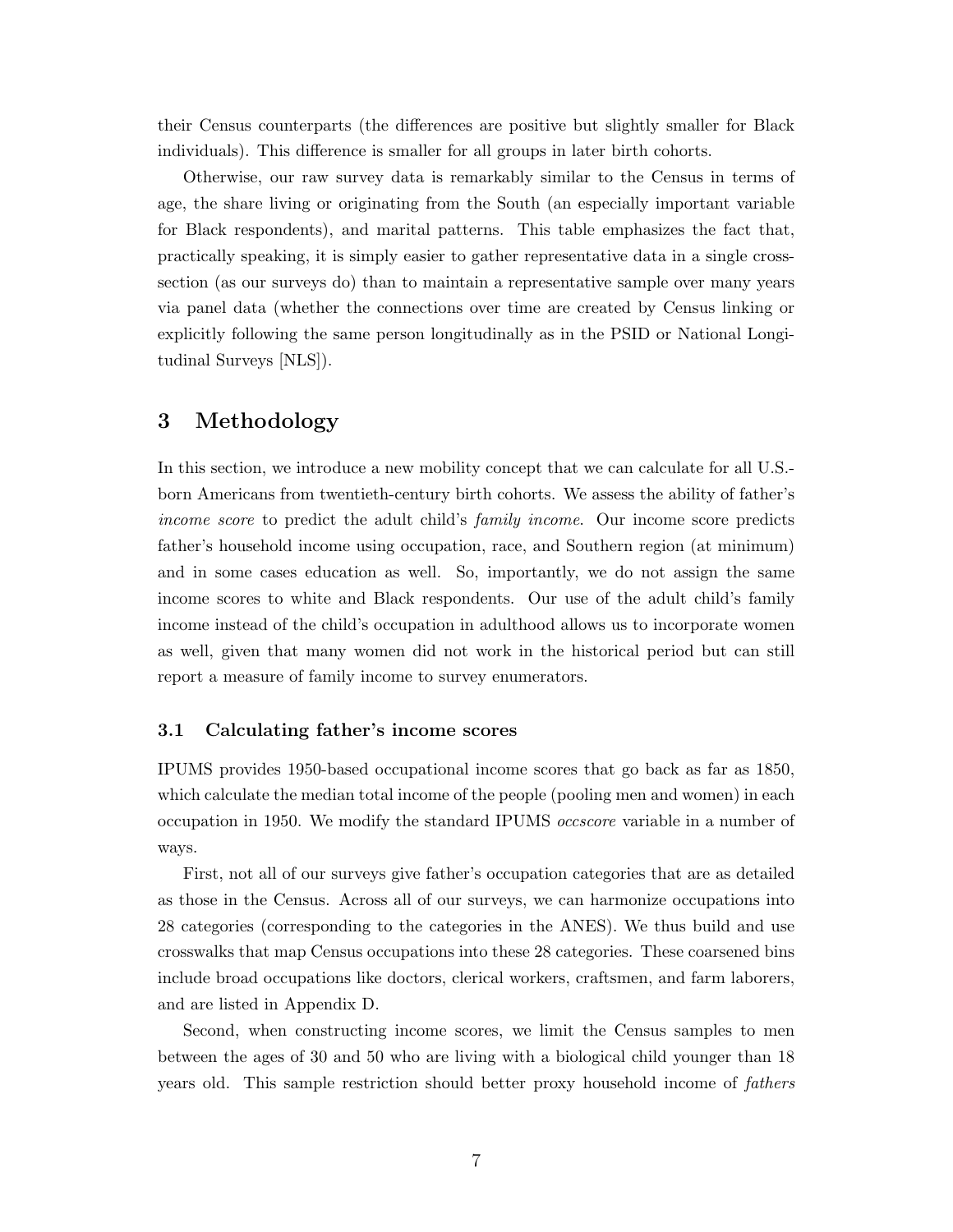with a given occupation, which is the population of interest when we try to predict income during the respondent's childhood.

Third, we use the 1940 instead of 1950 Census (though we show robustness to using the 1950-based occupational income scores, as well as robustness to many other modifications of the family income score). The 1940 Census better captures the pre-Great-Compression wage and income distribution, a point made by Collins and Wanamaker (2017) and Ward (2020). Moreover, the full-count sample of the 1940 Census is available, whereas only the one-percent sample of the 1950 Census is currently public and only sample-line respondents are asked about income. The larger sample size of the 1940 Census helps reduce noise when estimating the median income of smaller cells.

Finally, unlike the standard Census occscore variable, we take the median household income of this sample of fathers by occupation, race (Black versus white) and region (South versus elsewhere). We follow recent papers that attempt to include Black Americans, such as Collins and Wanamaker (2017) and Ward (2020), who make similar adjustments. Given widespread discrimination and occupational segregation, using occupational scores computed from pooled Black and white populations likely mismeasures occupational incomes. In order to focus on Black-white differences in relative mobility, we thus generate occupation scores separately by race. Moreover, the South is far poorer than other regions during our sample period, so pooling across all regions throws out valuable information, especially for Black respondents who are vastly overrepresented in the region.

One feature of historical measurement of occupational incomes is that farm income is notoriously difficult to impute, as it is both highly volatile (being subject to weather and price shocks) as well as difficult to measure (as comprehensive measurement of agricultural costs is difficult to capture). Moreover, the 1940 Census income variable excludes income from self-employment, which includes most farmers. We therefore follow the approach of Collins and Wanamaker (2017) to calculate the income of farmers in 1940, using the income of farm laborers in 1940 as well as the ratio of farmer-to-farmlaborer income in the 1960 Census to impute the income of 1940 farmers. We similarly adjust the income of self-employed businessmen in 1940 using a similar approach. More detail on these adjustments is available in Appendix D.

Figure 2 compares the standard 1950 Census occscore variable (on the y-axis) to our income score (on the x-axis), all in 1950 dollars. Not surprising, income scores of Black individuals are almost always to the left of whites, and in particular Black Southern income scores (gray diamonds) are to the left of Black income scores from other regions (pink circles). A Southern income-score penalty exists for whites as well, with the blue solid triangles (white Southerners) typically to the left of the green solid circles (white non-Southerners).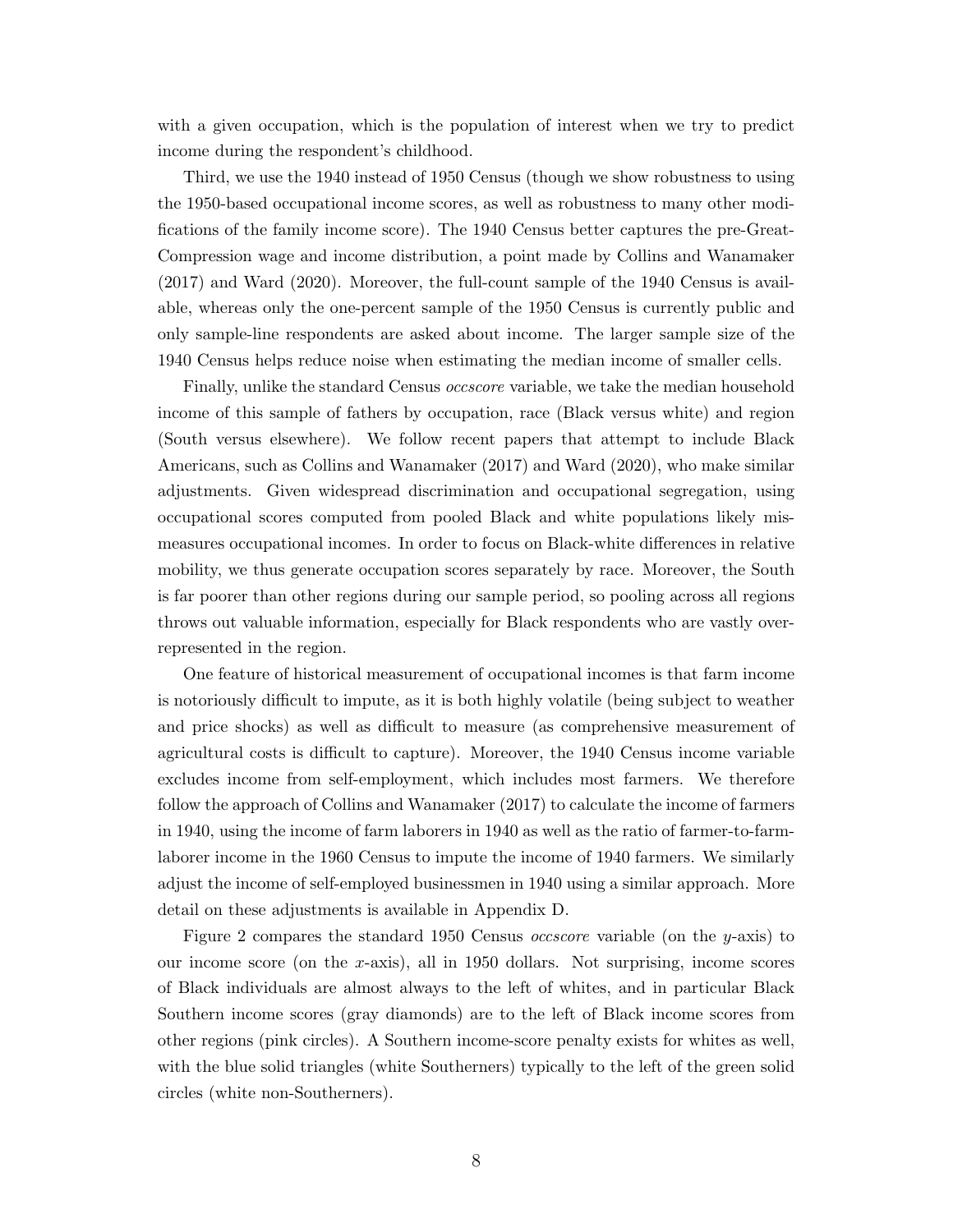Appendix Figure A.1 shows the Gini coefficient based on our predicted parental income measure, separately by respondents' birth decades. We cannot directly compare these Gini coefficients to those from, say, the 1940 or 1950 Census, as our measure will pick up none of the inequality coming from within-cell variation. Nonetheless, the measure does capture the known decline in inequality from the 1930s to 1950s.<sup>5</sup>

While we show robustness to several modifications of this income score later in the paper, this measure serves as our baseline childhood household income score, as we can calculate it for the respondents in all fifteen of our surveys. We briefly foreshadow some of the adjustments we make to predicted childhood income here, and defer details to Section 4. A natural question is the validity of our 1940-based occupation scores for earlier cohorts, especially for farmers (Feigenbaum, 2018). In addition to checking the robustness of our results to dropping respondents with fathers in agriculture, we also use earlier data sources to measure farm income (namely, the 1900 Census of Agriculture to construct race-by-region farmer income) as well as non-farm income (namely, the 1901 Cost of Living Survey). For surveys in which father's educational attainment is available, we show robustness to augmenting our *occupation*  $\times$  race  $\times$  South scores to occupation  $\times$  race  $\times$  South  $\times$  education scores to improve our prediction of parental income during childhood.

#### 3.2 Comparison to past measures of parental income

Data limitations have long plagued the study of mobility in the United States, and our approach is no exception. We briefly review the main approaches in the literature, highlighting their advantages and disadvantages to better put our approach and results in context.

#### Papers using historical data

An advantage of studying older cohorts is that the Census provides de-identified data for those in the 1940 and earlier Censuses (and will de-identify the 1950 Census next year). Recent papers have used linking algorithms to find the same individual across Censuses based on their name, year of birth and place of birth. Ferrie (1996) was an early and important contribution to this literature.

However, this approach is not without complications and limitations. First, there is an active literature on the correct linking methodology and the preferred tolerance for

<sup>5</sup> In this graph, inequality is high and declining slightly from the 1910s to the 1930s. Given limited income data from this period, it is difficult to compare our measure to any "ground truth" from the Census or other sources.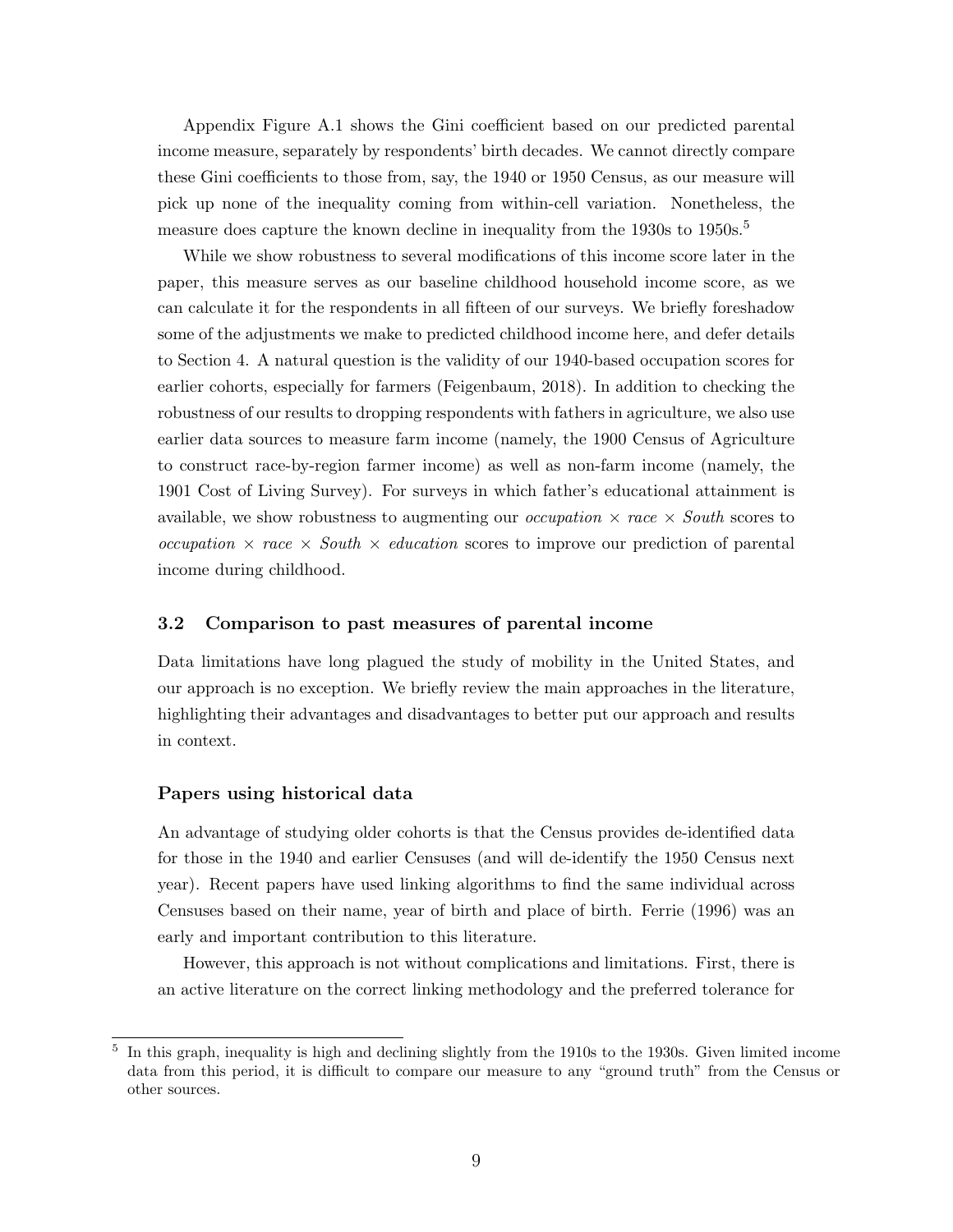rates of falsely matching and missing true matches (see, e.g., Abramitzky *et al.*, 2019) and Bailey et al., 2020). Matching methodologies are still in flux and best practices will likely evolve as machine-learning techniques improve. Second, at least with the current available technologies, the linked population is not representative of the full population. Most obviously, the linked sample is not representative by sex, as women often change their names upon marriage and thus a representative group of women cannot generally be linked. To date, all published mobility papers using Census linking drop all women. Even beyond gender, certain types of names are very hard to link with precision. For example, there are too many John Smiths born in New York State in any given year to know with confidence that men with those characteristics in two different Census years are in fact the same person; conversely, long, foreign names are often changed, preventing matches.

An important example of a group which proves challenging for Census linking is Black Americans. For example, an important contribution of Ward (2020) is the inclusion of Black men, but his linked sample is only two-percent Black before those observations are up-weighted in the subsequent analysis. Similarly, Collins and Wanamaker (2017) are able to find reliable adult matches for three and five percent of Black children in the 1880 and 1900 Census, respectively. Moreover, Black Americans, and particularly Black men, are systematically under-counted in Censuses even before any linking is performed.<sup>6</sup> In short, linking historical Censuses proves quite difficult beyond white men.

As income is not available until 1940, most mobility work using Census data focuses on the occupational status of the father (as we do, though we adjust it along additional dimensions). Relative to a single snapshot of parental or father's income, which is a very noisy proxy for average childhood income and thus leads to severe attenuation bias (Solon, 1992), a single snapshot of father's occupation may have the advantage of being more stable over time. But a single observation of a father's occupation has noise from two sources, as Ward (2020) recently highlights. First, fathers change occupations from year to year, especially when occupations are measured at the three-digit level that is often used in this literature. While this attenuation bias is likely smaller than that from year-to-year changes in family income, it could still be substantial. Ward (2020) shows that estimates that measure mobility using father's occupation as observed in a single Census substantially over-estimate mobility relative to those that use multiple observations across different Censuses. Second, Census-takers appear to record occupation with substantial error, at least in the historical period. As Ward

<sup>6</sup> O'Hare (2019) calculates that the net under-count rate for the Black population has gone from 8.4% in 1940 to 2.5% in 2010.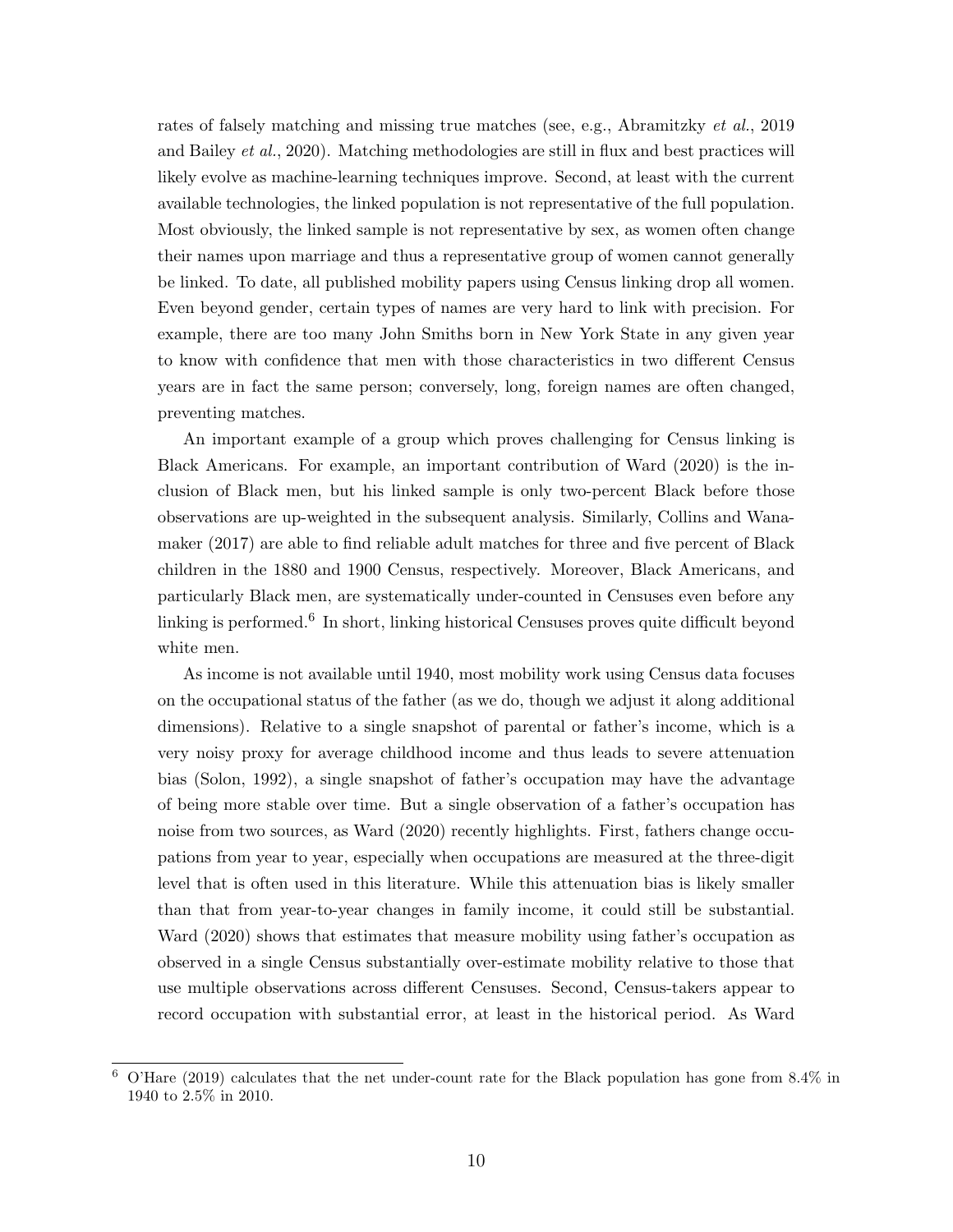(2020) details, in a special case when a re-census was required in St. Louis in 1880, one-third of occupations were reported differently only five months later, despite the reference date for the occupation being unchanged.

Given the challenges of linking, researchers have turned to creative solutions. As already noted, Olivetti and Paserman (2015) use a synthetic panel of first names, which allows them to examine (married) women as well as men (though they only include whites). To the extent that children stay in their parents' households as adults, then household surveys like the Census allow researchers to observe both child and parents without needing to link, an insight Card *et al.* (2018) and Hilger (2015) have used to study intergenerational mobility with respect to education. But this approach only works for periods in which most children have completed their education while living with their parents and of course does not provide a workable solution when the outcome of interest is the adult child's family income, as few children remain with their parents during their prime-age years.

Our approach in many ways circumvents the challenges associated with linking. As our data come from simple cross-sections, they tend to be representative, as it is much easier for a survey to find a representative cross-section in a given year than it is to maintain representativeness following a given sample across time or identifying linkages across historical Censuses. Indeed, as we already discussed, the percent of Black respondents in our (unweighted) data is very close to that in the full U.S. population, even for our earliest cohorts.

That said, there are important subgroups that may be missed by surveys. Given our focus on representativeness of the U.S. population, especially by race, the fact that incarcerated or otherwise institutionalized people are unlikely to complete the surveys in our sample may bias our estimates of intergenerational mobility. Appendix Figure A.2 shows the share of individuals ages 30–50 who are institutionalized (e.g., in correctional facilities or mental hospitals), separately by subgroup and cohort. The stark increase in the Black male incarceration rate for cohorts born since the 1960s is clear in the Census data. But there is little differential trend for Black male institutionalization for those born prior to 1960, which are the cohorts that are the focus of our study.

We do not observe fathers for a single year, but rather observe them in the recollections of their adult children during their prime-age years. In that sense, we do not face the problem that Census researchers face of having the bad luck of observing the father in a particularly unrepresentative year in terms of his occupation. It seems natural to assume that the adult child would remember the occupation her father mostly did, so the retrospective nature of our data likely aids in identifying the main occupation of the father.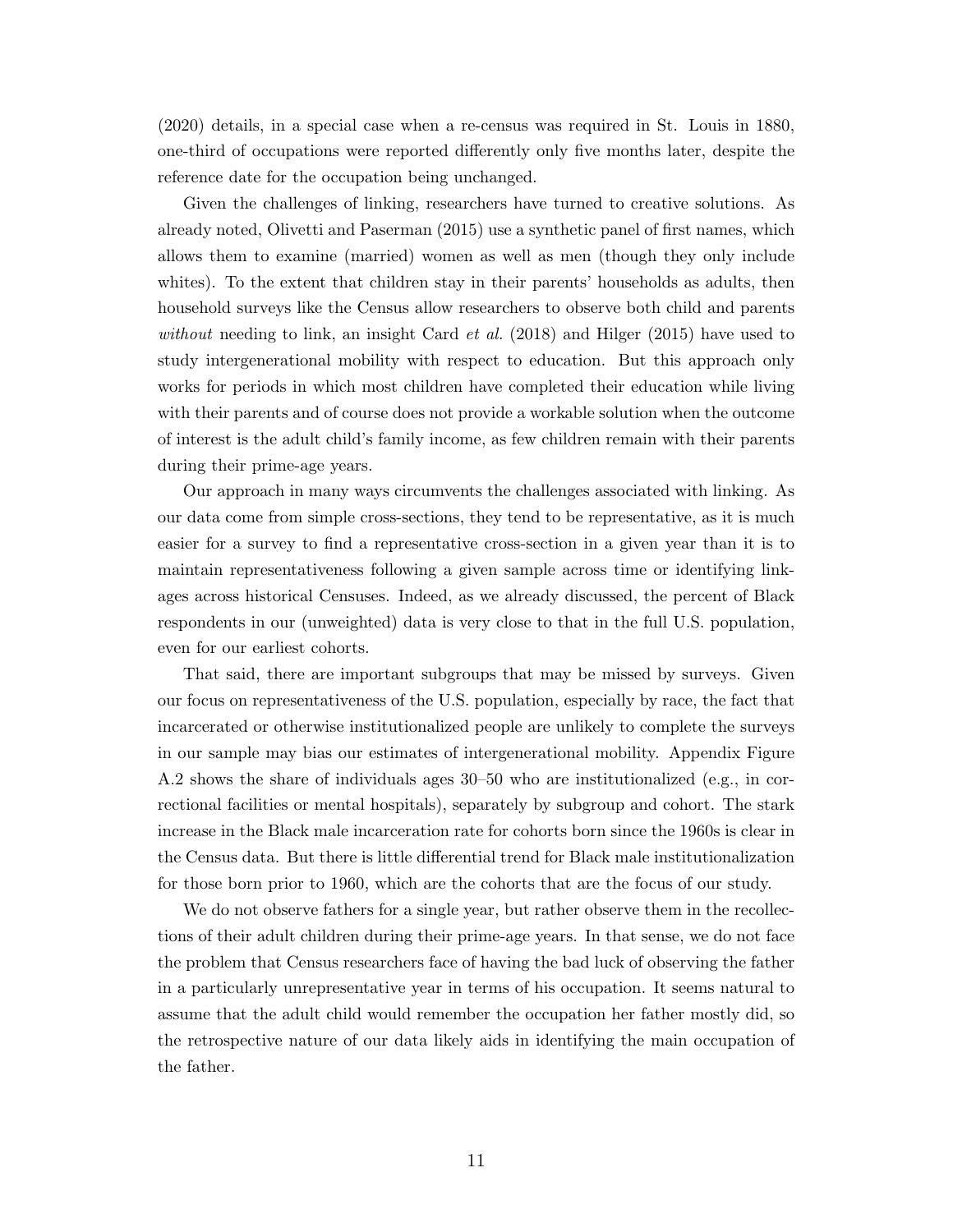#### Papers using more modern data

For those interested in studying more modern cohorts, two data sources are especially useful. First, some datasets have been collected with the express purpose of measuring intergenerational mobility, such as the PSID and the NLS datasets. Second, IRS data allow linking of a small number of cohorts (those born around 1980).

The PSID and NLS datasets have many advantages for modeling intergenerational mobility. First, they tend to have multiple observations (five or even ten) of father or family income while the child is growing up, alleviating concerns about attenuation bias. They have been fielded over decades, so the children can now be observed in their prime-age years. Because many advantaged children spend much more time in formal education, their earnings tend to be disproportionately depressed in the late twenties and early thirties relative to their prime-age earnings, so measuring the adult child's income at these ages also leads to downward bias of persistence measures. Haider and Solon (2006) offer as a rule-of-thumb to observe children as close to age forty as possible.

However, it is difficult for long panels such as these to avoid attrition, which typically results in non-representative samples as the most disadvantaged respondents prove harder to track over time and across generations. Schoeni and Wiemers (2015) show that the patterns of attrition by parent and child income results in biased estimates of intergenerational mobility. Indeed, as we show in Appendix Table A.1, individuals for whom we observe five or even ten years of childhood household income in the PSID have fathers who are slightly whiter and much more educated than the general population of fathers. Notwithstanding these concerns, recent work has found a decline in mobility between the 1950s and 1960s birth cohorts, consistent with our results (see results from Davis and Mazumder, 2017, using NLS datasets).

Chetty et al. (2014b) pioneered the use of administrative data, available since the 1990s, to study U.S. mobility. These data obviate the need for linking (the observations have identification numbers), and are much less susceptible to attrition or life-cycle bias, as many years of income of both parents and children are available. Even with these administrative data, roughly seven percent of children cannot be linked to parents for various reasons, cohorts born earlier than the late 1970s cannot be examined, and even for the cohorts considered, parental income is only observed while the individuals are adolescents.<sup>7</sup>

Relative to IRS data, our sample sizes are orders of magnitude smaller, preventing us from breaking the data into neighborhoods or single percentiles as in Chetty  $et$  al.

<sup>7</sup> See Heckman et al., 2013, Uguccioni, 2021, as well as cites therein for evidence that early childhood resources are especially important to later-life outcomes.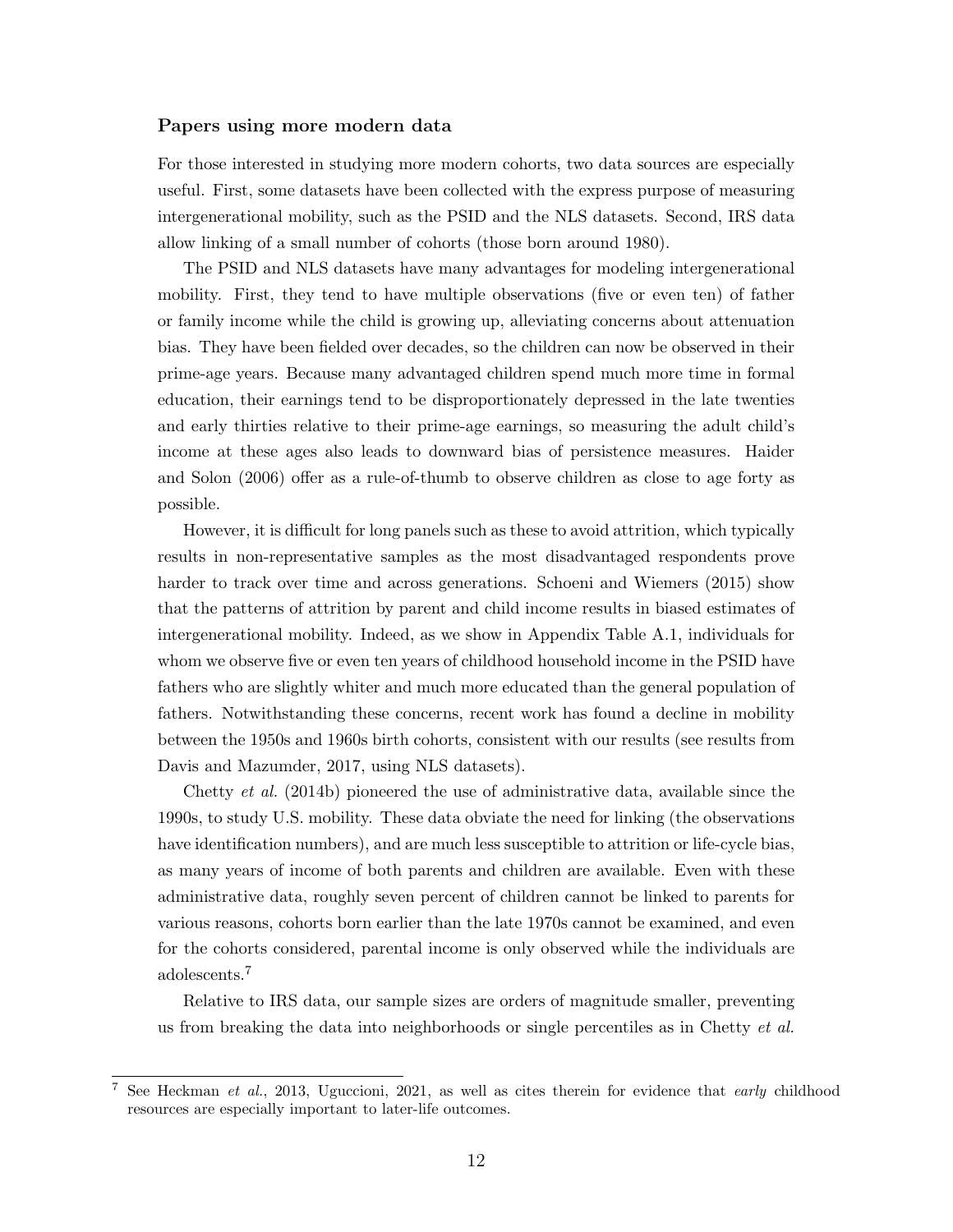(2014a), Chetty and Hendren (2018a) and Chetty and Hendren (2018b). And while our approach allows us to reach further back in history than IRS or PSID data, it cannot reach as far back as Census linking (as in Ward, 2020, Song et al., 2020, Collins and Wanamaker, 2017 or Olivetti and Paserman, 2015). The types of surveys we use only became common in the 1940s and 1950s and thus cohorts born before 1910 cannot be studied without violating our sampling rule of including only individuals between ages 30 and 50. And of course, IRS and PSID data have the important advantage of directly observing parental income (the IRS with the added advantage of third-party verification in many cases), whereas we rely on adult children's recall, an issue we now discuss in greater detail.

#### 3.3 Assessing adult children's recall of parents' occupation

Perhaps the key challenge for our analysis is that it depends on the accuracy of the adult children's responses when asked to report their fathers' occupations. In Appendix C, we perform a number of exercises that we hope will bolster readers' confidence in the accuracy of our income score, while acknowledging we cannot fully validate the measure.

First, we show that the occupations reported by male and female respondents tend to match (as we would expect, given that there is no documented evidence of sex selection in the US in our historical period and thus boys and girls on average grow up in the same families). Specifically, we compare the estimated income scores—which are of course based in part on recall of father's occupation—for men versus women for the full sample (by decade) as well as for white and Black respondents, finding essentially no significant differences beyond what would be expected by chance and in all cases the differences by sex are small and switch signs (see Appendix Tables C.1 and C.2).

Second, we show that the average income score as well as the mix of occupations reported by our survey respondents are similar to the occupations of actual fathers in the Census when these respondents were growing up (see Appendix Tables C.4–C.6). This exercise helps alleviate concerns that children tend to inflate the status of their father when they are asked to recall their upbringing.

Finally, we use the PSID to perform a direct validation. Again, more details are provided in Appendix C, but we provide a short recap here. We make use of the fact that (beginning in 1997) the PSID asks household heads to recall their father's occupation while they were growing up and in many cases we directly observe the fathers of these respondents in earlier waves of the surveys (i.e., the 1960s and 1970s) when they are asked to report their own occupations. Over 80 percent of these household heads report an occupation that the father also reports and the most common mistakes are small and understandable (e.g., one party reporting "craftsmen" and the other re-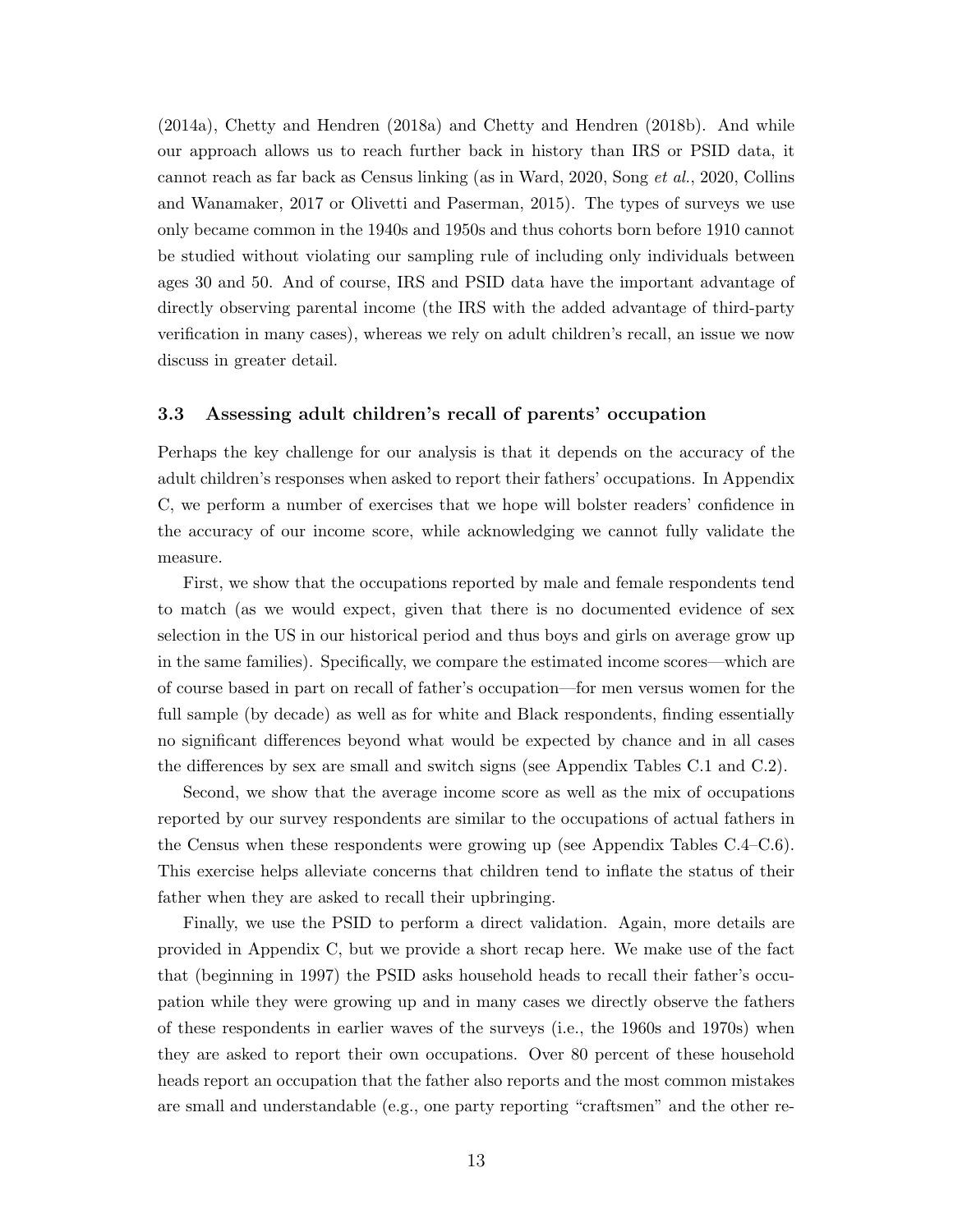porting "operatives").<sup>8</sup> Indeed, the correlation between logged income scores based on father's self-reported occupation and those based on the child's recall is 0.85 and the relationship is very linear across the entire support of father's income scores (so we do not see, for example, that the children of the lowest-status dads tend to overstate their father's occupational status or that children of the highest-status dads tend to understate). Further, the coefficient from a regression of the five-year average of log father's income on our constructed income score (from the retrospective question), results in a coefficient very close to 1, suggesting that our retrospective income scores are quite closely correlated with father's actual permanent income. While we cannot directly verify that the accuracy of adult children observed in the 1990s and early 2000s in the PSID is a good proxy for the accuracy of our survey respondents in earlier years, it is reassuring that in a setting where we can directly validate adult children's recall, it appears highly reliable.

#### 3.4 Specifications

We estimate variants of the following two specifications, both standard in the mobility literature. We begin with the classic log-log specification estimated in Becker and Tomes (1979):

$$
\log(y_{ic}) = \beta^{c} \log(y_{ic}^{p}) + f(\text{age}_{i}) + \delta_{y} + \epsilon_{i}.
$$
\n(1)

In this equation,  $\beta^c$  is an estimate of the IGE for cohort c. We control for a quadratic in the age at which we observe the adult child (though recall we already restrict the sample to be observed at ages 30–50, which should limit life-cycle effects). We also include survey-year fixed effects in all specifications.

Next, we follow Chetty et al. (2014a) and calculate ranks for fathers and children. The rank of the father is the percentile (based on the income score described in the previous subsection) among all fathers having a child in cohort c. Similarly, the rank of the child is the rank of family income among all children born in cohort c. The mapping of child's rank to parent's rank (the copula of the joint distribution) tends to be linear and can handle zeros, which may be missed in the (logarithmic) IGE specification. Chetty et al. (2014a) focus on this specification:

$$
Rank_{ic} = \gamma^c Rank_{ic}^p + \delta_y + \epsilon_i.
$$
\n(2)

In this estimation,  $\gamma^c$  is an estimate of the rank-rank correlation for cohort c.

<sup>8</sup> Note that we often see multiple observations of father's self-reported occupation, as household heads were asked about their current occupation during each survey wave.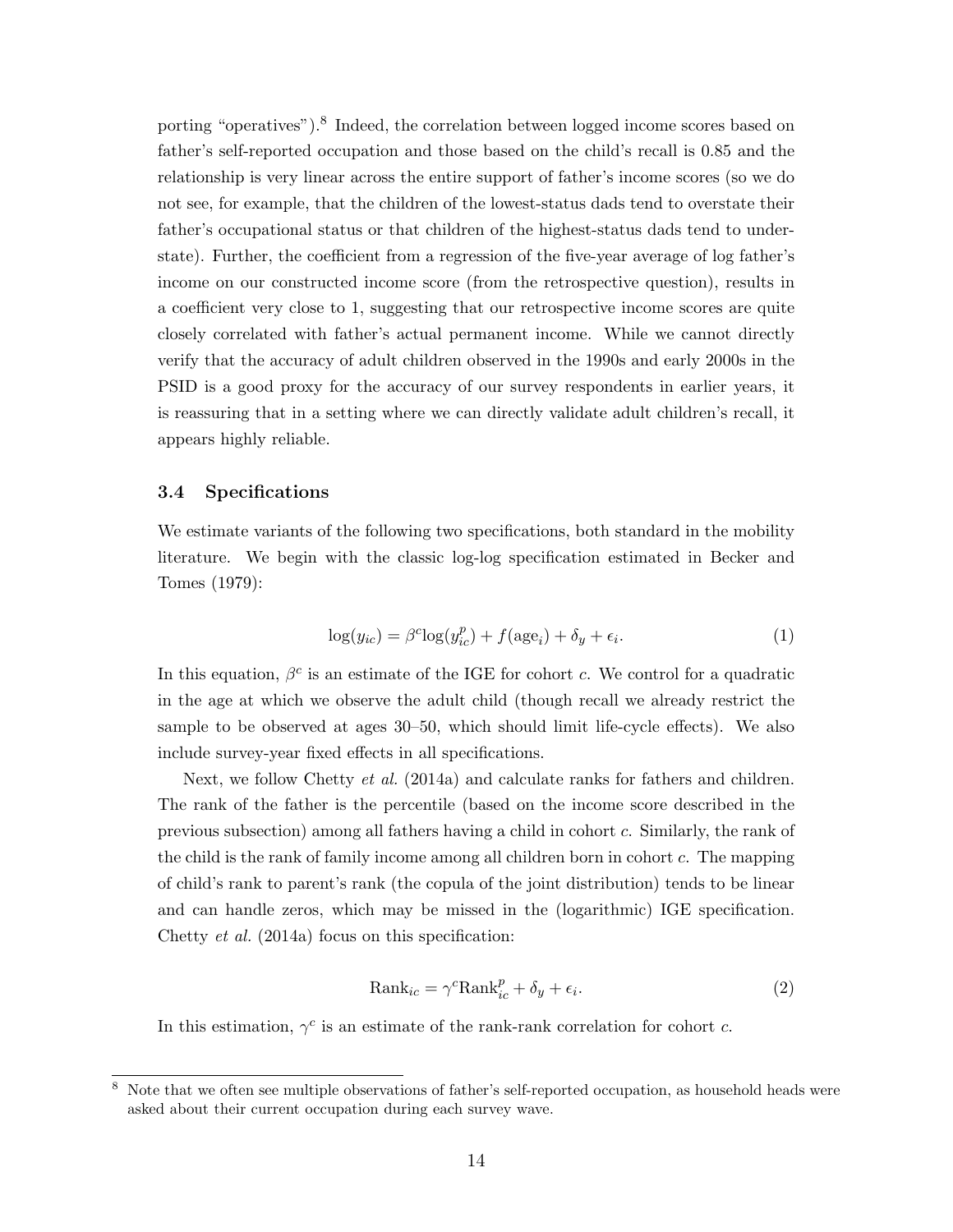In the final panel of Table 2, we show these income and rank measures, where incomes are all in 1950 dollars. There is only minor top- and bottom-coding of the adult children's family income in each birth decade. Real family income of the children grows robustly over the 1910s–1940s birth cohorts, consistent with strong post-war economic growth. Fathers' income scores grow more slowly, as by construction they can only represent occupational upgrading across time (because they are based on the 1940 income distribution, though we revisit this assumption in robustness checks).

An obvious but important point is that with sufficient granularity in the income measures, the average rank for fathers and children must both be fifty. Reassuringly, we see an average close to fifty across all of our birth decades. Missing information for parental income is a challenge even for modern, administrative data, and so we include the share of children who have missing information for father's income, which rises especially after 1950. We do not include these observations in most of the analysis, but later we show robustness to adding them back into the sample with various assumptions about missing fathers' incomes or by using mothers' occupations when available.

## 4 Results for representative samples

The main finding we describe in this section is a rise in intergenerational relative mobility between the 1910s and 1940s cohorts. In the next section we try to understand this trend by splitting up the sample by gender and race, but in this section we merely aim to establish the robustness of this main result.

#### 4.1 Main results

The first series of Figure 3 shows the IGE for survey respondents over time, pooling across surveys and applying our baseline population-adjusted weights. We show the IGE separately by decade of birth and report the corresponding estimates in Table 4. Between the 1910s and 1940s birth cohorts, the IGE falls markedly, from roughly 0.58 to 0.36. We then see an increase in this measure in subsequent birth cohorts, so that the IGE appears to take on a  $u$ -shape over time.

The second series shows the results from the rank-rank specification, which mirrors very closely those of the IGE in terms of trends. As is typically found in other papers, our rank-rank coefficients are lower in magnitude than our IGEs: it begins the sample period just under 0.40 and declines to a low of just under 0.24 for the 1940s birth cohorts. Like the IGE, it also rises after 1940, though in a significantly less pronounced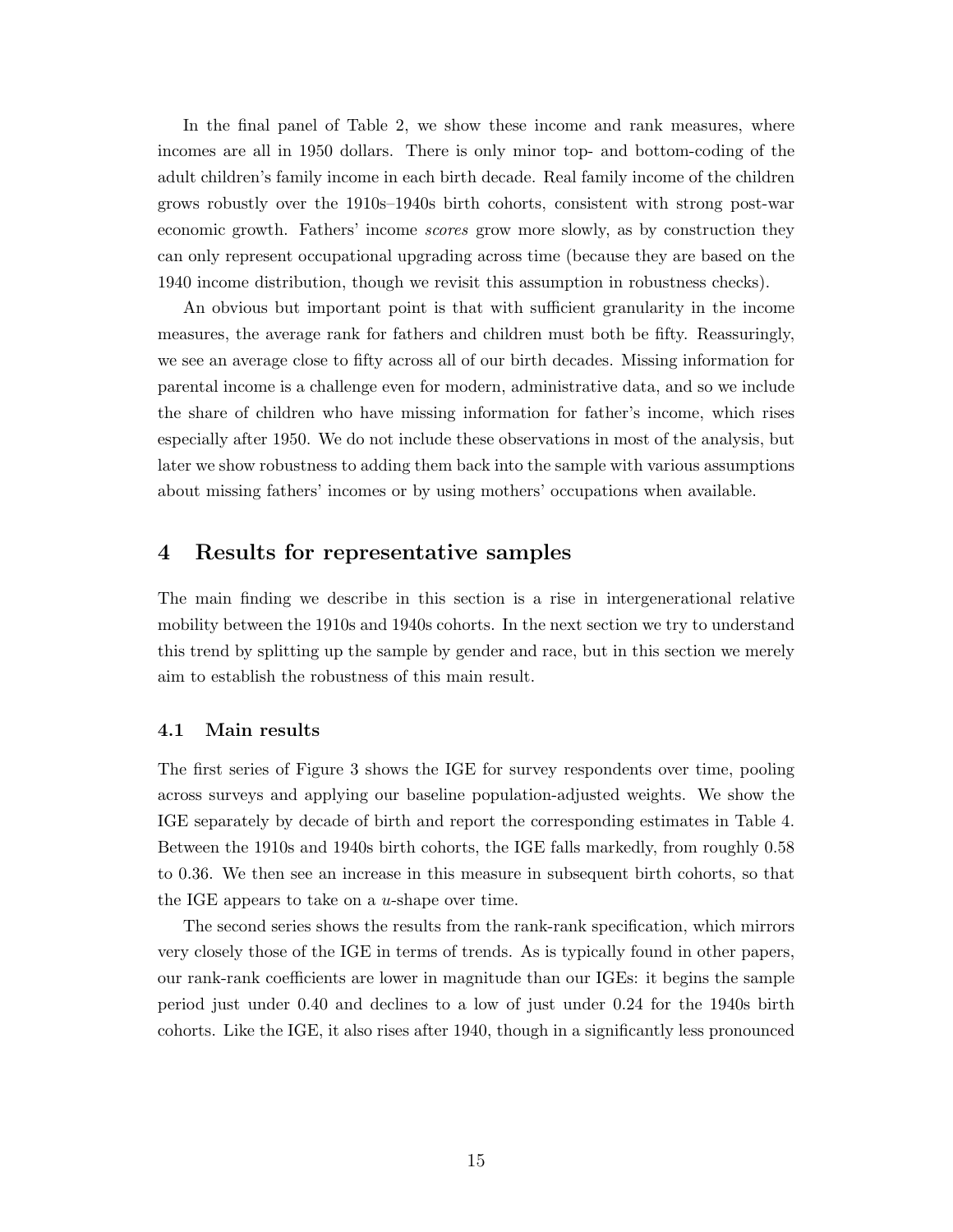manner.<sup>9</sup>

For several reasons, we focus on the decline in the IGE and rank-rank measures that occurs from the 1910s to the mid-century birth cohorts, instead of the subsequent rise in the IGE thereafter. First, as we noted in our discussion of Table 2, the share of data with missing information about fathers increases over time, so trends toward the latter part of our sample period might reflect sample selection.<sup>10</sup> Second, beginning with the 1960s birth cohorts, modern panel data such as the PSID and later on linked administrative IRS data become available, so we feel our relative contribution to understanding mobility patterns in the modern period is smaller.

Figure 4 shows the decline in intergenerational persistence between the 1910–1919 cohorts and the 1940–1949 birth cohorts as bin-scatters figures. The first panel shows the change in the IGE relationship: a large shift upward (reflecting real income growth relative to parents across the parental income distribution) as well as a significant flattening of the slope (because the upward shift is especially large among individuals growing up with less family income).

The second panel of Figure 4 shows that the decline in the rank-rank is also large and precisely estimated. Given that by construction there can never be an overall increase in rank (its average must always be 50) we see only a flattening of the slope. While caution is warranted in terms of comparing the levels of our rank-rank estimates (which use parental income scores) to those from modern administrative data (which use actual income data averaged over several years from the parents), we use the modern estimates as rough benchmarks. The rank-rank slope we find for the 1910s– 1920s cohorts is roughly equal to the modern US (see Chetty  $et al., 2014a$ ), whereas the slopes we find for mid-century cohorts are close to the modern estimates in Canada and Denmark (see Connolly et al., 2019 and Helsø, 2021, respectively).

Finally, we plot a third series in Figure 3, the Gini coefficient based on the selfreported family income for the respondents in our surveys (that is, the adult children in the parent-child pair).<sup>11</sup> Quite strikingly, the inequality and persistence measures move in tandem over these birth cohorts. As we noted in the Introduction, much of

Appendix Figure A.3 plots the estimates separately for each survey in order to give readers a sense of which surveys contribute to each decade's estimate and their relative magnitudes. We do note, however, that when we separate surveys in this manner, the individual estimates are less likely to be representative, as they might only reflect individuals of one race, one sex, or younger/older age groups. For example, men born in the 1950s in the National Longitudinal Survey of Young Men are between the ages of 30–31, which likely explains their relatively lower estimates (i.e., they are more affected by life-cycle bias).

<sup>&</sup>lt;sup>10</sup> However, to the extent that the estimates in this later period suffer from measurement error, then if anything, the u-shape over this entire time period will be even more marked.

<sup>&</sup>lt;sup>11</sup> Appendix Figure A.4 plots the Gini coefficient of family income using the decennial Censuses, confirming that the cohorts born in the 1930s and 1940s experienced the least inequality in their own adult family income.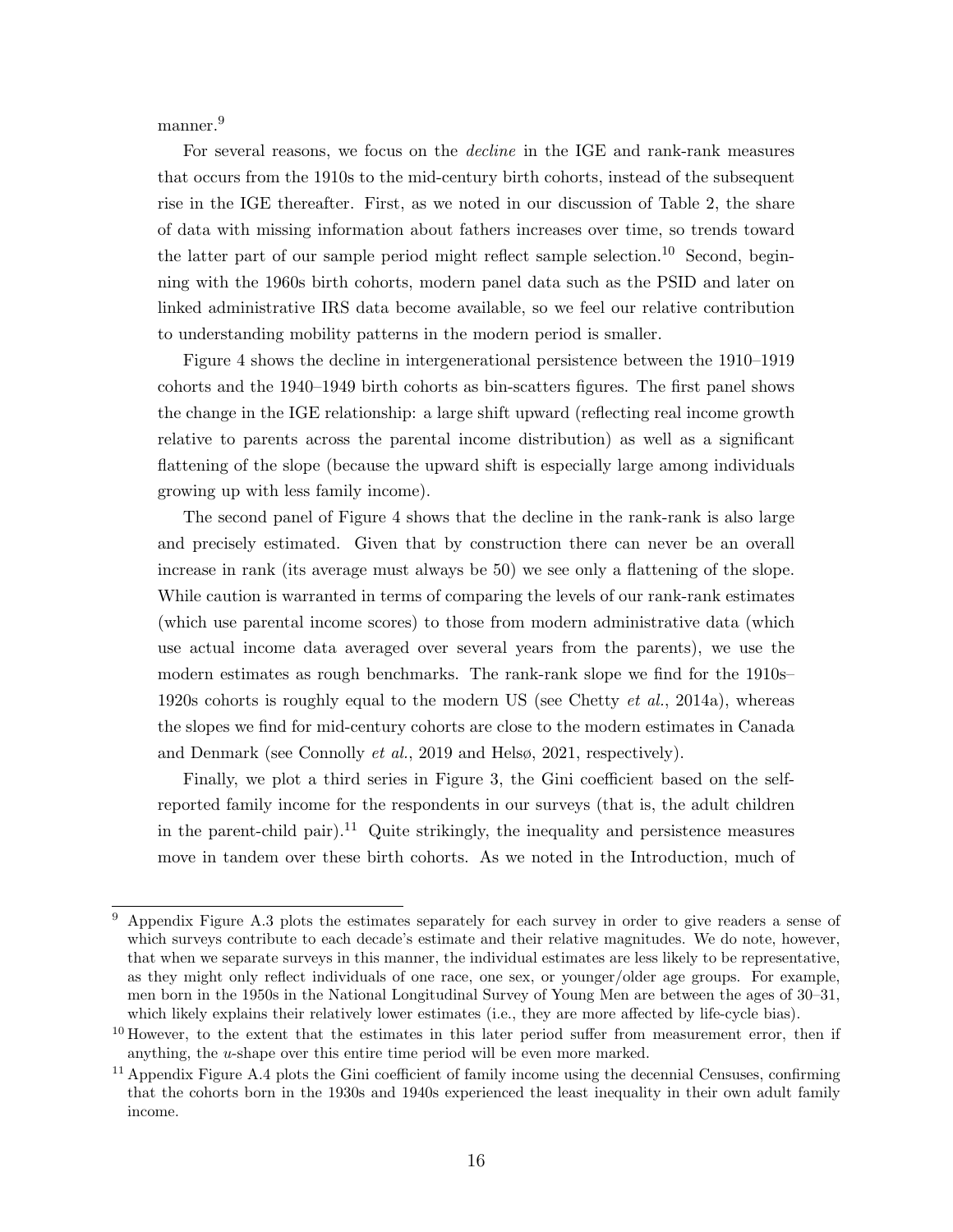the support for the hypothesis that inequality and mobility are inversely related (the so-called Great Gatsby relationship) comes from cross-country data. Our results in Figure 3 provide some evidence for the Great Gatsby curve using variation over time within the US. To date, such evidence has been lacking.

Interestingly, Song et al. (2020) find a similar effect to our results for cohorts born at mid-century, though they include only white men in their analysis. They note that while their long-run results suggest general stability among birth cohorts in the twentieth century, a potential exception is the "drop in the intergenerational correlation estimated from pooled social surveys for the 1950 cohort (born between 1946 and 1955), namely the early baby-boom generation." While they do not emphasize it as much as the 1946–1955 decline, their persistence correlations are also lower for the 1936–1945 and the 1956–1965 cohorts, which we also find.<sup>12</sup> Song et al. (2020) write that "we consider the deviation of the 1950 birth cohort best interpreted as suggestive. Proper interpretation of this deviation awaits future research with further evidence." We view our results as adding yet another piece of evidence in support of a temporary but significant increase in mobility for mid-century U.S. birth cohorts. Similarly, including white and Black men, Ward (2020) finds that mobility is significantly lower in 1920 than in 1950 (though he does not have data for the intervening years) consistent with our results for representative samples.<sup>13</sup>

In summary, we have so far provided evidence of a significant decline in IGE and rank-rank persistence measures between the 1910s and 1940s birth cohorts. Importantly, these results reflect samples that are representative of the full U.S.-born population, including women and non-whites. In the subsequent subsections, we attempt to show robustness of this result to what we consider the most central concerns.

#### 4.2 Corroborating evidence from respondent's education

On average, more educated individuals have significantly higher earnings and family income, with the exact return to education varying over time. Thus, it would be

 $12$  As Song *et al.* (2020) note, other papers finds hints of such a result as well. Using data from the GSS, Hout (1988) find rising intergenerational mobility of occupational status from the early 1970s to the mid-1980s, which would correspond to some of our most mobile birth cohorts.

<sup>&</sup>lt;sup>13</sup> A natural question that might arise is how our estimates compare to those in the literature. Appendix Figure A.5 shows how the estimates vary as we transition from using the IPUMS *occscore* variable for both generations among white men (which is closer to the traditional estimates in the literature), to incorporating income scores that vary by race and region for each generation, and finally to using reported family income. We see that the decline in IGE estimates is present, albeit less marked, when using income scores for both generations. However, the decline become more salient once we allow there to be within-occupation variation in incomes for the adult children that is not captured by racial or regional differences.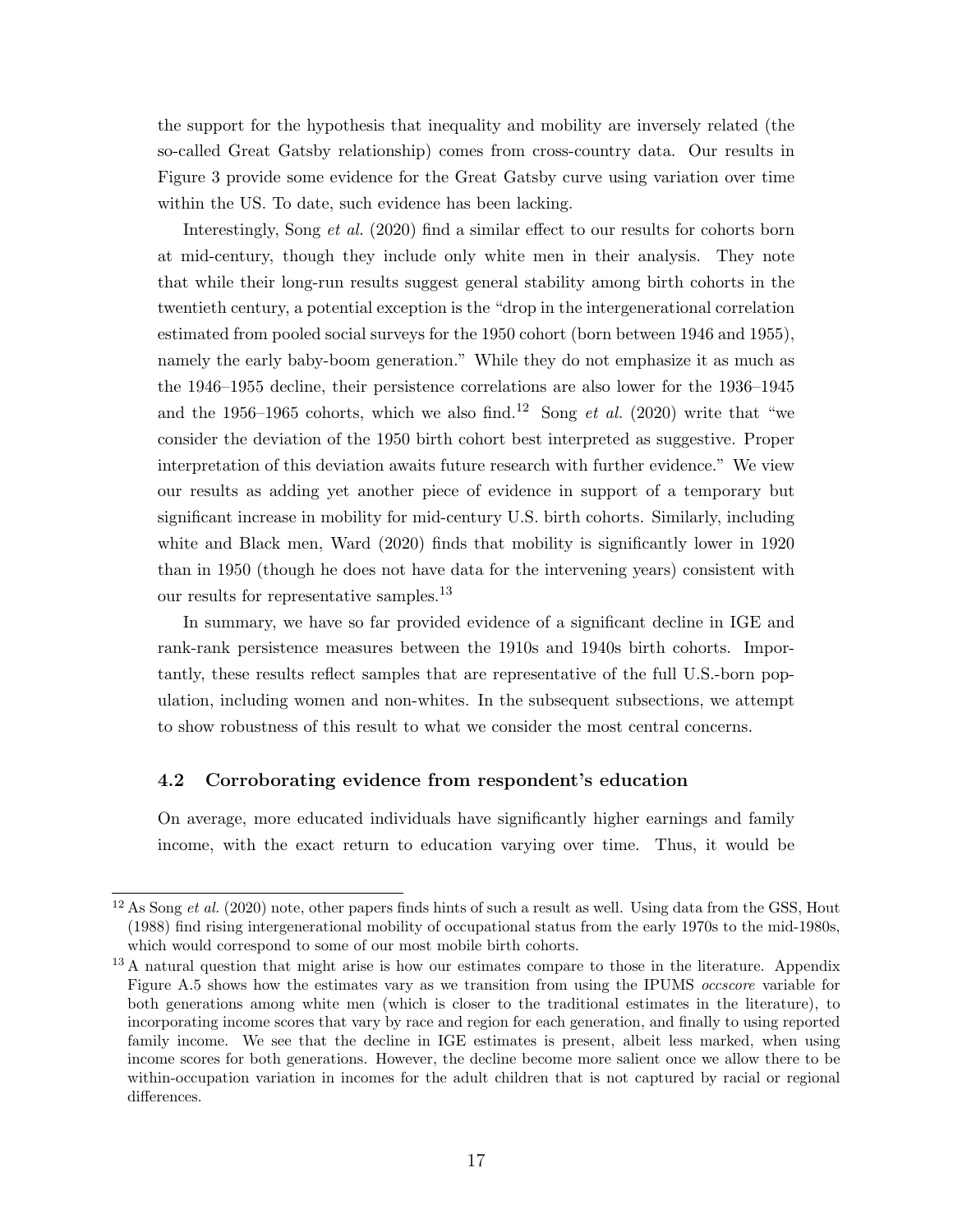somewhat surprising if the predictive power of parental income on children's education did not fall given that its predictive power over children's family income did.

To examine this idea, we estimate variants of equations (1) and (2) where in both cases we put the adult child's self-reported years of schooling as the outcome variable (available in all of our datasets). Figure 5 shows the results from both of these estimations, as usual, by birth decade. The relationship between father's income and respondent educational attainment declines sharply between the 1910s and 1950s birth cohorts. Appendix Figure A.6 illustrates these changes using bin-scatter figures, highlighting that this weakening relationship is largely driven by the rapid increase in respondents' high school completion in the bottom half of the income distribution, rather than the later rise in college completion.

Using data from the modern period, Landersø and Heckman (2017) has questioned whether mobility is truly lower in places such as Scandinavia than in the US, because when education of the adult child is the outcome of interest instead of earnings or income, mobility measures in the US and Scandinavia look more similar. In our analysis, both family income and years of education appear to have a decreasing dependence on childhood income over the first half of the twentieth century.

#### 4.3 Adjusting for father's education

As noted earlier, we proxy the child's family income while she was growing up by taking the median of 1940 Census household income for fathers by occupation, race and region (South versus elsewhere). Our hope is that this measure can proxy for the respondent's long-run income during childhood. The extent to which it does not pick up idiosyncratic, mean-zero variation in family income from year to year is in fact a strength, as it reduces attenuation bias. But if it misses systematic variation in family income not picked up by *occupation*  $\times$  race  $\times$  South, then it will lead to bias. Moreover, it is not a priori obvious the sign or trend over time of the bias.

As noted earlier, for more than half of our surveys, respondents were also asked about their fathers' education. We can thus augment the fathers' income scores by predicting income by *occupation*  $\times$  race  $\times$  South  $\times$  education for respondents in these surveys. Father's education is one of the most important reasons why family income could systematically deviate from our *occupation*  $\times$  race  $\times$  South-based income score. Indeed, adding information about education significantly increases the power of our income scores to predict 1940 family income (the R-squared rises from 20.6 to 24.3).

The first panel of Appendix Figure B.1 compares the IGE with the original occupation  $\times$  race  $\times$  South income score—using the baseline sample as well as the sub-sample of respondents who are asked fathers' education—to the IGE using these augmented scores in this restricted sub-sample. The three series are very comparable in both levels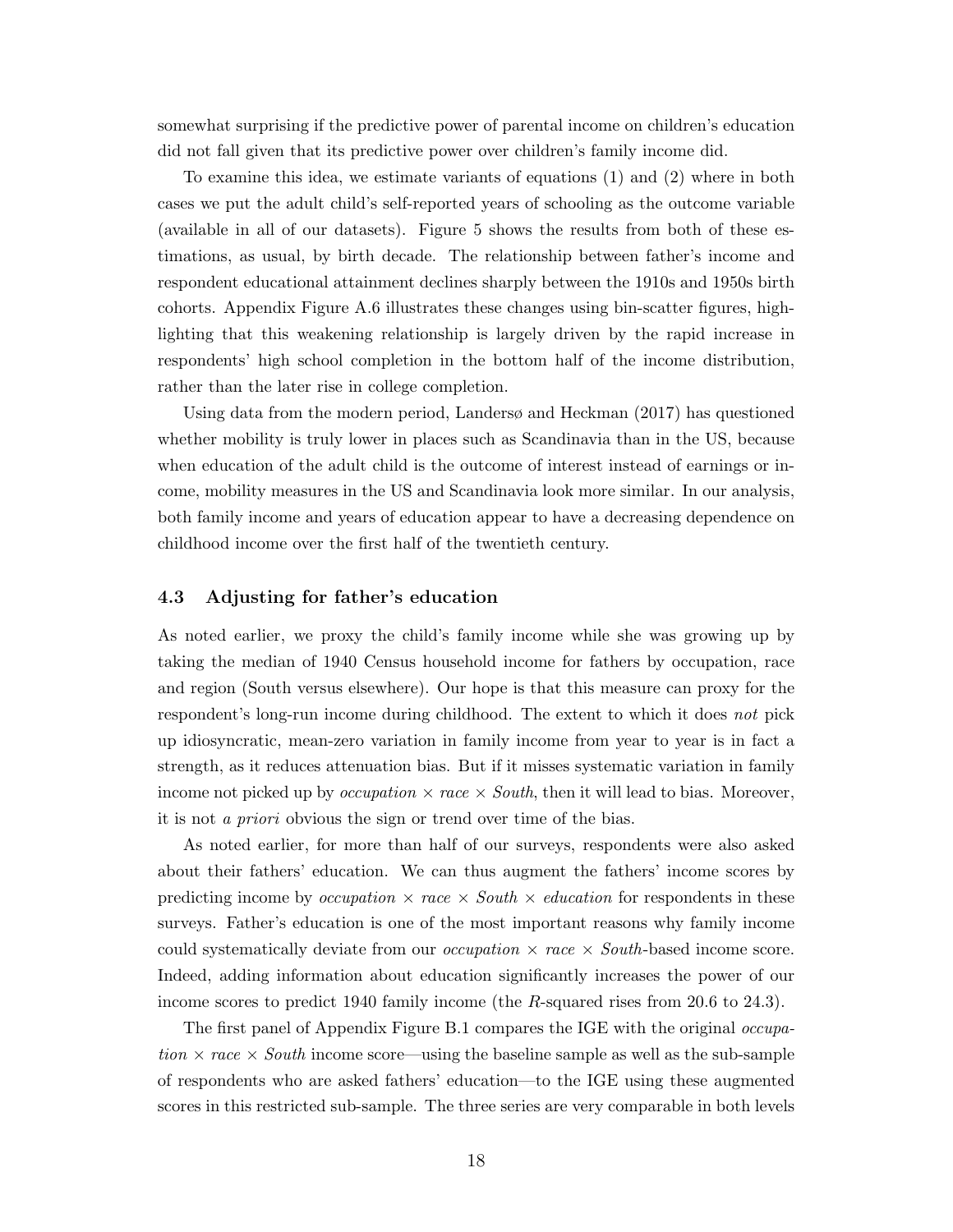and trends: in particular, they show the marked decline between the 1910s and 1940s birth cohorts. The second panel shows that the decline in the rank-rank measure is also unchanged by augmenting parental income score with father's education. Thus, when we significantly improve our income scores with an important predictor, the trends in mobility remain unchanged, providing some reassurance that systematic, unobserved within *occupation*  $\times$  race  $\times$  South cell variation in income is not driving our results.<sup>14</sup>

#### 4.4 Adjustments to farm income

Past work (e.g., Collins and Wanamaker, 2017, Song et al., 2020, Ward, 2020) on historical mobility has paid special attention to farmers, both because they are such a large part of the population in the nineteenth and early twentieth centuries and because their income is difficult to model. For example, it is well known that the relative position of farmers declined from the late nineteenth to mid-twentieth century. Using data from the 1950 U.S. Census and the 1915 Iowa Census, Feigenbaum (2018) finds that the 1950 IPUMS occscore is a good predictor of actual income in 1915, with the important exception of farmers. Farmers experienced a substantial fall in relative income between 1910 and 1950 (for example, in 1915 Iowa, farmers made median income, but in the full 1950 U.S. population, farmers were at the bottom of the income distribution).

As noted earlier, our baseline income scores acknowledge the difficulty in using income data from the 1940 Census to measure farm income, and thus follow the approach in Collins and Wanamaker (2017) to adjust farmers' incomes. In our baseline measure, for example, white respondents born in the 1910s–1920s cohorts outside of the South and who have farmer fathers are estimated to be growing up around the 25th percentile of the income distribution.

Nevertheless to test for the robustness of the main result to this baseline adjustment for farmer income, we begin by using an alternative source of data to calculate farmer income. Specifically, we follow the approach in Goldenweiser (1916) and Abramitzky et al. (2012) and use the 1900 Census of Agriculture to calculate farmers' net earnings. In our calculations, we allow for variation at the race  $\times$  South level and take into account the share of each group that is not farm owners (i.e., part owners, or cash or share tenants). Using this data source tends to increase farmer fathers' rank in the income distribution for the earliest cohorts (e.g., by roughly 10 rank percentiles for

<sup>&</sup>lt;sup>14</sup> Appendix Figure B.2 shows how the IGE and rank-rank estimates evolve as we transition from occupationbased income scores to income scores that also include information about a father's race, region, and education. If the decline were driven by an increase in measurement error across cohorts, then we would expect the decline to decrease in magnitude as we add important predictors to the income scores. Instead, we see that the decline is persistent and robust across various ways of predicting a father's income.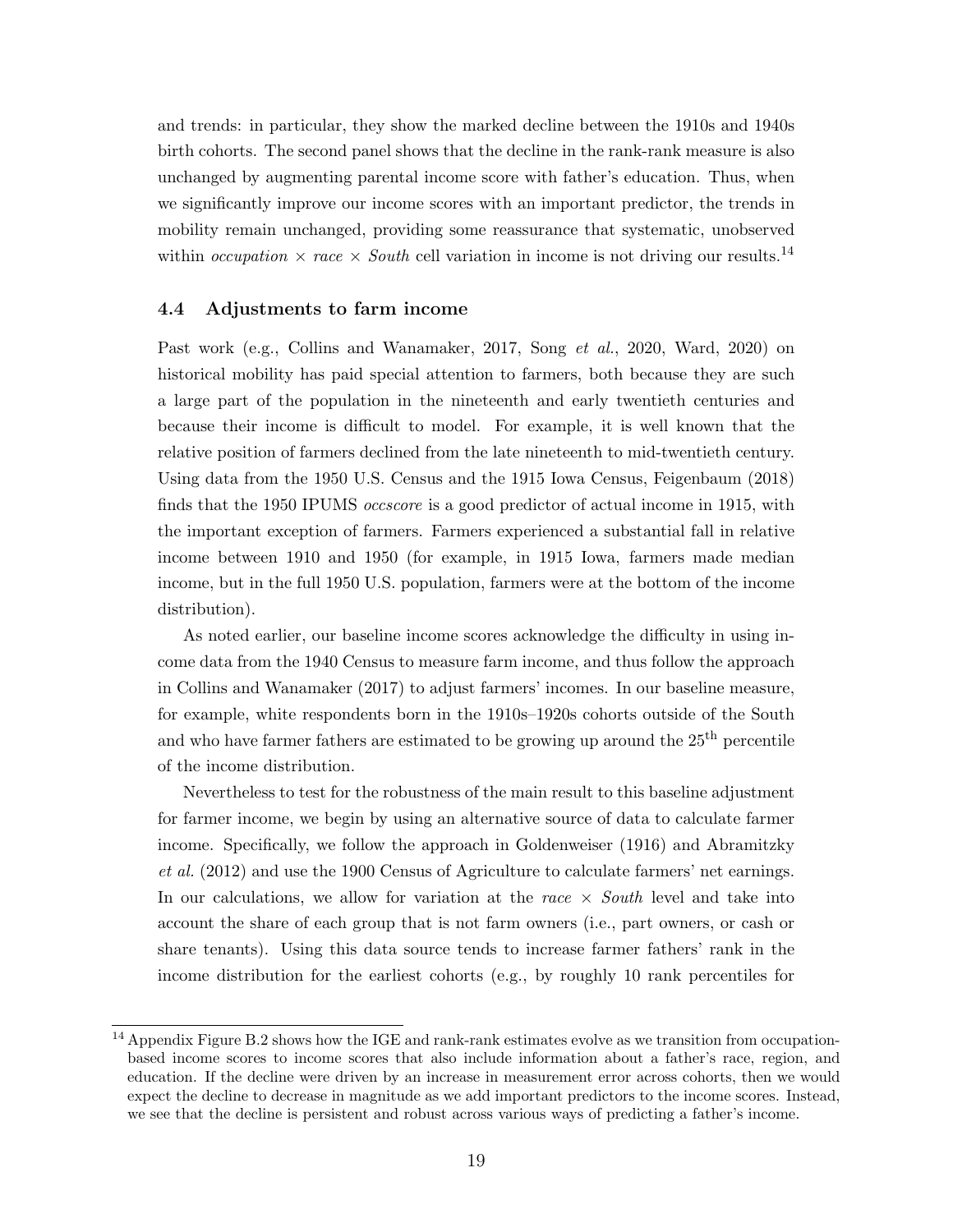white farmers outside of the South). Appendix Figure B.3 shows that our main result of a marked decline in persistence remains when we use this alternative data source.

As an alternative approach, also shown in Appendix Figure B.3, we simply drop farmers to ensure that our mobility patterns are not being entirely driven by this population, a population for which it is hard to estimate childhood income. Again, the conclusion that mobility increased substantially between the 1910s and 1940s birth cohorts is unchanged.

#### 4.5 Alternatives to household income in the 1940 Census

We also check the robustness of our main result to alternative ways of constructing income scores. We begin by using father's income—as opposed to household income—for fathers with a given occupation, race, and Southern residence. Appendix Figure B.4 shows that the IGE, and especially the rank-rank estimates, hardly change and the decline in persistence remains.

We then consider using an alternative data source, not only for farmers, but for all occupations. We combine our estimates from the 1900 Census of Agriculture with average earnings from the 1901 Cost of Living Survey and again adjust for variation at the race  $\times$  South level (Preston and Haines, 1991). The third series in this figure shows that despite using completely different data sources—measured forty years apart in time—for both agricultural and non-agricultural occupations, the increase in mobility remains marked between the 1910s and 1940s cohorts. These alternative income scores also allow us to account for changes in the relative status of certain occupations over the first half of the twentieth century. For example, in the earliest cohorts, children whose fathers were semi-skilled operative and kindred workers have ranked childhood income around the 35th percentile of the income distribution with this alternative measure, compared to the  $45-50$ <sup>th</sup> percentile using our baseline measure.

Next, we combine our data sources, so that fathers are assigned income scores using the data source closest in time to when the respondent is 10 years old. That is, the 1910s–1930s cohorts are assigned income scores that are weighted averages of the 1900- and 1940-based income scores, and all subsequent birth cohorts are similarly assigned income scores that are weighted averages of scores constructed using the 1950– 1990 Censuses. Again, the general patterns for both the IGE and rank-rank estimates remain unchanged.<sup>15</sup>

<sup>&</sup>lt;sup>15</sup> It is worth noting that our IGE and rank-rank estimates are always lowest in 1940, which is closest in time to the Census that we use to construct our baseline income scores. To the extent that our pre-1940 baseline estimates are attenuated down due to measurement error, then we are likely understating the decline between the 1910s and 1940s cohorts. Indeed, once we use either earlier sources or the most contemporaneous data sources possible, the decline in the IGE appears even more marked.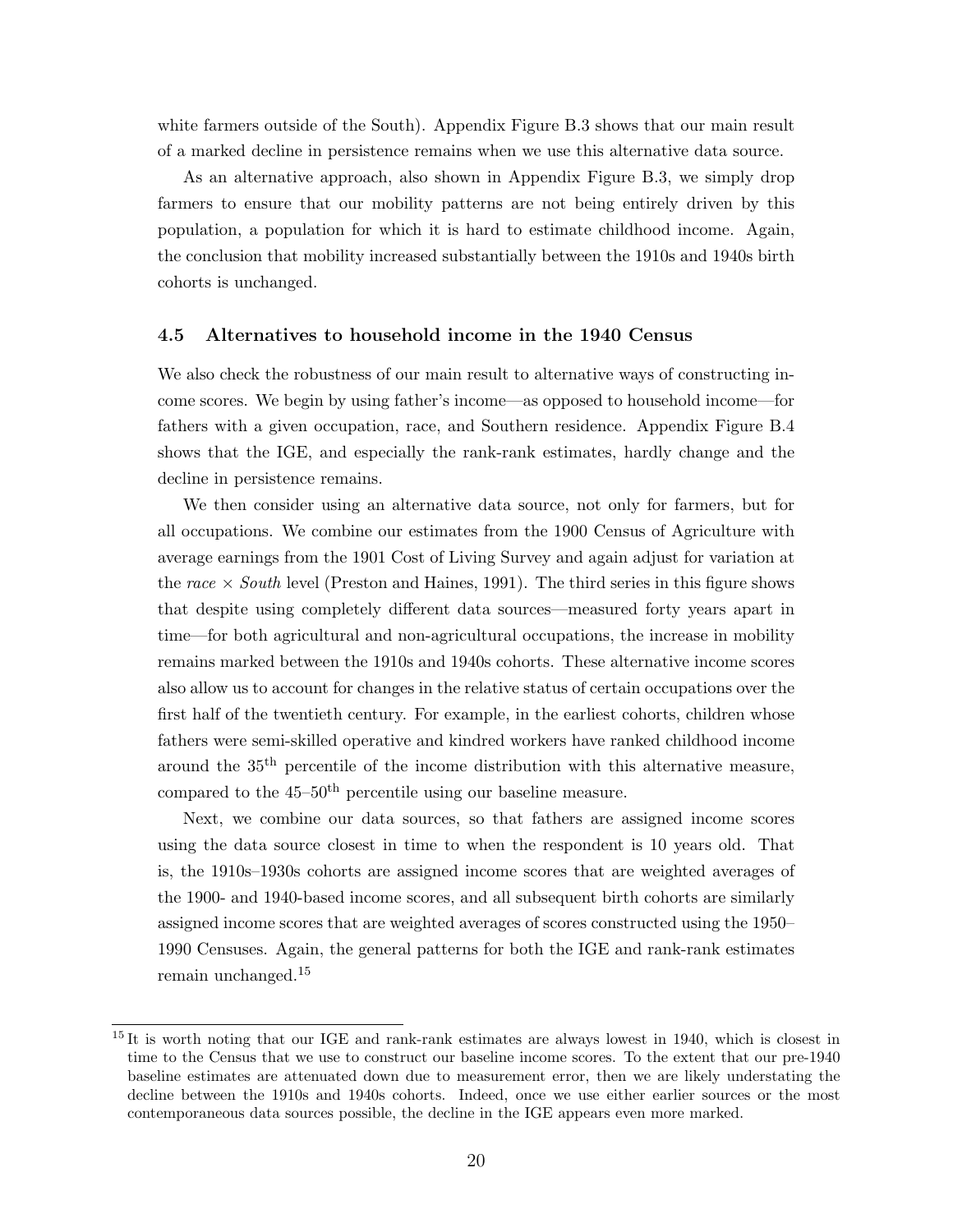Finally, as discussed in Section 3.1, while we believe that our revisions to the IPUMS occscore methodology are valuable and appropriate, the final series in this figure shows robustness to merely using the occscore variable to predict childhood household income.

#### 4.6 Other robustness checks

Table 2 shows that the information needed to calculate predicted childhood income is not available for all respondents. This situation arises almost always because the respondent does not report father's occupation (presumably because she doesn't remember, chooses not to report it, or grew up without her father). In Appendix Figure A.7 we incorporate the roughly 2,000 respondents whose fathers were present but not working (e.g., retired, unemployed), imputing their income scores using the ratio of household incomes of working and non-working fathers in the 1960 Census. The next series in this figure instead incorporates the roughly 4,700 respondents who provided information about their mother's occupation, assigning them income scores based on mothers who were household heads in the 1940 Census. The estimates hardly change, but the precision of the estimates for later cohorts tends to increase (given that the share of respondents with no information on the father but available information on the mother's occupation is largest in these last cohorts). We also show robustness to a particular extreme assumption about respondents who provided no information about either parent: that their household had zero income, or in other words, that their family had the lowest possible rank for predicted childhood income.

Appendix Figure A.8 shows the robustness of the main result to alternative weighting schemes: namely, using the provided survey weights without any additional adjustments for population shares and to using no weights at all. In all of these checks, we continue to find an increase in mobility between the 1910s and 1940s cohorts.

One concern with this long-term view of mobility might be that mortality rates were high for early cohorts (for men and Black men in particular; see e.g., Preston et al., 2003), so that selection into the sample might be changing over time. If individuals who grow up in poorer households are those with higher mortality rates, then if anything, this decline in mortality would likely bias us against finding a decline in intergenerational persistence between the 1910s and 1940s birth cohorts (in the earliest cohorts, individuals born poor who are still alive at prime age would likely be positive selected, which would bias intergenerational persistence downward). Nevertheless, we still take seriously this consideration and Appendix Figure A.9 compares our baseline results to those that focus on individuals ages 30–45 and 30–40, both of which are less affected by differential mortality rates. The rise in mobility is unchanged in these sub-samples.

Finally, another notable demographic change that took place in the 20th century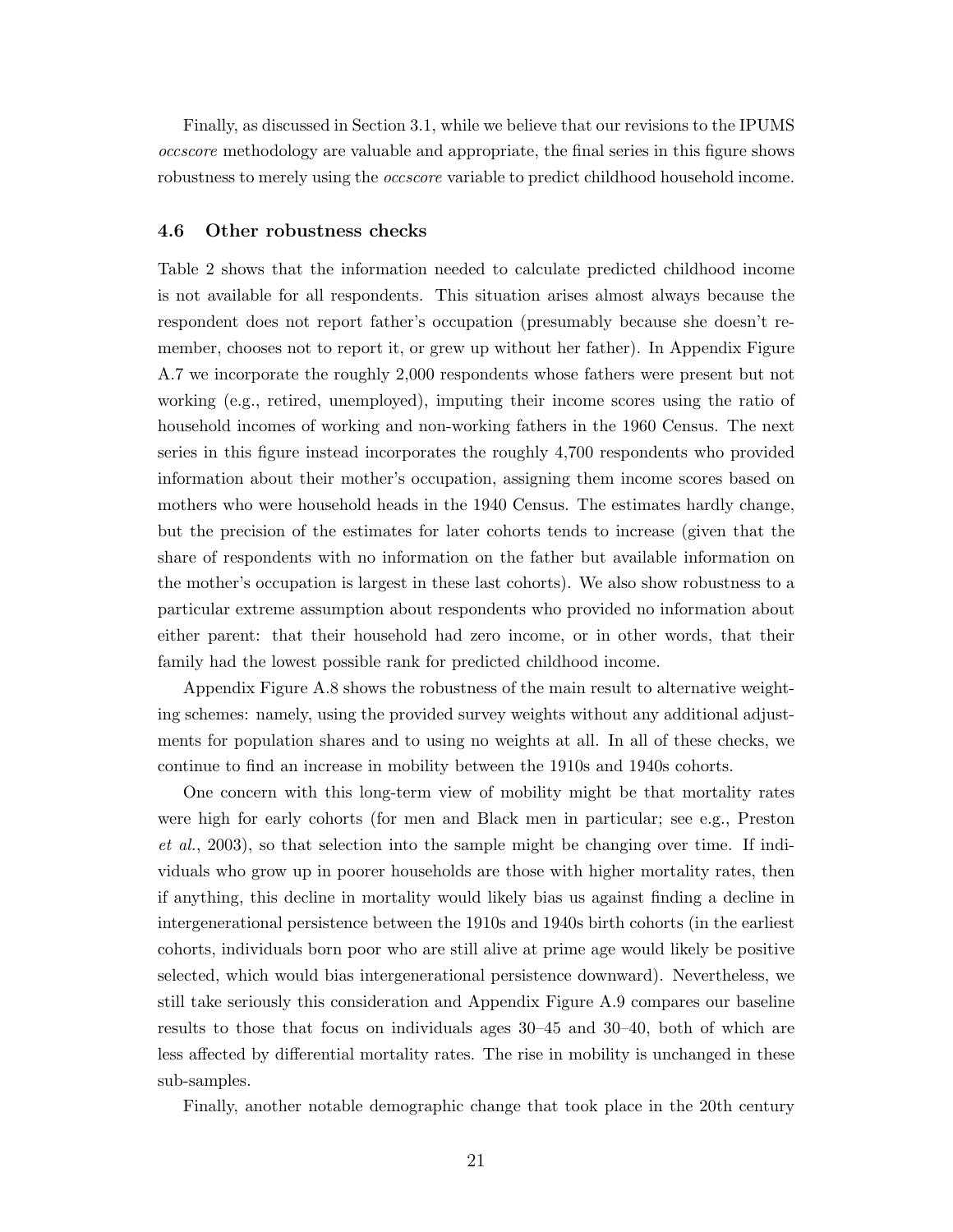was the change in household size for the mid-century cohorts (i.e., the Baby Boom). Appendix Figure A.10 adjusts the family income of adult children using information about household size as well as the interpolated fathers' income scores using the median household size in that *occupation*  $\times$  race  $\times$  South cell when the respondent is 10 years old. We see that this adjustment does not affect the rise in mobility between the 1910s and 1940s birth cohorts.

# 5 Decomposing the rise in mobility

In this section, we show how to decompose the overall IGE and rank-rank relationships into factors related to subgroups, building on Hertz (2008). We then use this decomposition to show how much changes in mobility or income among subgroups, particularly by race and gender, explain the overall decline in IGE and rank-rank coefficients that we found in the previous section.

#### 5.1 Decomposing the IGE and rank-rank slopes

Consider any partition of the full sample, emitting subgroups  $g \in G$  with subgroup g's share of the total sample given by  $p_g$ . Further, let  $\beta_g^{\text{IGE}}$  be equal to  $\beta$  from estimating the IGE equation  $y_i^c = \alpha + \beta y_i^p + e_i$  (where, as usual,  $y^c$  and  $y^p$  are the adult child's and the parent's log income, respectively) on the subgroup g.

From the OLS formula and the law of total covariance, the whole-population IGE is given by:

$$
\beta^{\text{IGE}} = \frac{Cov(y^c, y^p)}{Var(y^p)}
$$
\n
$$
= \frac{1}{Var(y^p)} \Big( E_g[Cov(y^c, y^p)] + Cov(E[y^c | g], E[y^p | g]) \Big)
$$
\n
$$
= \sum_{g \in G} p_g \frac{Var(y^p | g)}{Var(y^p)} \beta_g^{\text{IGE}} + \frac{Cov(E[y^c | g], E[y^p | g])}{Var(y^p)}
$$
\n
$$
\text{Weighted average of subgroup slopes}
$$
\n
$$
\text{Between-group covariance of subgroup averages}
$$
\n
$$
\text{Determine of subgroup average}
$$
\n
$$
\beta^{\text{IGE}} = \frac{Cov(E[y^c | g], E[y^p | g])}{Var(y^p)}
$$
\n
$$
\beta^{\text{IGE}} = \frac{Cov(E[y^c | g], E[y^p | g])}{Var(y^p)}
$$
\n
$$
\beta^{\text{IGE}} = \frac{Cov(E[y^c | g], E[y^p | g])}{Var(y^p)}
$$
\n
$$
\beta^{\text{IGE}} = \frac{Cov(E[y^c | g], E[y^p | g])}{Var(y^p)}
$$
\n
$$
\beta^{\text{IGE}} = \frac{Cov(E[y^c | g], E[y^p | g])}{Var(y^p)}
$$
\n
$$
\beta^{\text{IGE}} = \frac{Cov(E[y^c | g], E[y^p | g])}{Var(y^p)}
$$
\n
$$
\beta^{\text{IGE}} = \frac{Cov(E[y^c | g], E[y^p | g])}{Var(y^p)}
$$
\n
$$
\beta^{\text{IGE}} = \frac{Cov(E[y^c | g], E[y^p | g])}{Var(y^p)}
$$
\n
$$
\beta^{\text{IGE}} = \frac{Cov(E[y^c | g], E[y^p | g])}{Var(y^p)}
$$
\n
$$
\beta^{\text{IGE}} = \frac{Cov(E[y^c | g], E[y^p | g])}{Var(y^p)}
$$
\n
$$
\beta^{\text{IGE}} = \frac{Cov(E[y^c | g], E[y^p | g])}{Var(y^p)}
$$
\n
$$
\beta^{\text{IGE}} = \frac{Cov(E[y^c | g], E[y^p | g])}{Var(y^p)}
$$
\n
$$
\beta^{\text{IGE}} = \frac{Cov(E[y^c | g], E[y^p | g
$$

where  $E_q$  denotes the expectation over groups g.

A slight modification gives a similar expression for the whole-population rank-rank slope. In this case,  $\beta_g^{\text{RR}}$  is the  $\beta$  from  $r_i^c = \alpha + \beta r_i^p + e_i$  (where, as usual,  $r^c$  and  $r^p$  are the within-cohort rank of the adult child's and the parent's income) on the subgroup  $g$ . Assuming that both the parental and adult children's ranked incomes have a uniform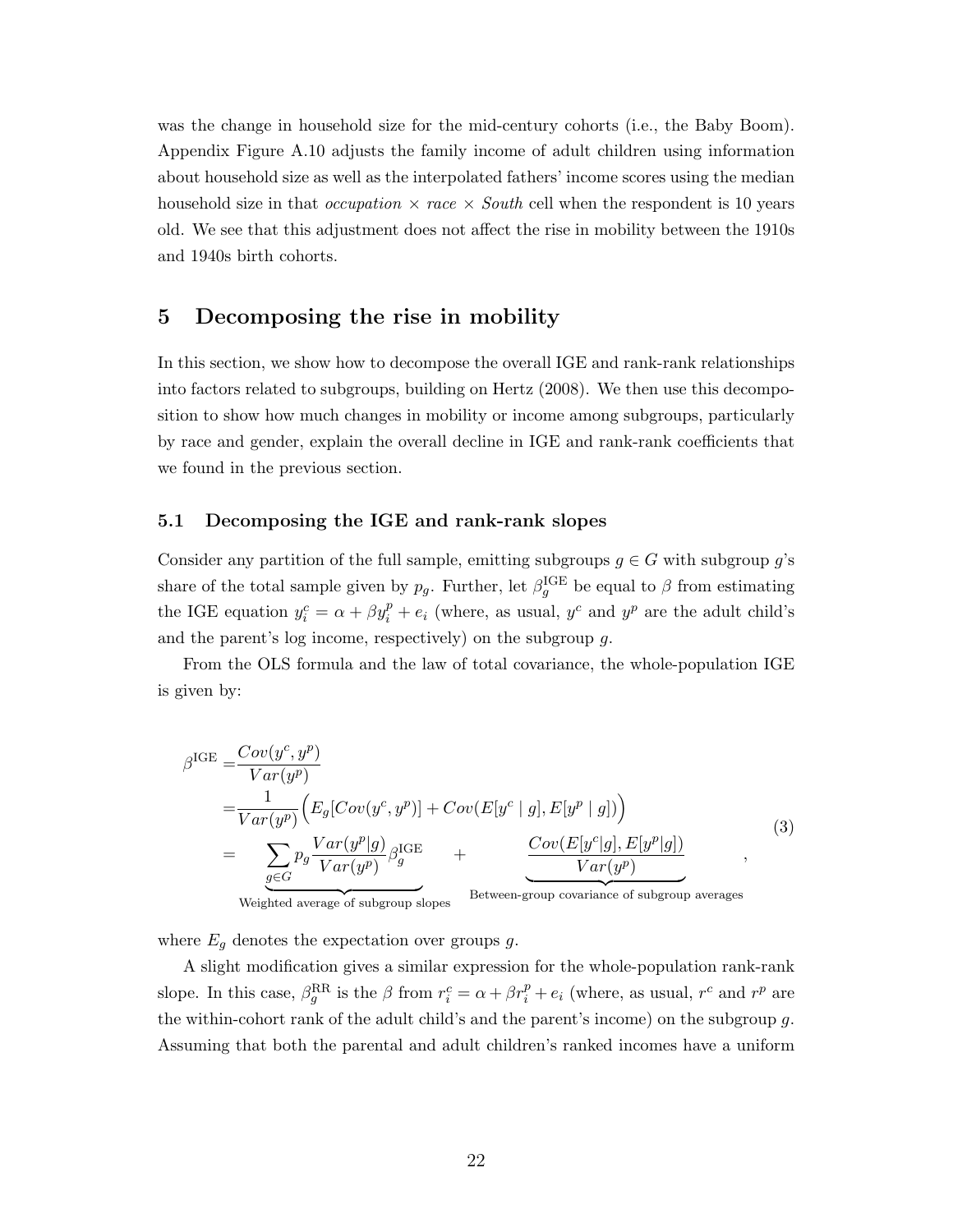distribution, the same application of the law of total covariance gives:  $^{16}$ 

$$
\beta^{RR} = \sum_{g \in G} p_g \frac{Var(r^p|g)}{Var(r^p)} \beta_g^{RR} + \frac{Cov(E[r^c|g], E[r^p|g])}{Var(r^p)}
$$
  
=12 \times \left( \sum\_g p\_g Var(r^p|g) \beta\_g^{RR} + \sum\_g p\_g \mathbf{E}[r^p|g] E[r^c|g] - 0.25 \right) (4)

To ease intuition and to focus on one of the key applications for our paper, we rewrite the IGE decomposition for two groups,  $W$  and  $B$ :

$$
\beta^{\text{IGE}} = p_W \frac{Var(y^p|W)}{Var(y^p)} \beta_W^{\text{IGE}} + (1 - p_W) \frac{Var(y^p | B)}{Var(y^p)} \beta_B^{\text{IGE}} + \frac{p_W \mathbf{E}[y^p | W] \cdot \mathbf{E}[y^c | W] + (1 - p_W) \mathbf{E}[y^p | B] \cdot \mathbf{E}[y^c | B] - \mathbf{E}[y^p] \mathbf{E}[y^c]}{Var(y^p)}.
$$
\n(5)

The decomposition helps clarify two points. First, because population shares act as weights in the first two terms of equation 5, changes in the within-group IGE of the majority group will, perhaps not surprisingly, affect the full-population IGE. Second, and less obviously, the decomposition highlights the important role of between-group differences in parental income  $y^p$  in determining the full-population IGE. To see this point, assume for the moment that  $W$  and  $B$  are two distinct subgroups, but are drawn independently *from the same distribution* of parental income  $y^p$ . Thus, there exists no between-group variation in  $y^p$  and  $Var(y^p) = Var(y^p | W) = Var(y^p | B)$  and  $\mathbf{E}[y^p] = \mathbf{E}[y^p | W] = \mathbf{E}[y^p | B]$ . In this special case of no between-group differences in parental income,  $\beta^{\text{IGE}} = p_W \beta_W^{\text{IGE}} + (1-p_W) \beta_B^{\text{IGE}}$ , or in other words, the full-population IGE is the average of the two subgroup IGE slopes weighted by the subgroup share of the total population. This result holds regardless of the adult childhood outcomes (e.g., even if the mean adult income  $y^c$  of group B is well below that of group W).<sup>17</sup> However, if there exist large differences in parental income between the two groups (as there is in our context, when the two groups are Black and white Americans), then this third term will be heavily weighted and will play a key role in determining the full-population IGE.

<sup>&</sup>lt;sup>16</sup> If either  $r^c$  or  $r^p$  do not have a uniform income distribution, then one can simply use the decomposition in equation 3, substituting  $y^p$  with  $r^p$ ,  $y^c$  with  $r^c$ , and  $\beta_g^{\text{IGE}}$  with  $\beta_g^{\text{RR}}$ .

<sup>&</sup>lt;sup>17</sup> In the less-extreme case in which the two groups just have the same average parental income (i.e.,  $\mathbf{E}[y^p] =$  $\mathbf{E}[y^p | W] = \mathbf{E}[y^p | B]$ , then the third-term still cancels out, and the full-population IGE is a weighted average of the subgroup IGEs, where the weights are a function of population shares and (conditional and unconditional) variances of parental income.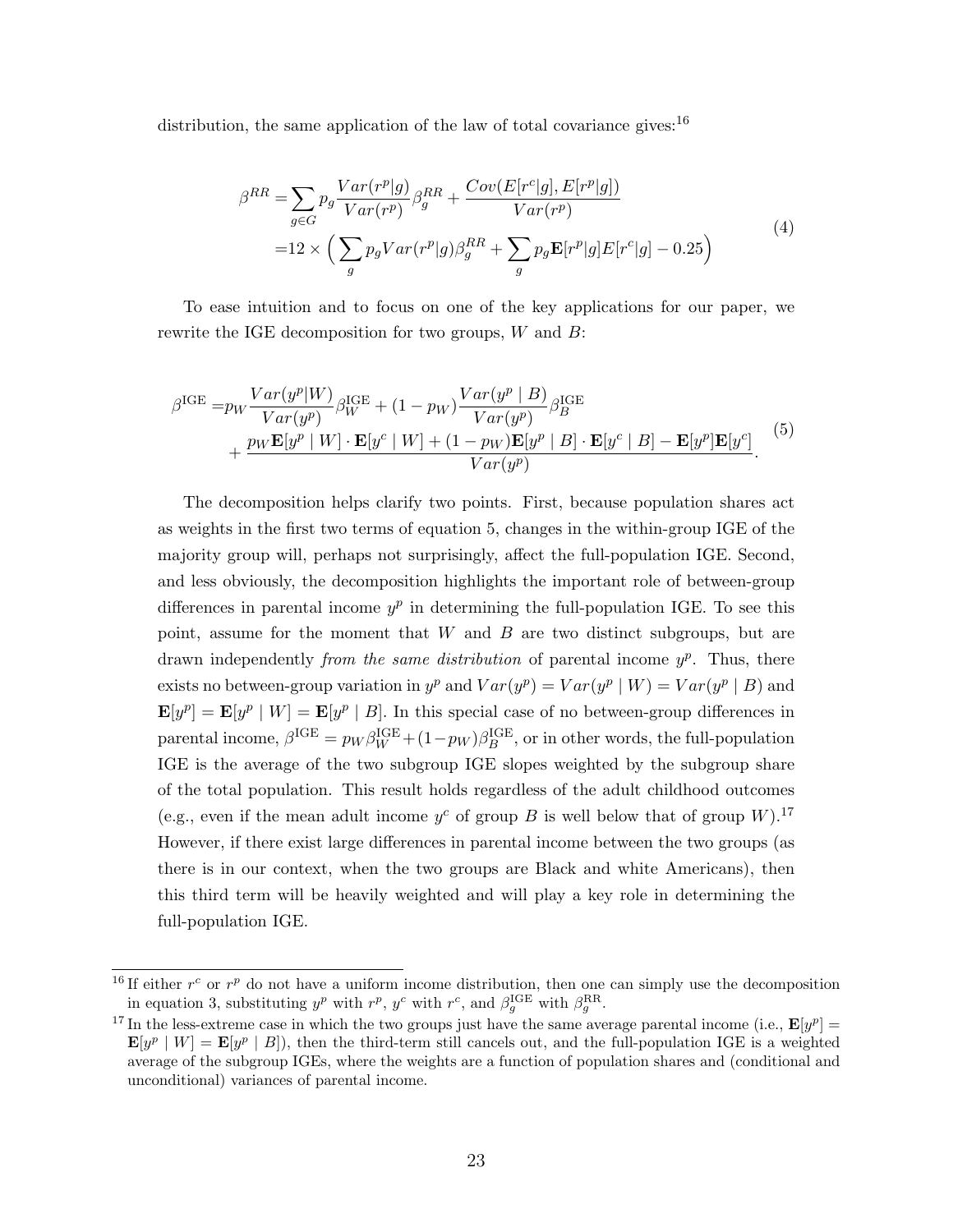#### 5.2 Mobility by race and gender

As we noted in the Introduction and in the decomposition shown above, an important reason to examine the mobility of representative samples is that relating mobility measures of subgroups to the full-cohort mobility is complicated. In this subsection, we show the mappings of father to adult children's incomes separately by the race and gender of the respondent and how these mappings change over time. We then use the decomposition in equation (3) to show how changes in relative mobility and in the income of these groups contributed to (or stymied) the overall rise in mobility that we find from the 1910s to the 1940s birth cohorts.

Given the discussion above, we expect that the between-group component will prove important for a decomposition along racial subgroups, given that Black Americans grow up with far less parental income than whites in our period (as well as today). By the same logic, however, any decomposition by gender will be very different. Men and women grow up, on average, in the same households in the US (recall that we confirm this claim empirically in Appendix Table C.1 and show it also holds separately for white and Black respondents in Appendix Table C.2). Thus, the between-group component of equation (5) should be close to zero and the full-population IGE is well approximated by the simple mean of the within-gender IGE slopes (as men and women each represent roughly half of the population). Put differently, the male-only IGE will be a biased measure of full-population IGE only if the female slope is significantly different than the male slope, and differences in adult-income means between the two groups will not matter.

#### 5.2.1 Main results by race

Figure 6 shows Black and white mobility for the earlier, less-mobile 1910s–1920s cohorts compared to the later, more-mobile  $1940s-1950s$  cohorts (IGE in panel  $(a)$ ) and rankrank correlation in  $(b)$ ). Perhaps the most striking aspect of the graph is how little overlap there is in the support of the Black versus white mobility graphs: Black fathers' income overlaps only modestly with white fathers' income. In the rank-rank figure, almost no white respondents grow up in the bottom ten percent of predicted family income and few Black respondents grow up with income above the  $30<sup>th</sup>$  percentile, so the overlap of the two groups happens almost entirely between the tenth and thirtieth percentiles of parental income.<sup>18</sup>

<sup>&</sup>lt;sup>18</sup> One feature of our "small data" is that the vast differences between how Black and white children grow up is readily apparent in the support of these figures: with full-population administrative data one can capture the tiny number of Black children who grew up in rich families and thus extend the regression lines over the entire 0–100 domain of parental income rank. But even today prime-age Black adults are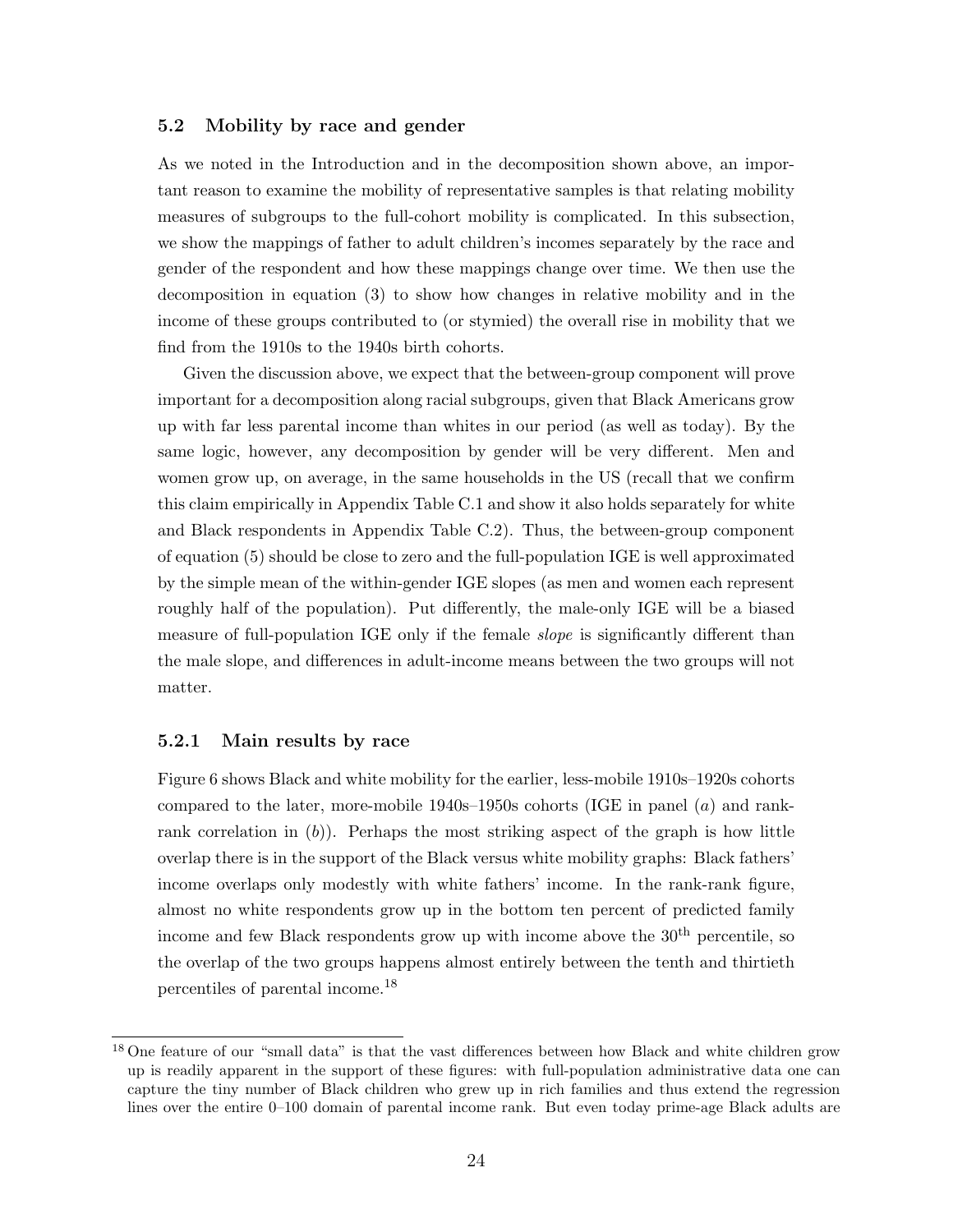Another striking result is the significant progress Black respondents make relative to their white counterparts over this period. In the IGE graph, the entire Black regression line shifts upward by about twenty-five log points, whereas there is a much more modest upward shift for whites. The rank-rank graph shows a similar convergence, as we would expect. A Black child in the earlier cohorts growing up at the 25<sup>th</sup> percentile would be predicted to have an adult family income at the  $30.8<sup>th</sup>$  percentile, compared to the 44.6<sup>th</sup> percentile for a similarly situated white child from this era. But for mid-century cohorts, Black children born at the  $25<sup>th</sup>$  percentile are predicted to appear at the 37.7<sup>th</sup> percentile as adults compared to  $45.8<sup>th</sup>$  for whites (nearly halving the gap with their white counterparts from around 14 to 8 percentile ranks).

While we have so far focused on Black-white convergence, the regression lines explaining white-only mobility also change over this period. In both the IGE and the rank-rank estimates, the slopes flatten significantly. The rank-rank slope falls from 0.28 to 0.20, the latter being close to the levels calculated in modern-day Canada or Denmark. As the large majority group, the flattening of the mobility slope among white individuals will have an important effect on the overall full-cohort IGE and rank-rank estimates, as is clear from the decomposition above.

#### 5.2.2 Main results by gender

A major motivation for our family-income-to-occupation-score mobility concept is that it enables us to perform intergenerational-mobility estimation including women. As noted, the decomposition in equation (5) implies that including women will only affect the population-wide IGE if women's mobility slopes differs from that of men. A priori, there is no reason to assume that the mobility slopes of men and women will coincide. For example, marriage patters could differ by parental income and they will tend to matter more for women's family income than for men's, especially in the historical period when many married women did not work.

Figure 7 shows IGE and rank-rank estimates separately by gender. For both measures and for all birth decades, persistence measures for women are greater than or equal to those for men. The male-female mobility gap appears to be relatively stable over time, with perhaps a larger gap in the  $1940s$  cohort.<sup>19</sup>

vastly under-represented in the upper parts of the parental income distribution while growing up. The tiny share of Black children in the upper ranks of parental income distribution even in modern data can be seen in the appendix figures of Chetty et al. (2020).

<sup>&</sup>lt;sup>19</sup> As noted in Section 2, some of our datasets include only women (e.g., the National Longitudinal Surveys of Mature or Younger Women) or only men (the Occupational Changes in a Generation datasets), so a possible concern is that the differences in mobility by sex are an artifact of using different datasets. In Appendix Figure A.11 we show robustness to restricting the baseline sample to datasets that include both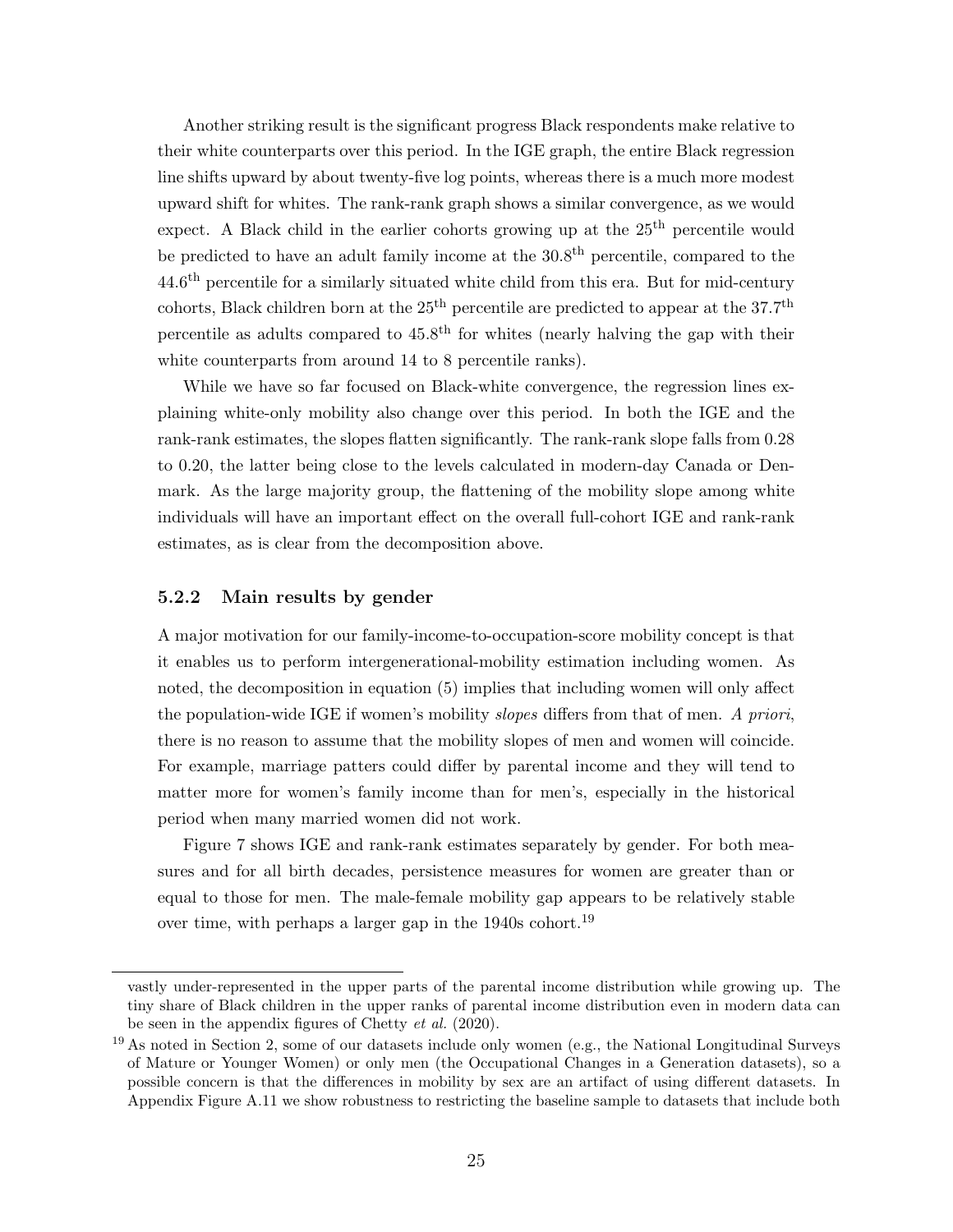Examining Figure 7 though the lens of equation (5), with the groups  $g \in G$  being men and women, highlights that including women will tend to increase the overall IGE (and similarly, the rank-rank correlation). As women and men come from the same distributions of parental income (growing up together in the same households) and have generally equal population shares, the overall IGE is the simple average of the male and female IGE slopes. But since the pattern of IGE estimates for women closely track that of men (i.e., the male-female mobility gap is roughly steady) and women's population share will never stray far from fifty percent, it would be difficult to explain the *decline* in full-population intergenerational persistence with gender-specific factors.

While gender-specific factors are unlikely to explain the overall decline in persistence, it is still important to understand why women's adult family income depends more on their parents' income than is the case for men. To answer this question, we turn again to differences by race.

#### 5.3 Main results by race and gender

We now consider differences by race separately for men and for women. In particular, Figures 8 and 9 further break down the by-race results in Figure 6 by gender. Figure 8 shows that among men, Black Americans closed almost the entire mobility gap with whites by mid-century. Of course, as the graph also makes clear by comparing the support of the predicted childhood income variable across the two distributions, Black men still grow up in far poorer households, so their adult income is still much lower than that of white individuals. But by mid-century, there is considerable overlap in adult outcomes between Black and white men born to similarly advantaged parents. Rank-rank relationships also become much more similar over time. In the more mobile mid-century cohorts, Black men born at the 25th percentile are predicted to appear at the 41.3th percentile as adults, just slightly below their white counterparts at the 45.8th percentile. This 4.5 percentage point gap is 10.9 percentile points in the earlier cohorts, with Black men born at the  $25<sup>th</sup>$  percentile predicted to appear at the  $34.3<sup>th</sup>$ percentile as adults, compared to the  $45.1<sup>th</sup>$  percentile for their white counterparts.

A different story holds for Black women, as Figure 9 shows. First, comparing Figures 8 and 9, it is clear that Black adult women are simply poorer than their male counterparts. Their entire regression line is below that of men (whereas in both levels and slopes, white women have very similar mobility relationships to their male counterparts, again in both periods). In the early cohorts, a Black woman born at the 25th percentile is predicted to barely climb upward at all (with an adult family-

men and women (roughly 47% of the baseline sample).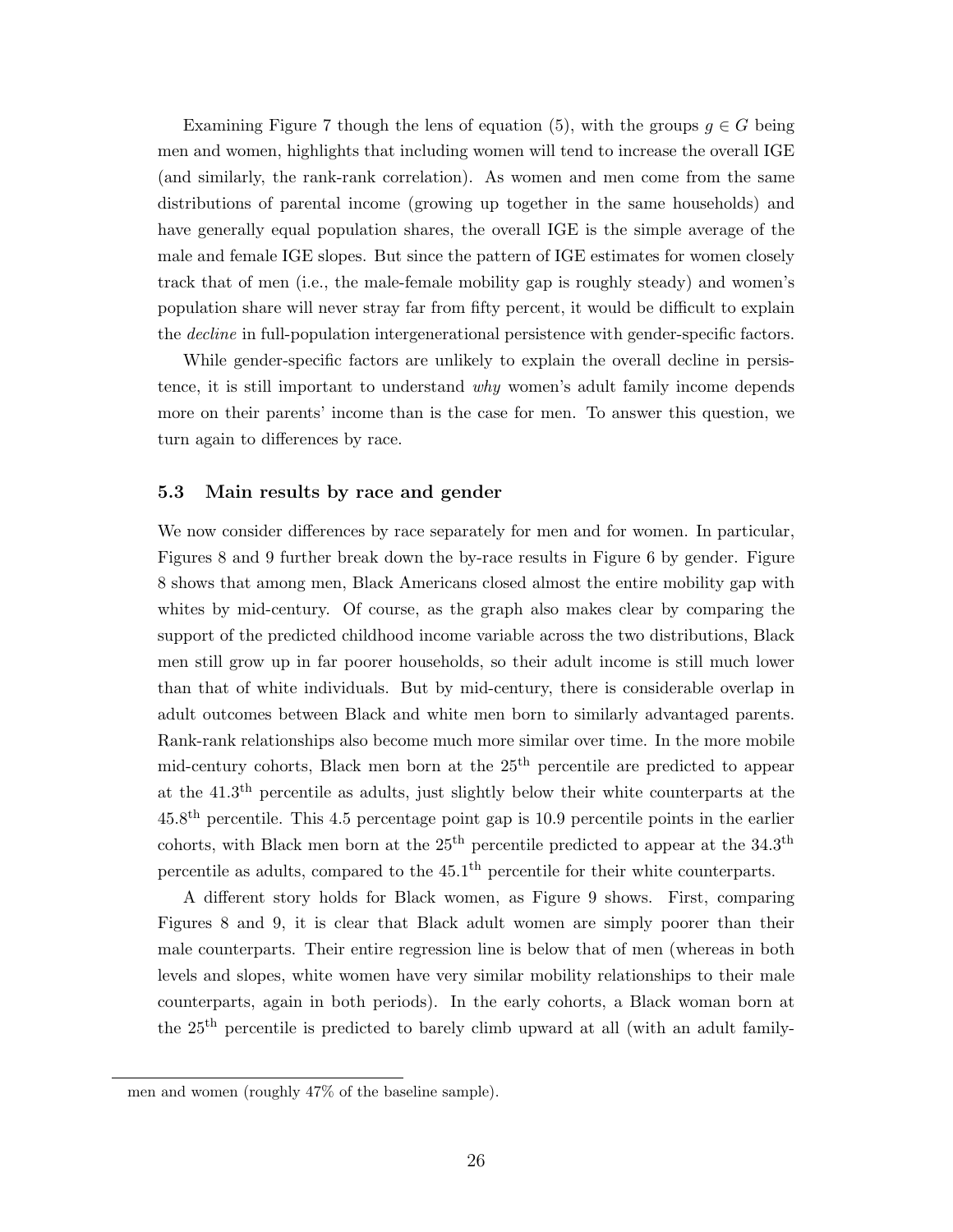income percentile rank of 27.1). While Black women make progress over time, even at mid-century the corresponding prediction is only the  $34.1<sup>th</sup>$  percentile (the analogous statistic for white women is 45.8, the same as for white men). Thus, for mid-century cohorts, while the racial mobility gap at the  $25<sup>th</sup>$  percentile for men is down to 4.5 percentiles (from 10.9) it remains at 11.6 (down from 16.9) for women. Note that the lack of gender gaps by family income among white respondents and the large gaps (favoring men) among Black respondents is apparent in the basic summary statistics shown in Table 3, both in our surveys and in the Census.

As there appears to be almost no gender differences in adult outcomes among white respondents and because white men and women grow up in the same households, it follows that they likely have very similar mobility patterns. Indeed, comparing Figures 8 and 9 shows that the white-only mobility slopes are nearly identical for men and women. For the rank-rank correlation, the male and female slopes are both 0.28 in the early period and 0.20 and 0.21, respectively, in the later period. That white men and women's family incomes were equally tied to the status of their fathers in an era when most married white white women did not work suggests that they were marrying individuals very similar in earnings to their brothers.

These results highlight that the higher IGE and rank-rank persistence measures for women relative to men in Figure 7 are not driven by white individuals. Instead, the fact that Black women do poorly relative to Black men in adulthood pulls down the female mobility regression line for the lowest percentiles of parental income and results in a steeper slope for women relative to men throughout the first half of the twentieth century.

#### 5.4 Comparing representative versus subgroup mobility estimates

In Figure 10, we show how the mobility estimates change as we sequentially add various subgroups. We begin with white men, the group most often studied in the existing mobility literature. The analysis above suggests that adding white women to this sample should not materially change the results, which is what we find in the second series of the figure. In some decades, adding women increases estimated persistence and in other decades it reduces it, but in all cases the deviations are modest.

We then add Black respondents, first men and then women. Both additions increase the estimated persistence measures in all decades, as we would expect from the evidence already presented. And, again as expected, the change tends to be larger once we add Black women. As they are born to families at the bottom of the distribution (like their male counterparts) and tend to remain poor as adults (more so than their male counterparts) adding this group can significantly change the slope of the full-population regression line, despite this group being just over five percent of the population. Indeed,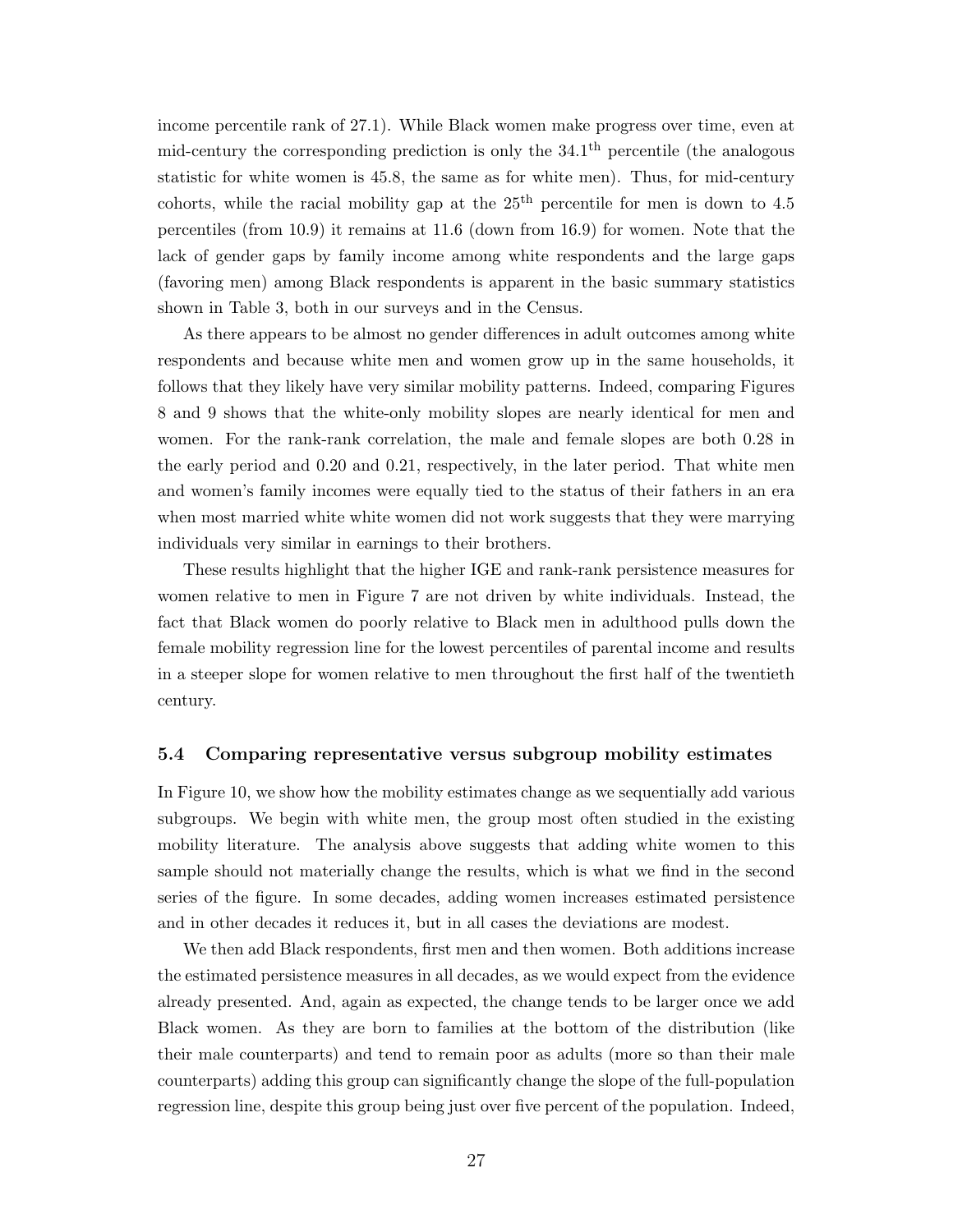their influence over the full-population regression line is readily apparent in the Figure.

In terms of the actual effects of using representative samples on various point estimates, take the 1920s cohort as an example. The white-male rank-rank slope is 0.27, which drops to 0.26 after adding white women. Adding Black men—just over five percent of the population—increases it an additional three percentage points to 0.29 and adding the similarly small group of Black women increases it to 0.32. Similarly, the IGE in for this cohort rises from 0.39 for white men to 0.47 for the representative population. Excluding Black men and especially Black women paints an overly optimistic picture about the level of intergenerational mobility in the first half of the twentieth century.

Considering a representative population instead of only white men also changes our view of the evolution of mobility over this period. For white men, the rank-rank correlation falls from 0.31 to 0.19 (a twelve-point decline) between the 1910s and 1940s cohorts. For the full-population, it falls from 0.39 to 0.24, a fifteen-point decline.<sup>20</sup> By missing out on Black-white convergence (which was especially large among men), examining only white men (or all whites) misses a substantial part of the decline in the slope and thus paints an overly pessimistic picture of the rise in intergenerational mobility over this same period.

#### 5.5 Decomposing the decline in intergenerational persistence

As we already discussed, the full-population persistence slope is approximately equal to the (simple) mean of the male-only and female-only slopes. Because the gap between those two slopes is quite stable over time, a decomposition by sex is unlikely to help us explain the decline in full-population persistence over time. So we consider the decomposition by race instead. Returning to Figure 6 with the decomposition in mind allows us to assess the effects of the various movements in the by-race IGE and rankrank mappings. Figure 6 depicts a number of different changes over time, some of which will increase mobility (the level increase for Black respondents, the slope decrease for white and Black individuals) and some of which will reduce mobility (the level increase for whites). The decomposition can quantify the various contributions.

We begin by considering the changes in levels—that is, a positive shift in real income for both Black and white cohorts over the first half of the twentieth century, though faster income growth for Black individuals, resulting in significant catch-up. Figure 11

 $20$  The analogous comparison with the IGE shows a nineteen-point decline when only looking at white men, and a 21-point decline when looking at the full population. Appendix Table A.2 reports estimates quantifying the differences between the 1910s and 1940s cohorts as well as from modeling the decline linearly for respondents born in the 1910s–1940s birth cohorts.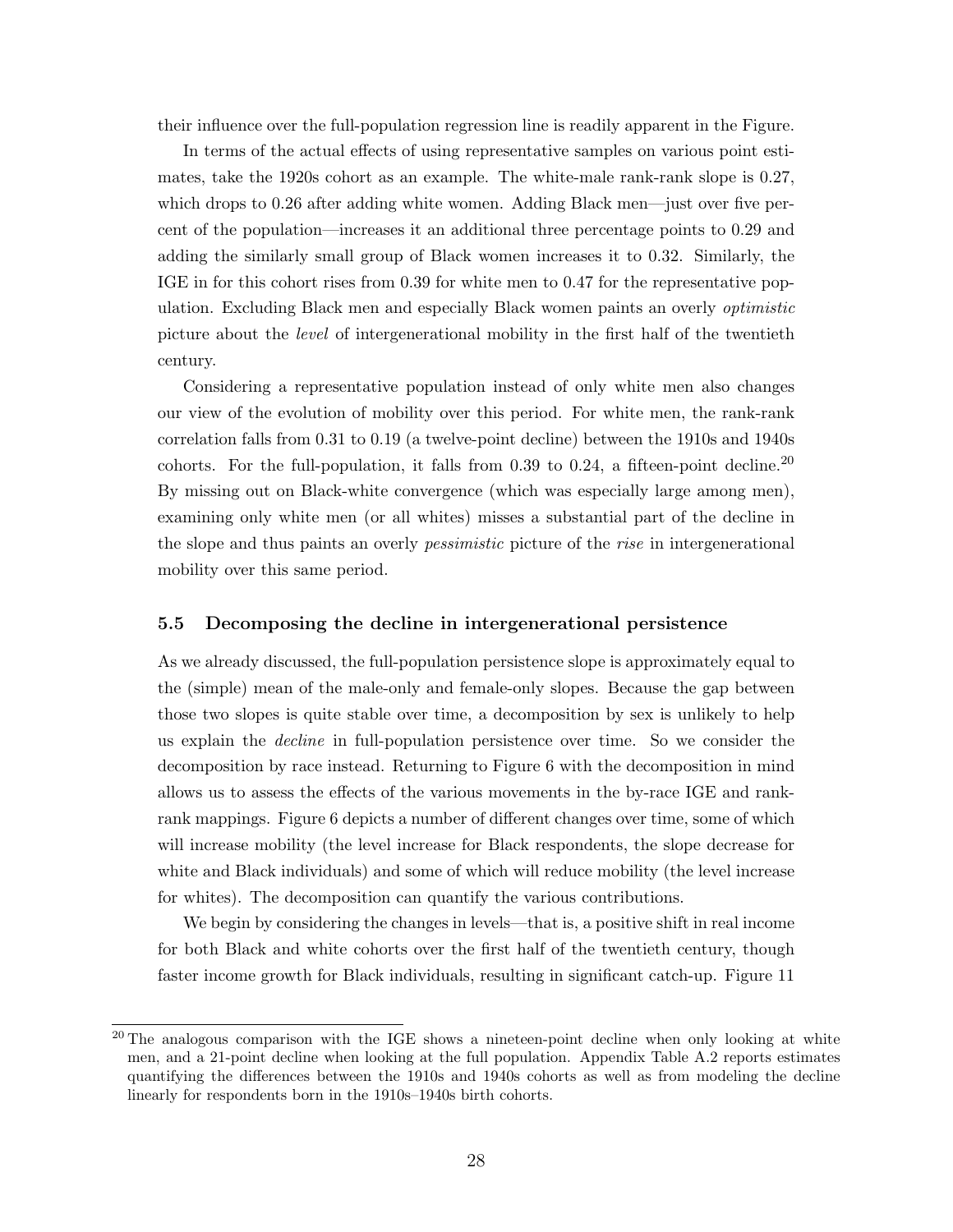shows that if Black individuals had instead experienced the same real income growth as white individuals (without changing the slopes for either group), then 56 percent of the IGE and 45 percent of the rank-rank decline would not have been realized. Thus, Black respondents' catch-up to whites in income levels over this period explains a large share of the total decline in persistence, despite Black Americans only being a small share of the population.

We can also ask what share of the total decline in persistence is explained by the flattening of the white-only mobility slope. Given that white individuals are the majority group in the population, equation (5) suggests changes in their slope will matter for full-population mobility. Figure 11 shows that the change in the white slope accounts for much of the remaining change in mobility between the 1910s–1920s and 1940s–1950s cohorts, with very similar effects across the two measures (62% in the case of the IGE,  $60\%$  in the case of the rank-rank coefficient).<sup>21</sup>

## 6 Comparison to the modern period

Our focus has been on the first half of the twentieth century, given that our methodology does not allow us to reach back before the cohorts born in the 1910s and that for more modern cohorts other data are available, such as IRS administrative data. In this section, instead of focusing on the changes we document in our sample period, we consider how our results compare to the modern period.

While the comparison is not perfect given our different ways of calculating childhood household income, the results in Chetty *et al.* (2020) suggest a significant retrenchment of the progress Black Americans made during our sample period in closing the mobility gap with whites. For the 1978 to 1983 cohorts, they calculate a 12.5 percentile racial gap for children born at the  $25<sup>th</sup>$  percentile of parental income. This result is similar to the 14-point gap we document for the 1910s–1920s cohorts and substantially larger than the eight-point gap we find for the 1940s–1950s cohorts.

The retrenchment of racial mobility gaps is sobering. While we found substantial convergence for the generation entering the labor market in the years of and immediately following the Civil Rights Era, much if not all of that convergence appears undone in the years since. The pattern of relative racial mobility improving over the 20th century but then reversing toward the end is perhaps unsurprising given similar patterns in the Black-white median income gaps (Bayer and Charles, 2018), and

<sup>&</sup>lt;sup>21</sup> These two forces—the convergence of black-white mean income and the flattening of the white-only slope in fact slightly over-explain the decline in persistence. Other factors—for example, the decline in the variance of parental income, which we document in Appendix Figure A.1—offset these two forces.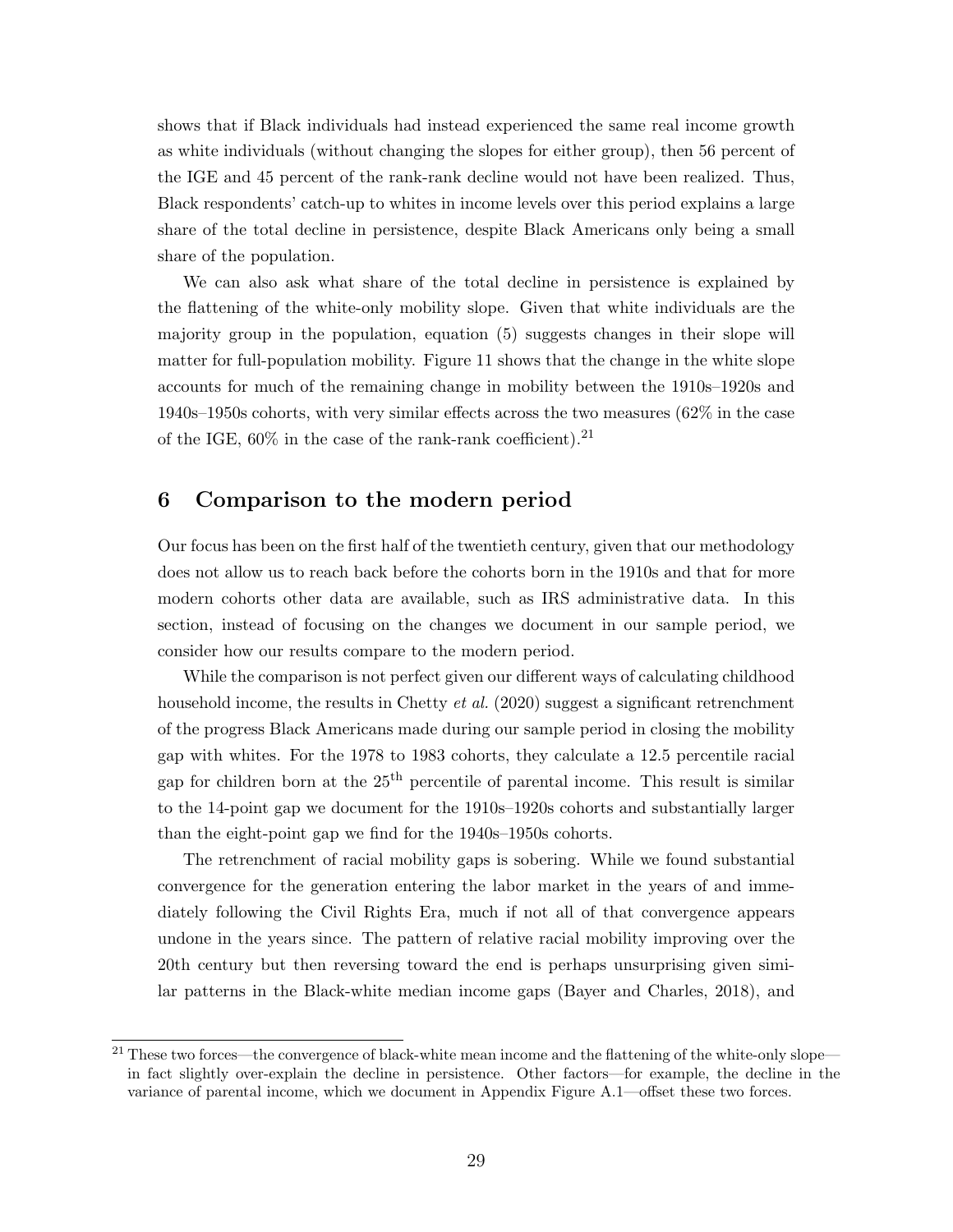suggest a racial-inequality variant of the Great Gatsby curve: compression of racial differences in median income correlates with convergence in mobility differences between racial groups. If the reversion to pre-World-War-II levels of racial differences in mobility is a cause for pessimism, the mutability of mobility differences over the 20th century is a cause for optimism, suggesting that political and policy changes can indeed alter mobility patterns.

Examining changes in mobility by race and sex further support the idea that mobility patterns are sensitive to policy and institutional change. Figure 12 considers individuals growing up at the  $25<sup>th</sup>$  percentile of the income distribution, and shows that it is the income growth of Black men that drives the Black-white convergence: those born at mid-century have nearly closed the mobility gap with white men, while Black women from these cohorts still have adult family income far below that of white women of similar childhood incomes.<sup>22</sup> While the modern data suggest that racial mobility gaps have regained their 1910–1920 levels, Chetty *et al.* (2020) show that the patterns today by sex are *reversed*.<sup>23</sup> Black men today significantly lag Black women not only in family income, but just about every observable measure of economic wellbeing (e.g., education, employment, individual earnings). Similarly, while we found essentially no gender gaps for whites over our sample period, white women today have a small but significant advantage over white men. That a gender gap that held for at least half a century can be reversed suggests to us that mobility patterns are not set in stone.

Looking forward, any attempt to raise intergenerational mobility for future generations must contend with the powerful countervailing force of between-group differences. Taking the summary statistics from the IRS data and our rank-rank decomposition in equation (4), we can see that today, roughly one-third of the full-population rank-rank coefficient of 0.36 that Chetty et al. (2020) estimate arises from between-racial-group differences in average income.<sup>24</sup> A striking result is that, for the U.S. full-population rank-rank correlation to fall to Danish or Canadian levels without between-group racial

<sup>&</sup>lt;sup>22</sup> Recall our discussion of Appendix Figure A.2, where we show that beginning with the 1960s cohorts, a significant share of Black men ages 30–50 in Census data are institutionalized and thus unlikely to be responding to the types of surveys we use in our analysis. For this reason, our estimates of the average income at the 25<sup>th</sup> percentile for Black men are likely too high for the 1960s–1970s cohorts.

<sup>&</sup>lt;sup>23</sup> Many other papers have shown that along many key dimensions, Black women outperform men, either in absolute terms or relative to the white gender gap. See, e.g., Autor et al. (2019) and papers cited therein.

 $^{24}$  In this exercise, we use aggregate administrative data made public by the Opportunity Insights project. We use the average household income rank of adult children as well as the population distributions by parental income rank for six subgroups (individuals who are white, Black, Hispanic, Asian, and American Indian & Alaska Native as well as those persons for whom race is missing). We decompose the rank-rank correlation into the within-group and between-group components, and find that the latter component accounts for 28% of the overall measure.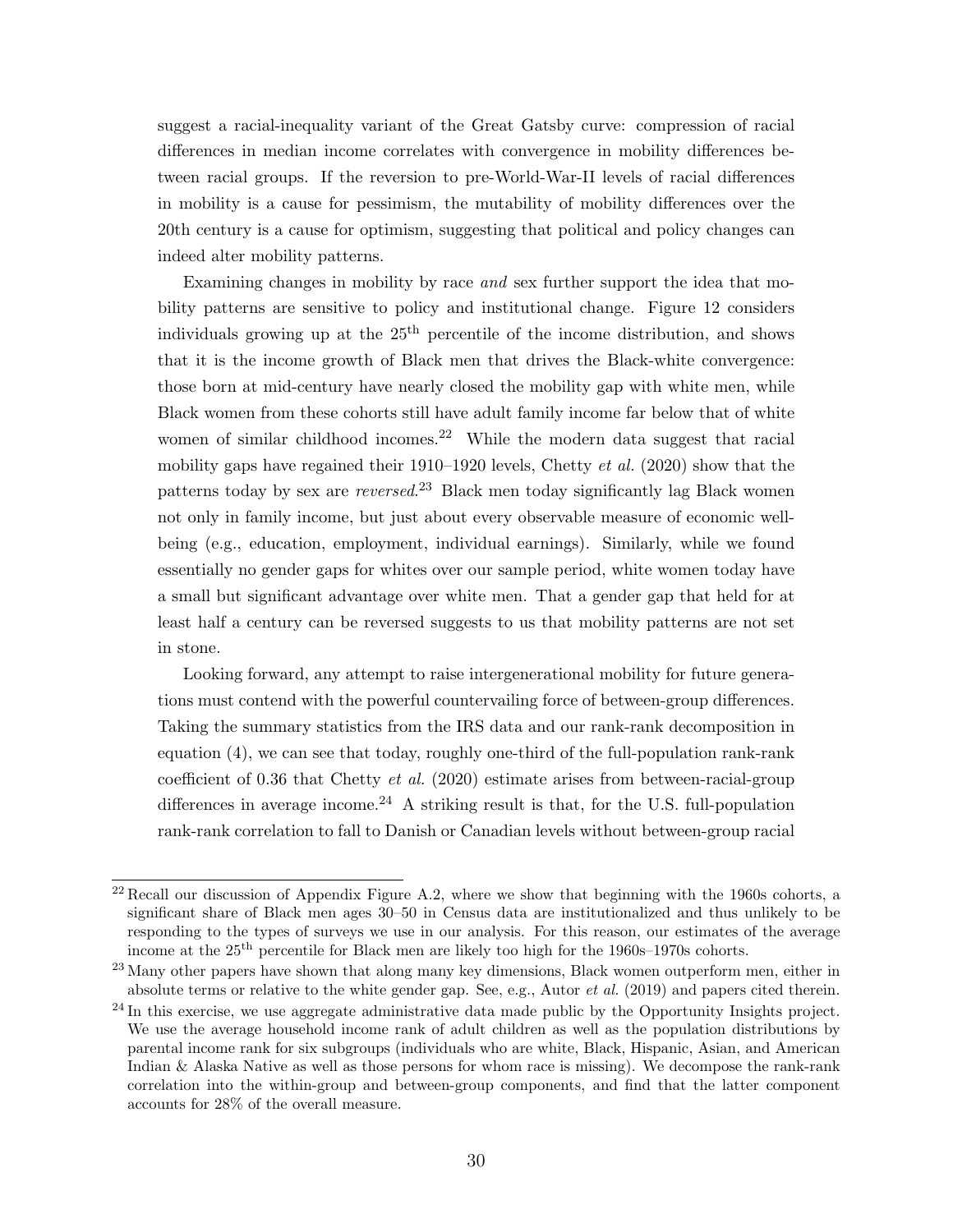means compressing, the within-group rank-rank would have to be less than 0.1, instead of over 0.25, as they are today.<sup>25</sup> Put differently, U.S. intergenerational persistence faces a high lower bound unless major convergence across racial groups occurs.

The comparison to modern data also suggest at least two areas for further work. First, marriage patterns will have a first-order effect on mobility when we consider representative cohorts and thus include women. The lower marriage rates of Black Americans relative to whites throughout our sample period (see Table 3) and continuing today permit large mobility gaps between men and women (as they are not married to each other and thus do not mechanically share a family income).<sup>26</sup> Interestingly, white marriage rates have also declined significantly in recent years, and a white gender mobility gap (in the same direction as for Black Americans, favoring women) has emerged in the modern data as well.<sup>27</sup> In addition to studying the implications of declining marriage rates for intergenerational mobility, future work might also examine the rise of interracial marriage—while the rates were negligible during our sample period, today 18 percent of recently married Black Americans have a spouse of a different race.<sup>28</sup>

Second, any candidate explanation for the reversal of Black progress in closing the mobility gap with whites would need to have a large gender-specific component, given the progress Black women have made. A natural candidate would be mass incarceration, a phenomenon that largely post-dates our historical cohorts but has important implications for modern cohorts of Black men. Chetty *et al.* (2020) document that approximately twelve percent of Black men who grew up at the 25th percentile of parental income were incarcerated on April 1st, 2010 (compared to less than four percent of white men). By contrast, for the 1940s and 1950s cohorts, important institutional changes benefited Black men economically (not just the employment protections from

<sup>&</sup>lt;sup>25</sup> To simplify this calculation, we assume that all racial groups would have the same within-group rank-rank correlation. Chetty *et al.* (2020) show that within-group slopes are quite similar across groups (ranging from the mid-twenties to the low thirties), with the higher within-group mobility of Asian individuals being the exception.

<sup>&</sup>lt;sup>26</sup> On face it may seem odd that in both our data and in the Census more Black men are married than Black women, especially given that there is essentially no interracial marriage in our historical period. However, past work suggests that there is significant misreporting of marital status, at least in the Census. While they look at a slightly earlier period than we do, Preston et al. (1992) argue that Black women often reported widowhood when in fact the husband had merely left (whereas the man might have reported still being married, just living separately), and that the Census generally under-reports marital instability for Black couples.

 $^{27}$  The never-married share of all white adults ages 25 and over has doubled, from eight percent in 1960 to sixteen percent today. See https://www.pewresearch.org/social-trends/2014/09/24/record-shareof-americans-have-never-married/.

<sup>28</sup> See https://www.pewresearch.org/social-trends/2017/05/18/1-trends-and-patterns-inintermarriage.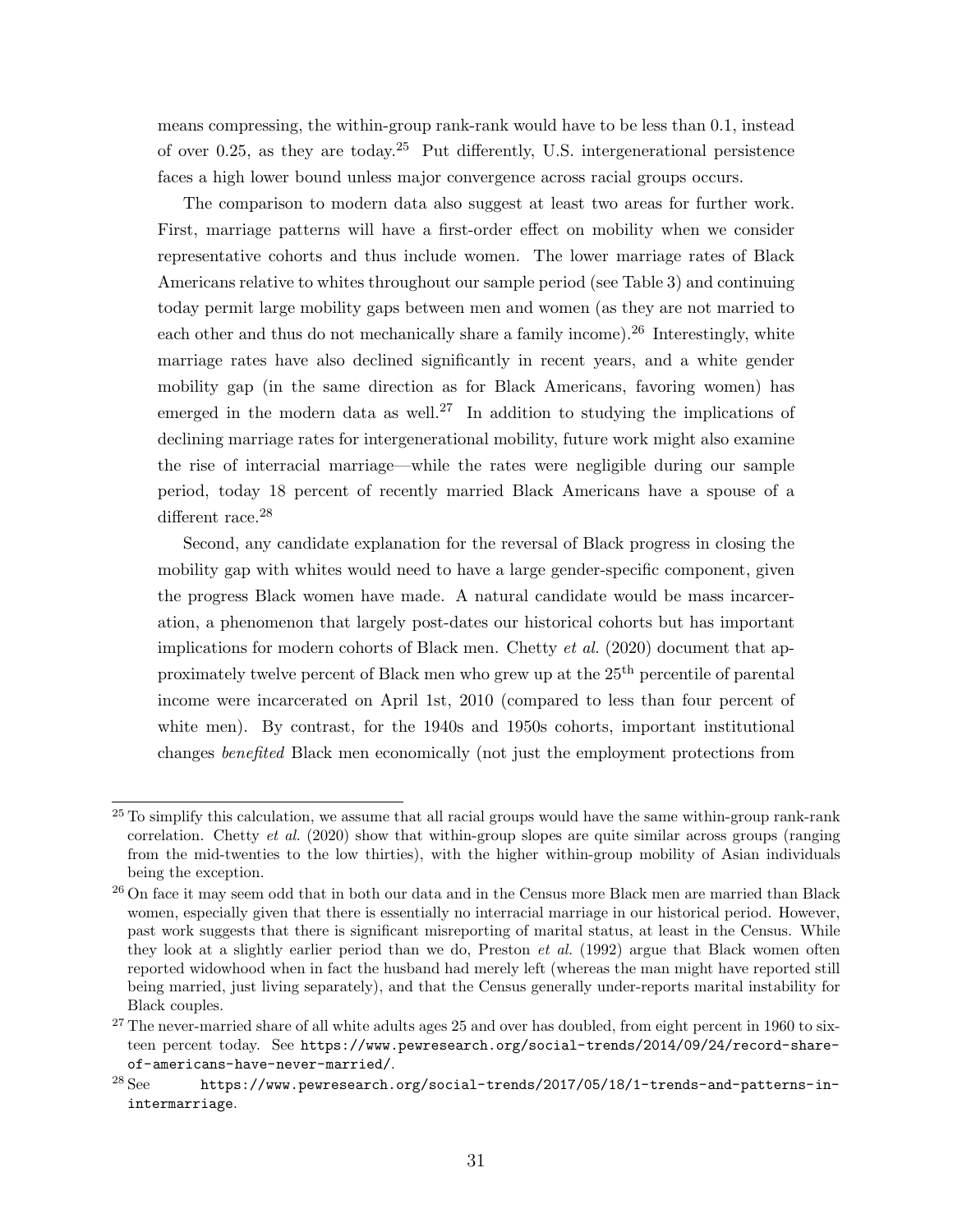the Civil Rights movement, but outside the South a labor movement in manufacturing that by the 1960s was over-representing Black workers; see Farber *et al.*, 2021).

# 7 Conclusion

We provide, to the best of our knowledge, the first evidence on long-run intergenerational relative mobility trends for representative samples of the U.S.-born population. We find a robust decline in IGE and rank-rank persistence measures from the 1910s to the 1940s birth cohorts. For cohorts born after the 1940s, we find that the IGE—and to a lesser extent, the rank-rank—measure drifts back upward, thereby tracking the  $u$ -shape in the inequality measures of family income of the adult children in our sample. We thus provide some of the first evidence that the "Great Gatsby Curve" holds using within-country variation across cohorts, adding to existing work that finds this relationship using cross-sectional variation across countries in modern data.

Considering representative populations instead of just white men changes the overall view of mobility for cohorts born in the first half of the twentieth century. In any given year, mobility is lower in the full population than for white men alone. Including Black Americans (a group that is on average born to poor parents and who remain poor as adults) increases estimates of intergenerational persistence significantly, despite being only 10–12 percent of the population. In particular, Black women play an outsize role in increasing historical persistence measures because while they are born to equally poor parents as their male counterparts, they were, until recently, poorer as adults.

While looking only at white men in any given cohort biases mobility estimates downward relative to the full population, it also understates the rise in mobility from the 1910s to the 1940s (significantly so for the rank-rank coefficient). Including only white men misses out on the important progress Black Americans make relative to whites, which has large implications for full-population mobility given the extreme disadvantage of Black children over our sample period. In short, the United States starts the twentieth century much further from the "American Dream" ideal of a mobile society but also improves more significantly when the full population is considered rather than only white men.

The decline in intergenerational persistence over the 20th century we document challenges some of the recent and not-so-recent scholarship that has concluded that intergenerational mobility remains stable even in the face of large political and structural changes (see, e.g., Erikson and Goldthorpe, 2002, Clark, 2015, Ager et al., 2019, Alesina et al., 2020). Our cohorts span the mechanization and declining importance of American agriculture, the high school movement, two World Wars, the Great Depression, the New Deal, an unprecedented period of mass prosperity, and the Civil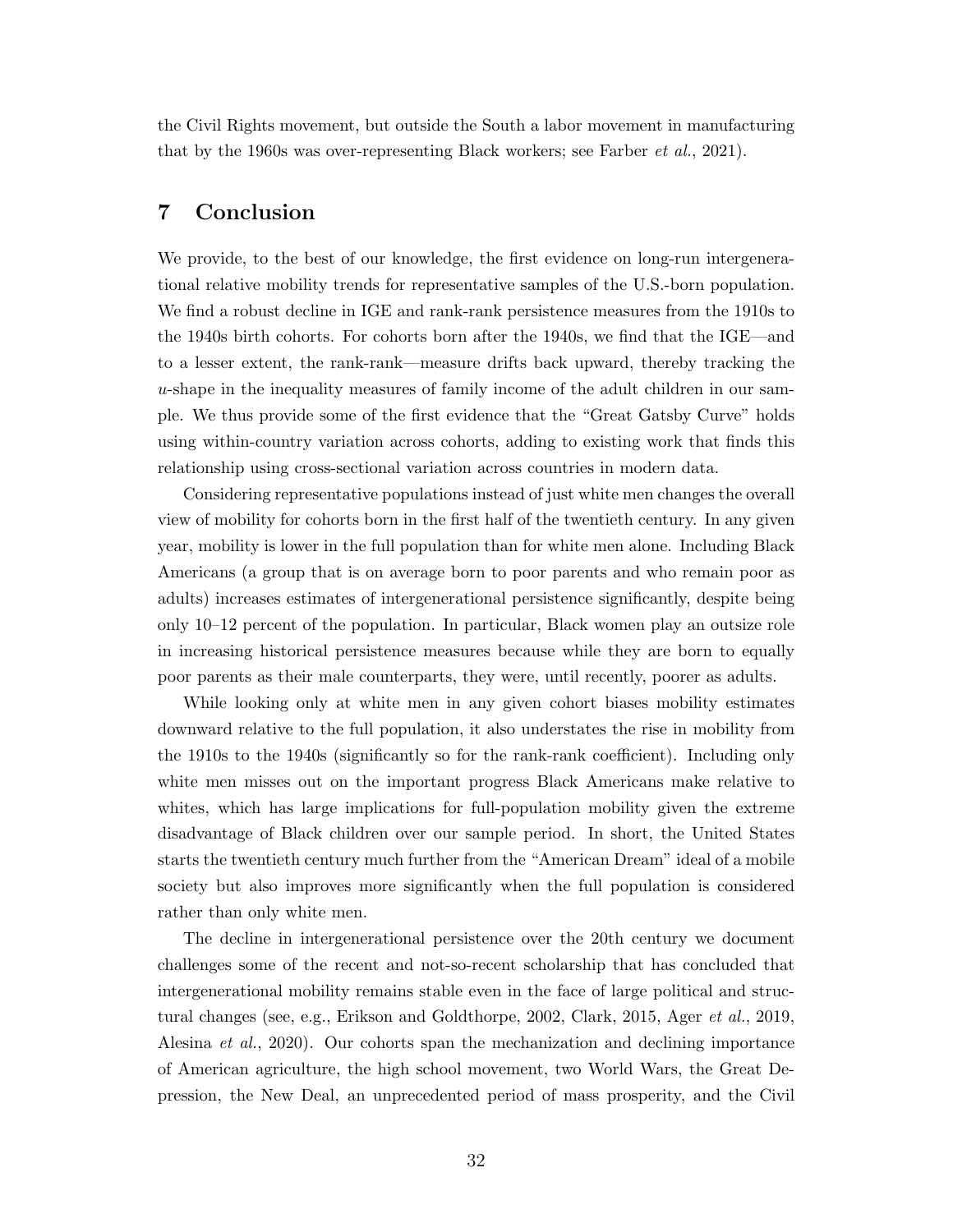Rights movement. Quantitatively unpacking the relative contributions of these forces in explaining the increase in mobility over the 20th century remains a fruitful area for future research.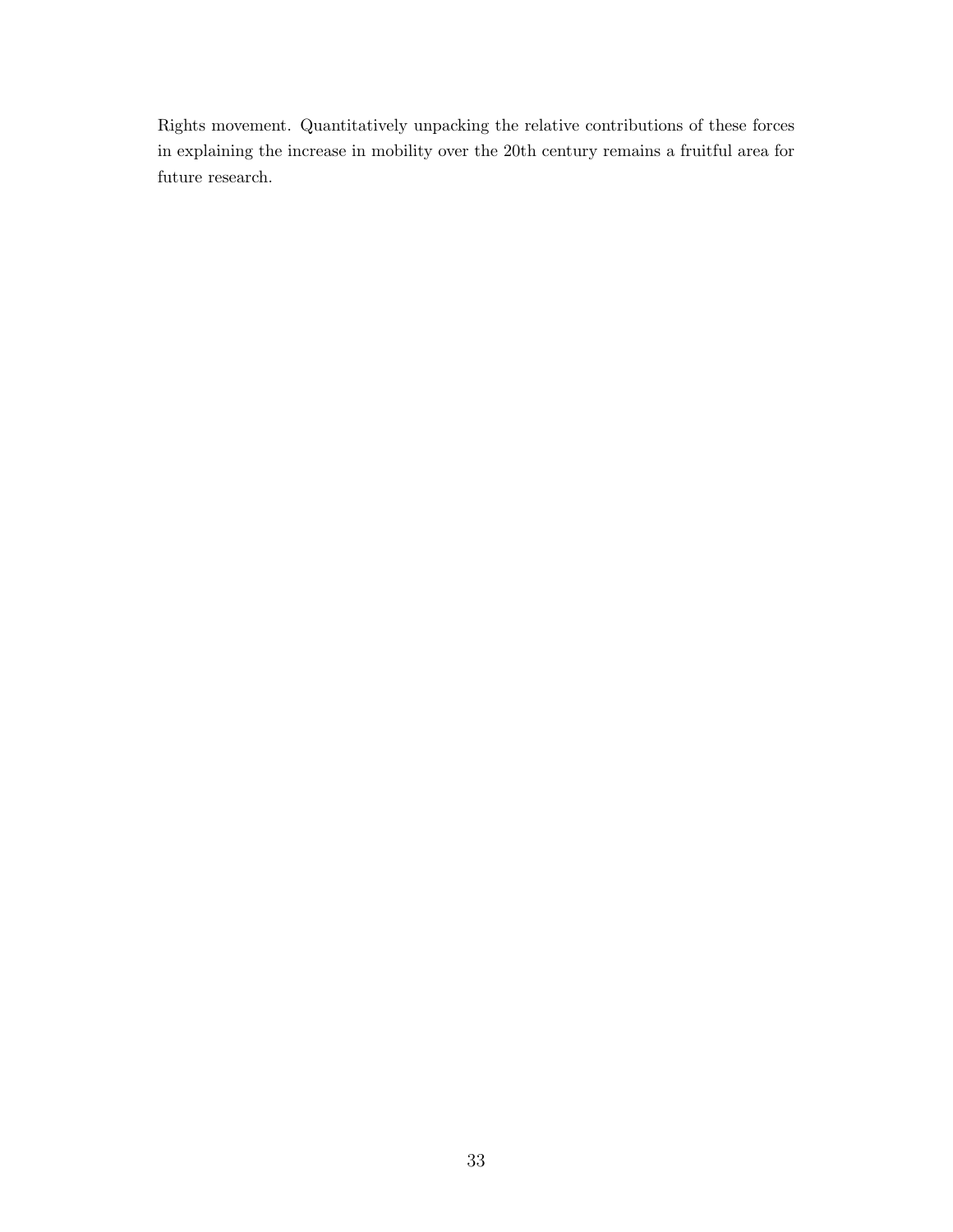# References

Abramitzky, R., Boustan, L. P. and Eriksson, K. (2012). Europe's tired, poor, huddled masses: Self-selection and economic outcomes in the age of mass migration. American Economic Review, 102 (5), 1832–56.

 $\ldots$ ,  $\ldots$ , FEIGENBAUM, J. J. and PÉREZ, S. (2019). Automated linking of historical data. Tech. rep., National Bureau of Economic Research.

- AGER, P., BOUSTAN, L. P. and ERIKSSON, K. (2019). The intergenerational effects of a large wealth shock: White southerners after the Civil War. Tech. rep., National Bureau of Economic Research.
- Alesina, A., Stantcheva, S. and Teso, E. (2018). Intergenerational mobility and preferences for redistribution. American Economic Review, 108 (2), 521–54.
- Alesina, A. F., Seror, M., Yang, D. Y., You, Y. and Zeng, W. (2020). Persistence Despite Revolutions. Working Paper 27053, National Bureau of Economic Research.
- ASHER, S., NOVOSAD, P. and RAFKIN, C. (2018). Intergenerational mobility in india: Estimates from new methods and administrative data. World Bank Working Paper.
- AUTOR, D., FIGLIO, D., KARBOWNIK, K., ROTH, J. and WASSERMAN, M. (2019). Family disadvantage and the gender gap in behavioral and educational outcomes. American Economic Journal: Applied Economics, 11 (3), 338–81.
- BAILEY, M. J., COLE, C., HENDERSON, M. and MASSEY, C. (2020). How well do automated linking methods perform? lessons from u.s. historical data. Journal of Economic Literature, 58 (4), 997–1044.
- Bayer, P. and Charles, K. K. (2018). Divergent paths: A new perspective on earnings differences between black and white men since 1940. The Quarterly Journal of Economics, 133 (3), 1459–1501.
- Becker, G. and Tomes, N. (1979). An equilibrium theory of the distribution of income and integenerational mobility. JPE, 87 (6), 1153–1189.
- BENABOU, R. and OK, E. A. (2001). Social mobility and the demand for redistribution: the poum hypothesis. The Quarterly Journal of Economics, 116 (2), 447–487.
- Berman, Y. (2018). The long run evolution of absolute intergenerational mobility. Available at SSRN 3269831.
- Bowles, S. (1972). Schooling and inequality from generation to generation. Journal of Political Economy,  $80$  (3, Part 2), S219–S251.
- CARD, D., DOMNISORU, C. and TAYLOR, L. (2018). The intergenerational transmission of human capital: Evidence from the golden age of upward mobility. Tech. rep., National Bureau of Economic Research.
- Chetty, R., Grusky, D., Hell, M., Hendren, N., Manduca, R. and Narang, J. (2017). The fading american dream: Trends in absolute income mobility since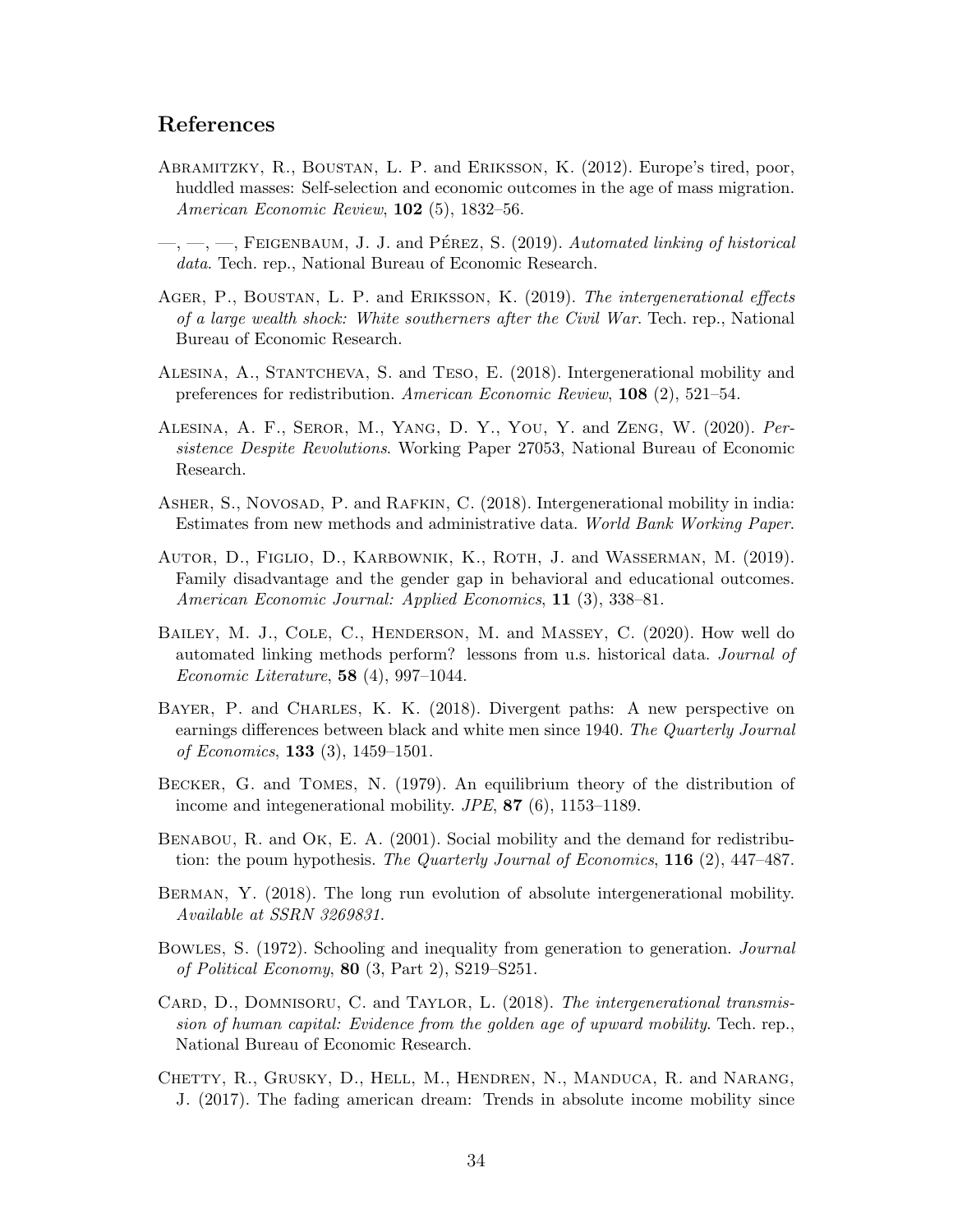1940. Science, 356 (6336), 398–406.

- and HENDREN, N.  $(2018a)$ . The impacts of neighborhoods on intergenerational mobility i: Childhood exposure effects. The Quarterly Journal of Economics, 133 (3), 1107–1162.
- $-$  and  $-$  (2018b). The impacts of neighborhoods on intergenerational mobility ii: County-level estimates. The Quarterly Journal of Economics, 133 (3), 1163–1228.
- $\rightarrow$ ,  $\rightarrow$ , JONES, M. R. and PORTER, S. R. (2020). Race and economic opportunity in the united states: An intergenerational perspective. The Quarterly Journal of Economics, 135 (2), 711–783.
- $\overline{\phantom{a}}$ ,  $\overline{\phantom{a}}$ , KLINE, P. and SAEZ, E. (2014a). Where is the land of opportunity? the geography of intergenerational mobility in the united states. The Quarterly Journal of Economics, 129 (4), 1553–1623.
- $\ldots$ ,  $\ldots$ ,  $\ldots$  and TURNER, N. (2014b). Is the united states still a land of opportunity? recent trends in intergenerational mobility. American Economic Review, 104 (5), 141–47.
- Clark, G. (2015). The son also rises: Surnames and the history of social mobility. Princeton University Press.
- Collins, W. J. and Wanamaker, M. H. (2017). African American Intergenerational Economic Mobility Since 1880. Tech. rep., National Bureau of Economic Research.
- CONNOLLY, M., CORAK, M. and HAECK, C. (2019). Intergenerational mobility between and within canada and the united states. Journal of Labor Economics, 37 (S2), S595–S641.
- Corak, M. (2013). Income inequality, equality of opportunity, and intergenerational mobility. *Journal of Economic Perspectives*, **27** (3), 79–102.
- DAVIS, J. and MAZUMDER, B. (2017). The decline in intergenerational mobility after 1980.
- ERIKSON, R. and GOLDTHORPE, J. H. (2002). Intergenerational inequality: A sociological perspective. Journal of Economic Perspectives, 16 (3), 31–44.
- FARBER, H. S., HERBST, D., KUZIEMKO, I. and NAIDU, S. (2021). Unions and inequality over the twentieth century: New evidence from survey data. The Quarterly Journal of Economics, 136 (3), 1325–1385.
- FEIGENBAUM, J. J. (2015). Intergenerational mobility during the great depression.
- (2018). Multiple measures of historical intergenerational mobility: Iowa 1915 to 1940. The Economic Journal, 128 (612), F446–F481.
- FERRIE, J. P. (1996). A new sample of males linked from the public use microdata sample of the 1850 us federal census of population to the 1860 us federal census manuscript schedules. Historical Methods: A Journal of Quantitative and Interdisciplinary History, **29** (4), 141–156.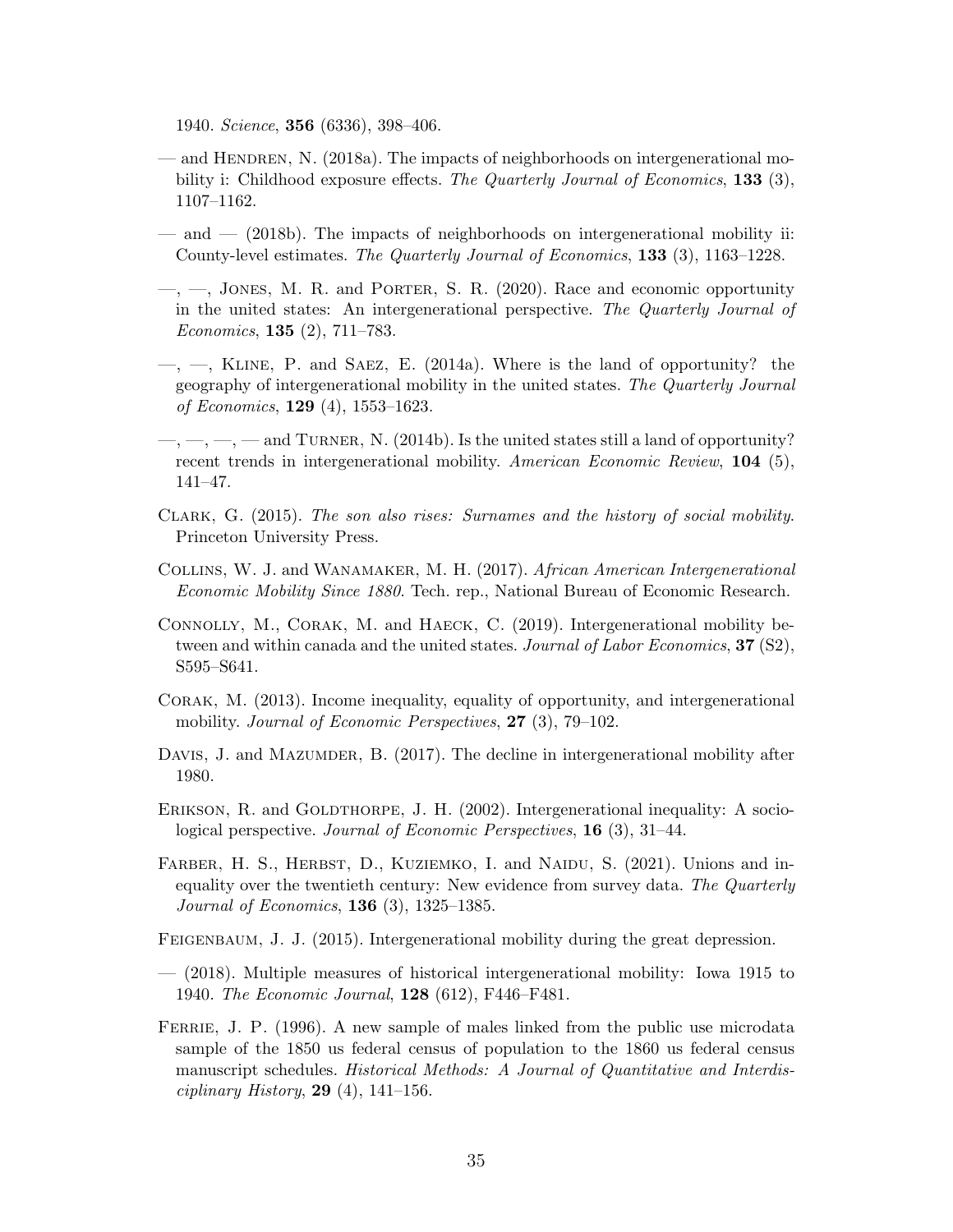- GOLDENWEISER, E. A. (1916). The farmer's income. The American Economic Review, 6  $(1)$ , 42–48.
- HAIDER, S. and SOLON, G. (2006). Life-cycle variation in the association between current and lifetime earnings. American Economic Review, 96 (4), 1308–1320.
- Heckman, J., Pinto, R. and Savelyev, P. (2013). Understanding the mechanisms through which an influential early childhood program boosted adult outcomes. American Economic Review, 103 (6), 2052–86.
- Helsø, A.-L. (2021). Intergenerational income mobility in denmark and the united states\*. The Scandinavian Journal of Economics, 123 (2), 508–531.
- HERTZ, T. (2008). A group-specific measure of intergenerational persistence. Economics Letters, 100 (3), 415–417.
- HILGER, N. G. (2015). The great escape: Intergenerational mobility in the united states since 1940. Tech. rep., National Bureau of Economic Research.
- Hout, M. (1988). More universalism, less structural mobility: The american occupational structure in the 1980s. American Journal of sociology, **93** (6), 1358–1400.
- LANDERSØ, R. and HECKMAN, J. J. (2017). The scandinavian fantasy: The sources of intergenerational mobility in denmark and the us. The Scandinavian journal of economics, 119 (1), 178–230.
- LONG, J. and FERRIE, J. (2013). Intergenerational occupational mobility in great britain and the united states since 1850. American Economic Review, 103 (4), 1109– 37.
- MAZUMDER, B. (2015). Estimating the intergenerational elasticity and rank association in the us: Overcoming the current limitations of tax data.
- (2018). Intergenerational mobility in the united states: What we have learned from the psid. The Annals of the American Academy of Political and Social Science, 680 (1), 213–234.
- Merriam, W. R. (1902). Census Reports: Twelfth Census of the United States, Taken in the Year 1900, vol. 2. Washington, United States Census Office.
- Mogstad, M. and Torsvik, G. (2021). Family background, neighborhoods and intergenerational mobility. Working Paper.
- O'HARE, W. P. (2019). Census coverage of the black population. In *Differential Un*dercounts in the US Census, Springer, pp. 83–91.
- Olivetti, C. and Paserman, M. D. (2015). In the name of the son (and the daughter): Intergenerational mobility in the united states, 1850-1940. American Economic Review, 105 (8), 2695–2724.
- PRESTON, S. H., ELO, I. T., HILL, M. E. and ROSENWAIKE, I. (2003). The demography of African Americans 1930–1990. Springer Science & Business Media.
- and Haines, M. R. (1991). Appendix a, assigning income and unemployment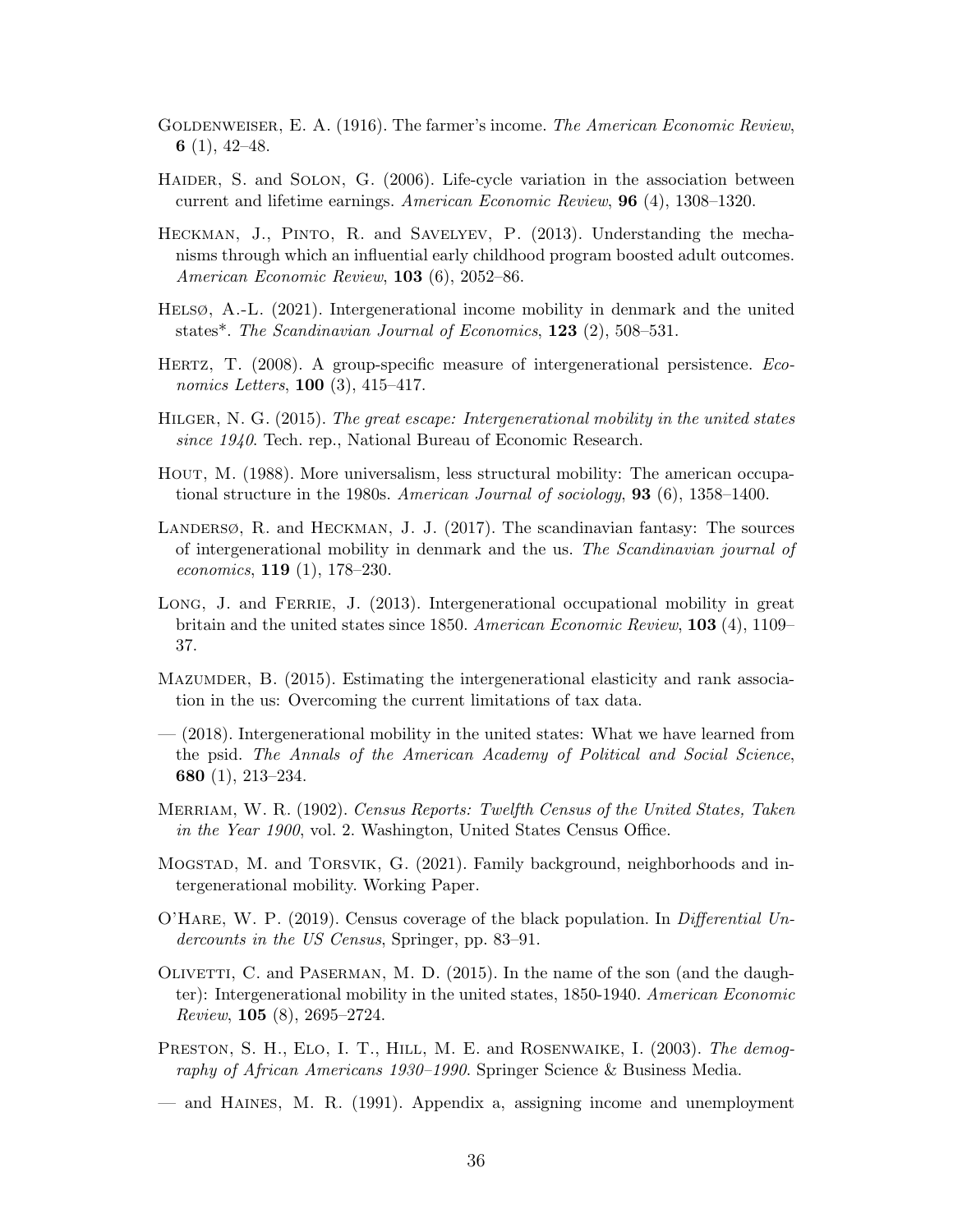estimates to individuals in the national sample of the 1900 united states census. In Fatal Years: Child Mortality in Late Nineteenth-Century America, Princeton University Press, pp. 211–220.

- —, Lim, S. and Morgan, S. P. (1992). African-american marriage in 1910: Beneath the surface of census data. Demography, **29** (1), 1–15.
- Roemer, J. E. and Trannoy, A. (2015). Equality of opportunity. In Handbook of income distribution, vol. 2, Elsevier, pp. 217–300.
- Ruggles, S., Flood, S., Foster, S., Goeken, R., Pacas, J., Schouweiler, M. and Sobek, M. (2021). IPUMS USA: Version 11.0 [dataset].
- Schoeni, R. F. and Wiemers, E. E. (2015). The implications of selective attrition for estimates of intergenerational elasticity of family income. The Journal of Economic Inequality, 13 (3), 351–372.
- Solon, G. (1992). Intergenerational income mobility in the united states. American Economic Review, 82 (3), 393–408.
- Song, X., Massey, C. G., Rolf, K. A., Ferrie, J. P., Rothbaum, J. L. and Xie, Y. (2020). Long-term decline in intergenerational mobility in the united states since the 1850s. Proceedings of the National Academy of Sciences,  $117$  (1), 251–258.
- UGUCCIONI, J. (2021). Is timing everything? parental unemployment and their children's future earnings, mimeo, University of Toronto.
- WARD, Z. (2020). Intergenerational mobility in american history: Accounting for race and measurement error.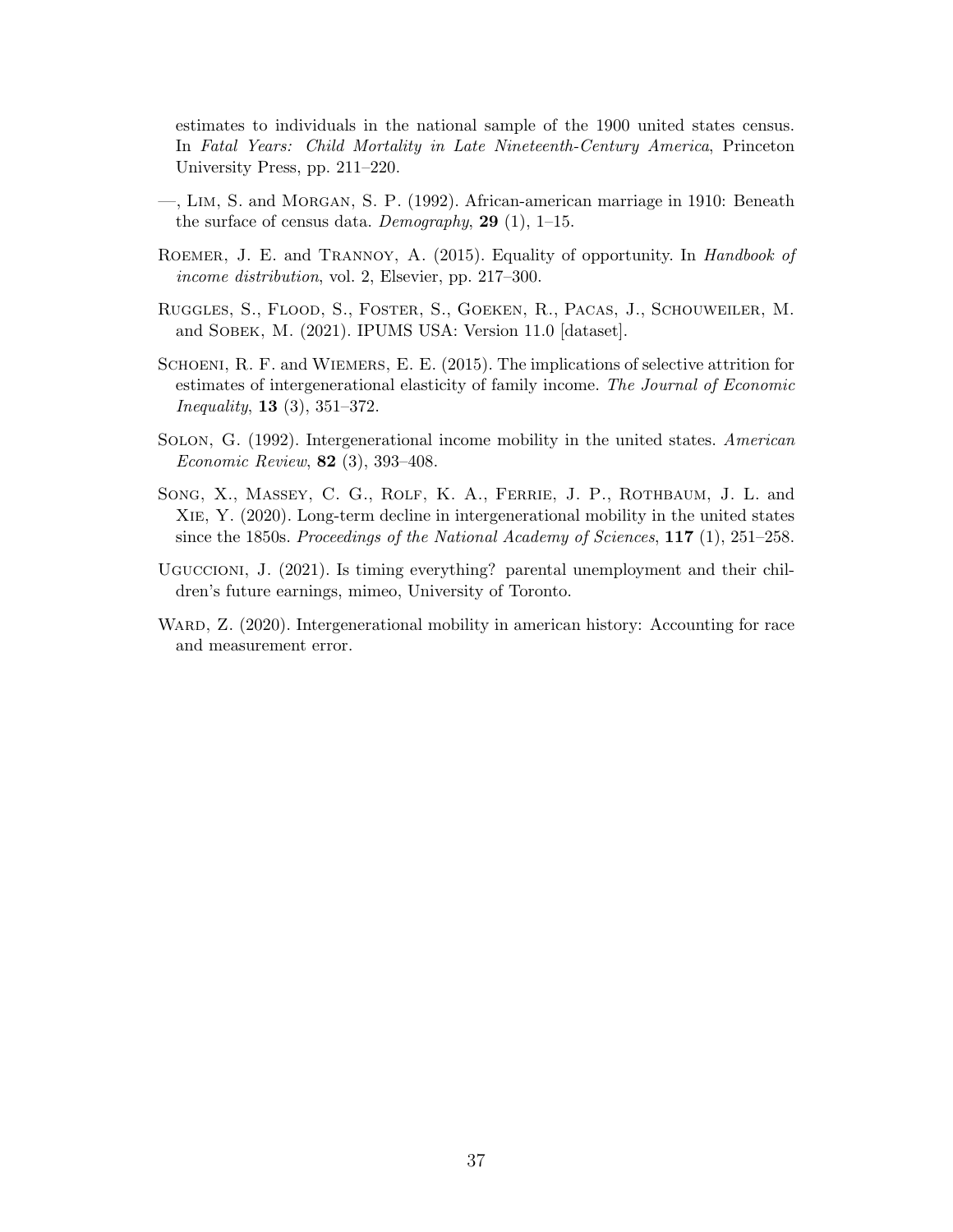

Figure 1: Illustration that IGE slope is not a weighted average of sub-sample IGE slopes

Sources: Data generated by the authors for the sake of illustration.

*Notes*: In this case, group W is the large majority (90% of the population) and B is the minority (10% of the population).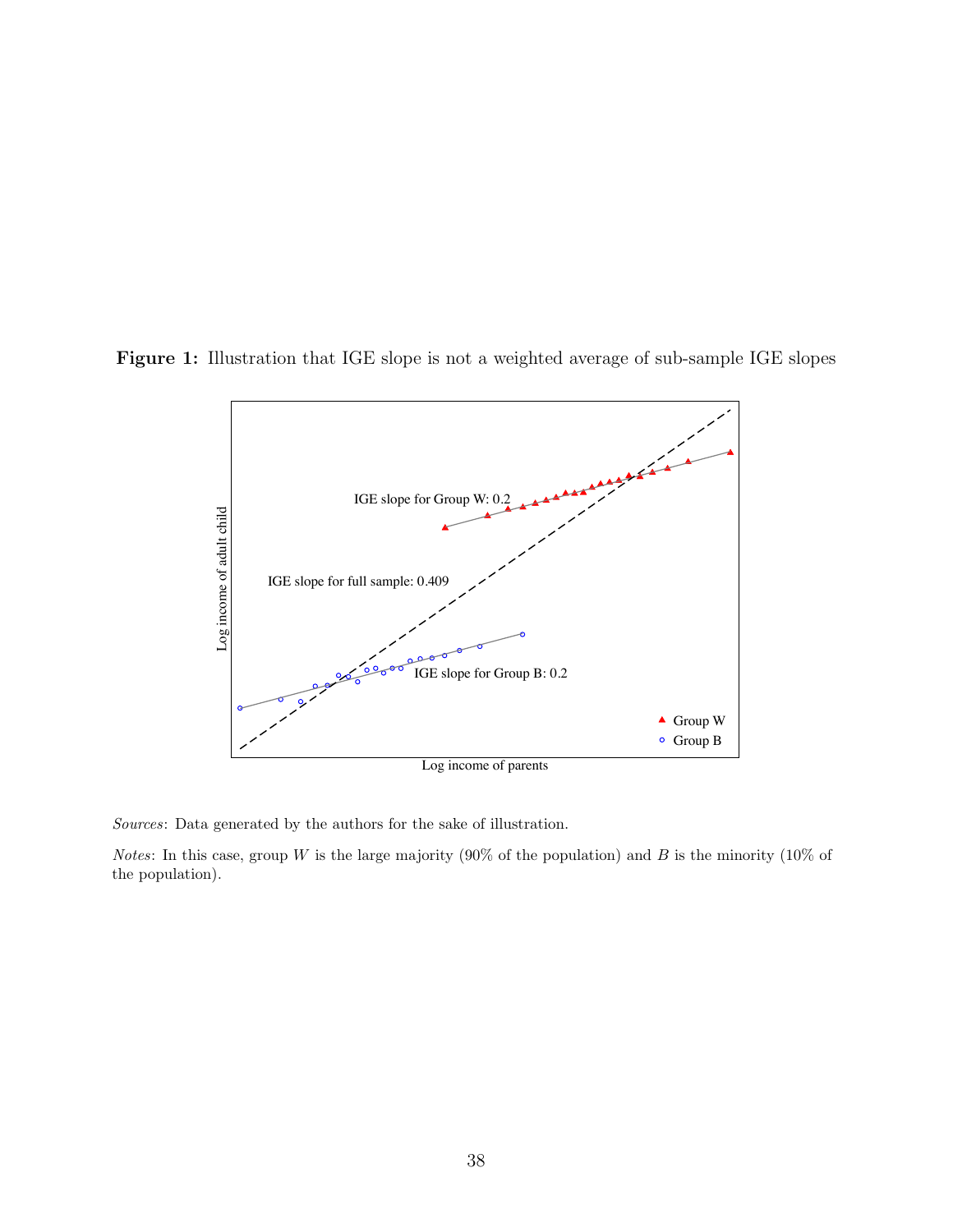

Figure 2: Comparing our income scores to the IPUMS *occscore* variable

Sources: 1940 and 1960 Censuses.

Notes: These income scores reflect the income of men between the ages of 30–50 living with at least one biological child under the age of 18. The y-axis corresponds to the income score using the occscore variable generated by IPUMS. The  $x$ -axis corresponds to our baseline income score (which is calculated specifically for this sub-sample of fathers and predicts income as a function of occupation, race, and Southern residence). We include a 45-degree line to aid comparisons. We highlight with labels a few salient occupations.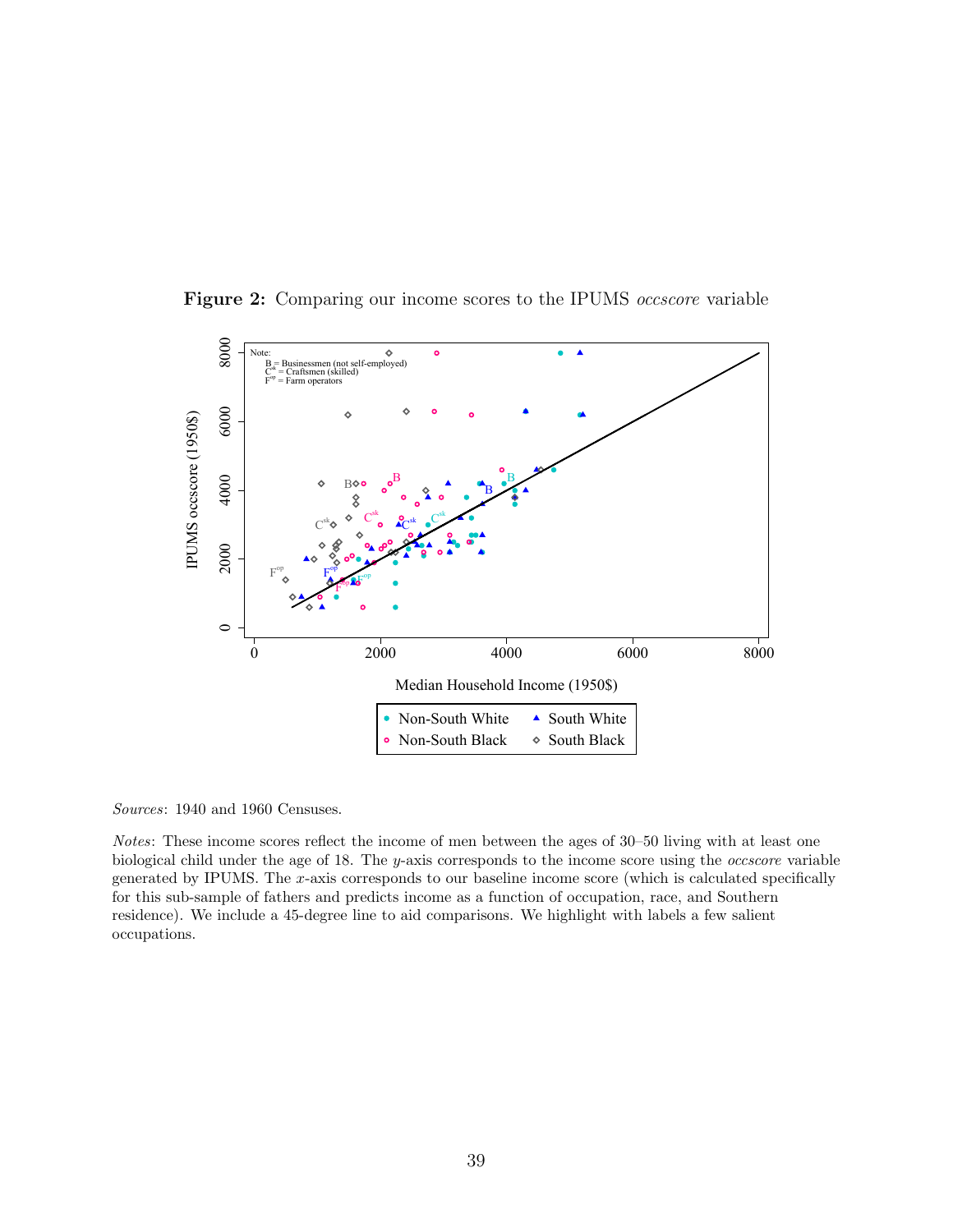

Figure 3: IGE and rank-rank measures by birth decade

Sources: This figure combines 15 different surveys, which are described in Section 2 and in further detail in Appendix D.

Notes: The IGE and rank-rank estimates are based on the baseline sample of respondents ages 30–50. The Gini coefficient uses the self-reported family income of the adult children (i.e., the respondents in our surveys). We use sample weights where provided and further re-weight each birth cohort (i.e., decade) so that they have representative race  $\times$  sex shares.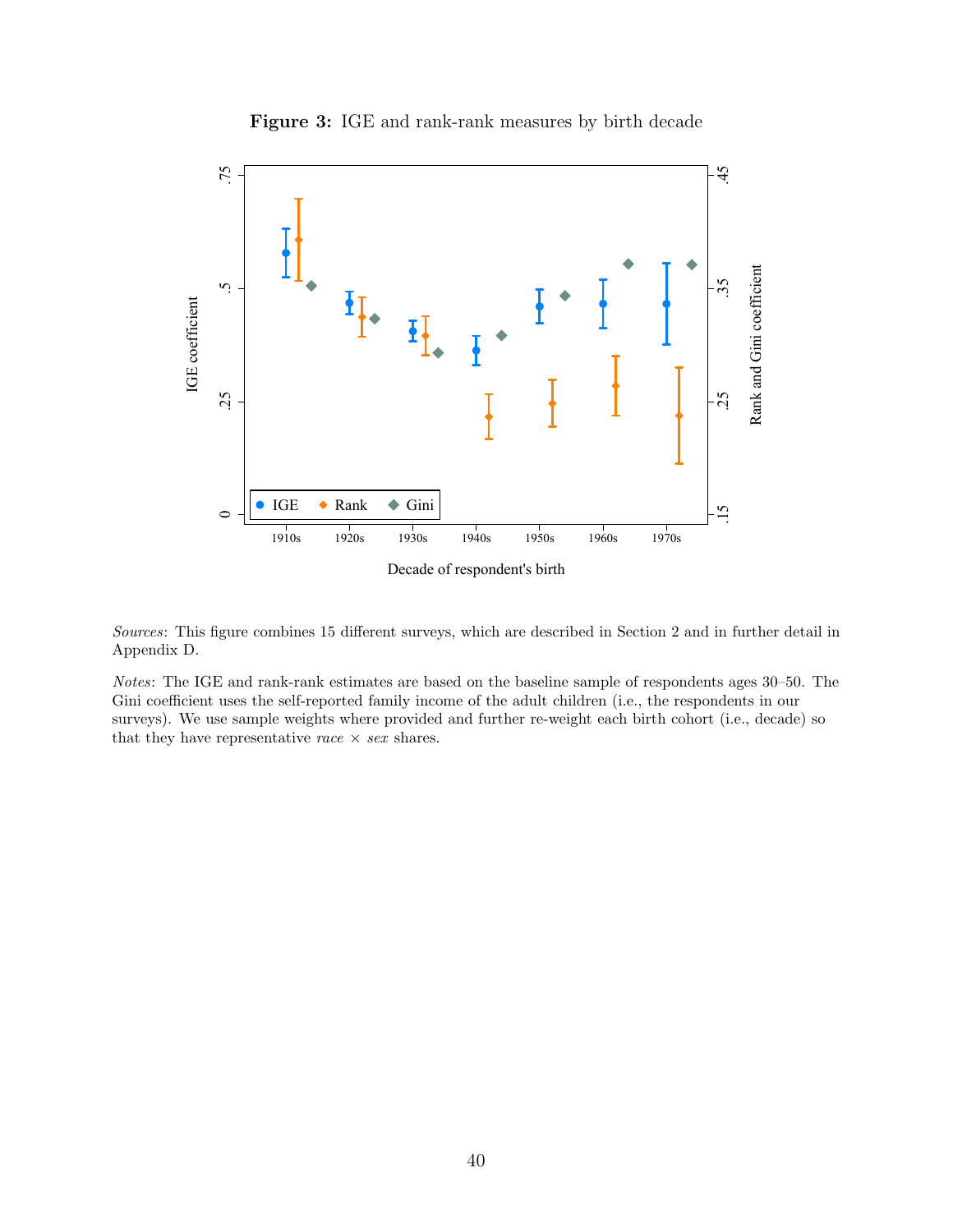Figure 4: Bin-scatter depictions of the decline in intergenerational persistence



(a) Intergenerational elasticities

Sources: Data come from 15 different surveys, described in Section 2 and in further detail in Appendix D.

Notes: The IGE and rank-rank are based on the baseline sample of respondents ages 30–50. We use sample weights where provided and further re-weight each birth cohort (i.e., decade) so that they have representative race  $\times$  sex shares. The estimated slope difference and its standard error come from regressions similar to equations (1) and (2), but which allow the slope and intercept to differ by cohort.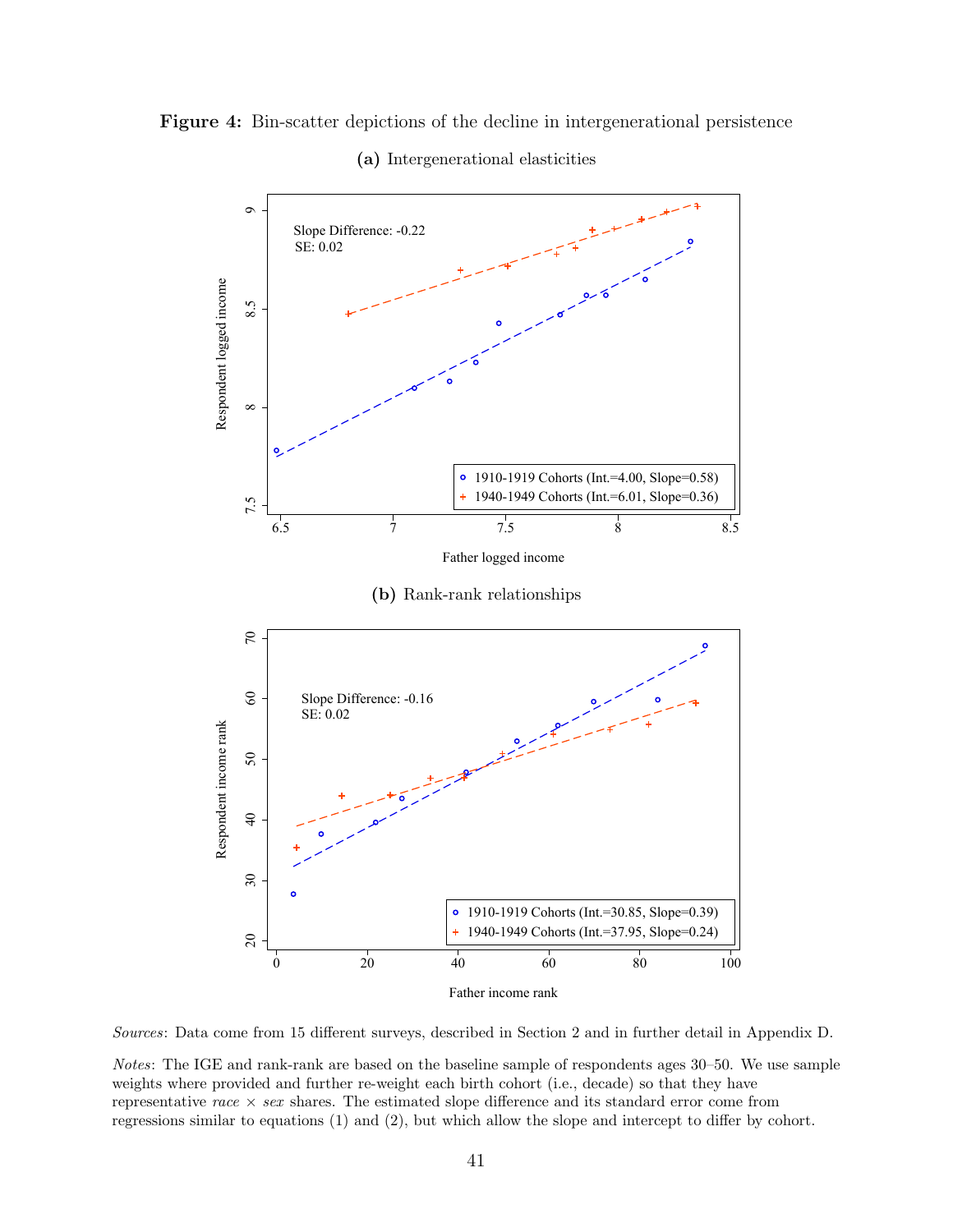



Sources: This figure combines 15 different surveys, which are described in Section 2 and in further detail in Appendix D.

Notes: The IGE and rank-rank are based on the baseline sample of respondents ages 30–50. We use sample weights where provided and further re-weight each birth cohort (i.e., decade) so that they have representative race  $\times$  sex shares. We use a respondent's years of schooling as the dependent variable and regress it on logged or ranked father's income score, similar to equations (1) and (2).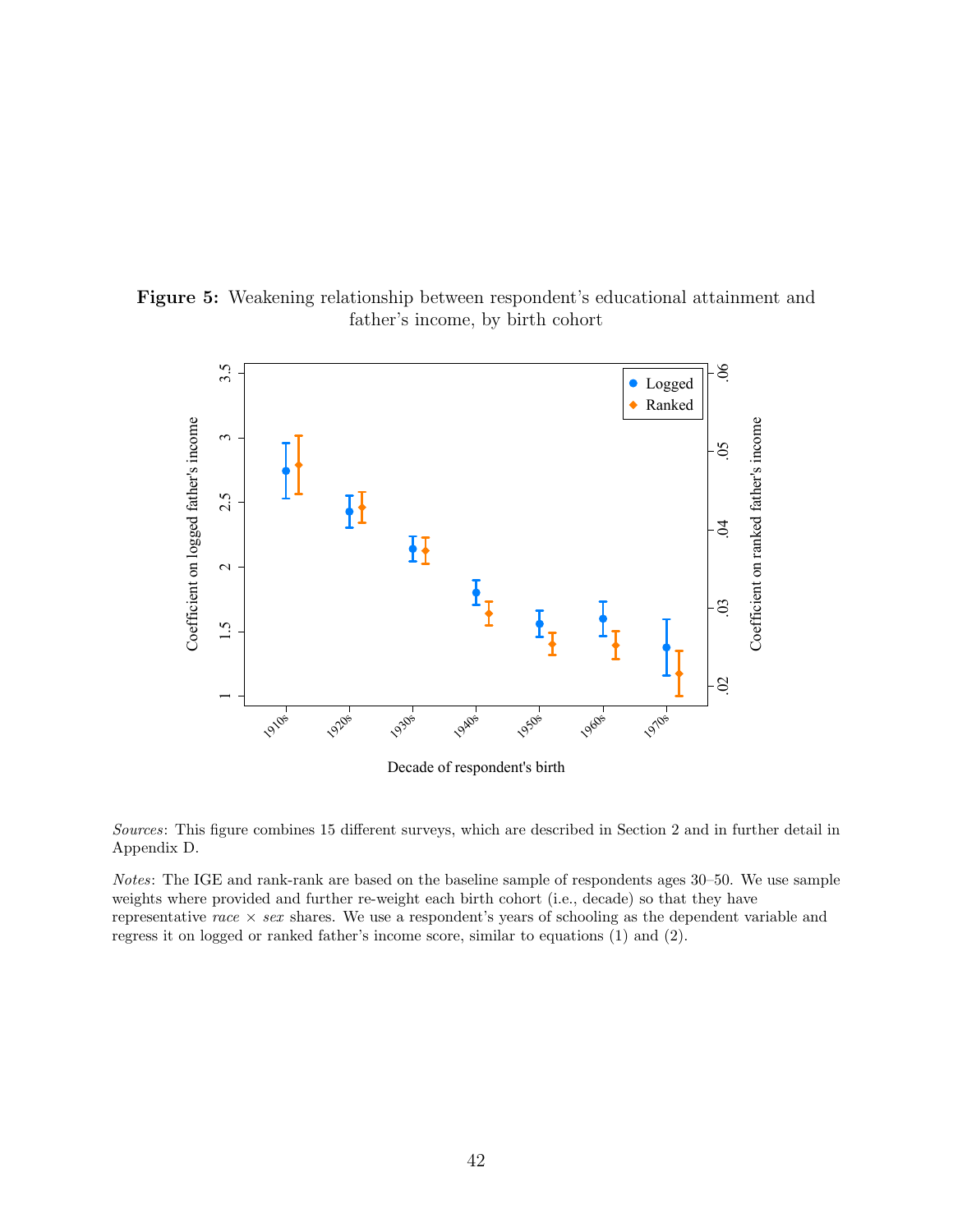Figure 6: Mobility by race, 1910s–1920s versus 1940s–1950s



Sources: This figure combines 15 different surveys, which are described in Section 2 and in further detail in Appendix D.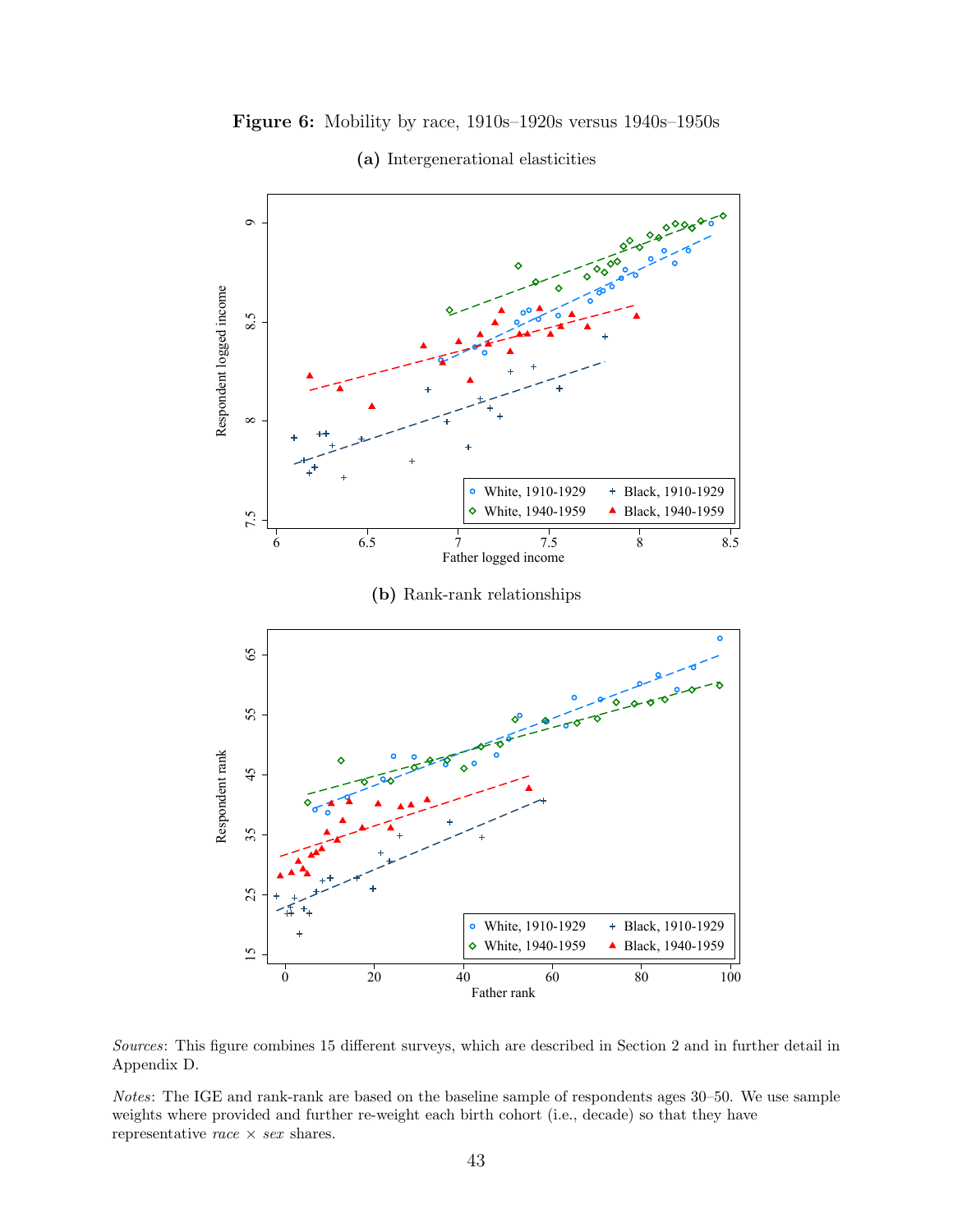

Figure 7: IGE and rank-rank measures by birth decade, by sex

(a) Intergenerational elasticity

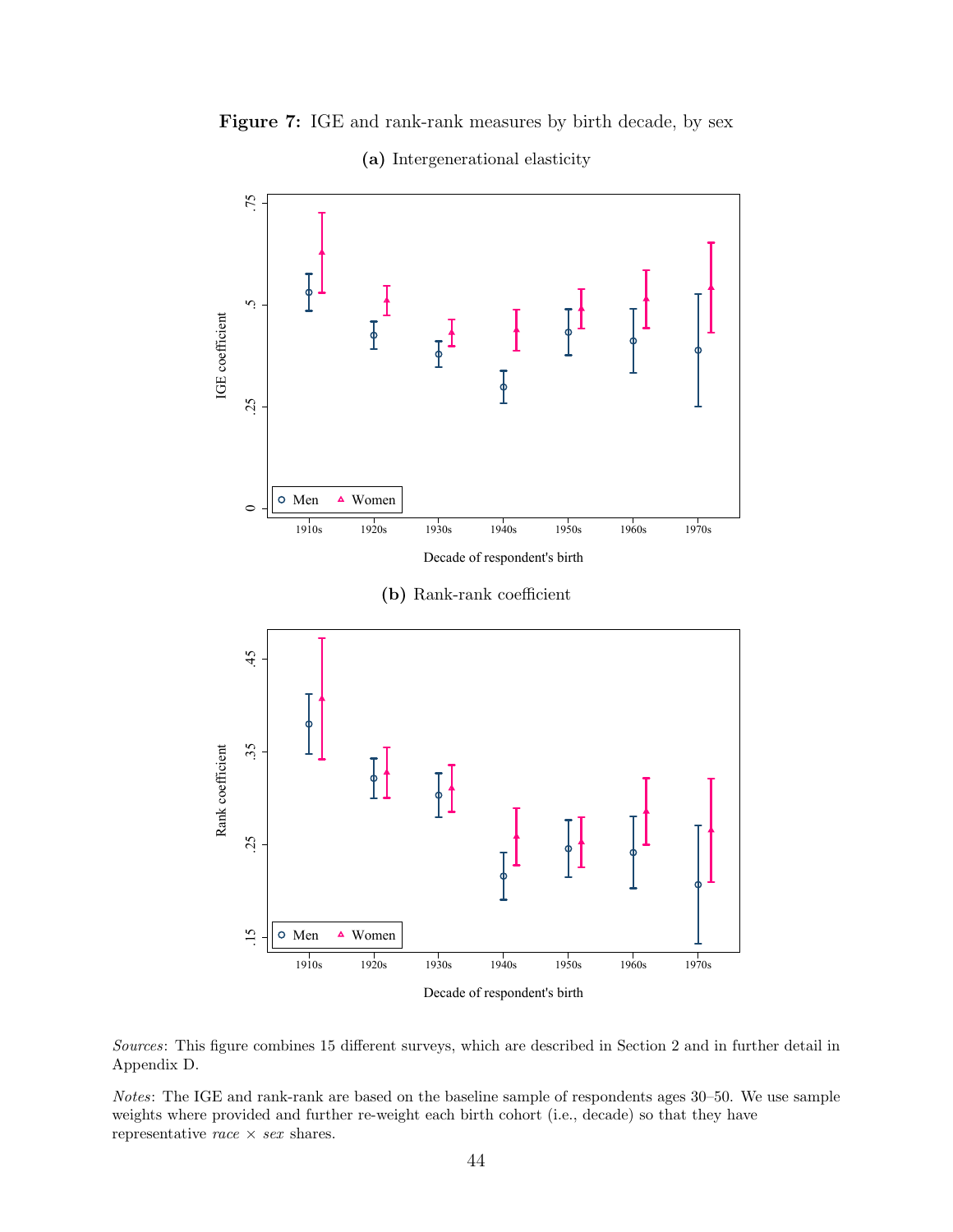

Figure 8: Mobility by race for men, 1910s–1920s versus 1940s-1950s

(a) Intergenerational elasticities

Sources: This figure combines 15 different surveys, which are described in Section 2 and in further detail in Appendix D.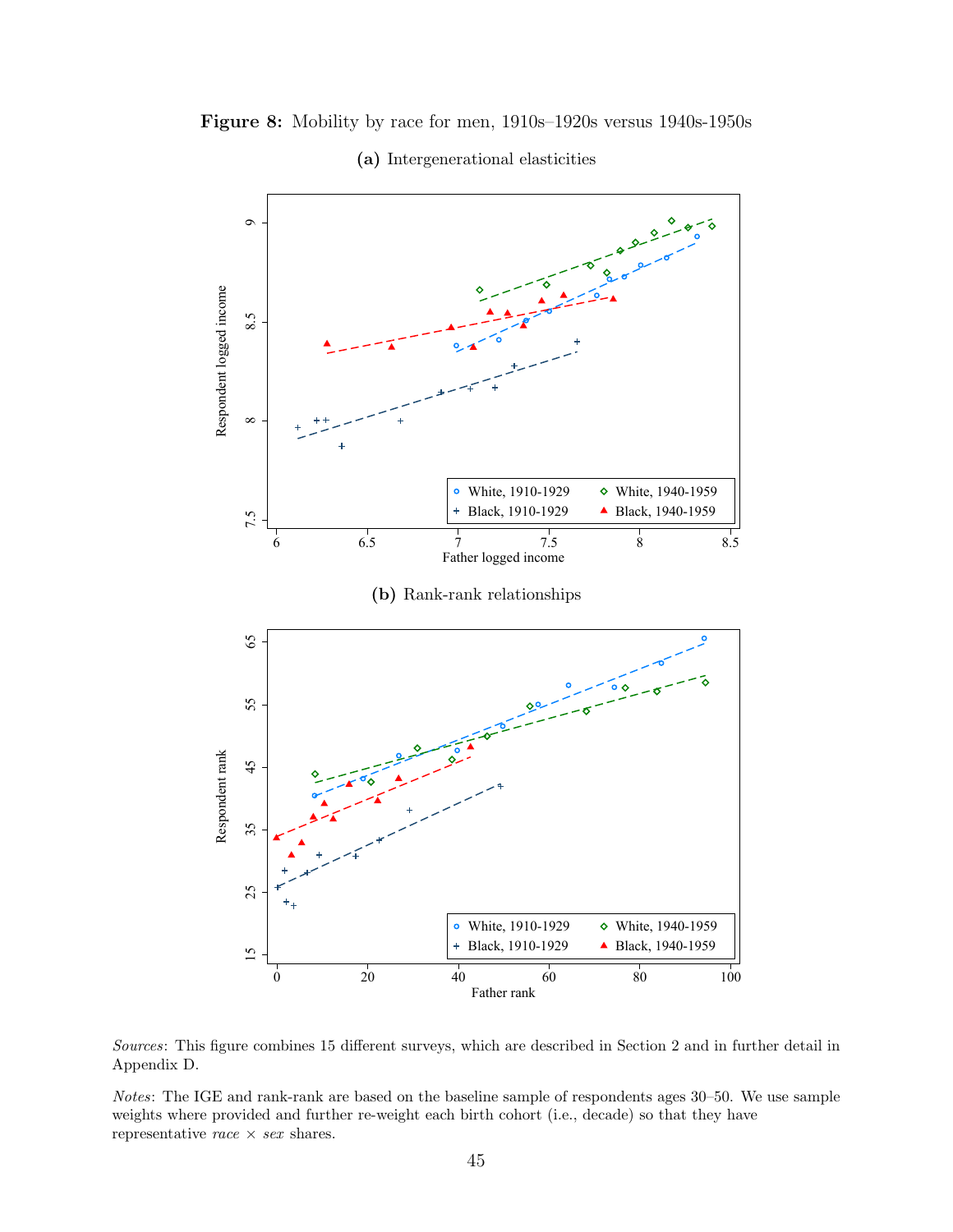

Figure 9: Mobility by race for women, 1910s–1920s versus 1940s-1950s

Sources: This figure combines 15 different surveys, which are described in Section 2 and in further detail in Appendix D.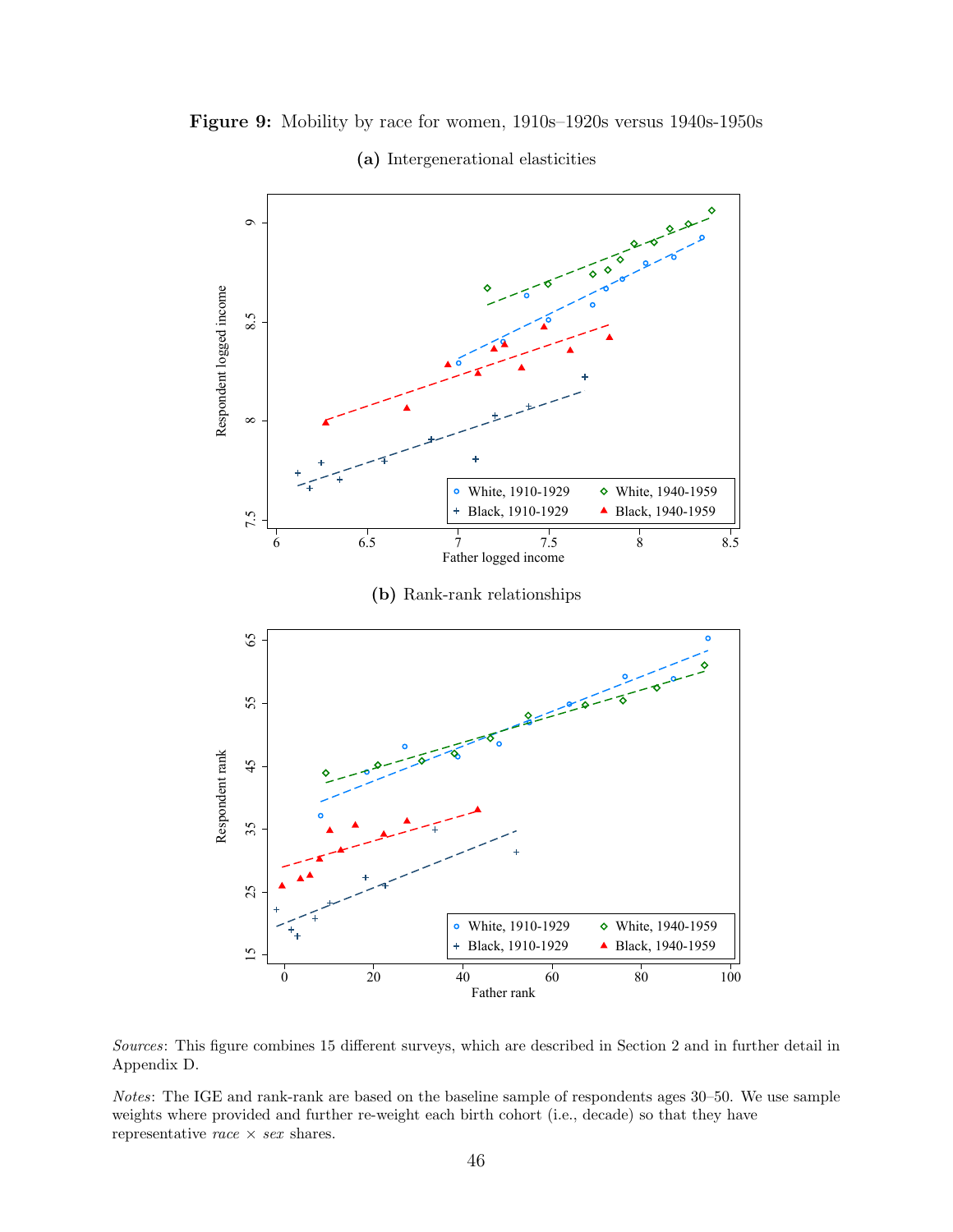



Figure 10: Mobility patterns over the 20th century including under-represented groups

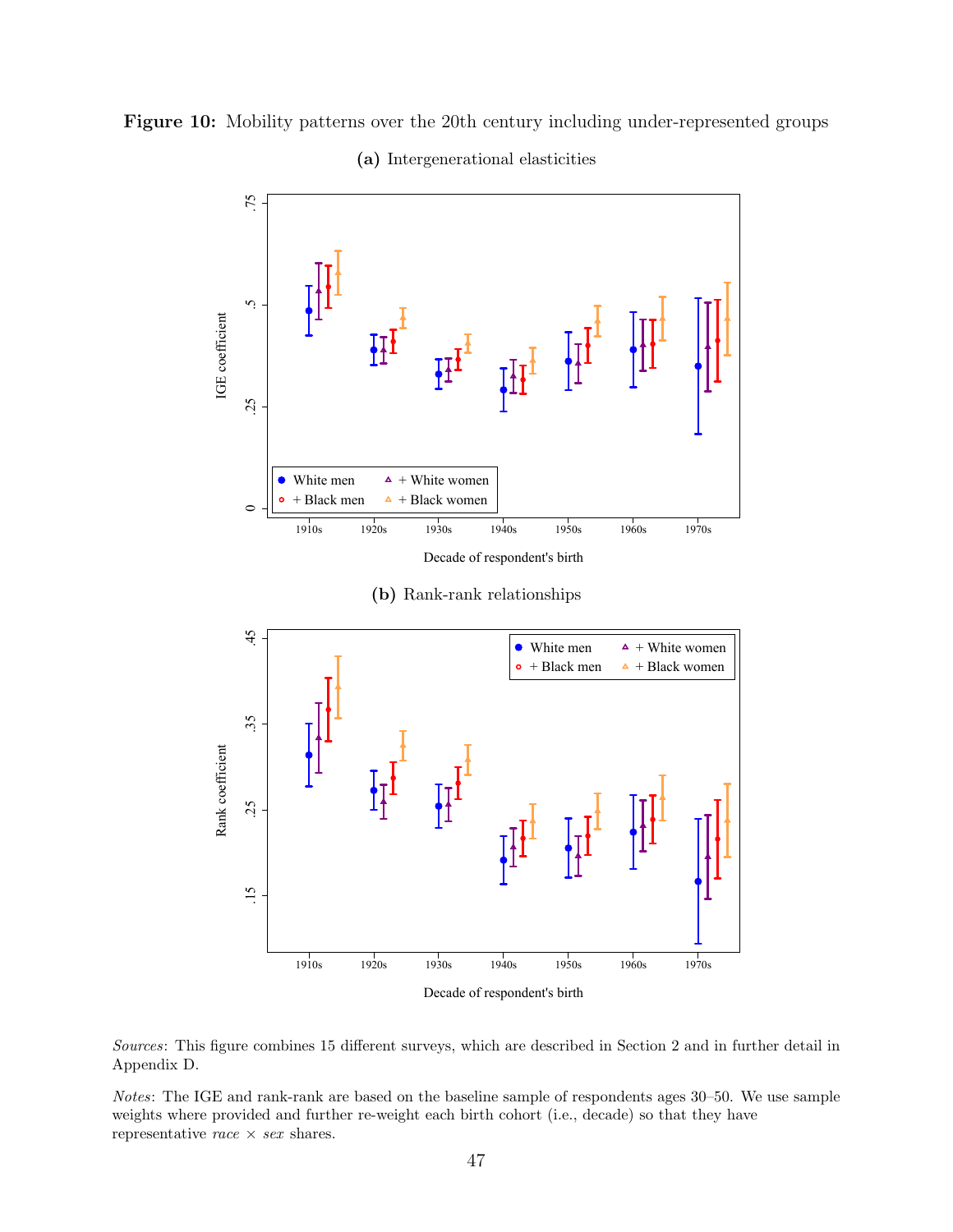

Figure 11: Decomposing the rise in mobility from the 1910s–1920s to 1940s–1950s

(a) Decomposition of IGE

Sources: This figure combines 15 different surveys, which are described in Section 2 and in further detail in Appendix D.

Notes: This figure shows the contribution of different components of the decomposition in Section 5 to the change in intergenerational mobility that occurred between the cohorts born in 1910–1929 and those born in 1940–1959. It shows the contribution of the reduction in the white-only IGE and the contribution of the between-group convergence in income levels. In the top panel, "No Black catch-up" refers to assuming that Black respondents had the same income growth as white respondents in log points. In the bottom panel, "No Black catch-up" refers to assuming that Black respondents in the later cohorts had the same average rank in adulthood as Black respondents in the earlier cohorts. In both panels, "No white slope decline" refers to white individuals in the 1940–1959 birth cohorts having the same slope as the 1910–1929 cohorts.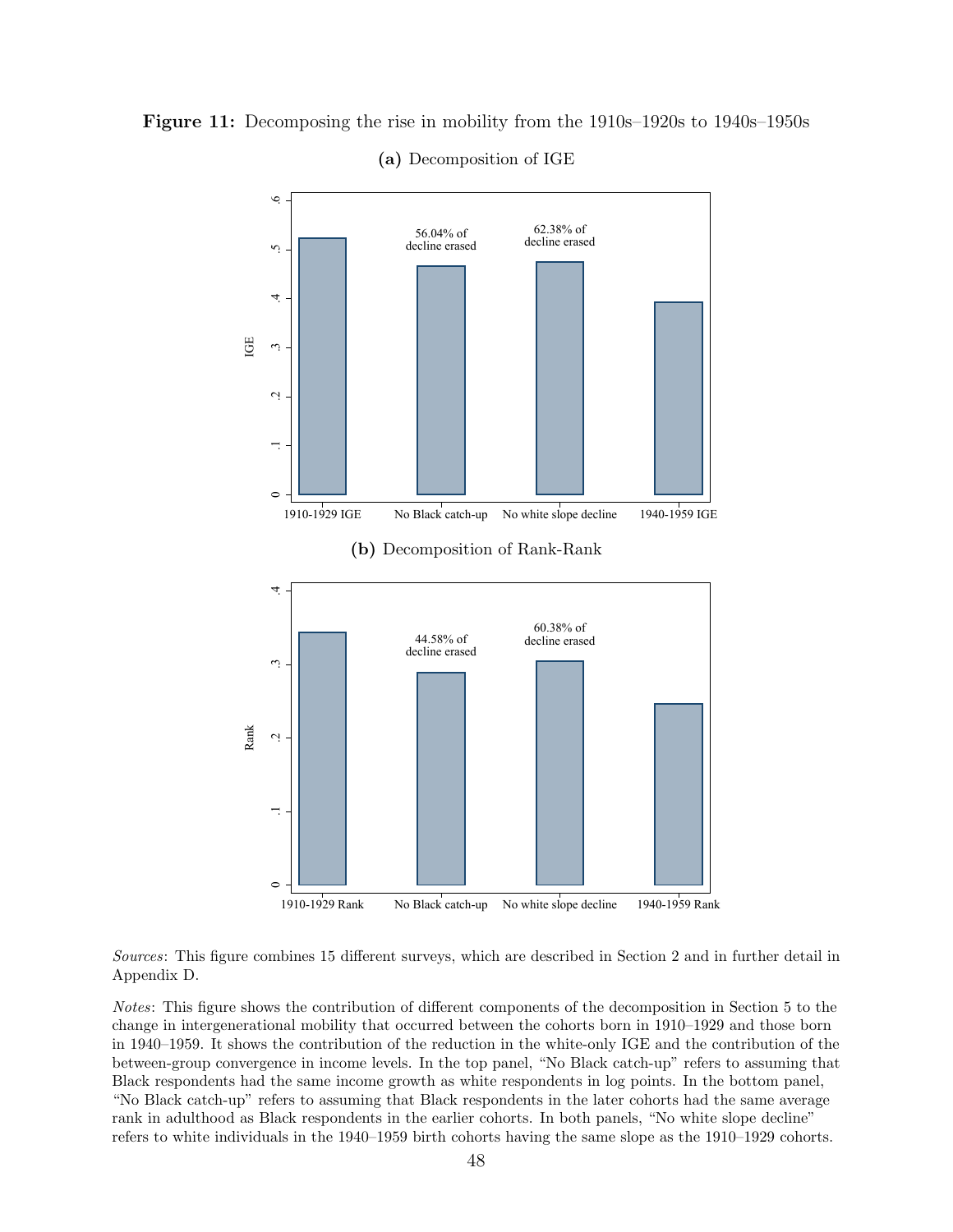



Decade of respondent's birth

Sources: Data for the 1910s–1970s birth cohorts combine 15 different surveys, which are described in Section 2 and in further detail in Appendix D. Data for the 1980 birth cohort come from Chetty et al. (2020), available at https://opportunityinsights.org/data/.

Notes: This figure plots plots the average adult income rank for individuals growing up at the 25th percentile of the parental income distribution, separately by race, sex, and birth cohort. For survey respondents, we use equation (2) to compute the expected income rank for individuals growing up at the 25th percentile of the parental income distribution. For the 1980 cohort, we use the average percentile rank in the national distribution of household income (measured in 2014–2015) for individuals growing up at the 25th percentile of the parent household income distribution (measured in 1994–2000).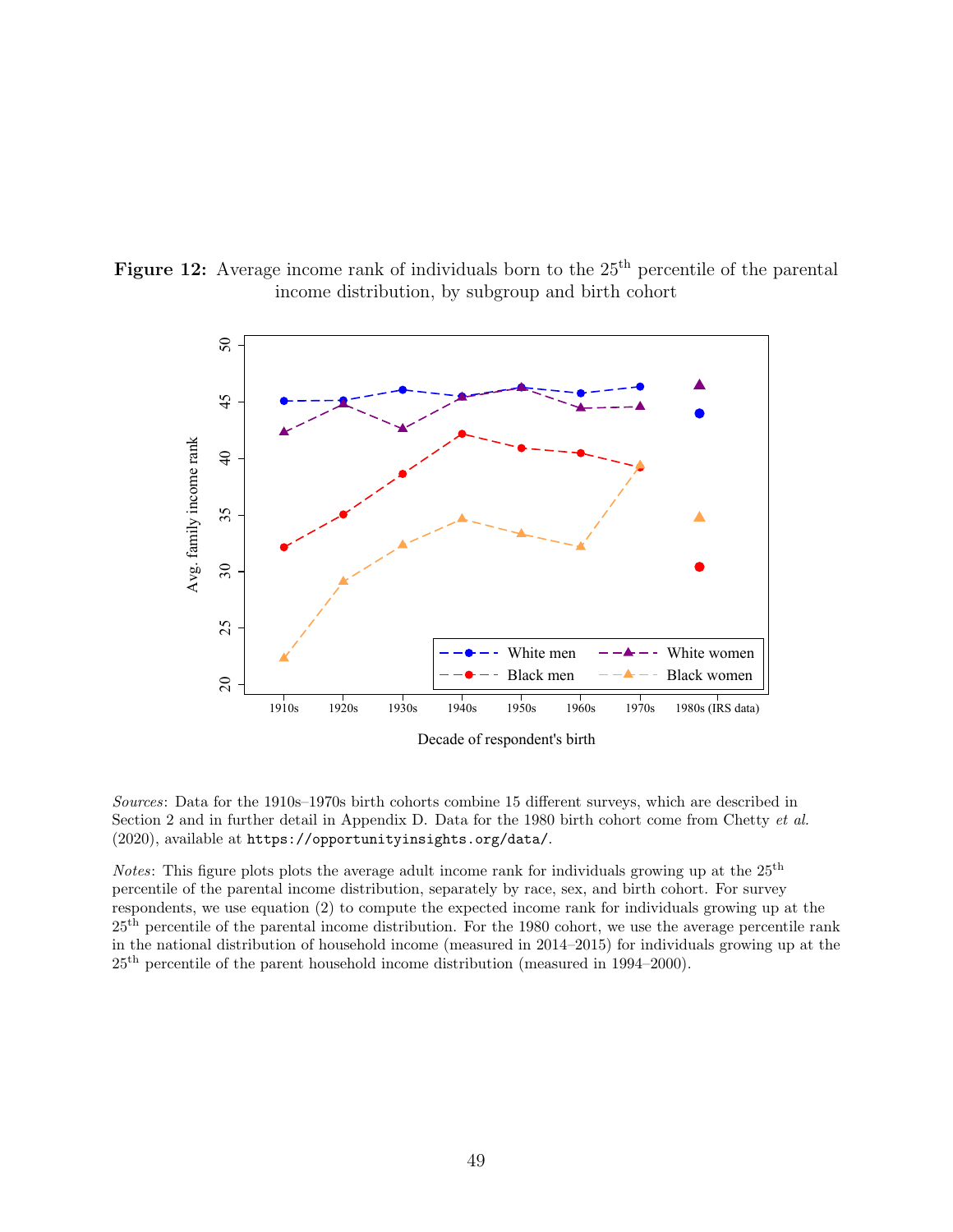| Income/status proxy            |               |                                 |       |                 |                                     |  |
|--------------------------------|---------------|---------------------------------|-------|-----------------|-------------------------------------|--|
| Paper                          | Cohorts       | Parent(s)                       | Child | Links           | Sample                              |  |
|                                |               |                                 |       |                 |                                     |  |
| Ward (2020)                    | 1850-1910     | $Occ \times Race \times Region$ | Occ.  | Match           | All $\sigma$                        |  |
| Collins and Wanamaker (2017)   | 1880-1970     | $Occ \times Race \times Region$ | Occ.  | Match & Retr.   | All $\sigma$                        |  |
| Song <i>et al.</i> $(2020)$    | 1830–1980     | Occ.                            | Occ.  | Match & Retr.   | White $\sigma$                      |  |
| Long and Ferrie $(2013)$       | 1840, 1930    | Occ.                            | Occ.  | Match & Retr.   | White $\sigma$                      |  |
| Olivetti and Paserman (2015)   | 1840-1910     | Occ.                            | Occ.  | Synthetic panel | White $\sigma \&$ married $\varphi$ |  |
| Feigenbaum $(2018)$            | 1900          | Inc.                            | Inc.  | Match           | Iowa $\sigma$                       |  |
| Feigenbaum $(2015)$            | $1900 - 1910$ | Inc.                            | Inc.  | Match           | Urban $\sigma$                      |  |
| Card <i>et al.</i> $(2018)$    | 1920          | Edu.                            | Edu.  | Same household  | Representative                      |  |
| <b>Bowles</b> (1972)           | 1930          | Inc.                            | Inc.  | Retrospective   | $CPS \, \sigma$                     |  |
| Mazumder $(2015)$              | 1950-1970     | Inc.                            | Inc.  | Panel data      | Representative                      |  |
| Chetty <i>et al.</i> $(2014a)$ | 1980-1982     | Inc.                            | Inc.  | Claim dep.      | Representative                      |  |
| Chetty et al. $(2020)$         | 1978-1983     | Inc.                            | Inc.  | Claim dep.      | Representative                      |  |
| Our paper                      | 1910-1970     | $Occ \times Race \times South$  | Inc.  | Retrospective   | Representative                      |  |

Table 1: Select review of intergenerational mobility papers using U.S. data

Notes: Since many papers do not explicitly consider birth cohorts, the "cohorts" column refers to the birth decade(s) that most of the sample comes from, <sup>g</sup>iven the age restrictions used in the paper. In the "Links" column, "Match" refers to matching across datasets (e.g., Census matching by name, age and state of birth); "Synthetic panel" refers to matching based on characteristics but not individual identity; "Claim dep." refers to matching by whether the parent ever claims the child as <sup>a</sup> dependent to the IRS; "Retrospective" (or "Retr.") refers to adult children being asked retrospectivelyabout the characteristics of their parents (e.g., occupation and education).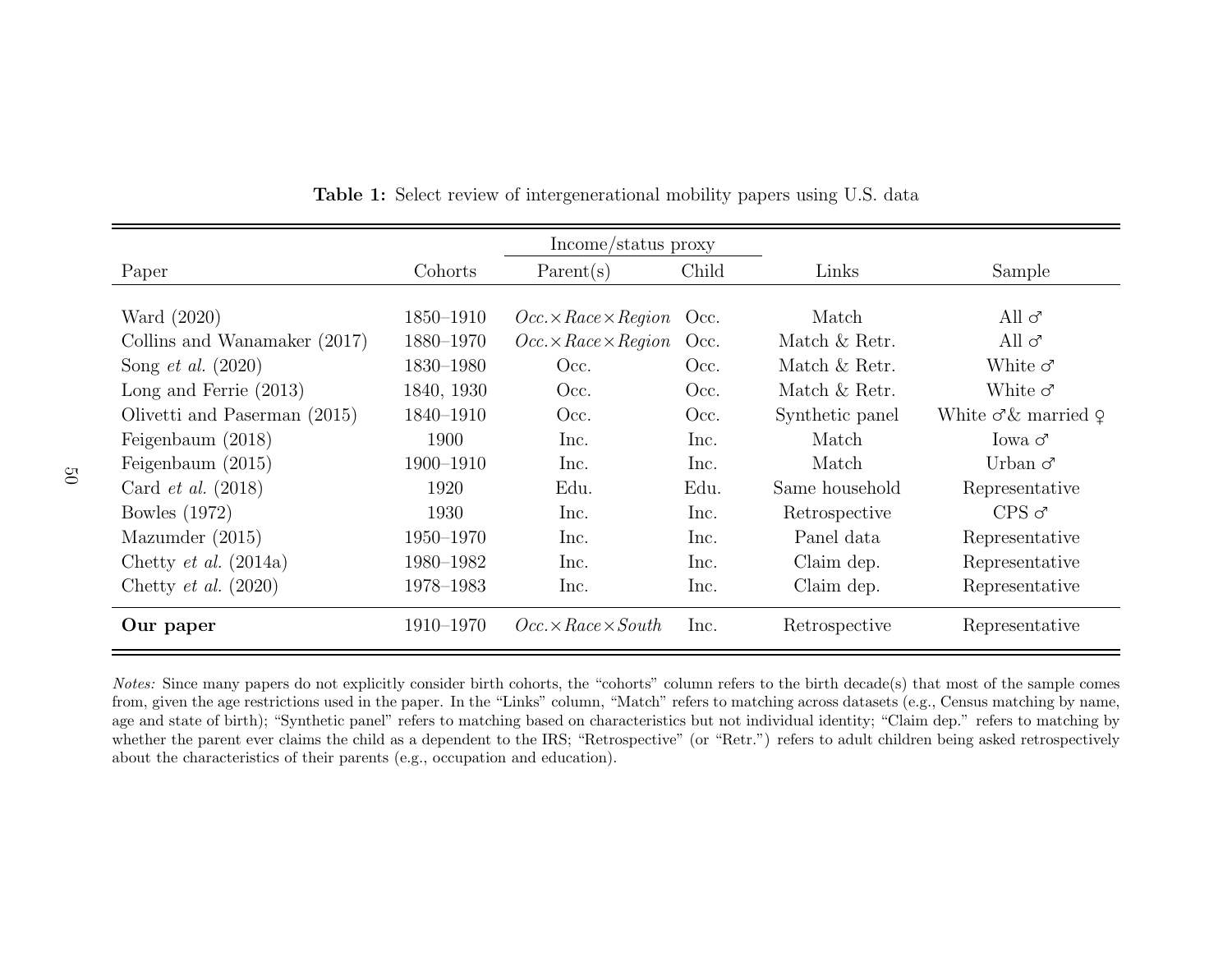|                          | 1910s | 1920s  | 1930s  | 1940s    | 1950s  | 1960s | 1970s |
|--------------------------|-------|--------|--------|----------|--------|-------|-------|
| Father demographics:     |       |        |        |          |        |       |       |
| Foreign-born             | 0.22  | 0.17   | 0.11   | 0.05     | 0.03   | 0.03  | 0.05  |
| High school educated     | 0.17  | 0.19   | 0.26   | 0.45     | 0.60   | 0.71  | 0.82  |
| College educated         | 0.04  | 0.04   | 0.06   | 0.09     | 0.16   | 0.20  | 0.26  |
| Farming occupation       | 0.37  | 0.29   | 0.24   | 0.15     | 0.09   | 0.05  | 0.03  |
| Respondent demographics: |       |        |        |          |        |       |       |
| Female                   | 0.12  | 0.33   | 0.45   | 0.44     | 0.57   | 0.52  | 0.56  |
| Age                      | 45.89 | 41.52  | 36.95  | 38.49    | 38.05  | 38.47 | 38.92 |
| <b>Black</b>             | 0.12  | 0.13   | 0.15   | 0.15     | 0.18   | 0.16  | 0.24  |
| High school educated     | 0.50  | 0.61   | 0.71   | 0.85     | 0.90   | 0.91  | 0.91  |
| College educated         | 0.10  | 0.14   | 0.16   | 0.28     | 0.28   | 0.30  | 0.39  |
| Moved regions            | 0.21  | 0.21   | 0.22   | 0.24     | 0.22   | 0.21  | 0.22  |
| Union member (men)       | 0.31  | 0.31   | 0.29   | 0.28     | 0.22   | 0.17  | 0.13  |
| Veteran (men)            |       | 0.77   | 0.59   | 0.46     | 0.21   | 0.15  | 0.14  |
| Father income:           |       |        |        |          |        |       |       |
| Income score $(1950\$    | 2,171 | 2,240  | 2,309  | 2,533    | 2,693  | 2,785 | 2,699 |
| Missing income           | 0.13  | 0.15   | 0.16   | $0.15\,$ | 0.16   | 0.24  | 0.22  |
| Father income rank       | 46.15 | 46.47  | 46.18  | 46.20    | 45.14  | 45.48 | 42.65 |
| Respondent income:       |       |        |        |          |        |       |       |
| Family income (1950\$)   | 5,506 | 6,803  | 7,292  | 7,896    | 7,620  | 7,891 | 8,483 |
| Missing income           | 0.15  | 0.10   | 0.06   | 0.06     | 0.08   | 0.08  | 0.04  |
| Bottom coded             | 0.08  | 0.05   | 0.03   | 0.02     | 0.04   | 0.05  | 0.06  |
| Top coded                | 0.07  | 0.07   | 0.08   | 0.14     | 0.12   | 0.09  | 0.08  |
| Family income rank       | 49.54 | 48.71  | 47.30  | 46.44    | 46.36  | 47.25 | 45.62 |
| Observations             | 5,207 | 13,328 | 12,446 | 11,575   | 10,962 | 6,598 | 3,125 |

Table 2: Summary statistics, by birth decade

Notes: This figure combines 15 different surveys, which are described in Section 2 and in further detail in Appendix D. All of the shares in this table are unweighted and are based on the baseline sample of respondents ages 30–50 (i.e., those with non-missing family income and childhood household income score). The two exceptions are the "Missing income" rows, which consider all U.S.-born respondents ages 30– 50 in the 15 surveys. For characteristics that are unavailable in every survey (e.g., father's educational attainment), the average is computed using only the baseline-sample respondents in the surveys with the available information. When considering union membership and veteran status, we restrict the sample to male respondents. "Bottom coded" and "Top coded" refers to the share of individuals that had family income values in the bottom or top bins, respectively.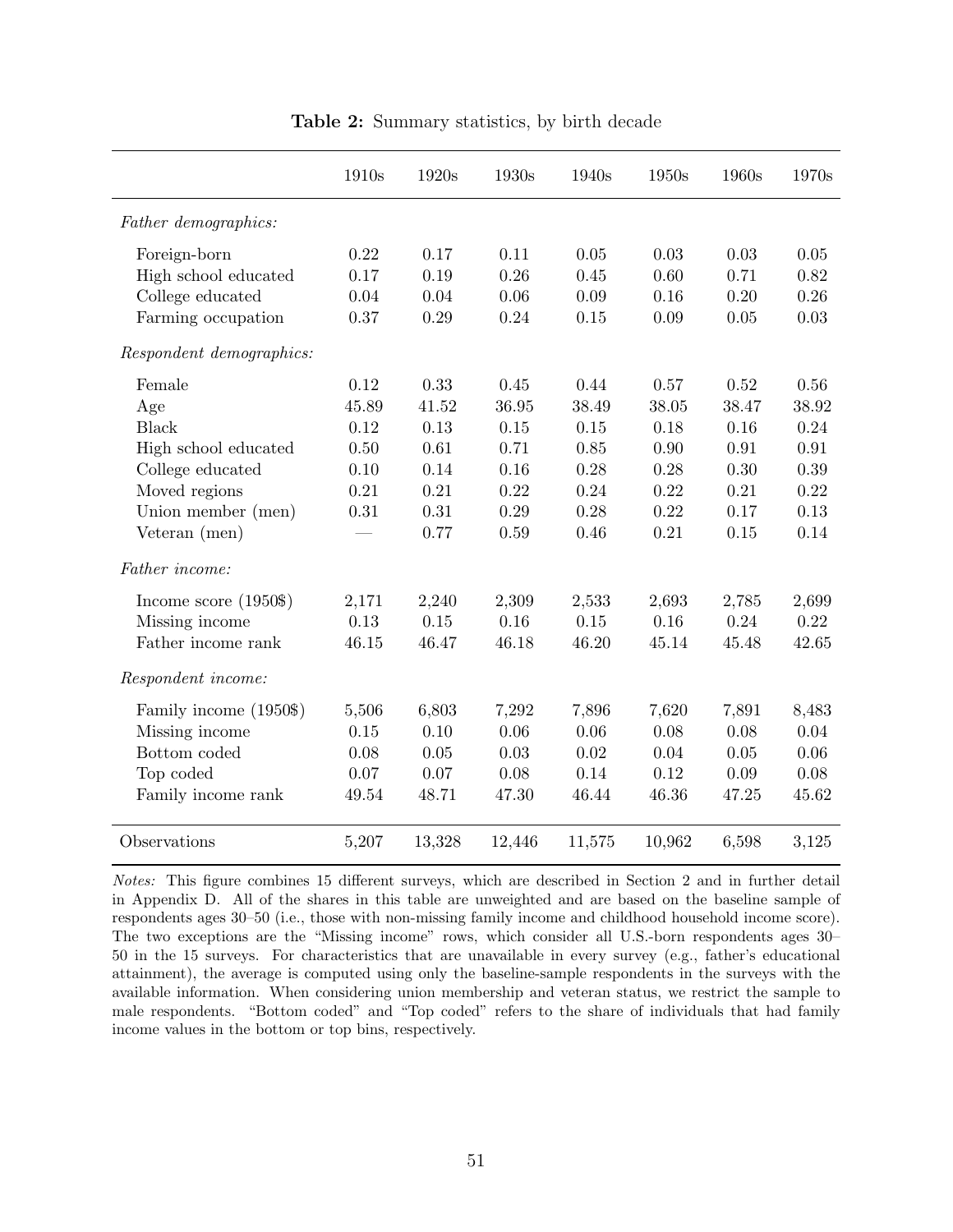|                       | 1910-1929 |          | 1930-1949 |            | 1950-1969 |            |
|-----------------------|-----------|----------|-----------|------------|-----------|------------|
|                       | Census    | Survey   | Census    | Survey     | Census    | Survey     |
| Panel A: White Men    |           |          |           |            |           |            |
| Share of Men          | 0.90      | 0.91     | 0.90      | 0.90       | 0.87      | 0.86       |
| Age                   | 39.51     | 43.30    | 38.69     | 37.05      | 40.59     | 38.13      |
| High school graduate  | 0.51      | 0.60     | 0.81      | 0.80       | 0.92      | 0.91       |
| College graduate      | 0.12      | 0.15     | 0.27      | 0.27       | 0.30      | 0.33       |
| Southern born/grew up | 0.30      | 0.28     | 0.31      | 0.31       | 0.28      | 0.27       |
| Resides in the South  | 0.28      | 0.27     | 0.33      | 0.31       | 0.34      | $\rm 0.31$ |
| Married               | 0.87      | 0.90     | $0.81\,$  | 0.84       | 0.68      | 0.66       |
| Widowed               | 0.01      | $0.01\,$ | 0.00      | 0.01       | 0.00      | 0.01       |
| Family income, 1950\$ | 6,124     | 6,762    | 7,712     | 8,145      | 8,519     | 8,363      |
| Respondent rank       | 52.57     | 51.64    | 53.20     | 52.60      | 52.20     | 53.49      |
| Observations          | 195,091   | 12,281   | 214,612   | 11,939     | 297,783   | 6,742      |
| Panel B: Black Men    |           |          |           |            |           |            |
| Share of Men          | 0.10      | 0.09     | 0.10      | 0.10       | 0.13      | 0.14       |
| Age                   | 39.41     | 44.57    | 38.54     | 37.66      | 40.13     | 38.02      |
| High school graduate  | 0.21      | 0.28     | 0.62      | 0.60       | 0.85      | 0.82       |
| College graduate      | 0.03      | 0.04     | 0.10      | 0.12       | 0.13      | 0.14       |
| Southern born/grew up | $0.86\,$  | 0.84     | 0.77      | 0.73       | 0.60      | 0.62       |
| Resides in the South  | 0.54      | 0.54     | 0.51      | 0.57       | 0.57      | 0.61       |
| Married               | 0.75      | 0.82     | 0.63      | 0.69       | 0.50      | 0.53       |
| Widowed               | 0.02      | 0.02     | 0.01      | 0.02       | 0.01      | 0.01       |
| Family income, 1950\$ | 3,817     | 4,257    | 5,738     | 6,109      | 6,318     | 6,134      |
| Respondent rank       | 27.59     | 31.53    | 39.19     | 38.09      | 38.72     | 40.18      |
| Observations          | 21,002    | 1,212    | 24,293    | 1,393      | 38,206    | 1,126      |
| Panel C: White Women  |           |          |           |            |           |            |
| Share of Women        | 0.89      | 0.79     | 0.88      | 0.80       | 0.86      | 0.81       |
| Age                   | 39.50     | 40.97    | 38.74     | 38.56      | 40.64     | 38.35      |
| High school graduate  | 0.55      | 0.66     | 0.81      | 0.82       | 0.94      | 0.93       |
| College graduate      | 0.07      | 0.09     | 0.17      | 0.19       | 0.30      | 0.31       |
| Southern born/grew up | $0.30\,$  | $0.31\,$ | 0.31      | $\rm 0.31$ | $0.28\,$  | 0.27       |
| Resides in the South  | 0.28      | 0.30     | 0.32      | 0.32       | 0.34      | 0.31       |
| Married               | 0.86      | 0.86     | 0.79      | 0.77       | 0.70      | 0.65       |
| Widowed               | 0.03      | 0.03     | 0.02      | 0.02       | 0.01      | 0.01       |
| Family income, 1950\$ | 6,033     | 6,865    | 7,527     | 7,737      | 8,469     | 8,061      |
| Respondent rank       | 51.06     | 51.64    | 51.45     | 50.73      | 51.75     | 51.60      |
| Observations          | 201,503   | 3,977    | 217,061   | 8,535      | 302,610   | 7,810      |
| Panel D: Black Women  |           |          |           |            |           |            |
| Share of Women        | 0.11      | $0.21\,$ | 0.12      | $0.20\,$   | $0.14\,$  | 0.19       |
| Age                   | 39.27     | 40.88    | 38.70     | 37.81      | 40.18     | 38.01      |
| High school graduate  | 0.25      | 0.32     | 0.63      | $0.59\,$   | 0.88      | 0.83       |
| College graduate      | 0.04      | 0.05     | 0.09      | 0.11       | 0.17      | $0.16\,$   |
| Southern born/grew up | 0.86      | 0.84     | 0.77      | 0.73       | 0.61      | 0.66       |
| Resides in the South  | $0.55\,$  | 0.60     | $0.51\,$  | $0.57\,$   | 0.58      | 0.64       |
| Married               | 0.66      | 0.64     | 0.50      | 0.52       | 0.40      | 0.37       |
| Widowed               | $0.08\,$  | $0.09\,$ | 0.06      | $0.06\,$   | $0.03\,$  | $0.03\,$   |
| Family income, 1950\$ | 3,560     | 3,598    | 4,962     | 4,806      | 5,706     | 4,968      |
| Respondent rank       | 23.72     | 23.81    | 32.87     | 29.15      | 34.65     | 32.52      |
| Observations          | 24,081    | 1,065    | 29,808    | 2,154      | 45,166    | 1,882      |

Table 3: Summary statistics, comparing survey respondents to Census respondents

Notes: Survey shares are based on the baseline sample of respondents ages 30–50 and are unweighted. We use the 1% samples of the 1960, 1980, and 2000 Censuses from Ruggles et al. (2021) and keep Census respondents born in the same years as survey respondents.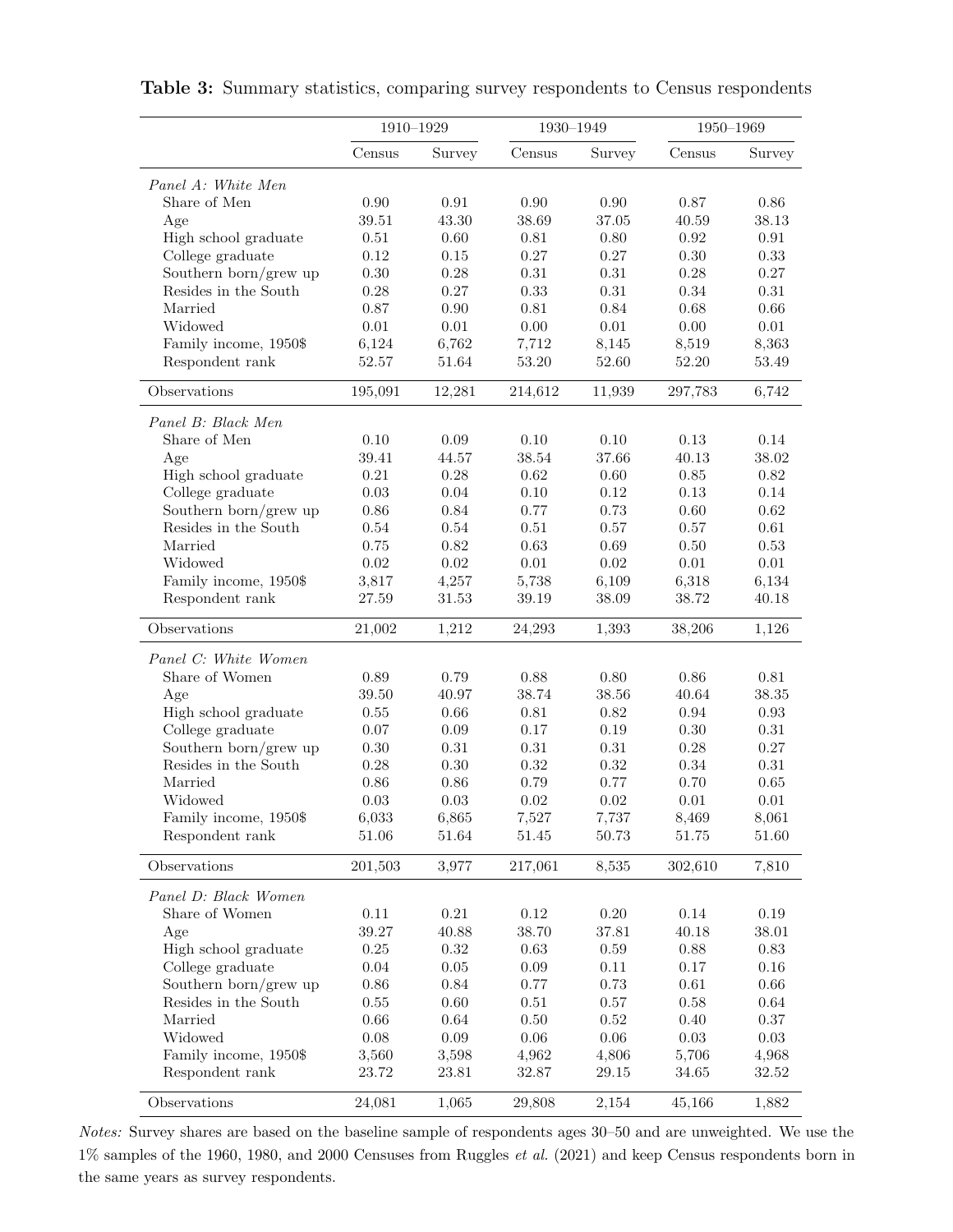|                  | (1)     | $\left( 2\right)$ | (3)                       | $\left( 4\right)$ | (5)     | (6)     | $\left( 7\right)$ |
|------------------|---------|-------------------|---------------------------|-------------------|---------|---------|-------------------|
|                  | 1910    | 1920              | 1930                      | 1940              | 1950    | 1960    | 1970              |
| IGE coefficient  | 0.579   | 0.468             | 0.406                     | 0.363             | 0.460   | 0.466   | 0.466             |
|                  | [0.028] | [0.013]           | [0.012]                   | [0.016]           | [0.019] | [0.027] | [0.046]           |
| Observations     | 5,207   | 13,328            | 12,446                    | 11,575            | 10,962  | 6,598   | 3,125             |
|                  |         |                   | (b) Rank-rank coefficient |                   |         |         |                   |
|                  | (1)     | (2)               | $\left( 3\right)$         | (4)               | (5)     | (6)     | (7)               |
|                  | 1910    | 1920              | 1930                      | 1940              | 1950    | 1960    | 1970              |
| Rank coefficient | 0.393   | 0.325             | 0.308                     | 0.237             | 0.248   | 0.264   | 0.238             |
|                  | [0.019] | [0.009]           | [0.009]                   | [0.010]           | [0.011] | [0.013] | [0.022]           |
| Observations     | 5,207   | 13,328            | 12,446                    | 11,575            | 10,962  | 6,598   | 3,125             |

### Table 4: IGE and rank coefficient, by birth cohort

(a) Intergenerational elasticity

Notes: The IGE and rank-rank estimates—calculated using equations (1) and (2), respectively—are based on the baseline sample of respondents ages 30–50. We use sample weights where provided and further re-weight each birth cohort (i.e., decade) so that they have representative race  $\times$  sex shares.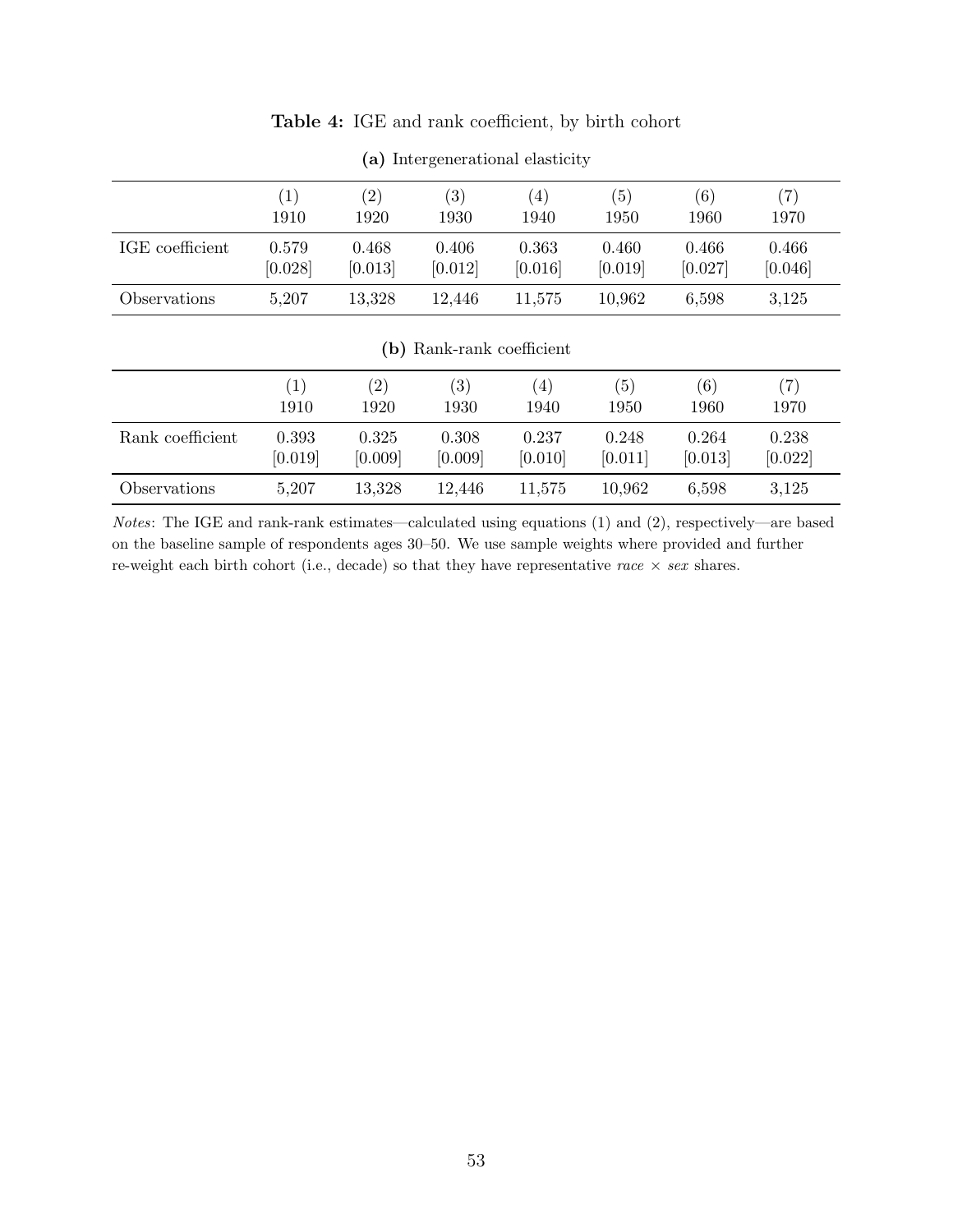# Mobility for All: Appendix Materials

| A Additional figures and tables referenced in the text | 56 |
|--------------------------------------------------------|----|
| B Alternative measures of father's income              | 69 |
| C Assessing recall bias                                | 76 |
| D Additional detail on data sources                    | 89 |

# List of Appendix Figures

| A.1  | Declining Gini coefficient of predicted father's income, by birth cohort 56                    |    |
|------|------------------------------------------------------------------------------------------------|----|
| A.2  | Share of Census respondents in institutions, by birth year and Census                          |    |
|      |                                                                                                | 57 |
| A.3  | Mobility measures by birth decade and by survey $\dots \dots \dots$                            | 58 |
| A.4  | Gini coefficient of adult family income in the Census, by birth cohort                         | 59 |
| A.5  | IGE measure by birth cohort, using various samples and ways of                                 |    |
|      | measuring fathers' and children's incomes                                                      | 60 |
| A.6  | Bin-scatter depictions of the weakening relationship between respon-                           |    |
|      |                                                                                                | 61 |
| A.7  | Mobility measures by birth decade, incorporating respondents with                              |    |
|      |                                                                                                | 62 |
| A.8  | Mobility by birth decade, robustness to weights $\ldots \ldots \ldots$                         | 63 |
| A.9  | Mobility by birth decade, robustness to age group $\dots \dots \dots$                          | 64 |
| A.10 | Mobility by birth decade, robustness to family size $\ldots \ldots \ldots$                     | 65 |
| A.11 | Mobility measures by birth decade, by sex (restricted to common                                |    |
|      | surveys) $\ldots \ldots \ldots \ldots \ldots \ldots \ldots \ldots \ldots \ldots \ldots \ldots$ | 66 |
| B.1  | Mobility by birth decade, adjusting father income score for education                          | 71 |
| B.2  | Mobility measures by birth decade, adding detail to fathers' income                            |    |
|      |                                                                                                | 72 |
| B.3  | Mobility by birth decade, incorporating various adjustments for farmers 73                     |    |
| B.4  | Mobility by birth decade, incorporating various income score adjust-                           |    |
|      |                                                                                                | 74 |
| C.1  | Comparing fathers' income scores using adult children's retrospective                          |    |
|      | answers and father's self-reported occupations                                                 | 86 |
| D.1  | Survey data per birth cohort $\dots \dots \dots \dots \dots \dots \dots \dots$                 | 96 |
|      |                                                                                                |    |

# List of Tables

| A.1   | Summary Statistics in Panel Study of Income Dynamics 67                |  |
|-------|------------------------------------------------------------------------|--|
| A.2   | Differences in the 1910–1940 decline when looking only at white men    |  |
|       |                                                                        |  |
| - B.1 | Quantifying the 1910–1940 decline in the IGE and rank coefficient as   |  |
|       | we add information about fathers to the income scores $\dots \dots$ 75 |  |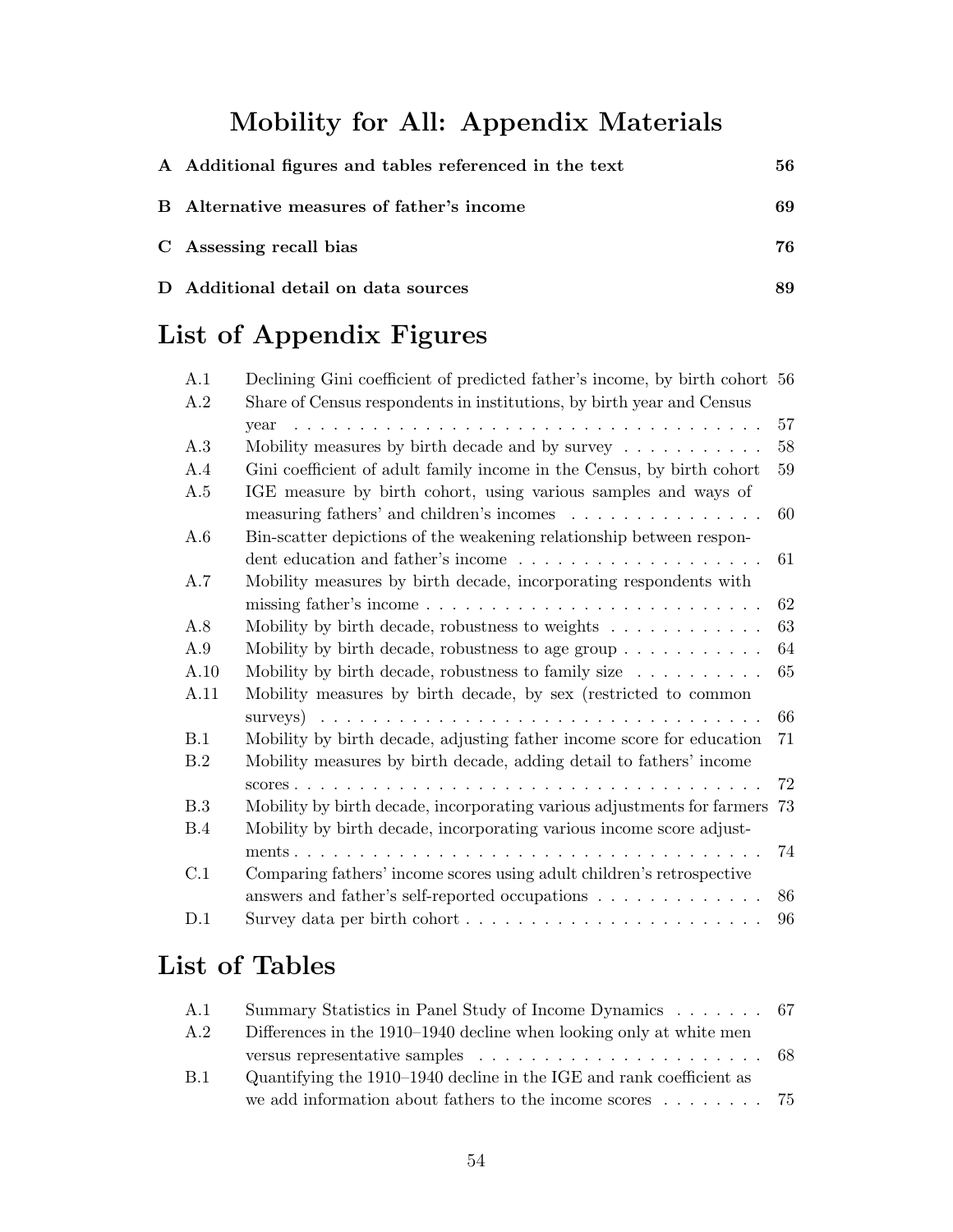| C.1 | Differences in Income Scores, by Respondent Sex and Birth Cohort.                          | -77 |
|-----|--------------------------------------------------------------------------------------------|-----|
| C.2 | Differences in Income Scores, by Respondent Sex, Race and Birth                            |     |
|     |                                                                                            | 78  |
| C.3 | Top Five Occupations Reported by Male and Female Respondents,                              |     |
|     |                                                                                            | 79  |
| C.4 | Differences in Logged Income Scores between Census Fathers and                             |     |
|     |                                                                                            |     |
| C.5 | Occupations of Survey Respondents' Fathers and Census Fathers (Us-                         |     |
|     | ing Earlier Census), by Birth Cohort $\ldots \ldots \ldots \ldots \ldots \ldots \ldots$ 82 |     |
| C.6 | Occupations of Survey Respondents' Fathers and Census Fathers (Us-                         |     |
|     | ing Later Census), by Birth Cohort $\dots \dots \dots \dots \dots \dots \dots \dots$ 83    |     |
| C.7 | Relationship between 5-year average of father's self-reported income                       |     |
|     | and various other ways to measure father's income, $1997$ PSID 87                          |     |
| C.8 | IGE and Rank Coefficient Using Retrospective Adult Child's Answer                          |     |
|     | and Self-Reported Father's Occupation, 1997 PSID 88                                        |     |
| D.1 |                                                                                            |     |
|     |                                                                                            |     |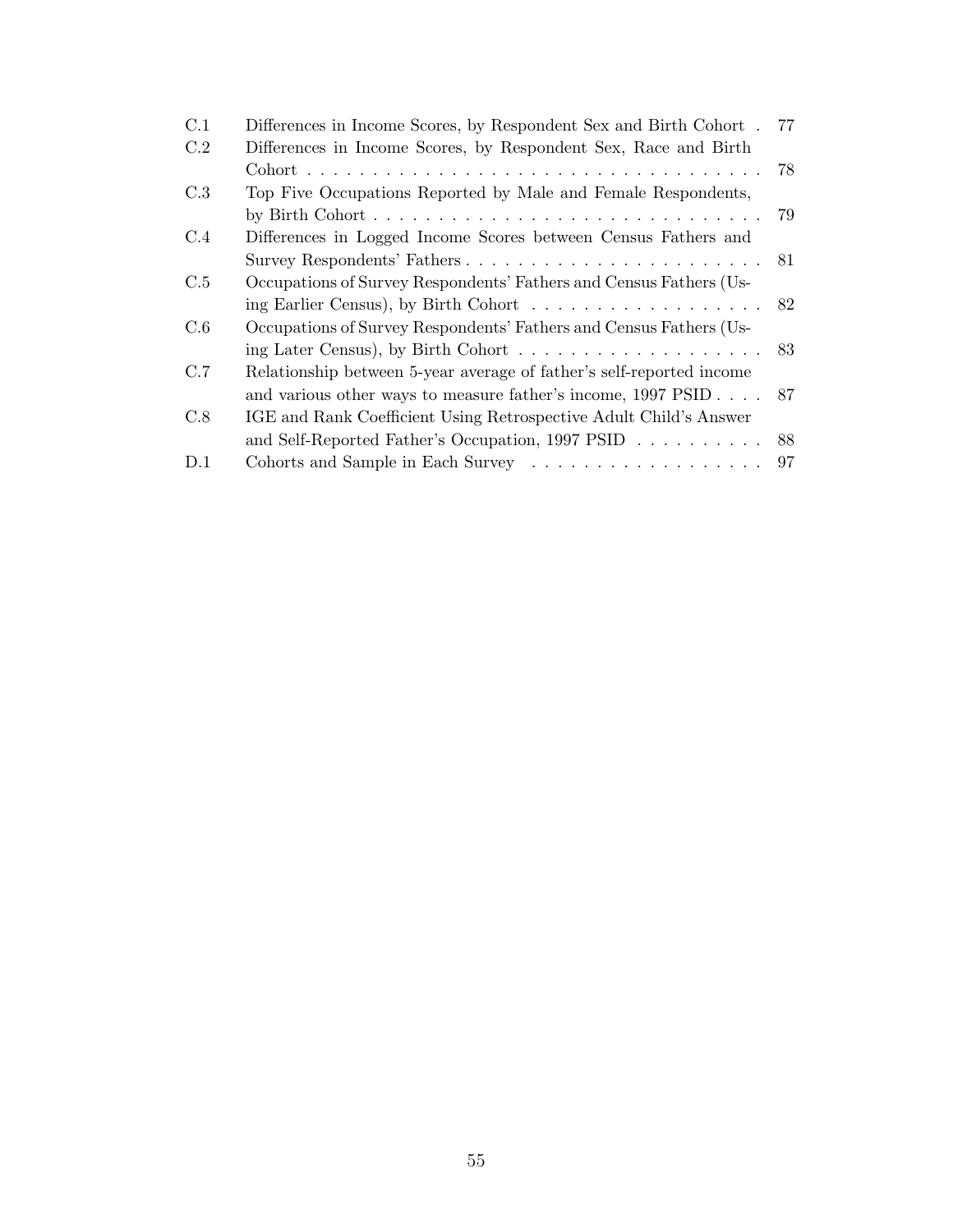### A Additional figures and tables referenced in the text



Figure A.1: Declining Gini coefficient of predicted father's income, by birth cohort

Sources: This figure combines 15 different surveys, which are described in Section 2 and in further detail in Appendix D.

Notes: This figure plots the Gini coefficient of fathers' income scores, separately for each birth cohort in the baseline sample.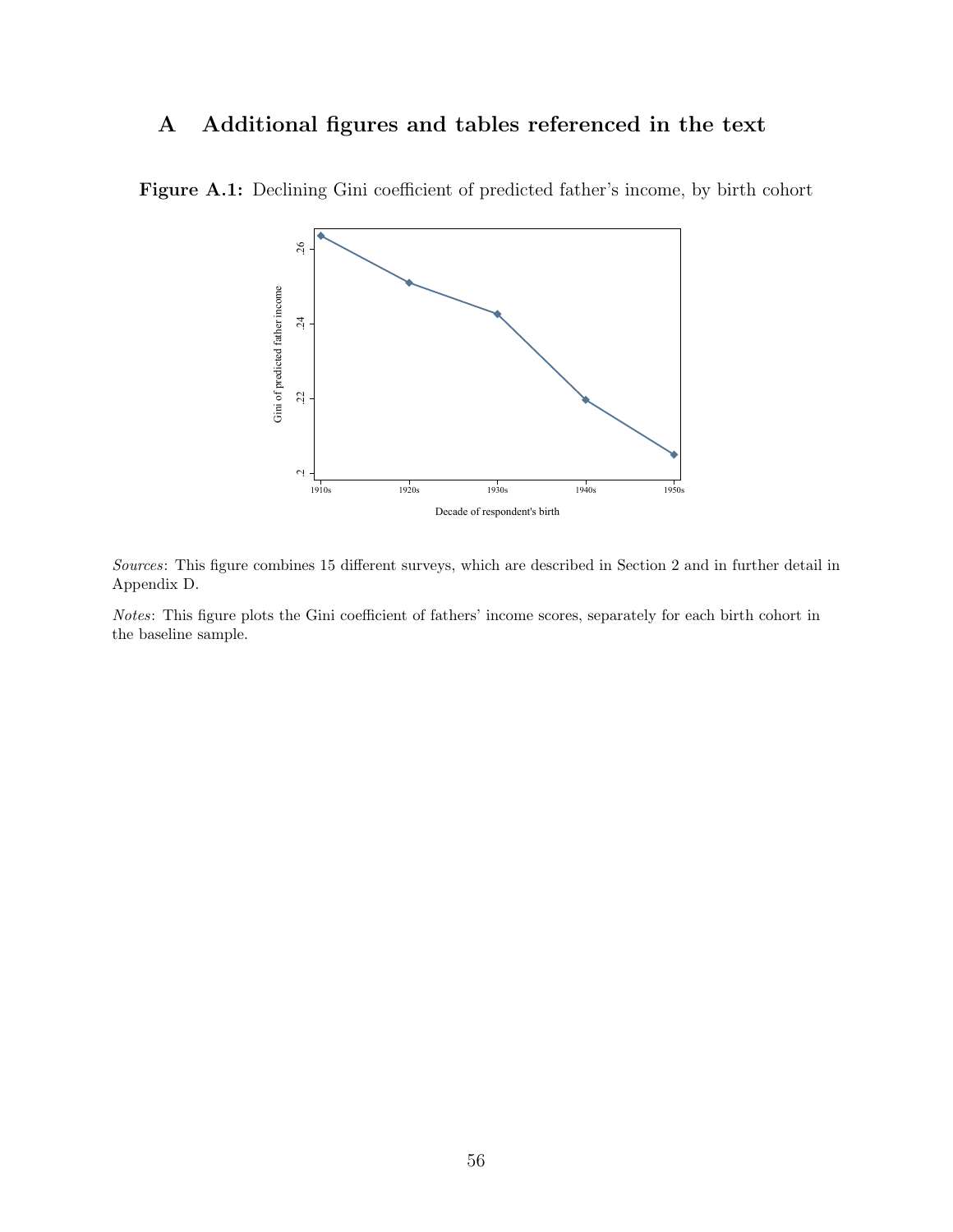Figure A.2: Share of Census respondents in institutions, by birth year and Census year

#### (a) White men

(b) White women



Sources: 1950–2000 1% Census samples and 2010 American Community Survey (Ruggles et al., 2021).

Notes: This figure plots the share of individuals born in a specific year that are living in institutions (measured using group quarter status), separately by Census year. The sample is restricted to white and Black U.S.-born Census respondents.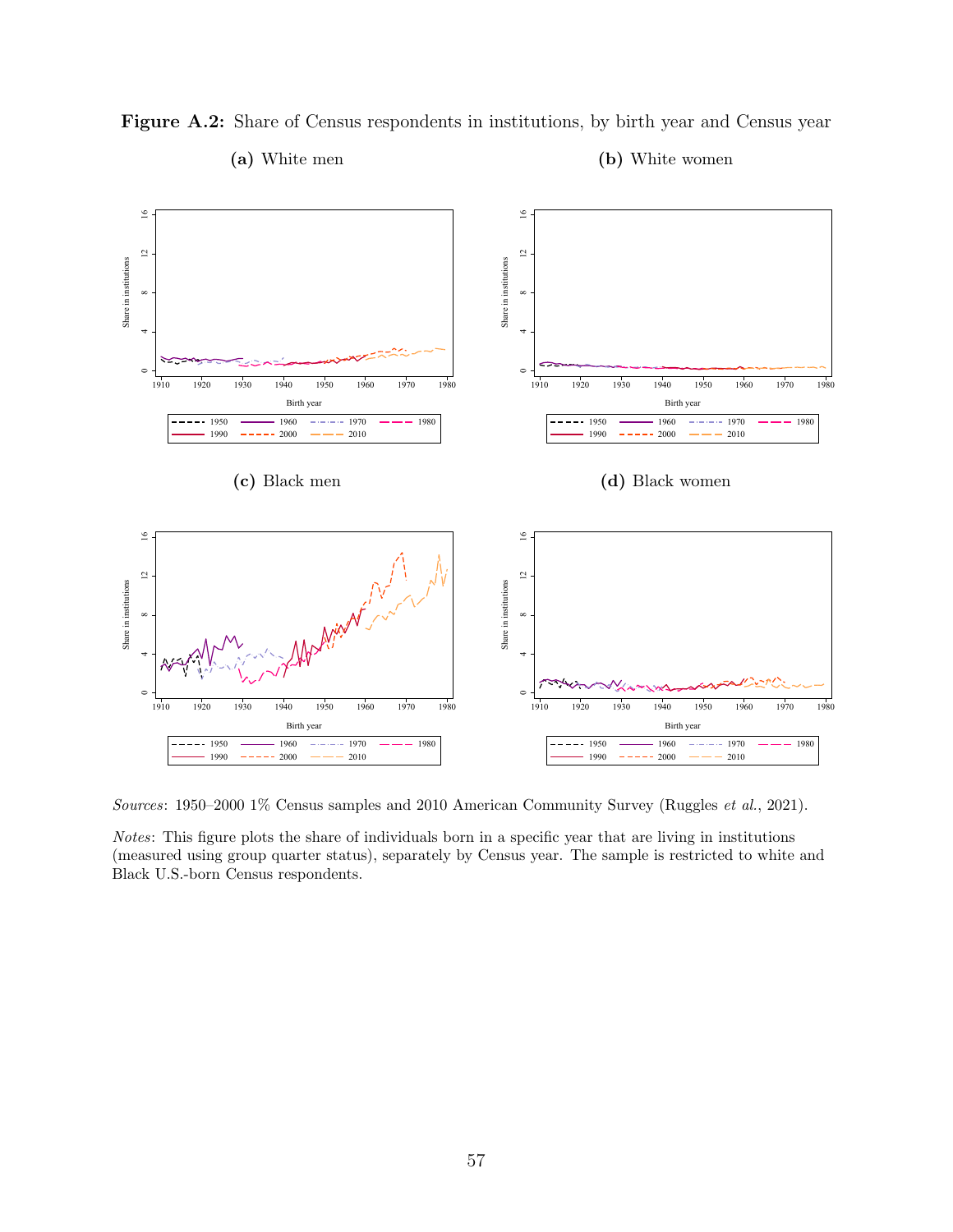

Figure A.3: Mobility measures by birth decade and by survey

Sources: This figure uses 14 of the 15 different surveys, which are described in Section 2 and in further detail in Appendix D.

Notes: Using the baseline sample and income scores, this figure plots the IGE and rank-rank coefficients estimated on each survey separately. We maintain the same ranks and weights as in our baseline specification. We exclude surveys whose respondents are all Black Americans as well as cohorts within a survey if there were fewer than 200 respondents born in that decade.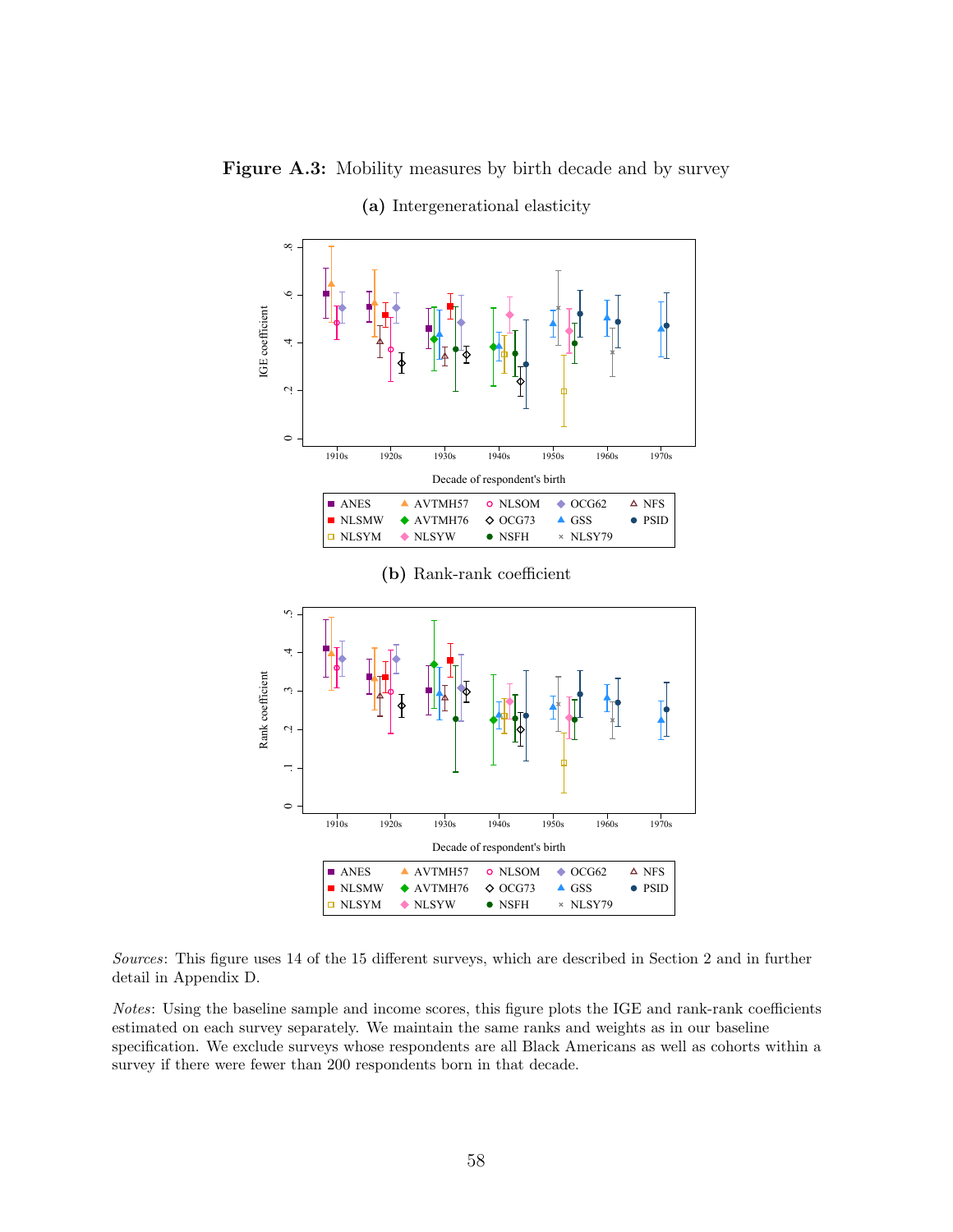Figure A.4: Gini coefficient of adult family income in the Census, by birth cohort



Sources: 1950–2000 1% Census samples and 2010 American Community Survey (Ruggles et al., 2021).

Notes: This figure plots the Gini coefficient of family income for individuals who are age 40 in each Census. The sample is restricted to white and Black U.S.-born Census respondents. Only one individual is counted per family, and we use total family income to calculate the Gini coefficient. The small share of families with negative or zero income is assigned an income of one so that they are included in calculations.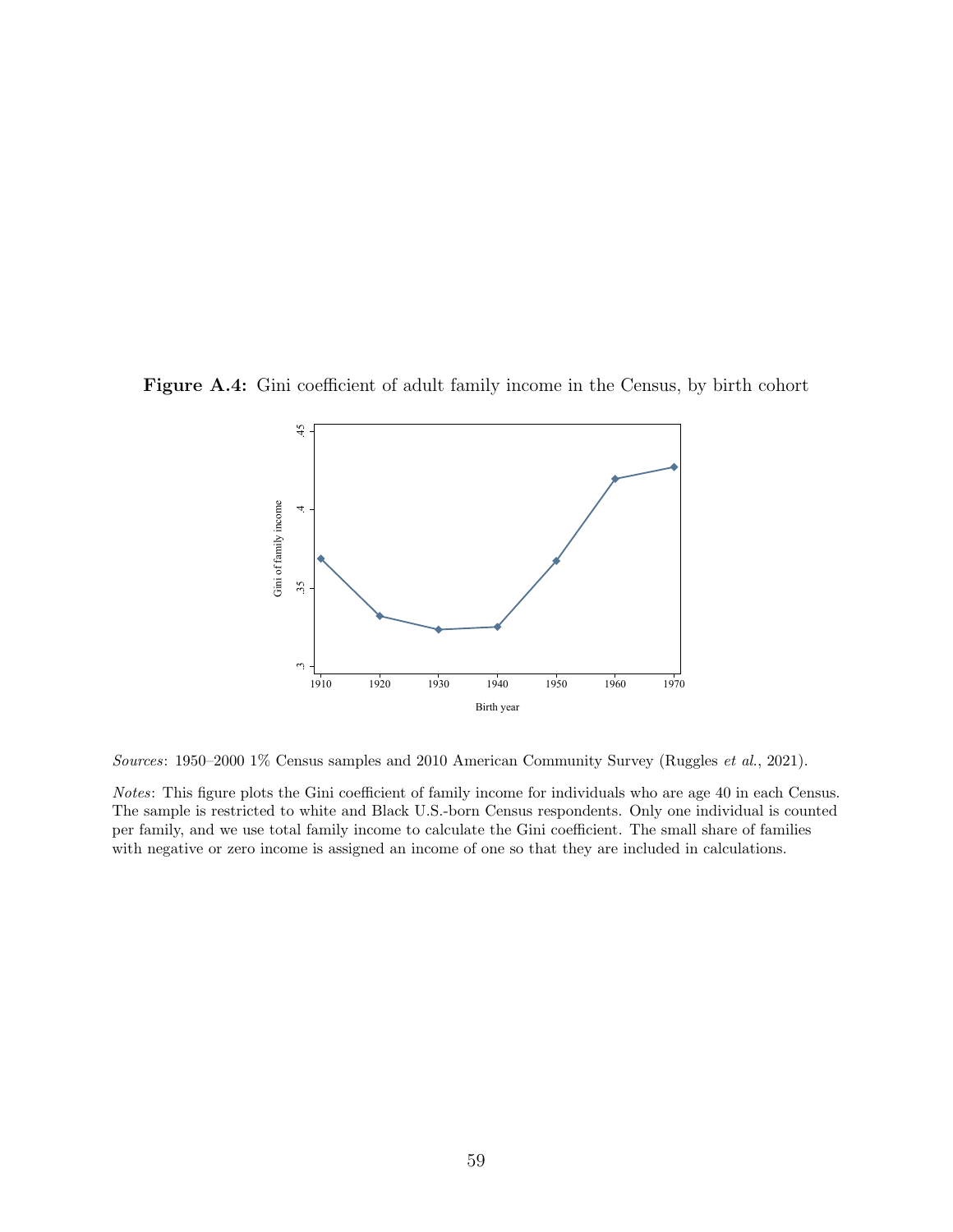



Sources: This figure combines 15 different surveys, which are described in Section 2 and in further detail in Appendix D.

Notes: This figure plots the IGE coefficient as we alter how we measure respondents' and their fathers' incomes as well as vary the sample. The first series uses the IPUMS occscore variable for white male respondents who reported their occupation as well as for these respondents' fathers. The second series uses the same sample as the first series, but replaces the income scores of fathers with the baseline income scores, which vary at the *occupation*  $\times$  race  $\times$  South level. Maintaining the same sample, the third series uses the baseline income scores for both fathers and sons. The fourth series replaces the son's income score with the son's reported family income. The fifth, sixth, and seventh series all use the baseline measures of income for respondents and fathers (i.e., similar to the fourth series), but successively add Black men, white women, and Black women.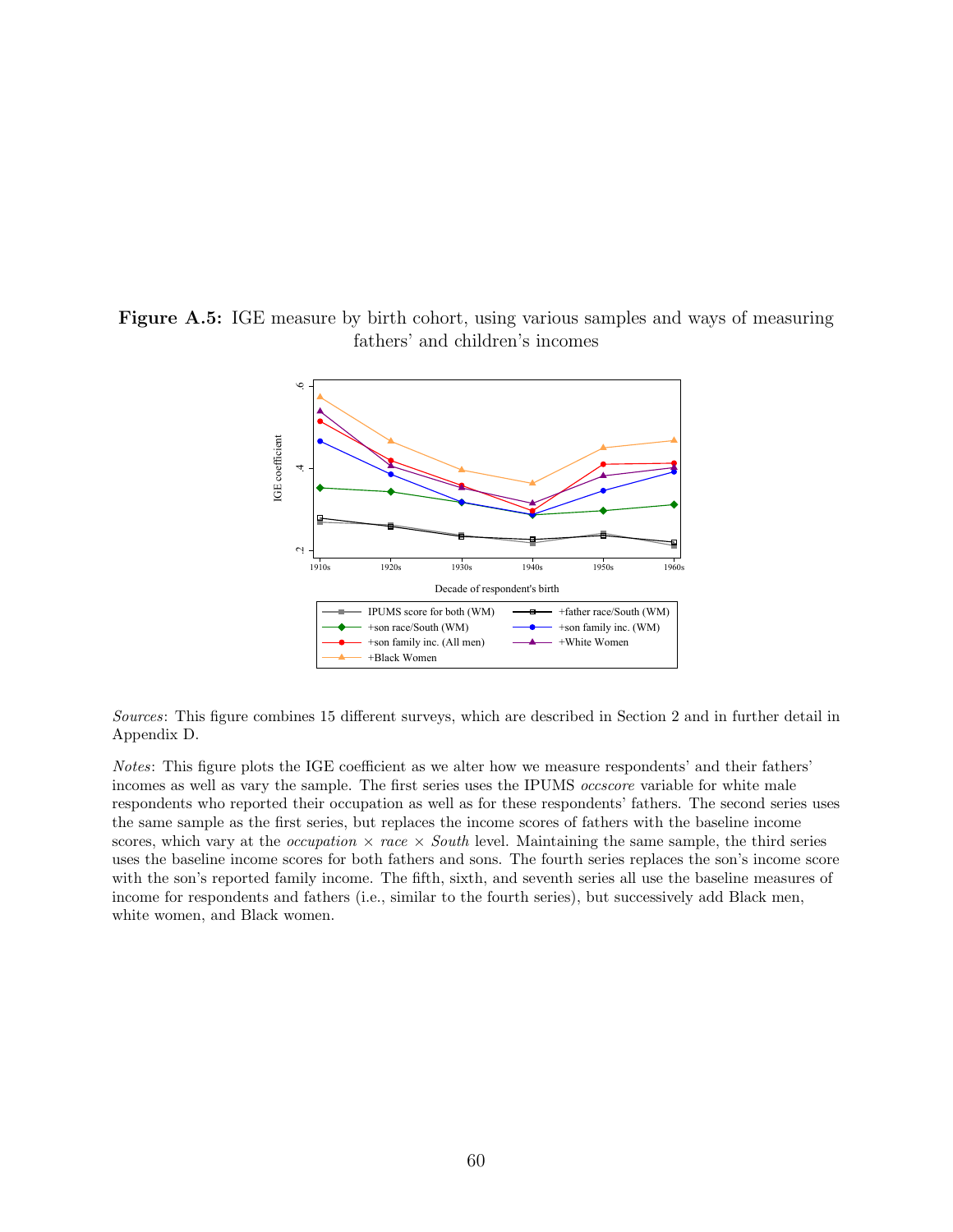Figure A.6: Bin-scatter depictions of the weakening relationship between respondent education and father's income



(a) Years of schooling

(b) High school completion

Sources: This figure combines 15 different surveys, which are described in Section 2 and in further detail in Appendix D.

Notes: The estimates are based on the baseline sample of respondents ages 30–50. We use sample weights where provided and further re-weight each birth cohort (i.e., decade) so that they have representative race  $\times$  sex shares. Further details on the construction of education variables are available in Appendix D.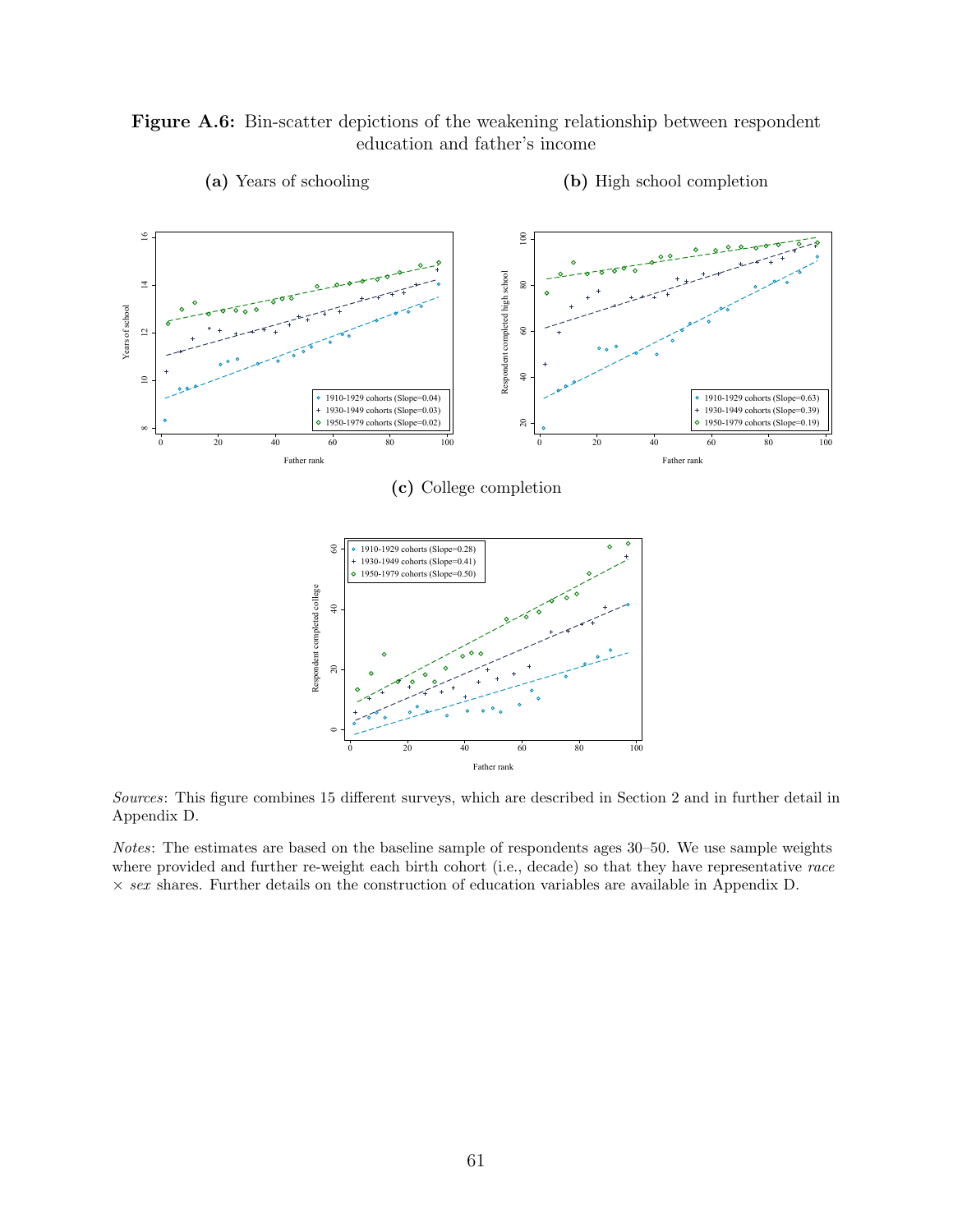Figure A.7: Mobility measures by birth decade, incorporating respondents with missing father's income



Sources: This figure combines 15 different surveys, which are described in Section 2 and in further detail in Appendix D.

Notes: The first series in both panels reproduces the main IGE and rank-rank estimates using our baseline sample and income scores. In the second series, we bring in additional respondents from the 15 surveys whose father was present but not working (e.g., unemployed, retired). In the third series, we instead bring in additional respondents from the 15 surveys who provided information about their mother's occupation. The construction of income scores for non-working fathers and working mothers is detailed in Appendix D. The fourth series includes respondents who provided information about their non-working father or about their mother's occupation (and if both pieces of information were provided, we use income scores based on the mother's occupation). In the final series of the bottom panel, we assign all U.S.-born respondents ages 30–50 in our 15 surveys that still have missing parental income the lowest possible rank (i.e., assuming that their household had zero income in childhood).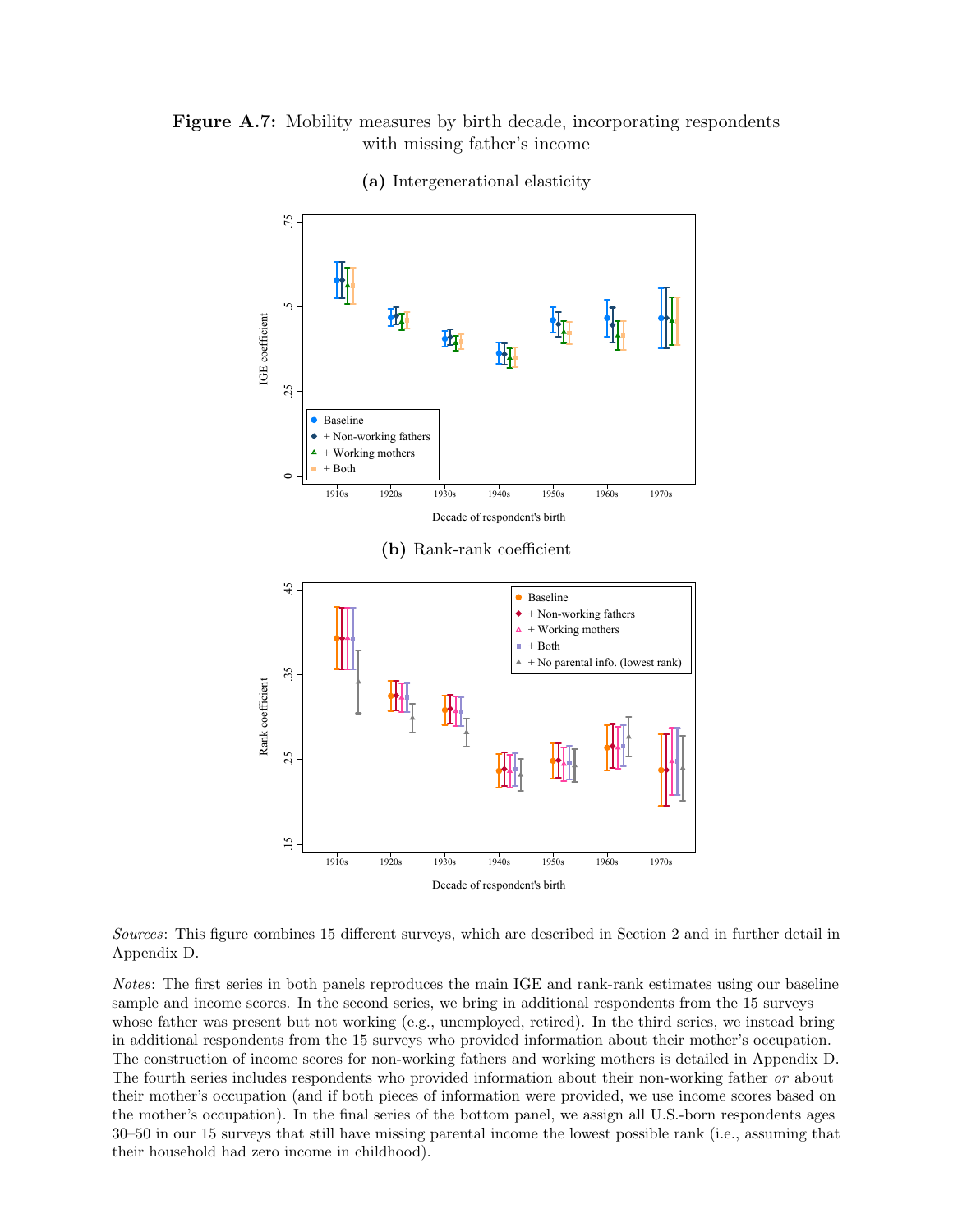

Figure A.8: Mobility by birth decade, robustness to weights



Notes: The estimates are based on the baseline sample of respondents ages 30–50. The first series in both panels reproduces the main IGE and rank-rank estimates using the baseline population-adjusted weights. In other words, in the first series, we re-weight survey weights so that each birth cohort has representative race  $\times$  sex shares. The second series uses the provided survey weights (or a weight of one when no survey weight is available). The estimates from the third series are unweighted.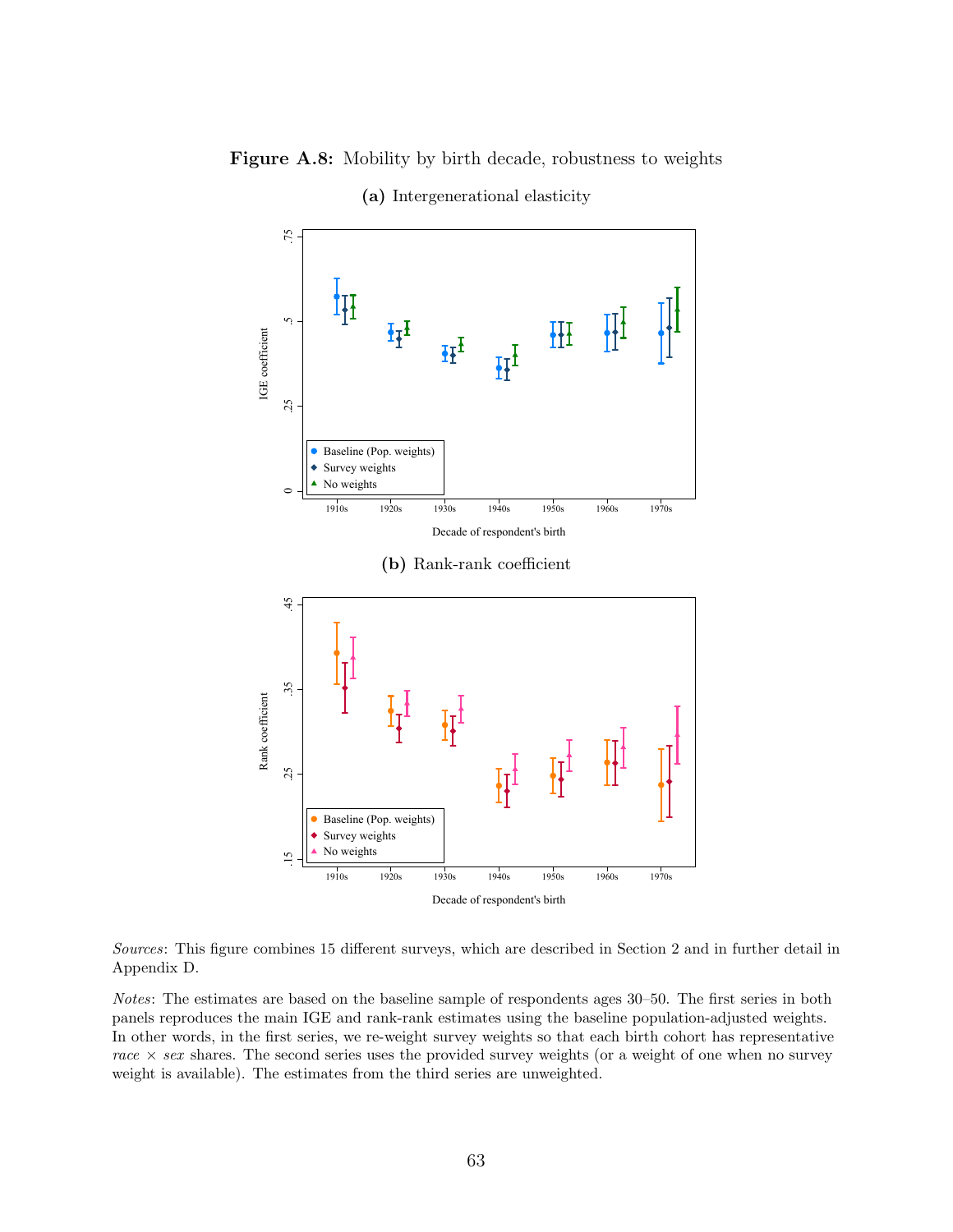

Figure A.9: Mobility by birth decade, robustness to age group

Sources: This figure combines 15 different surveys, which are described in Section 2 and in further detail in Appendix D.

Notes: The estimates are based on the baseline sample of respondents aged 30–50. The first series in both panels reproduces the main IGE and rank-rank estimates using the baseline population-adjusted weights. In the second series, we restrict the sample to respondents aged 30–45. The third series further restricts the sample to those aged 30–40.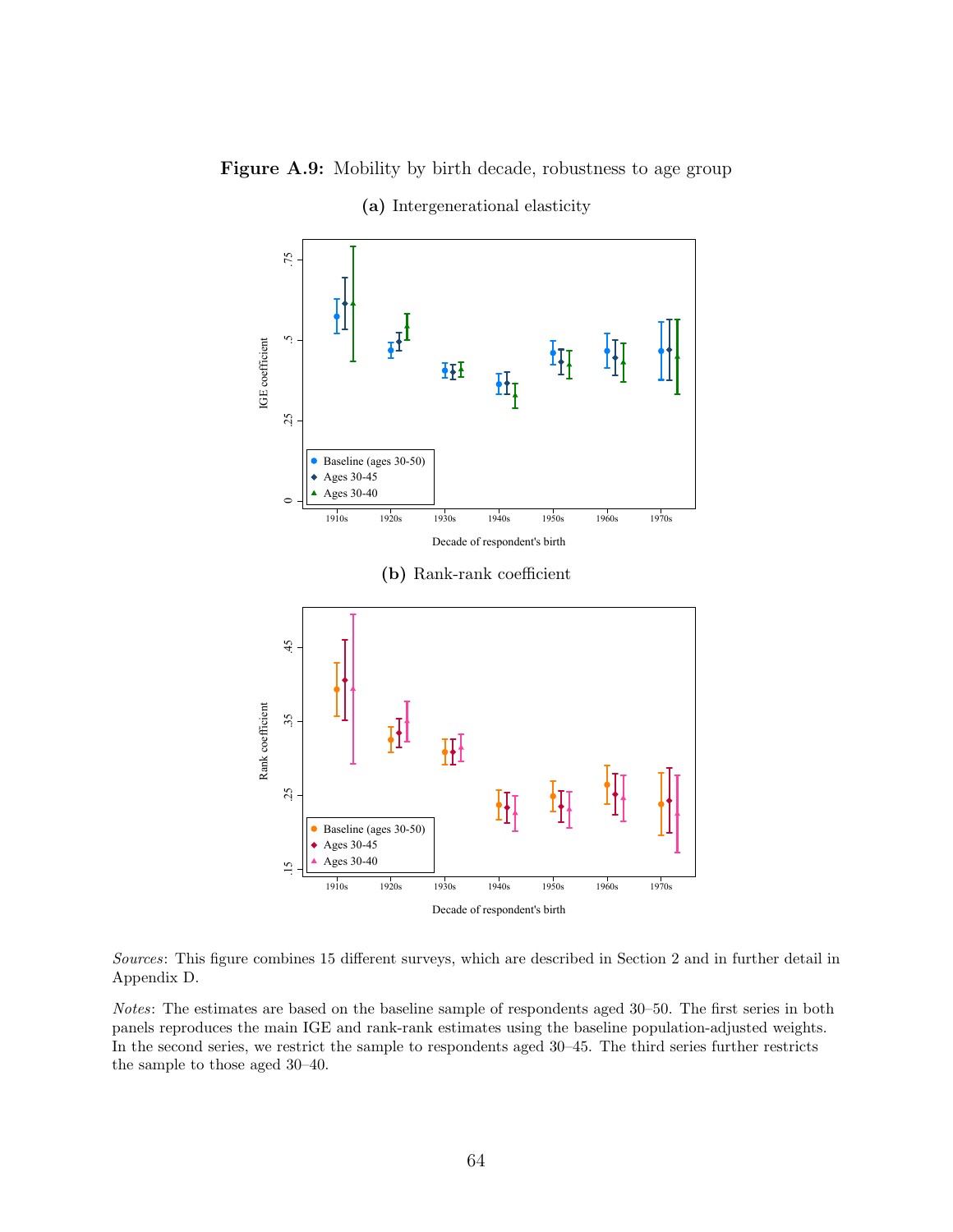

Figure A.10: Mobility by birth decade, robustness to family size

Sources: This figure combines 15 different surveys, which are described in Section 2 and in further detail in Appendix D. We utilize data from Ruggles et al. (2021) to construct income scores and measures of household size.

Notes: The first series in both panels reproduces the main IGE and rank-rank estimates using our baseline sample and income scores. In the second series, we restrict the sample to respondents that provided information about their household size (which we refer to as the equivalized sample and is 84% of the baseline sample). In the third series, we use this sub-sample and adjust the income measures to account for differences in household size. For the respondent's generation, we divide own family income by the square root of a respondent's household size at the time of the interview. For the fathers' generation, we use the interpolated measure of a father's income and divide this income score by the square root of the median household size. Similarly to the interpolated measure of income, we use the 1920–1990 Censuses to construct the median household size when the respondent is 10 years old (taking the weighted average of the median household size in that *occupation*  $\times$  race  $\times$  South cell and allowing the weights to reflect the year in which the respondent is 10).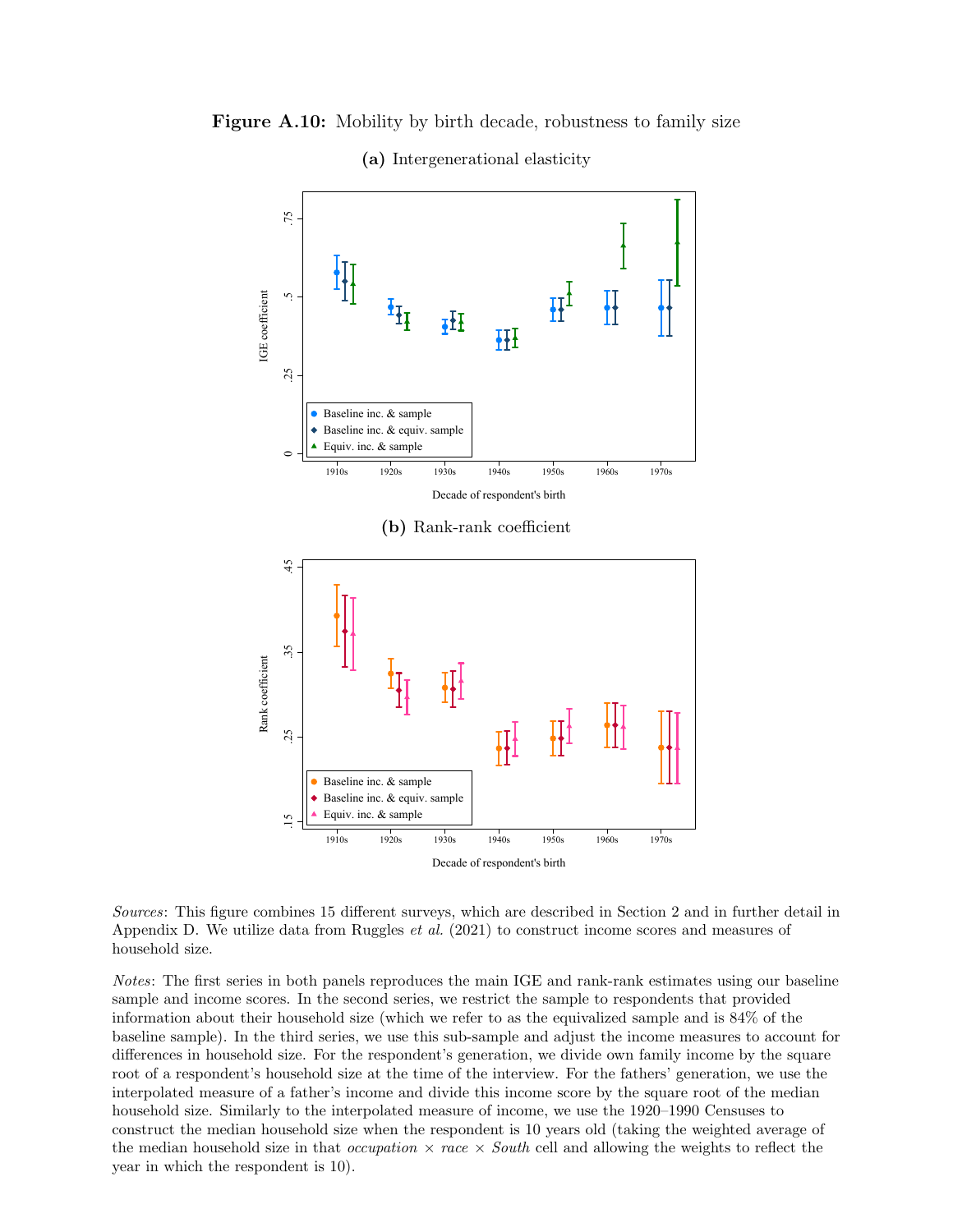Figure A.11: Mobility measures by birth decade, by sex (restricted to common surveys)



Sources: This figure combines the 7 surveys that include both male and female respondents.

Notes: This figure is identical to Figure 7 except that in this figure, we only use surveys that include both men and women. In the second panel, respondents are ranked relative to other individuals in this sub-sample who are born in the same cohort. Fathers are ranked relative to all fathers in this sub-sample with a child in the same birth cohort. We use sample weights where provided and further weight each birth cohort in this sub-sample so that they have representative race  $\times$  sex shares.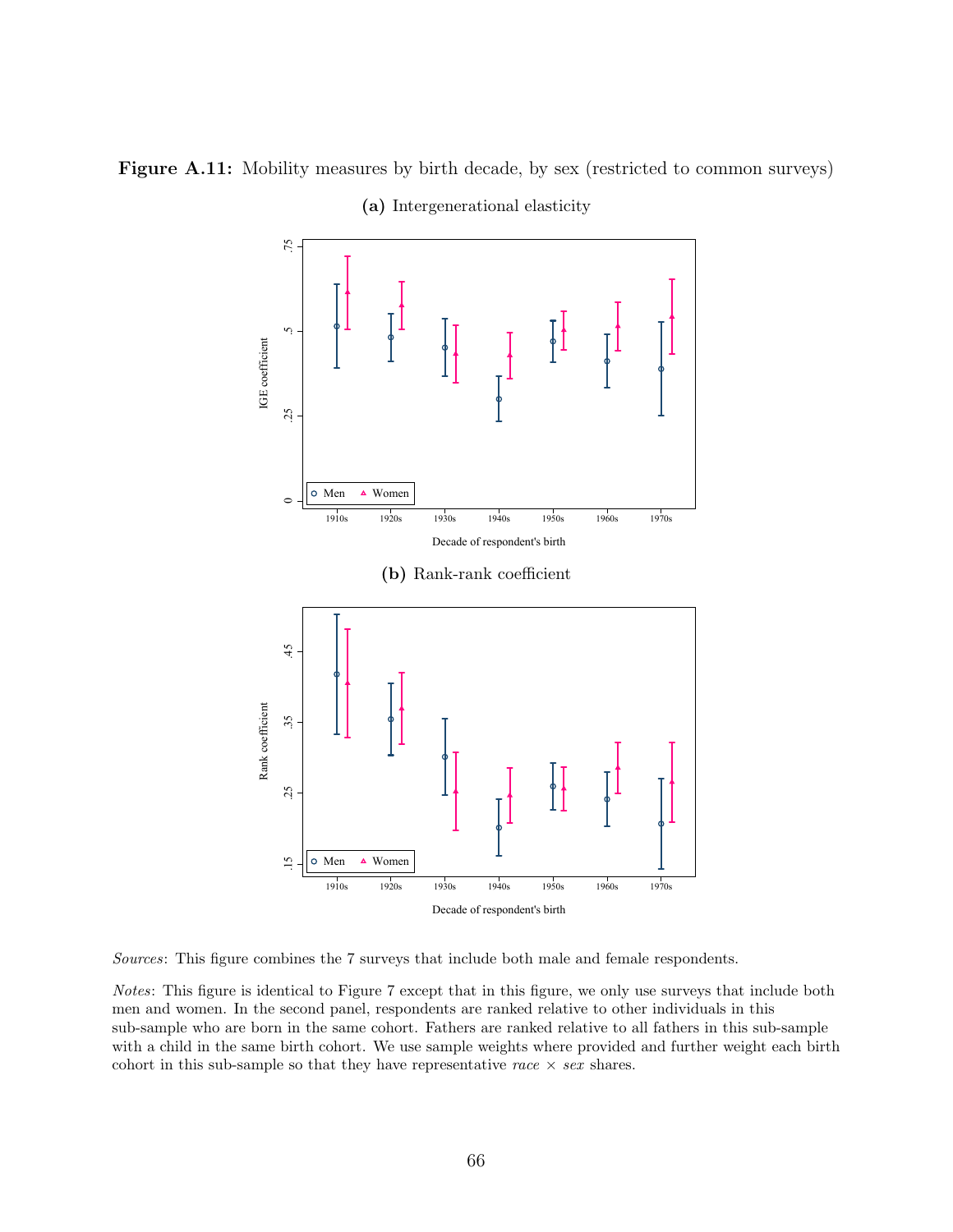|               |             |                 |                         | Father's Income |         |          |
|---------------|-------------|-----------------|-------------------------|-----------------|---------|----------|
|               | 1968<br>Men | 1968<br>Fathers | With Child<br>in Survey | 1 year          | 5 years | 10 years |
| Age           | 40.06       | 39.98           | 39.75                   | 39.60           | 38.36   | 36.26    |
| Black         | 0.09        | 0.08            | 0.07                    | 0.07            | 0.06    | 0.06     |
| HS educated   | 0.56        | 0.58            | 0.61                    | 0.62            | 0.62    | 0.65     |
| College edu.  | 0.16        | 0.17            | 0.19                    | 0.19            | 0.19    | 0.20     |
| Family income | 10,986      | 11,109          | 11,363                  | 11,406          | 11,342  | 11,254   |
| Observations  | 1,765       | 1,472           | 1,077                   | 939             | 783     | 545      |

Table A.1: Summary Statistics in Panel Study of Income Dynamics

Notes: This table uses the Panel Study of Income Dynamics dataset from 1968 through 2015. The first column considers all men ages 30–50 in the 1968 wave of the PSID. Column 2 restricts that sample to household heads with children present in the family unit, away from home, or in an institution. Column 3 further restricts the sample to those who were identified by the PSID as the biological or adoptive fathers of other survey respondents using the Family Identification Mapping System (FIMS). Columns 4–6 then restrict the sample to fathers with 1, 5, and 10 years of available income between the ages of 30–50, respectively, and whose children had at least one year of available income between ages 30–50.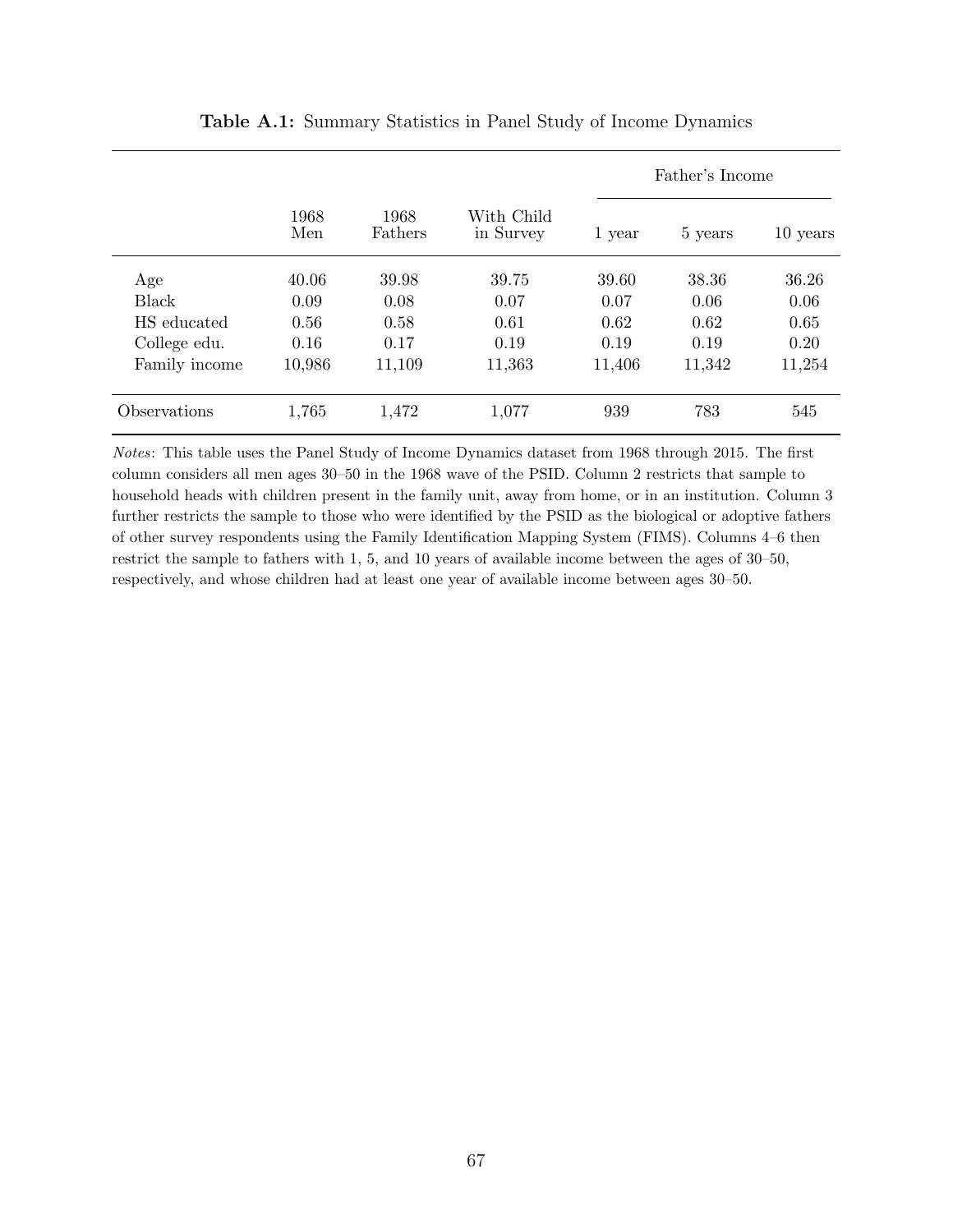|                                                                 | IGE                   | Rank-rank             |
|-----------------------------------------------------------------|-----------------------|-----------------------|
| Difference between $1910s$ and $1940s$ cohorts:                 |                       |                       |
| White men                                                       | $-0.192$<br>(0.040)   | $-0.121$<br>(0.020)   |
| Representative sample                                           | $-0.213$<br>(0.020)   | $-0.156$<br>(0.020)   |
| P-value                                                         | 0.553                 | 0.086                 |
| <i>Linear decline using <math>1910s - 1940s</math> cohorts:</i> |                       |                       |
| White men                                                       | $-0.0060$<br>(0.0010) | $-0.0039$<br>(0.0006) |
| Representative sample                                           | $-0.0069$<br>(0.0006) | $-0.0049$<br>(0.0004) |
| P-value                                                         | 0.370                 | 0.081                 |

### Table A.2: Differences in the 1910–1940 decline when looking only at white men versus representative samples

Notes: The top panel considers the difference between respondents born in the 1910s birth cohorts and those born in the 1940s cohorts, using specifications like equations (1) and (2), but allowing the slope and intercept to differ by cohort. The reported coefficient and standard error correspond to the interaction term, which measures the difference in the slope between the two cohorts. In the second panel, we consider all respondents born in the 1910s–1940s cohorts and model the decline in the slope linearly. Specifically, we run specifications in which we interact father income (or rank) with a variable that measures the number of years between a respondent's birth and 1911 (including birth-year fixed effects). In both panels, the p-value corresponds to a test of whether the two coefficients (using white men versus representative samples) are equal using seemingly unrelated regressions.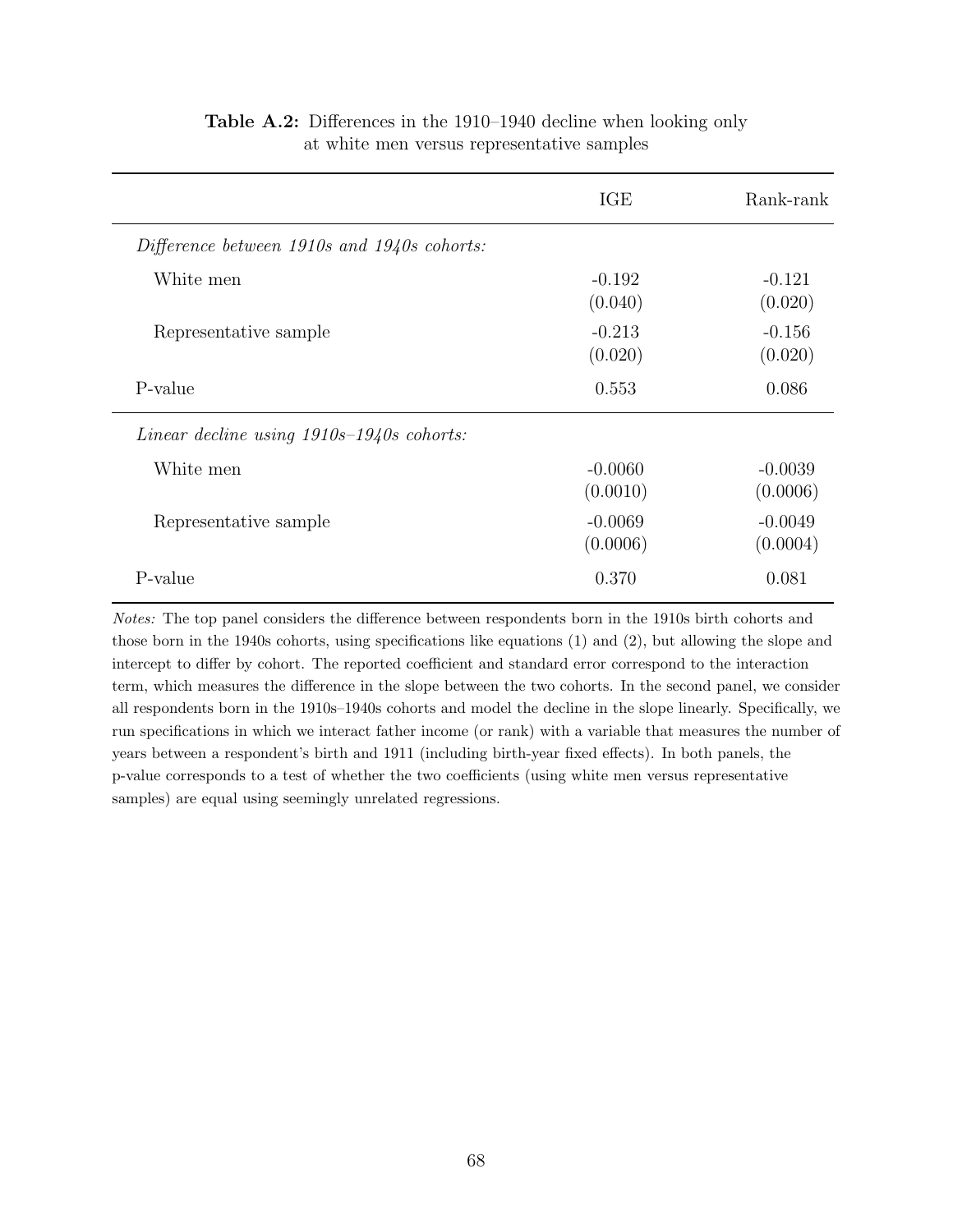### B Alternative measures of father's income

In this Appendix section, we present alternative estimates of intergenerational mobility over the 20th century using different ways of measuring a father's income. In Figure B.1 we present results using the sub-sample of respondents that provide information on their father's education, using both our baseline income scores (which vary at the occupation  $\times$  race  $\times$  South level) and income scores that incorporate a father's educational attainment.<sup>29</sup> The IGE and rank-rank estimates are very similar to our baseline case, with the IGE estimates slightly lower during the first half of the 20th century and slightly higher than the baseline in the last two cohorts, while the rank-rank is slightly higher throughout the sample period.

In Figure B.2, we again focus on the sub-sample of respondents that provide information about their father's educational attainment, showing how the IGE and rankrank estimates change as we add more information about the father in the income-score construction. The first series only allows the scores to vary by occupation, but the second, third, and fourth series successively incorporate detail on the race, region, and educational attainment of the father. We see that the decline in the IGE and rankrank estimates between the 1910s and 1940s cohorts is remarkably unchanged despite adding important predictors to the income scores.<sup>30</sup> Table B.1 summarizes the results from this exercise, quantifying the decline between the 1910s and 1940s birth cohorts using these alternative ways of measuring a father's income.

In Figure B.3 we present results that adjust the income of fathers who were farmers. We adjust this income score in two separate ways relative to the baseline measure. First, we use the 1900 Census of Agriculture to estimate the income of fathers who are farmers, and we allow this measure to vary at the race  $\times$  South level and by the share of individuals in that cell that are farm owners (for more details, we refer the reader to Appendix D). In our second adjustment, we simply exclude respondents whose fathers are farmers, and we re-rank the remaining respondents and their fathers. As Figure B.3 shows, the IGE pattern remains consistent with both of these adjustments, while the rank-rank correlations during the first half of the 20th century fall when farmers are excluded. Nonetheless the decline from 1910 to 1940 is still visible and statistically significant. Given that the United States is experiencing significant structural change out of agriculture in this period, it is remarkable that the exclusion of farmer fathers has such a small effect on the overall pattern of mobility.

Finally, in Figure B.4 we present results that use alternative data sources for or alternative ways of constructing fathers' income scores. Recall that our baseline income scores rely on measures of household income from the 1940 Census (reproduced in the first series). We alter this preferred measure in a number of ways (for more details

 $^{29}$  Of the 15 surveys in our baseline sample, 12 include information about a father's educational attainment, representing nearly 80 percent of the baseline sample.

 $30$  An increase in the level of the rank-rank coefficient is unsurprising in this setting given that incorporating additional information into the income score likely increases the covariance between the rank of children and the rank of their fathers, while leaving the variance of the father's ranks relatively unchanged (by construction, given that ranks range from 0 to 100).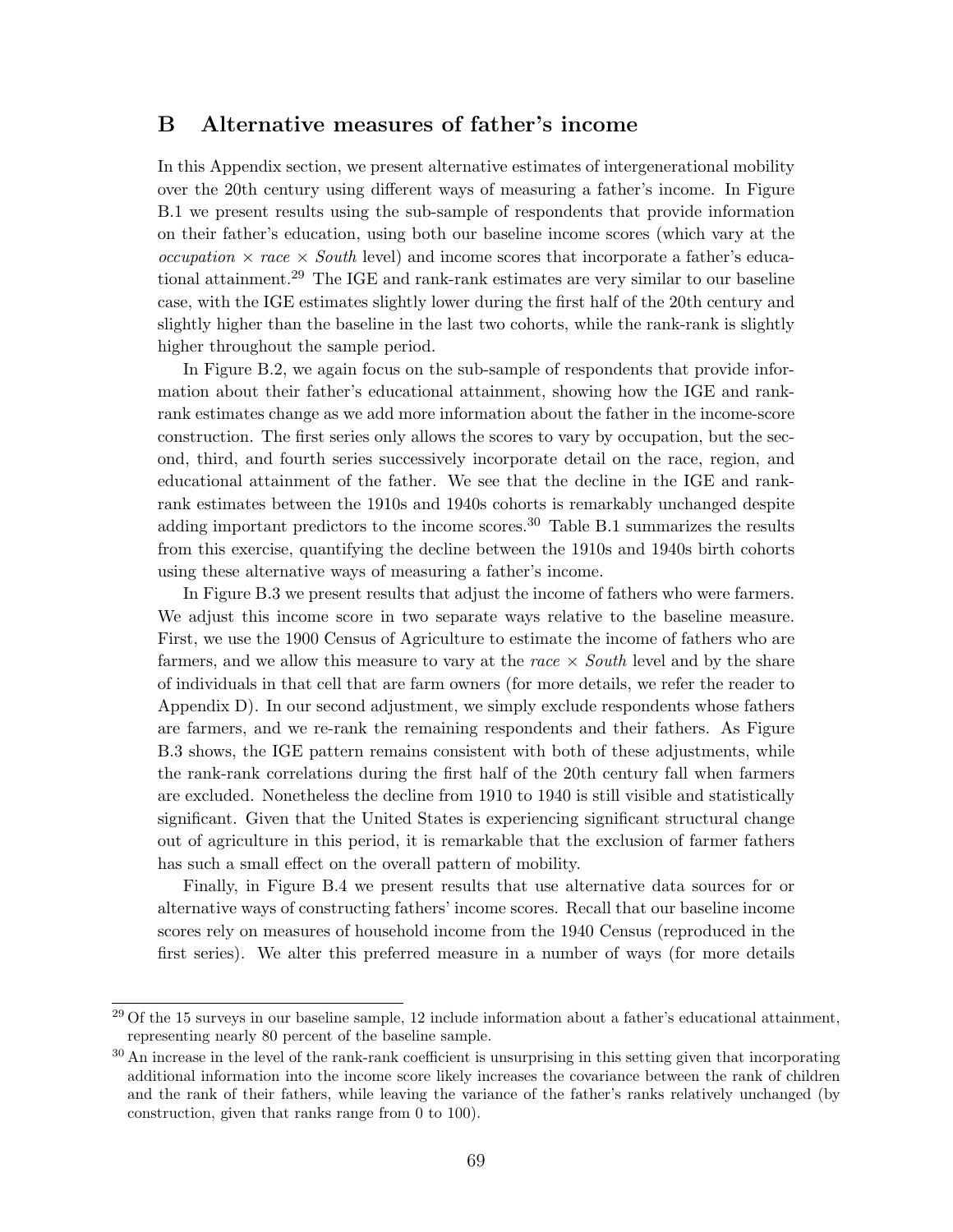on the construction of all of these series, we refer the reader to Appendix D). First, instead of using measures of household income, we simply use individual-level wage information for fathers ages 30–50 to construct the income scores (second series). Next, we use income data from around 1900 to construct income scores, combining the 1901 Cost of Living Survey and the 1900 Census of Agriculture. Third, we construct an "interpolated" measure of father's income that uses the data source that is closest in time to the respondent's tenth birthday (e.g., for respondents born in 1921, we assign an income score that is a weighted average of the 1900- and 1940-based income scores, with the weights reflecting the number of years between 1931 and 1940). Finally, we compare our results to simply using the 1950 IPUMS occscore variable (which, recall, pooled all adults and computed the nation-wide median income for each occupation). The IGE measures are higher for the 1900 and the interpolated measures of father's income, but the overall u-shape remains stark and salient. The rank-rank measures all look quite comparable to each other, with the exception being the series that uses the 1950 IPUMS occscore variable, thereby highlighting the value of using occupational scores for fathers that incorporate race and region.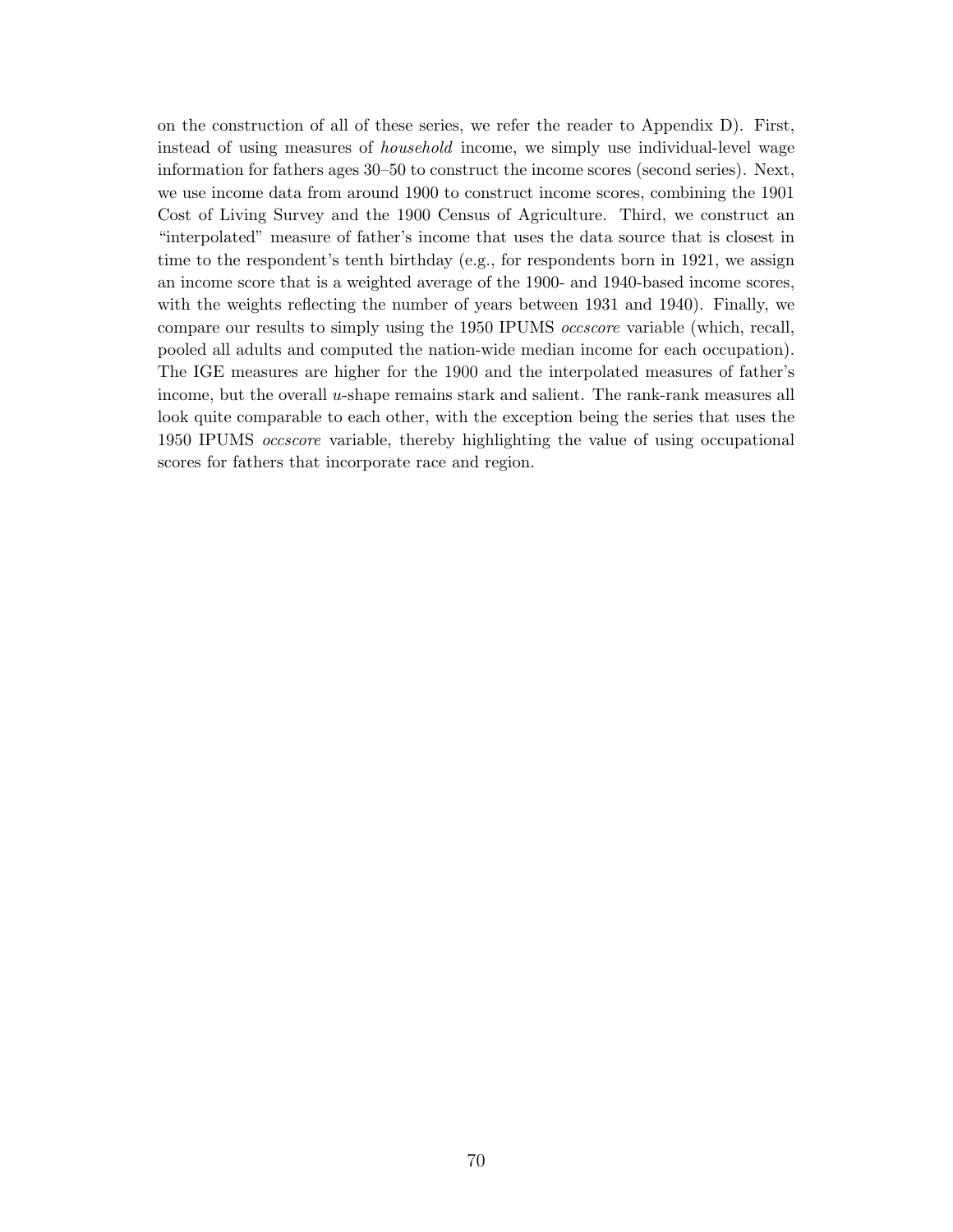### Figure B.1: Mobility by birth decade, adjusting father income score for education



(a) Intergenerational elasticity

Sources: This figure combines 15 different surveys, which are described in Section 2 and in further detail in Appendix D.

Notes: The first series in both panels reproduces the main IGE and rank-rank estimates using our baseline sample and income scores. In the second series, we continue to use the baseline income scores, but restrict the sample to respondents ages 30–50 who provided information on their fathers' education (available in 12 of the 15 surveys). In the third series, we use this smaller sub-sample in conjunction with income scores that also vary by a father's educational attainment. We use sample weights where provided and further re-weight each birth cohort (i.e., decade) in all samples so that they have representative race  $\times$  sex shares.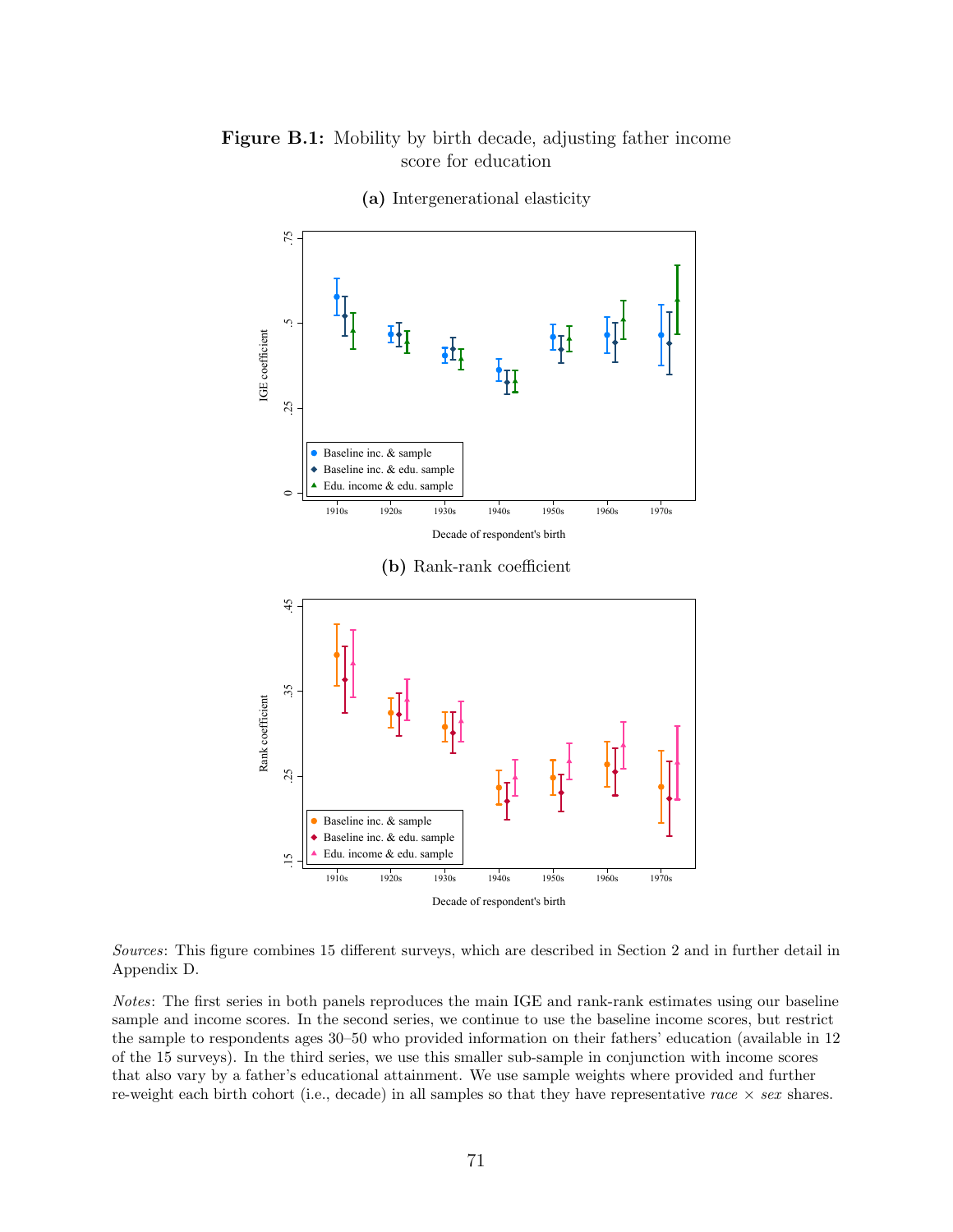

Figure B.2: Mobility measures by birth decade, adding detail to fathers' income scores

(a) Intergenerational elasticity

Sources: This figure combines 12 surveys in which respondents provide information on a father's educational attainment. Further detail is available in Appendix D.

Notes: The IGE and rank-rank are based on the sample of respondents ages 30–50 who provided information about their fathers' educational attainment. We use sample weights where provided and further re-weight each birth cohort (i.e., decade) in this sample so that they have representative race  $\times$  sex shares. The first series uses income scores that only vary by a father's occupation. The second series allows income scores to vary by father's occupation and race. The third series allows income scores to vary by father's occupation, race, and Southern residence. The fourth series allows income scores to vary by father's occupation, race, Southern residence, and father's educational level.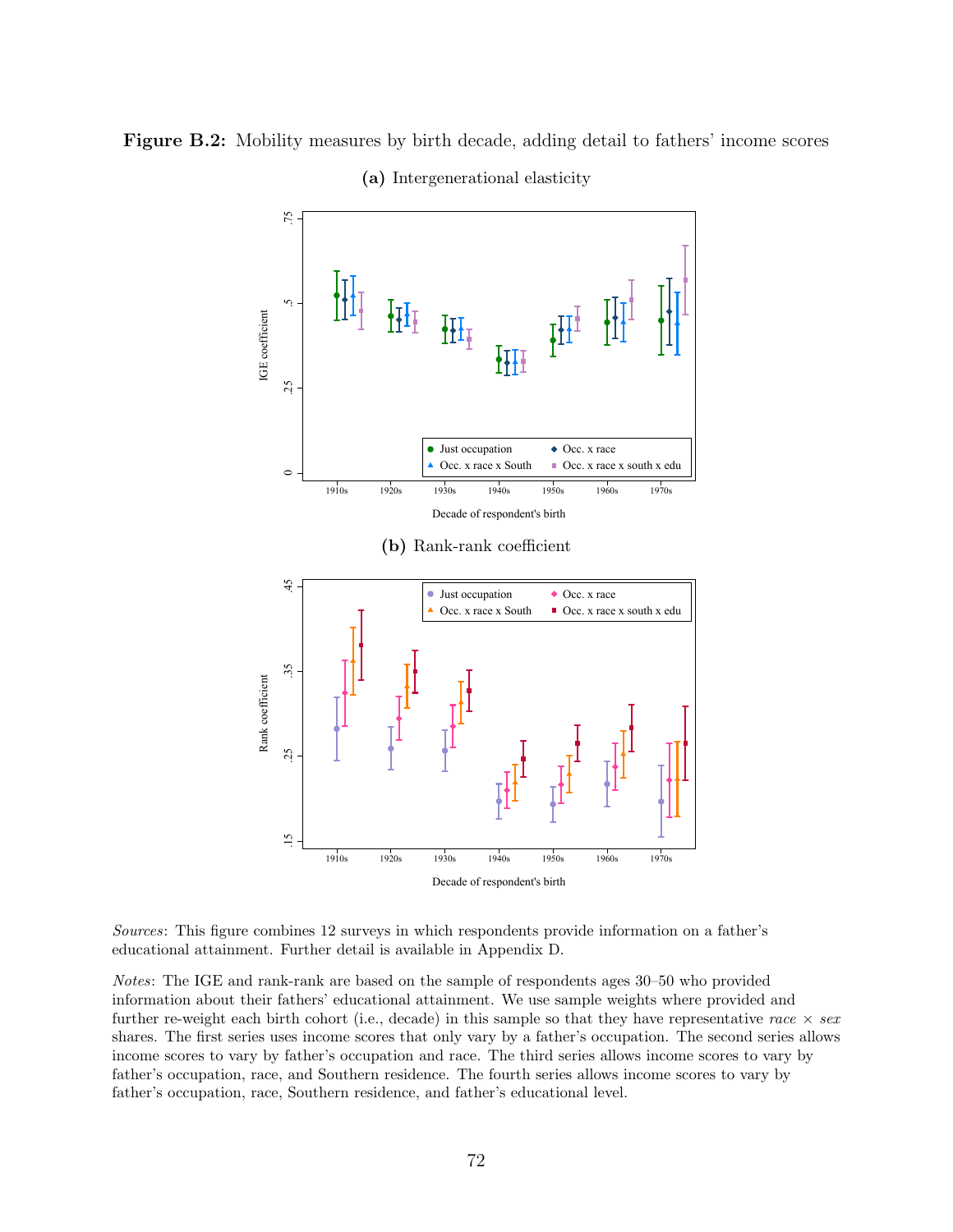

Figure B.3: Mobility by birth decade, incorporating various adjustments for farmers

### (a) Intergenerational elasticity

Sources: This figure combines 15 different surveys, which are described in Section 2 and in further detail in Appendix D.

Notes: The first series in both panels reproduces the main IGE and rank-rank estimates using our baseline income scores. The second series uses the 1900 Census of Agriculture to estimate income for fathers who are farmers. In both the first and second series, the IGE and rank-rank estimates are based on the baseline sample of respondents aged 30–50. We use sample weights where provided and further re-weight each birth cohort (i.e., decade) so that they have representative race  $\times$  sex shares. The third series drops all respondents whose fathers work in agricultural occupations; the remaining respondents are re-ranked in this sub-sample, and weights are constructed so that each birth cohort in this sub-sample also has representative *race*  $\times$  *sex* shares.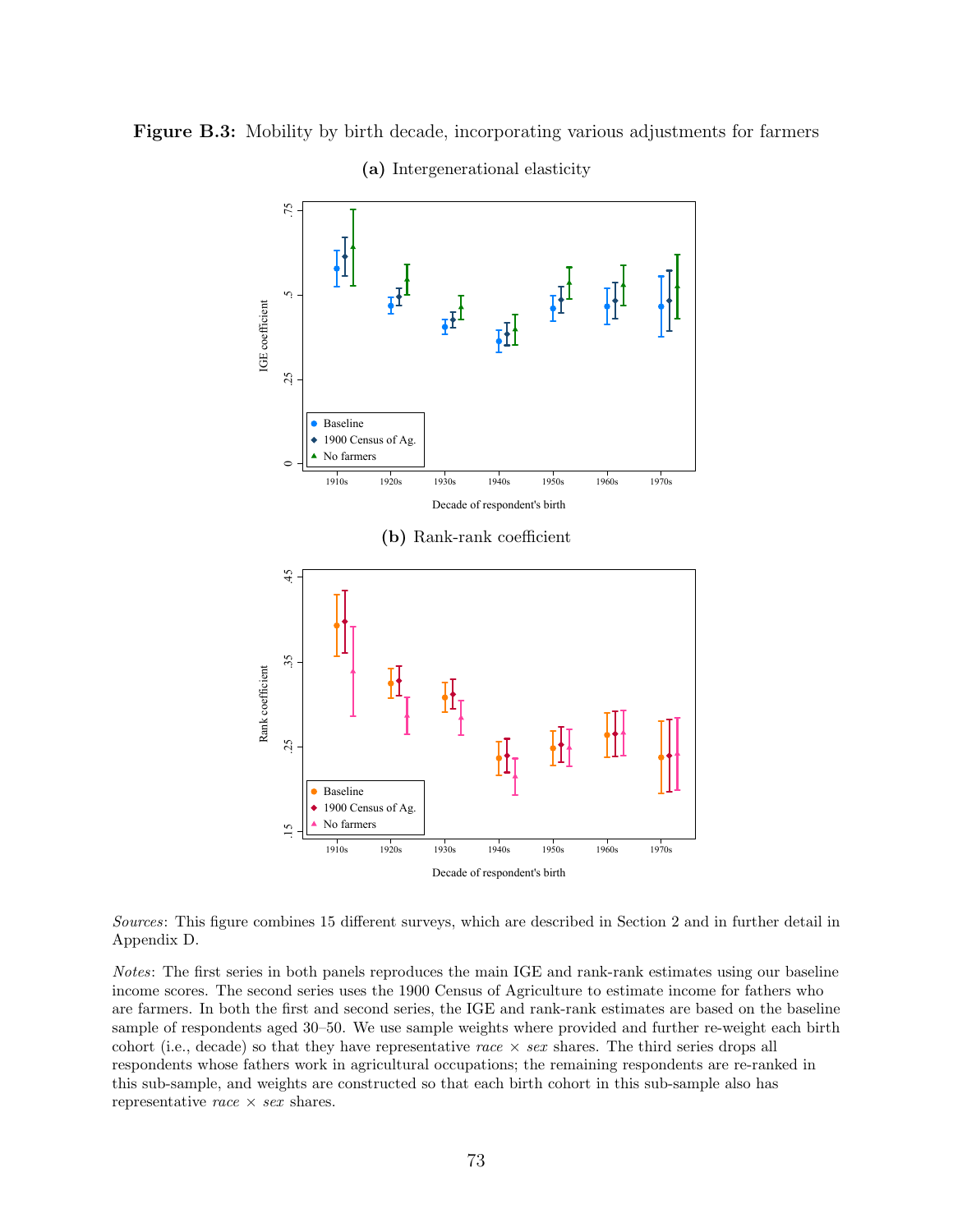

Figure B.4: Mobility by birth decade, incorporating various income score adjustments



Sources: This figure combines 15 different surveys, which are described in Section 2 and in further detail in Appendix D.

Notes: All estimates in this figure are based on the baseline sample of respondents ages 30–50. We use sample weights where provided and further re-weight each birth cohort in this sample so that they have representative race  $\times$  sex shares. The first series in both panels reproduces the main IGE and rank-rank estimates using our baseline income scores. "1940 father income" refers to using median individual (as opposed to household) income for fathers with a certain occupation, race, and Southern residence. "1900 income scores" refers to using the 1900 Census of Agriculture in conjunction with the 1901 Cost of Living Survey to construct income scores. "Interpolated" refers to using the dataset closest in time to when the respondent was 10 years old to predict father income. "1950 IPUMS occscore" refers to using the occscore variable from IPUMS. For more detail on the construction of these income scores, see Appendix D.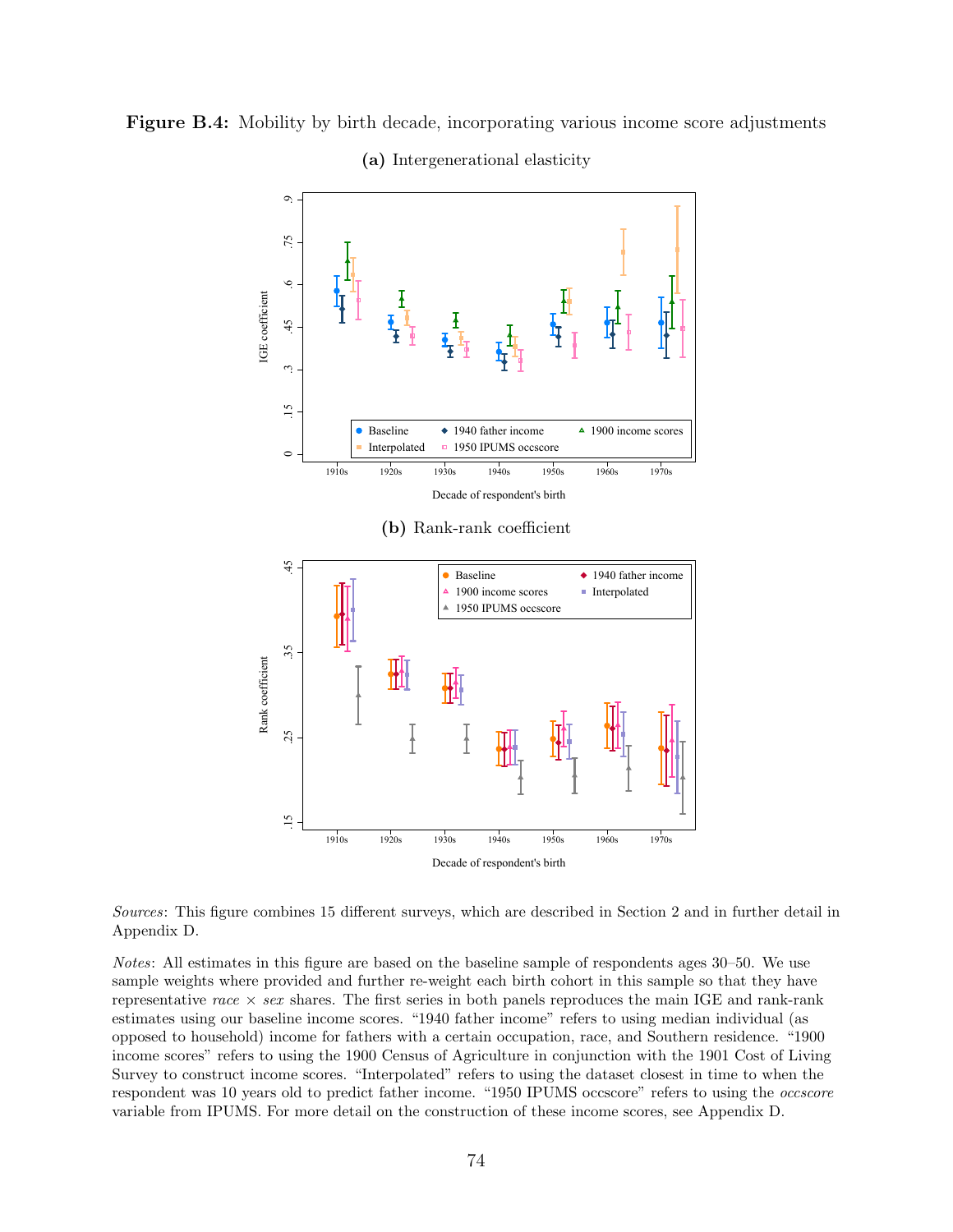|                      | -----o       |                           |                        |                              |
|----------------------|--------------|---------------------------|------------------------|------------------------------|
|                      | (1)          | (2)                       | (3)                    | (4)                          |
|                      |              | Occupation Occ. x race    | Occ. x race<br>x South | Occ. x race<br>x South x edu |
| Father income        | $0.5581***$  | $0.5415***$               | $0.5604***$            | $0.5119***$                  |
|                      | [0.0313]     | [0.0243]                  | [0.0240]               | [0.0220]                     |
| Inc. $x$ (Year-1910) | $-0.0064***$ | $-0.0061***$              | $-0.0065***$           | $-0.0052***$                 |
|                      | [0.0013]     | [0.0010]                  | [0.0010]               | [0.0009]                     |
| Observations         | 31,088       | 31,088                    | 31,088                 | 31,088                       |
|                      |              | (b) Rank-rank coefficient |                        |                              |
|                      | (1)          | (2)                       | (3)                    | (4)                          |
|                      |              | Occupation Occ. x race    | Occ. x race<br>x South | Occ. x race<br>x South x edu |
| Father rank          | $0.3083***$  | $0.3598***$               | $0.4125***$            | $0.4205***$                  |
|                      | [0.0162]     | [0.0166]                  | [0.0168]               | [0.0165]                     |
| Rank x $(Year-1910)$ | $-0.0030***$ | $-0.0041***$              | $-0.0053***$           | $-0.0048***$                 |
|                      | [0.0006]     | [0.0007]                  | [0.0007]               | [0.0007]                     |
| Observations         | 31,088       | 31,088                    | 31,088                 | 31,088                       |

Table B.1: Quantifying the 1910–1940 decline in the IGE and rank coefficient as we add information about fathers to the income scores

(a) Intergenerational elasticity

Notes: All estimates are based on the sample of respondents ages 30–50 who provided information about their fathers' educational attainment and were born before 1950. Each column varies the information used to construct income scores for fathers. In all specifications, we interact father income (or rank) with a variable that measures the number of years between a respondent's birth year and 1911. All specifications include survey-year and birth-year fixed effects. We use sample weights where provided and further re-weight each birth cohort (i.e., decade) so that they have representative race  $\times$  sex shares.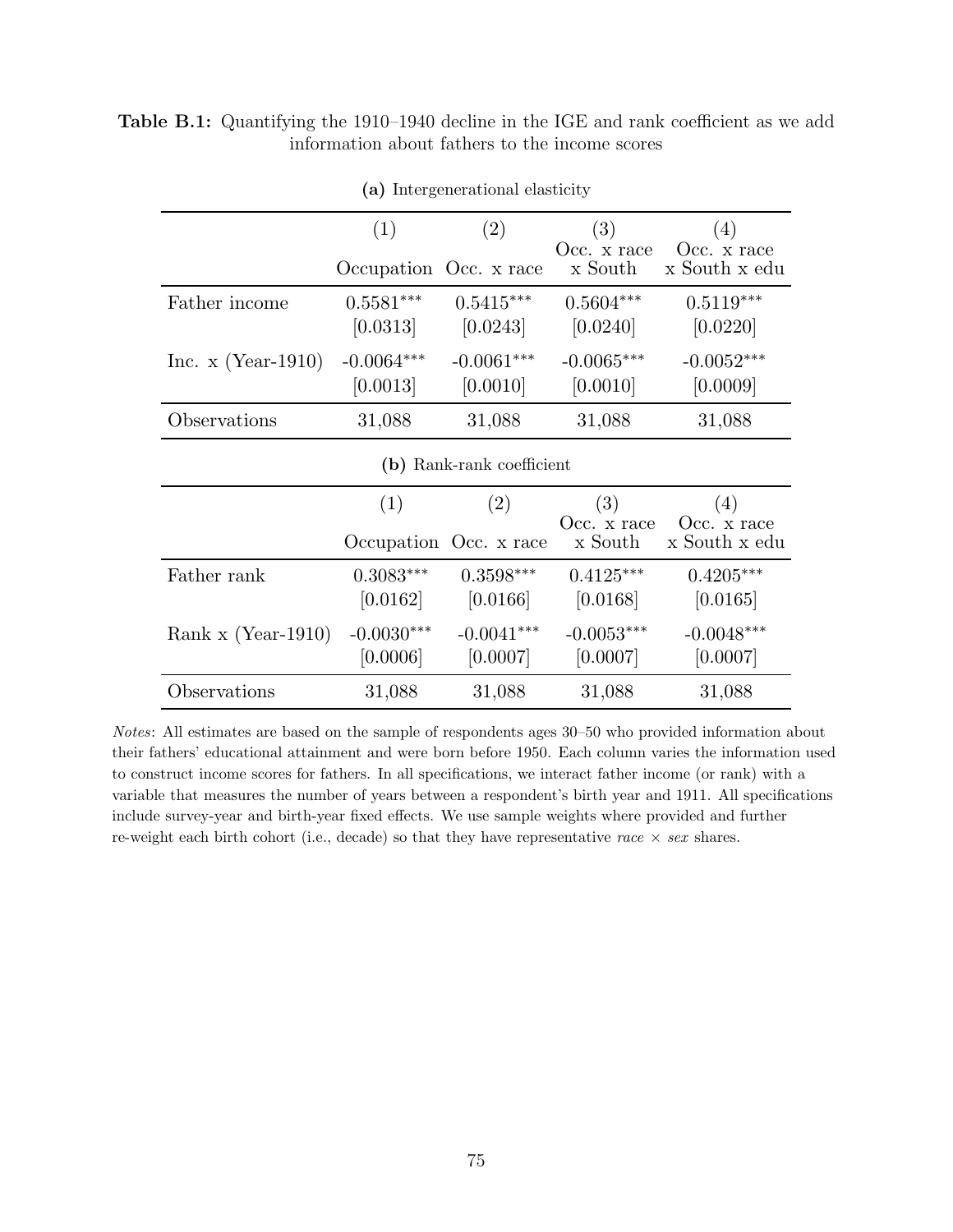## C Assessing recall bias

Our estimates of mobility rely on survey respondents' recollection of their fathers' occupations. In this section, we consider the extent to which recall bias might be present in our estimates. We begin by comparing the fathers' occupations provided by male versus female respondents in our surveys. We then compare the fathers' occupations in our surveys to those of fathers in the decennial Censuses at the time that the respondents were growing up. We conclude by looking at the PSID—a survey that includes both retrospective questions as well as self-reported information about fathers' occupations when the respondent was growing up—to gauge the extent to which adult children's retrospective answers match fathers' self-reported occupations.

## C.1 Comparing male and female survey respondents

We begin by comparing the fathers' occupations reported by male and female respondents in our surveys. Roughly speaking, brothers and sisters grow up in the same families in the US, so adult men and women should report similar occupations for their fathers. Strictly speaking, small differences could arise between the average income score of men and women. If parents have sex-based stopping rules when making fertility decisions, then boys and girls might wind up growing up in systematically different families (as in Asher et al. 2018, using data from India). However, evidence for sex-based fertility patterns in the US is much weaker. Second, even if boys and girls grow up in identical families in terms of parental income, small differences might arise because men have higher mortality rates than women and thus selection into surviving into prime age could differ by gender (especially in our oldest cohorts, men are less likely to live until age 50).

These small potential discrepancies notwithstanding, we would be suspicious of any parental income estimate that gives significantly different estimates for male and female respondents. We thus regress the log as well as the rank of estimated parental income on a female dummy, separately for each of our birth decades, and report the results in Appendix Table C.1. The coefficient on the female dummy is always close to zero and has no consistent sign. We repeat this analysis separately for white and Black respondents and report the results in Appendix Table C.2. Again, we find no notable patterns or significant differences beyond what might be expected by chance. Appendix Table C.3 shows the top five occupations reported by male and female respondents in each birth cohort. In all birth cohorts, at least four—if not all five—of the top occupations coincide between male and female respondents and in roughly the same order.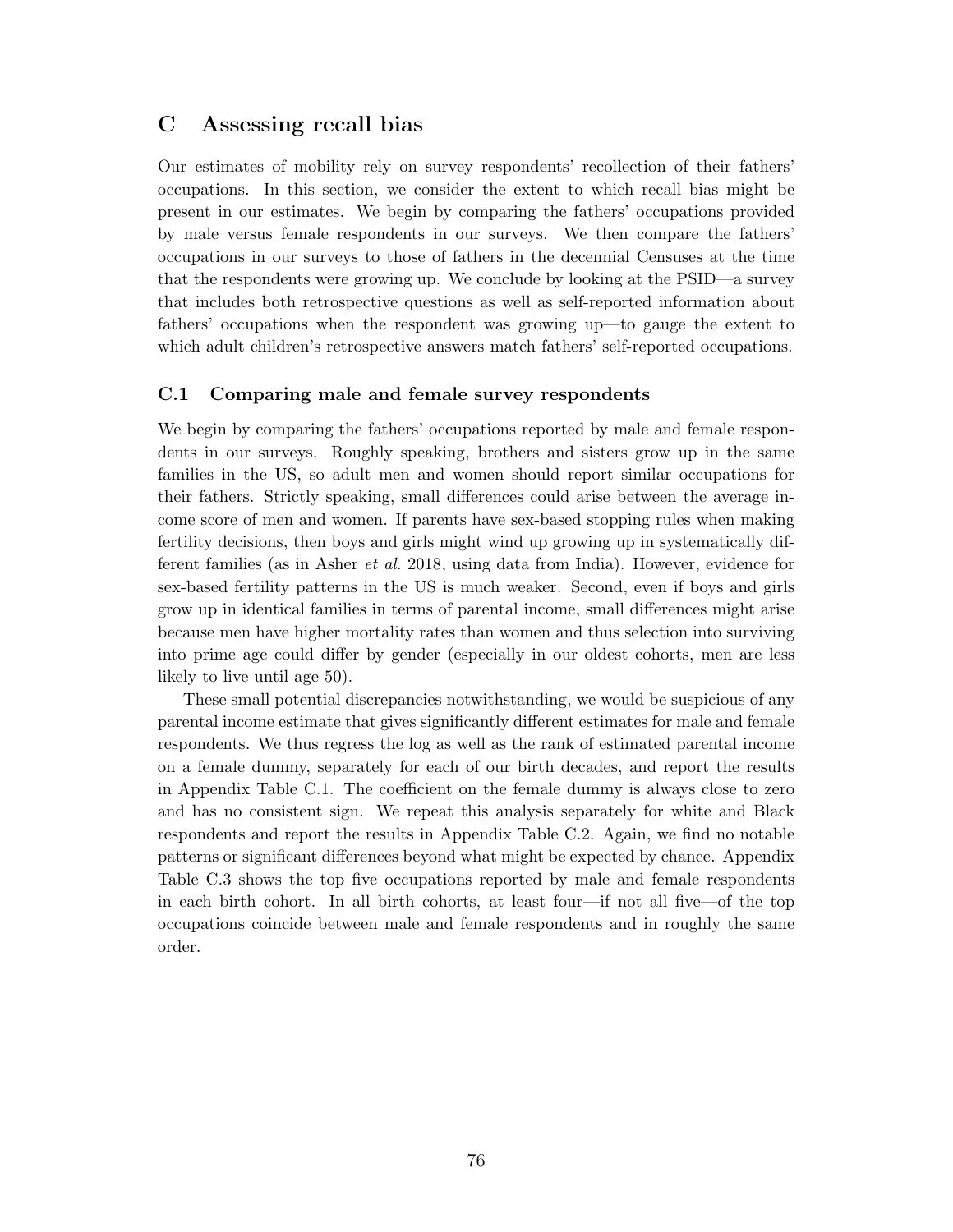|              | $\left(1\right)$ | $^{\prime}2)$ | $\left( 3\right)$ | $\left( 4\right)$ | (5)      | (6)      | 7)       |
|--------------|------------------|---------------|-------------------|-------------------|----------|----------|----------|
|              | 1910             | 1920          | 1930              | 1940              | 1950     | 1960     | 1970     |
| Female       | 0.003            | 0.032         | $-0.019$          | 0.007             | $-0.003$ | $-0.013$ | $-0.001$ |
|              | [0.035]          | [0.022]       | [0.020]           | [0.013]           | [0.010]  | [0.011]  | [0.018]  |
| Observations | 5,207            | 13,328        | 12,446            | 11,575            | 10,962   | 6,598    | 3,125    |

Table C.1: Differences in Income Scores, by Respondent Sex and Birth Cohort

(a) Logged Father's Income

## (b) Ranked Father's Income

|              | $\left(1\right)$ | $\left( 2\right)$ | $\left( 3\right)$ | (4)     | (5)      | (6)      | $^{\prime}7)$ |
|--------------|------------------|-------------------|-------------------|---------|----------|----------|---------------|
|              | 1910             | 1920              | 1930              | 1940    | 1950     | 1960     | 1970          |
| Female       | $-0.467$         | 1.955             | $-1.711$          | 0.536   | $-0.208$ | $-1.012$ | $-0.457$      |
|              | [1.846]          | [1.271]           | [1.136]           | [0.786] | [0.669]  | [0.790]  | [1.245]       |
| Observations | 5,207            | 13,328            | 12,446            | 11,575  | 10,962   | 6,598    | 3,125         |

Notes: This table uses our baseline sample ages 30–50 to regress logged and ranked father's income on an indicator variable for whether a respondent is female. Age and age squared controls are included in the first panel, and survey-year fixed effects are included in both panels. We use sample weights where provided and further re-weight each birth cohort (i.e., decade) so that they have representative race  $\times$  sex shares.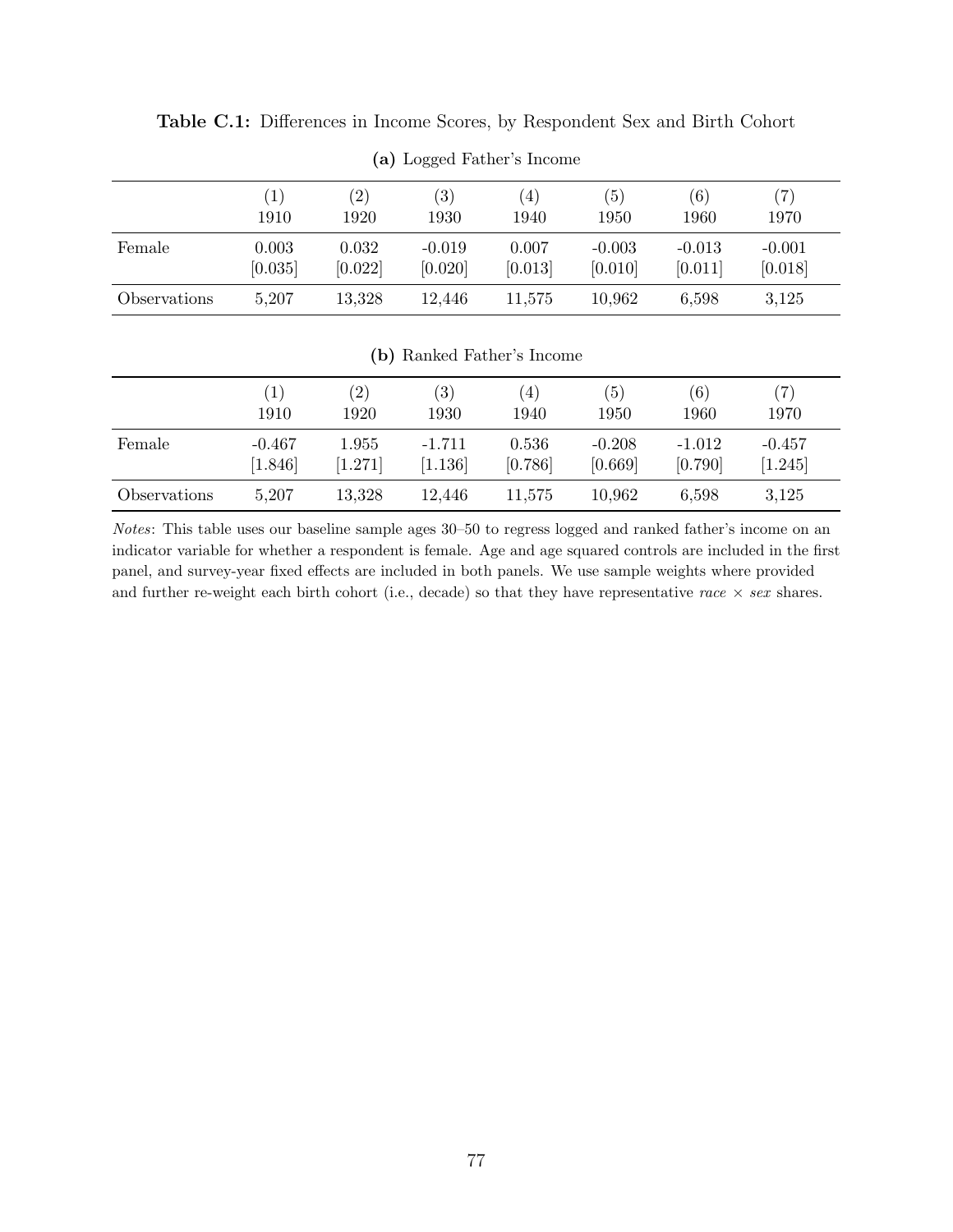|              | $\left(1\right)$ | $\left( 2\right)$ | $\left( 3\right)$ | $\left( 4\right)$ | (5)     | (6)      | $^{\prime}7)$ |
|--------------|------------------|-------------------|-------------------|-------------------|---------|----------|---------------|
|              | 1910             | 1920              | 1930              | 1940              | 1950    | 1960     | 1970          |
| Female       | $-0.002$         | $0.035*$          | $-0.024$          | $-0.007$          | 0.002   | $-0.014$ | $-0.014$      |
|              | [0.027]          | [0.019]           | [0.019]           | [0.012]           | [0.009] | [0.010]  | [0.016]       |
| Observations | 4,605            | 11,653            | 10,637            | 9,837             | 9,034   | 5,518    | 2,389         |

Table C.2: Differences in Income Scores, by Respondent Sex, Race and Birth Cohort

(a) Logged Father's Income, White Respondents

(b) Ranked Father's Income, White Respondents

|              | $\left(1\right)$ | $\left( 2\right)$ | (3)       | (4)      | $\left(5\right)$ | (6)      | (7)      |
|--------------|------------------|-------------------|-----------|----------|------------------|----------|----------|
|              | 1910             | 1920              | 1930      | 1940     | 1950             | 1960     | 1970     |
| Female       | $-0.376$         | 1.984             | $-2.111*$ | $-0.099$ | $-0.179$         | $-1.167$ | $-1.037$ |
|              | [1.800]          | [1.299]           | [1.230]   | [0.828]  | [0.673]          | [0.795]  | [1.259]  |
| Observations | 4,605            | 11,653            | 10,637    | 9,837    | 9,034            | 5,518    | 2,389    |

(c) Logged Father's Income, Black Respondents

|              | $\left(1\right)$ | $\left( 2\right)$ | (3)     | $\left( 4\right)$ | (5)      | (6)      | $7\,$     |
|--------------|------------------|-------------------|---------|-------------------|----------|----------|-----------|
|              | 1910             | 1920              | 1930    | 1940              | 1950     | 1960     | 1970      |
| Female       | 0.095            | $-0.084$          | 0.017   | 0.022             | $-0.039$ | $-0.017$ | $0.098**$ |
|              | [0.145]          | [0.072]           | [0.051] | [0.036]           | [0.026]  | [0.030]  | [0.040]   |
| Observations | 602              | $1{,}675$         | 1,809   | 1,738             | 1,928    | 1,080    | 736       |

|              | $\left  \right $ | $\left( 2\right)$ | (3)       | $\left(4\right)$ | $\left(5\right)$ | (6)      | 7          |
|--------------|------------------|-------------------|-----------|------------------|------------------|----------|------------|
|              | 1910             | 1920              | 1930      | 1940             | 1950             | 1960     | 1970       |
| Female       | 0.908            | $-2.294$          | $1.095\,$ | 1.092            | $-0.111$         | $-0.215$ | $4.923***$ |
|              | [4.653]          | [2.376]           | [1.520]   | [1.000]          | [0.847]          | [1.098]  | [1.586]    |
| Observations | 602              | 1,675             | 1,809     | 1,738            | 1,928            | 1,080    | 736        |

(d) Ranked Father's Income, Black Respondents

Notes: This table uses our baseline sample of ages 30–50 to regress logged and ranked father's income on an indicator variable for whether a respondent is female, separately by respondent race. Age and age squared controls are included in the first panel, and survey-year fixed effects are included in both panels. We use sample weights where provided and further re-weight each birth cohort (i.e., decade) so that they have representative race  $\times$  sex shares.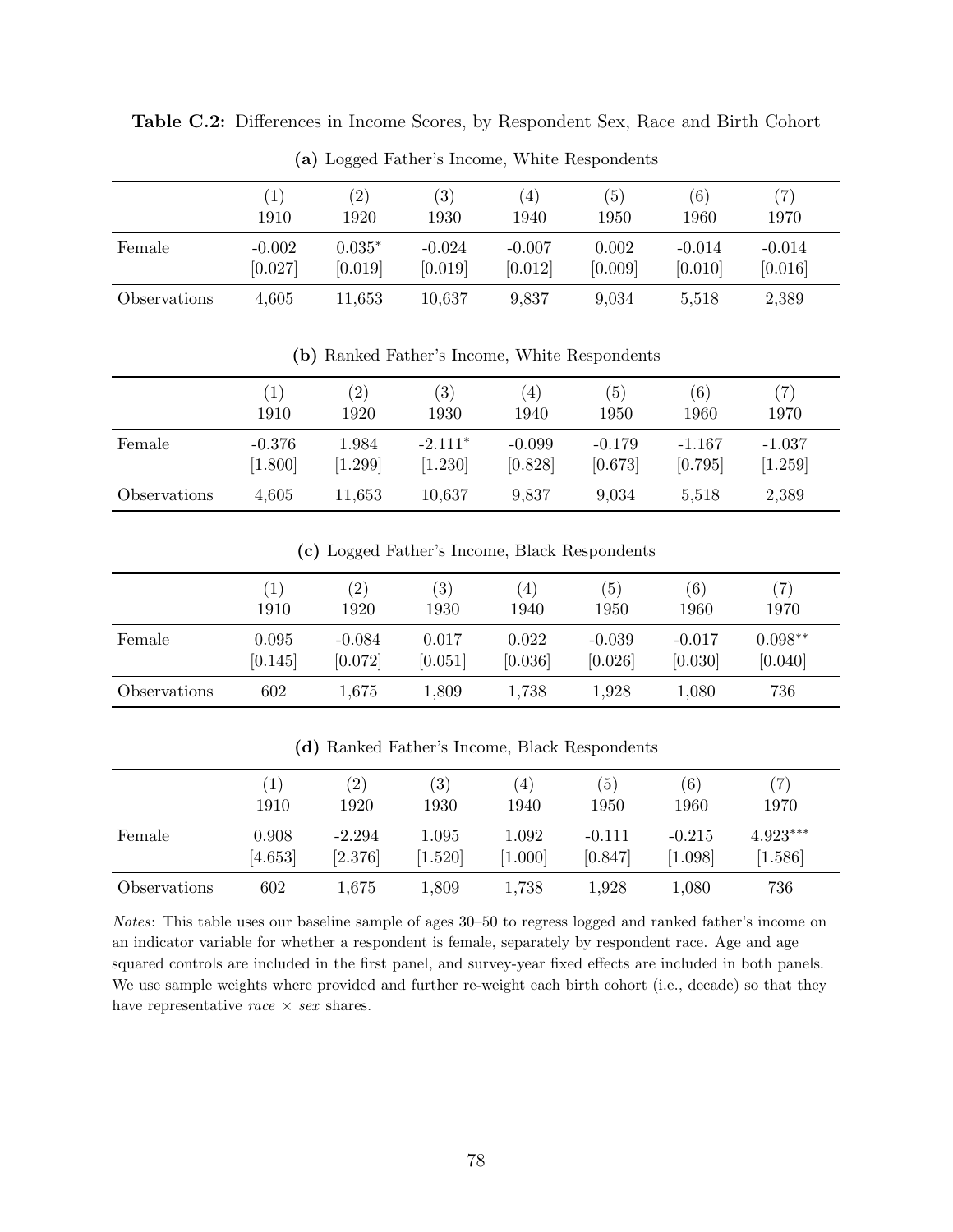|                 | Male Respondents                   |                         | Female Respondents                 |                           |
|-----------------|------------------------------------|-------------------------|------------------------------------|---------------------------|
| Birth<br>Cohort |                                    | Share of<br>male sample |                                    | Share of<br>female sample |
| 1910s           | 1. Farm operator                   | 0.33                    | 1. Farm operator                   | 0.36                      |
|                 | 2. Craftsman (skilled)             | 0.15                    | 2. Craftsman (skilled)             | 0.16                      |
|                 | 3. Craftsman (semi-skilled)        | 0.15                    | 3. Craftsman (semi-skilled)        | 0.12                      |
|                 | 4. Unskilled laborer (non-farm)    | 0.07                    | 4. Unskilled laborer (non-farm)    | 0.08                      |
|                 | 5. Businessman (self-employed)     | 0.05                    | 5. Businessman (self-employed)     | 0.07                      |
| 1920s           | 1. Farm operator                   | 0.25                    | 1. Farm operator                   | 0.25                      |
|                 | 2. Craftsman (skilled)             | 0.18                    | 2. Craftsman (semi-skilled)        | 0.19                      |
|                 | 3. Craftsman (semi-skilled)        | 0.16                    | 3. Craftsman (skilled)             | 0.14                      |
|                 | 4. Unskilled laborer (non-farm)    | 0.08                    | 4. Businessman (not self-employed) | 0.10                      |
|                 | 5. Businessman (self-employed)     | 0.06                    | 5. Unskilled laborer (non-farm)    | 0.07                      |
| 1930s           | 1. Farm operator                   | 0.19                    | 1. Farm operator                   | 0.19                      |
|                 | 2. Craftsman (skilled)             | 0.18                    | 2. Craftsman (semi-skilled)        | 0.19                      |
|                 | 3. Craftsman (semi-skilled)        | 0.18                    | 3. Craftsman (skilled)             | 0.17                      |
|                 | 4. Unskilled laborer (non-farm)    | 0.08                    | 4. Businessman (not self-employed) | 0.11                      |
|                 | 5. Businessman (self-employed)     | 0.06                    | 5. Unskilled laborer (non-farm)    | 0.07                      |
| 1940s           | 1. Craftsman (skilled)             | 0.21                    | 1. Craftsman (semi-skilled)        | 0.19                      |
|                 | 2. Craftsman (semi-skilled)        | 0.17                    | 2. Craftsman (skilled)             | 0.19                      |
|                 | 3. Farm operator                   | 0.12                    | 3. Businessman (not self-employed) | 0.11                      |
|                 | 4. Businessman (not self-employed) | 0.11                    | 4. Farm operator                   | 0.10                      |
|                 | 5. Unskilled laborer (non-farm)    | 0.06                    | 5. Unskilled laborer (non-farm)    | 0.07                      |
| 1950s           | 1. Craftsman (skilled)             | 0.20                    | 1. Craftsman (skilled)             | 0.19                      |
|                 | 2. Craftsman (semi-skilled)        | 0.16                    | 2. Craftsman (semi-skilled)        | 0.17                      |
|                 | 3. Businessman (not self-employed) | 0.14                    | 3. Businessman (not self-employed) | 0.12                      |
|                 | 4. Farm operator                   | 0.06                    | 4. Unskilled laborer (non-farm)    | 0.06                      |
|                 | 5. Unskilled laborer (non-farm)    | 0.06                    | 5. Farm operator                   | 0.06                      |
| 1960s           | 1. Craftsman (skilled)             | 0.20                    | 1. Craftsman (skilled)             | 0.20                      |
|                 | 2. Craftsman (semi-skilled)        | 0.16                    | 2. Craftsman (semi-skilled)        | 0.17                      |
|                 | 3. Businessman (not self-employed) | 0.14                    | 3. Businessman (not self-employed) | 0.13                      |
|                 | 4. Unskilled laborer (non-farm)    | 0.05                    | 4. Unskilled laborer (non-farm)    | 0.05                      |
|                 | 5. Protective service officer      | 0.05                    | 5. Protective service officer      | 0.05                      |
| 1970s           | 1. Craftsman (skilled)             | 0.18                    | 1. Craftsman (semi-skilled)        | 0.17                      |
|                 | 2. Craftsman (semi-skilled)        | 0.14                    | 2. Craftsman (skilled)             | 0.18                      |
|                 | 3. Businessman (not self-employed) | 0.13                    | 3. Businessman (not self-employed) | 0.14                      |
|                 | 4. Protective service officer      | 0.08                    | 4. Unskilled laborer (non-farm)    | 0.05                      |
|                 | 5. Unskilled laborer (non-farm)    | 0.06                    | 5. Protective service officer      | 0.06                      |

# Table C.3: Top Five Occupations Reported by Male and Female Respondents, by Birth Cohort

Notes: Estimates are based on the baseline sample of respondents ages 30–50. We use sample weights where provided and further re-weight each birth cohort (i.e., decade) so that they have representative race  $\times$  sex shares.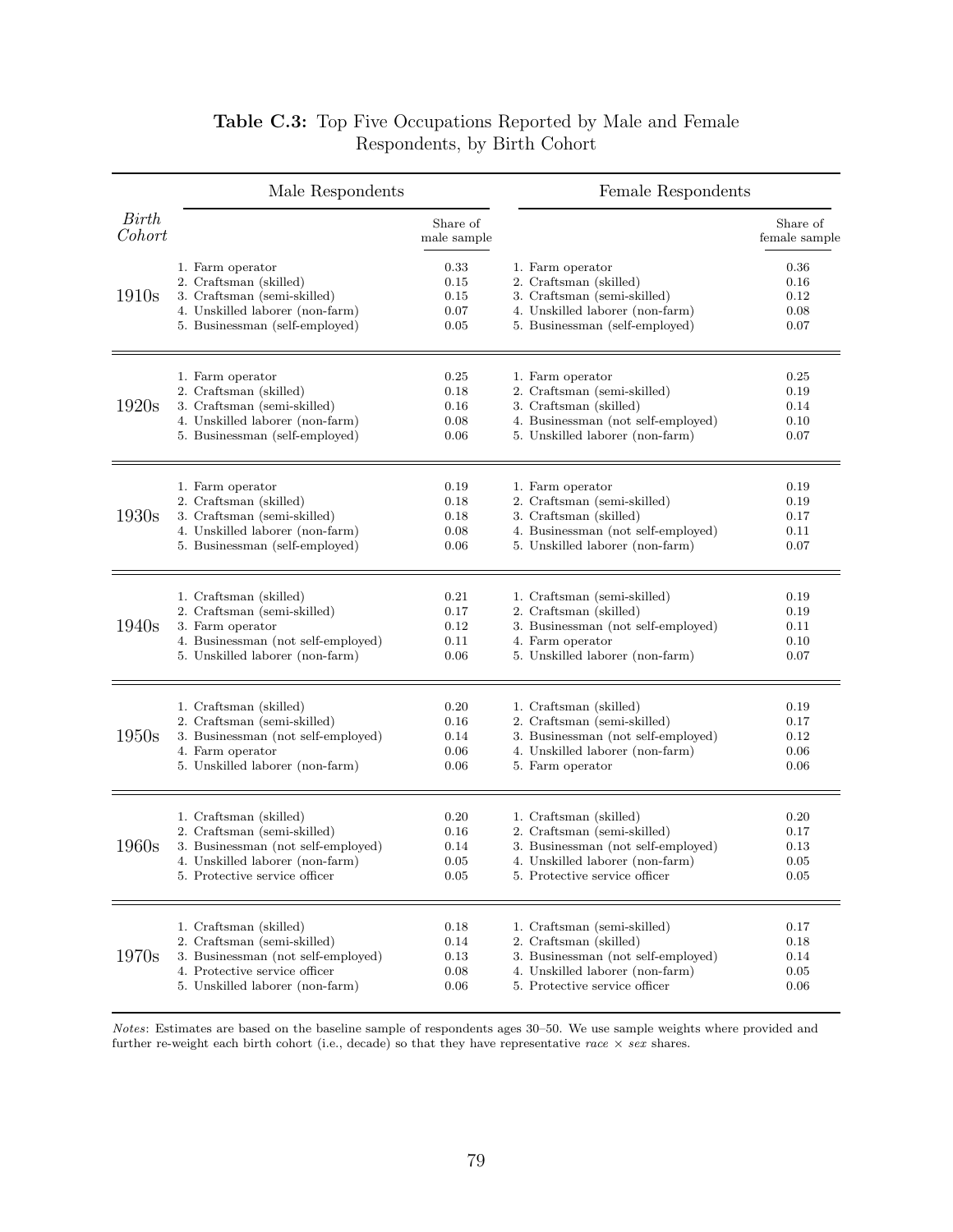#### C.2 Comparing survey respondents' fathers to Census fathers

Next, we compare the occupations of fathers in the surveys to those of actual fathers in the Census in the years when the respondents were children. Ward (2020) warns that Census-takers made errors in recording the occupation variable, but we would still be worried if our respondents' recollection of their fathers' occupations differed dramatically from fathers' occupations in the Census during the years in which the respondents were growing up. In all of the exercises in this section, we consider both the earlier and later corresponding Censuses, when respondents were ages 0–10 and 11–20, respectively.

We begin by comparing the average income scores of fathers in the surveys with the average income scores of fathers in the Census. Appendix Table C.4 regresses the estimates of logged parental income on a dummy for whether the father's income score came from the surveys.<sup>31</sup> We note that the average income scores of fathers in the surveys are consistently lower than those of fathers in the Census, but the point estimates are small. More importantly, there does not seem to be any pattern in how the estimates are changing, suggesting that recall bias is not improving or deteriorating across cohorts. This lack of a consistent pattern, especially in the first half of cohorts, suggests that the rise in mobility that we find is not driven by respondents' remembering their fathers' occupations differently across cohorts (or in other words, it does not seem to be the case that the rise in mobility is driven by measurement error changing monotonically over time).

Appendix Tables C.5 and C.6 compare the mix of coarsened occupations that our respondents report their fathers as having to that of fathers in the Census. In both of these tables, we find that the share of fathers with each occupation are comparable to the corresponding shares in the Census.<sup>32</sup>

<sup>&</sup>lt;sup>31</sup> We do not include an analogous exercise using ranked father's income. When calculating ranks for fathers in our main analysis, we rank a survey respondent's father relative to all fathers with children born in the same birth cohort. Because we are comparing these men to fathers in the decennial Census (most of whom have multiple children), it is not obvious which child's year of birth should be used in the ranking. Similarly, because we do not know the exact age of survey respondents' fathers, we cannot rank survey and Census fathers using their age.

 $32$  The share of survey fathers who are farmers exceeds the analogous Census share in Appendix Table C.6. However, it is worth noting that the decline of agriculture as a dominant occupation was occurring during this time period, so we would expect the Census shares to be lower than the survey shares when considering the later Census.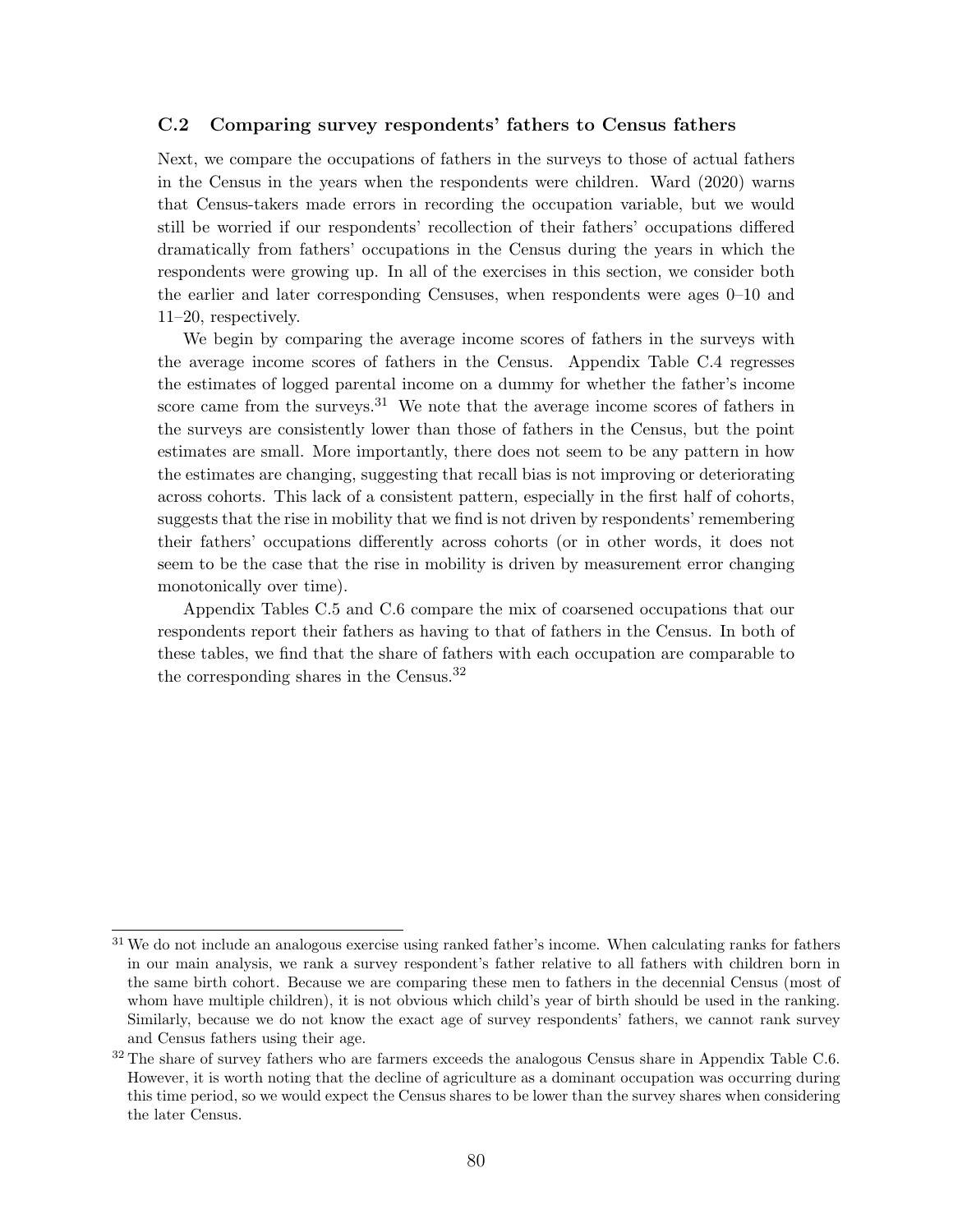| (a) Using Earlier Census |                                                                                                                                                          |                        |                        |                        |                      |                        |                        |  |  |
|--------------------------|----------------------------------------------------------------------------------------------------------------------------------------------------------|------------------------|------------------------|------------------------|----------------------|------------------------|------------------------|--|--|
|                          | (1)<br>1910                                                                                                                                              | (2)<br>1920            | (3)<br>1930            | (4)<br>1940            | (5)<br>1950          | (6)<br>1960            | (7)<br>1970            |  |  |
| Survey respondent        | $-0.034***$<br>[0.012]                                                                                                                                   | $-0.060***$<br>[0.006] | $-0.034***$<br>[0.005] | $-0.018***$<br>[0.005] | $-0.008*$<br>[0.005] | $-0.026***$<br>[0.006] | $-0.031***$<br>[0.009] |  |  |
| Observations             | 93,327                                                                                                                                                   | 116,925                | 119,052                | 194,098                | 170,372              | 170,061                | 172,637                |  |  |
|                          |                                                                                                                                                          |                        | (b) Using Later Census |                        |                      |                        |                        |  |  |
|                          | (6)<br>$\left( 2\right)$<br>(3)<br>(4)<br>(5)<br>(1)<br>1910<br>1920<br>1930<br>1940<br>1950<br>1960                                                     |                        |                        |                        |                      |                        |                        |  |  |
| Survey respondent        | $-0.102***$<br>$-0.090***$<br>$-0.132***$<br>$-0.095***$<br>$-0.055***$<br>$-0.041***$<br>[0.012]<br>[0.006]<br>[0.005]<br>[0.005]<br>[0.005]<br>[0.006] |                        |                        |                        |                      |                        |                        |  |  |
| Observations             | 108,804                                                                                                                                                  | 119,934                | 194,969                |                        | 170,985              | 174,425                | 176,110                |  |  |

## Table C.4: Differences in Logged Income Scores between Census Fathers and Survey Respondents' Fathers

Notes: Column titles reflect the decade of birth for survey respondents. Survey respondents include the baseline sample of respondents ages 30–50. Census respondents are restricted to fathers ages 30–50 in a particular Census year. In the top panel, the survey respondents' fathers are compared to the fathers in the Census when the respondents would have been between the ages of 1 and 10 (e.g., the fathers of survey respondents born in 1910–1919 are compared to 1920 Census fathers). In the bottom panel, the survey respondents' fathers are compared to fathers in the Census when the respondents would have been between the ages of 11 and 20 (e.g., the fathers of survey respondents born in 1910–1919 are compared to 1930 Census fathers).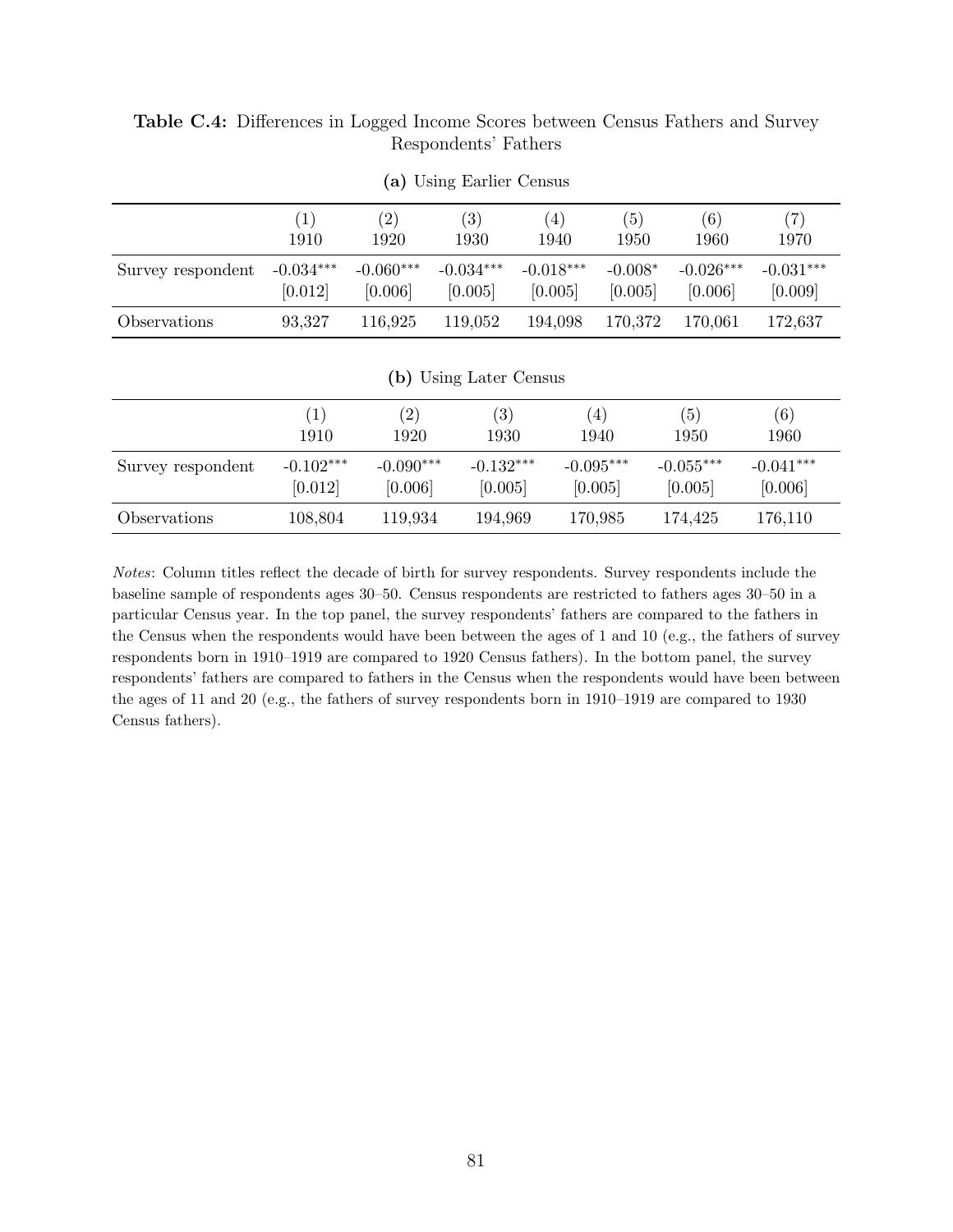|                                  | 1910-1919        |        | 1920-1929        |        | 1930-1939        |          | 1940-1949        |        | $1950 - 1959$    |          | 1960-1969        |                          |
|----------------------------------|------------------|--------|------------------|--------|------------------|----------|------------------|--------|------------------|----------|------------------|--------------------------|
|                                  | Census<br>(1920) | Survey | Census<br>(1930) | Survey | Census<br>(1940) | Survey   | Census<br>(1950) | Survey | Census<br>(1960) | Survey   | Census<br>(1970) | Survey                   |
| Coarsened Occupations            |                  |        |                  |        |                  |          |                  |        |                  |          |                  |                          |
| Accountants and auditors         | 0.34             | 0.53   | 0.52             | 0.47   | 0.62             | 0.57     | 0.88             | 0.62   | 0.99             | 1.16     | 1.11             | 0.99                     |
| Clergymen                        | 0.46             | 0.67   | 0.41             | 0.73   | 0.41             | 0.63     | 0.40             | 0.60   | 0.44             | 0.77     | 0.54             | 0.56                     |
| Public-school teachers           | 0.34             | 0.64   | 0.48             | 0.46   | 0.83             | 0.52     | 0.85             | 0.88   | 1.14             | 1.38     | 2.06             | $2.15\,$                 |
| Dentists                         | 0.19             | 0.29   | 0.24             | 0.16   | 0.27             | 0.24     | 0.21             | 0.13   | $0.21\,$         | 0.24     | 0.23             | 0.19                     |
| Physicians and surgeons          | 0.51             | 0.67   | 0.40             | 0.27   | 0.49             | 0.42     | 0.59             | 0.48   | 0.62             | 0.90     | 0.70             | 0.56                     |
| Engineers                        | 0.53             | 1.08   | 0.72             | 0.87   | 0.70             | 1.07     | 1.56             | 2.10   | 2.58             | 3.41     | 3.61             | 3.90                     |
| Lawyers and judges               | 0.44             | 0.31   | 0.45             | 0.42   | 0.56             | 0.48     | 0.51             | 0.48   | 0.51             | 0.64     | 0.67             | 0.74                     |
| Social and welfare workers       | 0.04             | 0.02   | 0.03             | 0.03   | 0.04             | 0.08     | 0.08             | 0.08   | 0.12             | $0.12\,$ | 0.19             | 0.21                     |
| Nurses (trained or student)      | 0.00             | 0.01   | 0.01             | 0.05   | 0.02             | 0.04     | 0.01             | 0.08   | 0.03             | 0.06     | 0.15             | 0.04                     |
| Other professional and technical | 0.58             | 0.40   | 0.74             | 0.66   | 1.02             | 0.96     | 1.61             | 1.76   | 2.43             | 3.34     | 4.61             | 3.91                     |
| Semi-professional                | 0.69             | 0.84   | 0.88             | 0.66   | 0.91             | 1.17     | 1.49             | 1.72   | 2.35             | 2.21     | 3.08             | 2.69                     |
| Businessmen (self-employed)      | 6.44             | 6.26   | 6.35             | 4.25   | 4.73             | 3.84     | 6.52             | 3.17   | 4.29             | 2.82     | 3.30             | 3.00                     |
| Businessmen (not self-employed)  | $3.90\,$         | 4.65   | $5.24\,$         | 7.21   | $5.50\,$         | 7.87     | 6.18             | 11.33  | 8.09             | 12.97    | 9.39             | 13.68                    |
| Bookkeeper                       | 0.48             | 0.19   | 0.38             | 0.34   | 0.41             | 0.32     | 0.30             | 0.26   | 0.25             | 0.19     | 0.44             | 0.16                     |
| Stenographers                    | 0.08             | 0.27   | 0.14             | 0.18   | 0.12             | 0.09     | 0.16             | 0.14   | 0.12             | 0.11     | 0.17             | 0.05                     |
| Other clerical workers           | 3.17             | 1.64   | 3.41             | 2.88   | 4.27             | 2.95     | 4.83             | 3.67   | 5.28             | 3.53     | 5.01             | 3.08                     |
| Sales: higher-status             | 0.96             | 1.30   | 1.41             | 1.07   | 1.01             | 0.99     | 1.11             | 1.24   | 1.52             | 1.73     | 2.08             | 2.13                     |
| Sales: inside sales              | 2.93             | 1.88   | 4.33             | 2.16   | 6.96             | 2.64     | 4.85             | 3.54   | $5.09\,$         | 3.72     | 4.81             | 3.89                     |
| Sales: lower-status              | 0.17             | 0.38   | 0.19             | 0.18   | 0.13             | 0.20     | 0.05             | 0.07   | 0.05             | 0.06     | 0.08             | 0.05                     |
| Foremen                          | 1.96             | 1.74   | 2.14             | 2.19   | 1.89             | 3.11     | 2.62             | 3.27   | 3.30             | 3.77     | 3.92             | 3.77                     |
| Craftsmen (skilled)              | 17.10            | 15.57  | 17.17            | 16.20  | 15.58            | 17.98    | 18.16            | 19.72  | 19.03            | 19.38    | 19.01            | 19.93                    |
| Craftsmen (semi-skilled)         | 13.46            | 13.44  | 15.07            | 17.68  | $17.65\,$        | 18.36    | 20.41            | 18.08  | 20.46            | 16.68    | 18.90            | 16.87                    |
| Protective service officers      | 0.96             | 1.18   | 1.32             | 2.07   | 1.45             | $2.16\,$ | 2.35             | 3.53   | 3.72             | 4.49     | 4.19             | 4.85                     |
| Private household workers        | 0.10             | 0.03   | 0.09             | 0.66   | 0.25             | $0.36\,$ | 0.04             | 0.25   | 0.03             | 0.07     | 0.03             | $\overline{\phantom{a}}$ |
| Other service workers            | 1.84             | 1.90   | $2.44\,$         | 2.73   | 2.96             | $2.92\,$ | 2.54             | 2.82   | 2.41             | $2.82\,$ | $3.25\,$         | $2.55\,$                 |
| Farm laborers                    | $3.20\,$         | 1.92   | 3.37             | 2.94   | 4.24             | 3.45     | 2.13             | 2.73   | 1.37             | 1.67     | 1.03             | 1.13                     |
| Unskilled non-farm laborers      | 10.71            | 7.65   | 10.95            | 7.67   | 12.19            | 7.40     | 6.27             | 6.42   | 5.47             | 5.69     | 4.47             | 5.25                     |
| Farm operators                   | 27.22            | 34.54  | 20.18            | 24.80  | 14.79            | 19.19    | 10.73            | 10.82  | 5.01             | 6.07     | $2.55\,$         | 3.65                     |

Table C.5: Occupations of Survey Respondents' Fathers andCensus Fathers (Using Earlier Census), by Birth Cohort

Notes: For survey estimates, we use sample weights where provided and further re-weight each birth cohort (i.e., decade) so that they haverepresentative race  $\times$  sex shares. Census shares are weighted using provided weights. Census samples include all Black and white fathers ages and the company of the company of the company of the company of the company o 30–50. The fathers in the Census are compared to survey respondents' fathers when the respondents would have been between the ages of 1 and 10at the time of the Census (e.g., survey respondents born in 1910–1919 are compared to <sup>1920</sup> Census respondents.)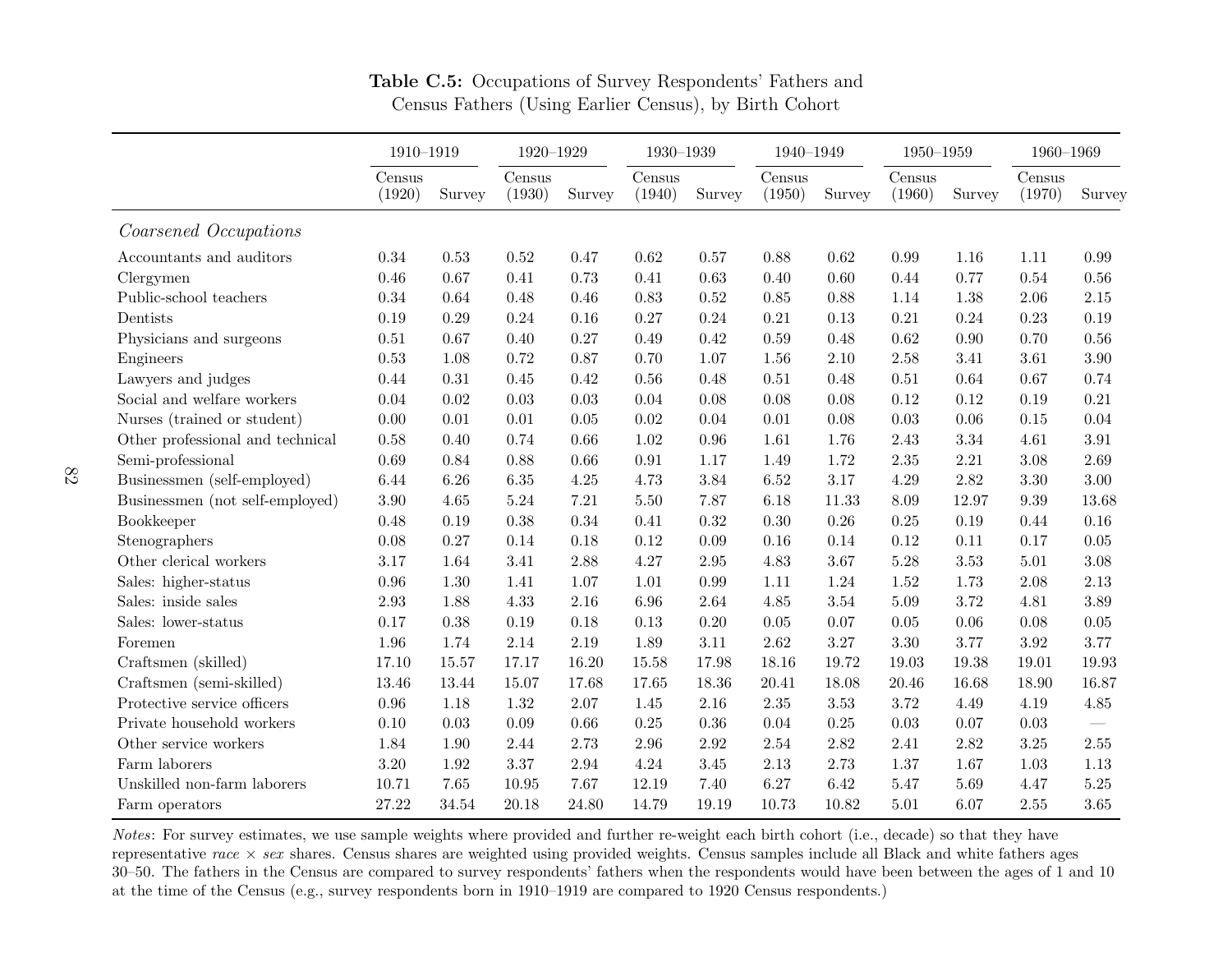|                                  | 1910-1919        |        | 1920-1929        |        | $1930 - 1939$    |          | 1940-1949        |        | 1950-1959        |        | 1960-1969        |          |
|----------------------------------|------------------|--------|------------------|--------|------------------|----------|------------------|--------|------------------|--------|------------------|----------|
|                                  | Census<br>(1930) | Survey | Census<br>(1940) | Survey | Census<br>(1950) | Survey   | Census<br>(1960) | Survey | Census<br>(1970) | Survey | Census<br>(1980) | Survey   |
| Coarsened Occupations            |                  |        |                  |        |                  |          |                  |        |                  |        |                  |          |
| Accountants and auditors         | $0.52\,$         | 0.53   | 0.62             | 0.47   | 0.88             | 0.57     | 0.99             | 0.62   | 1.11             | 1.16   | 1.05             | 0.99     |
| Clergymen                        | 0.41             | 0.67   | 0.41             | 0.73   | 0.40             | 0.63     | 0.44             | 0.60   | 0.54             | 0.77   | 0.57             | $0.56\,$ |
| Public-school teachers           | 0.48             | 0.64   | 0.83             | 0.46   | 0.85             | 0.52     | 1.14             | 0.88   | $2.06\,$         | 1.38   | 2.83             | 2.15     |
| Dentists                         | 0.24             | 0.29   | 0.27             | 0.16   | 0.21             | 0.24     | 0.21             | 0.13   | 0.23             | 0.24   | 0.28             | 0.19     |
| Physicians and surgeons          | 0.40             | 0.67   | 0.49             | 0.27   | 0.59             | 0.42     | 0.62             | 0.48   | 0.70             | 0.90   | 0.79             | 0.56     |
| Engineers                        | 0.72             | 1.08   | 0.70             | 0.87   | 1.56             | 1.07     | 2.58             | 2.10   | 3.61             | 3.41   | 2.96             | 3.90     |
| Lawyers and judges               | 0.45             | 0.31   | 0.56             | 0.42   | 0.51             | 0.48     | 0.51             | 0.48   | 0.67             | 0.64   | 0.92             | 0.74     |
| Social and welfare workers       | 0.03             | 0.02   | 0.04             | 0.03   | 0.08             | 0.08     | 0.12             | 0.08   | 0.19             | 0.12   | 0.29             | 0.21     |
| Nurses (trained or student)      | 0.01             | 0.01   | 0.02             | 0.05   | 0.01             | 0.04     | 0.03             | 0.08   | $0.15\,$         | 0.06   | 0.24             | 0.04     |
| Other professional and technical | 0.74             | 0.40   | 1.02             | 0.66   | 1.61             | 0.96     | 2.43             | 1.76   | 4.61             | 3.34   | 4.39             | 3.91     |
| Semi-professional                | 0.88             | 0.84   | 0.91             | 0.66   | 1.49             | 1.17     | $2.35\,$         | 1.72   | 3.08             | 2.21   | 3.55             | 2.69     |
| Businessmen (self-employed)      | 6.35             | 6.26   | 4.73             | 4.25   | 6.52             | 3.84     | 4.29             | 3.17   | $3.30\,$         | 2.82   | 3.73             | 3.00     |
| Businessmen (not self-employed)  | 5.24             | 4.65   | 5.50             | 7.21   | 6.18             | 7.87     | 8.09             | 11.33  | 9.39             | 12.97  | 12.31            | 13.68    |
| Bookkeeper                       | $0.38\,$         | 0.19   | 0.41             | 0.34   | 0.30             | 0.32     | 0.25             | 0.26   | 0.44             | 0.19   | $0.20\,$         | 0.16     |
| Stenographers                    | 0.14             | 0.27   | 0.12             | 0.18   | 0.16             | 0.09     | 0.12             | 0.14   | 0.17             | 0.11   | 0.08             | 0.05     |
| Other clerical workers           | 3.41             | 1.64   | 4.27             | 2.88   | 4.83             | 2.95     | 5.28             | 3.67   | $5.01\,$         | 3.53   | 5.08             | 3.08     |
| Sales: higher-status             | 1.41             | 1.30   | 1.01             | 1.07   | 1.11             | 0.99     | 1.52             | 1.24   | 2.08             | 1.73   | 2.01             | 2.13     |
| Sales: inside sales              | 4.33             | 1.88   | 6.96             | 2.16   | 4.85             | 2.64     | 5.09             | 3.54   | 4.81             | 3.72   | 4.06             | 3.89     |
| Sales: lower-status              | 0.19             | 0.38   | 0.13             | 0.18   | 0.05             | $0.20\,$ | 0.05             | 0.07   | 0.08             | 0.06   | 0.10             | 0.05     |
| Foremen                          | 2.14             | 1.74   | 1.89             | 2.19   | 2.62             | 3.11     | 3.30             | 3.27   | 3.92             | 3.77   | 4.55             | 3.77     |
| Craftsmen (skilled)              | 17.17            | 15.57  | 15.58            | 16.20  | 18.16            | 17.98    | 19.03            | 19.72  | 19.01            | 19.38  | 17.13            | 19.93    |
| Craftsmen (semi-skilled)         | 15.07            | 13.44  | 17.65            | 17.68  | 20.41            | 18.36    | 20.46            | 18.08  | 18.90            | 16.68  | 16.97            | 16.87    |
| Protective service officers      | 1.32             | 1.18   | 1.45             | 2.07   | 2.35             | $2.16\,$ | 3.72             | 3.53   | 4.19             | 4.49   | 4.46             | 4.85     |
| Private household workers        | 0.09             | 0.03   | 0.25             | 0.66   | 0.04             | 0.36     | 0.03             | 0.25   | 0.03             | 0.07   | 0.01             |          |
| Other service workers            | 2.44             | 1.90   | 2.96             | 2.73   | 2.54             | 2.92     | 2.41             | 2.82   | 3.25             | 2.82   | 3.08             | 2.55     |
| Farm laborers                    | 3.37             | 1.92   | 4.24             | 2.94   | 2.13             | 3.45     | 1.37             | 2.73   | 1.03             | 1.67   | 0.79             | 1.13     |
| Unskilled non-farm laborers      | 10.95            | 7.65   | 12.19            | 7.67   | 6.27             | 7.40     | 5.47             | 6.42   | 4.47             | 5.69   | 4.44             | 5.25     |
| Farm operators                   | 20.18            | 34.54  | 14.79            | 24.80  | 10.73            | 19.19    | 5.01             | 10.82  | $2.55\,$         | 6.07   | 1.97             | 3.65     |

Table C.6: Occupations of Survey Respondents' Fathers andCensus Fathers (Using Later Census), by Birth Cohort

Notes: For survey estimates, we use sample weights where provided and further re-weight each birth cohort (i.e., decade) so that they haverepresentative race  $\times$  sex shares. Census shares are weighted using provided weights. Census samples include all Black and white fathers ages  $20,50,$  The fathers in the Grange can compared to grange during fathers ages 30–50. The fathers in the Census are compared to survey respondents' fathers when the respondents would have been between the ages of 11 and 20at the time of the Census (e.g., survey respondents born in 1910–1919 are compared to <sup>1930</sup> Census respondents.)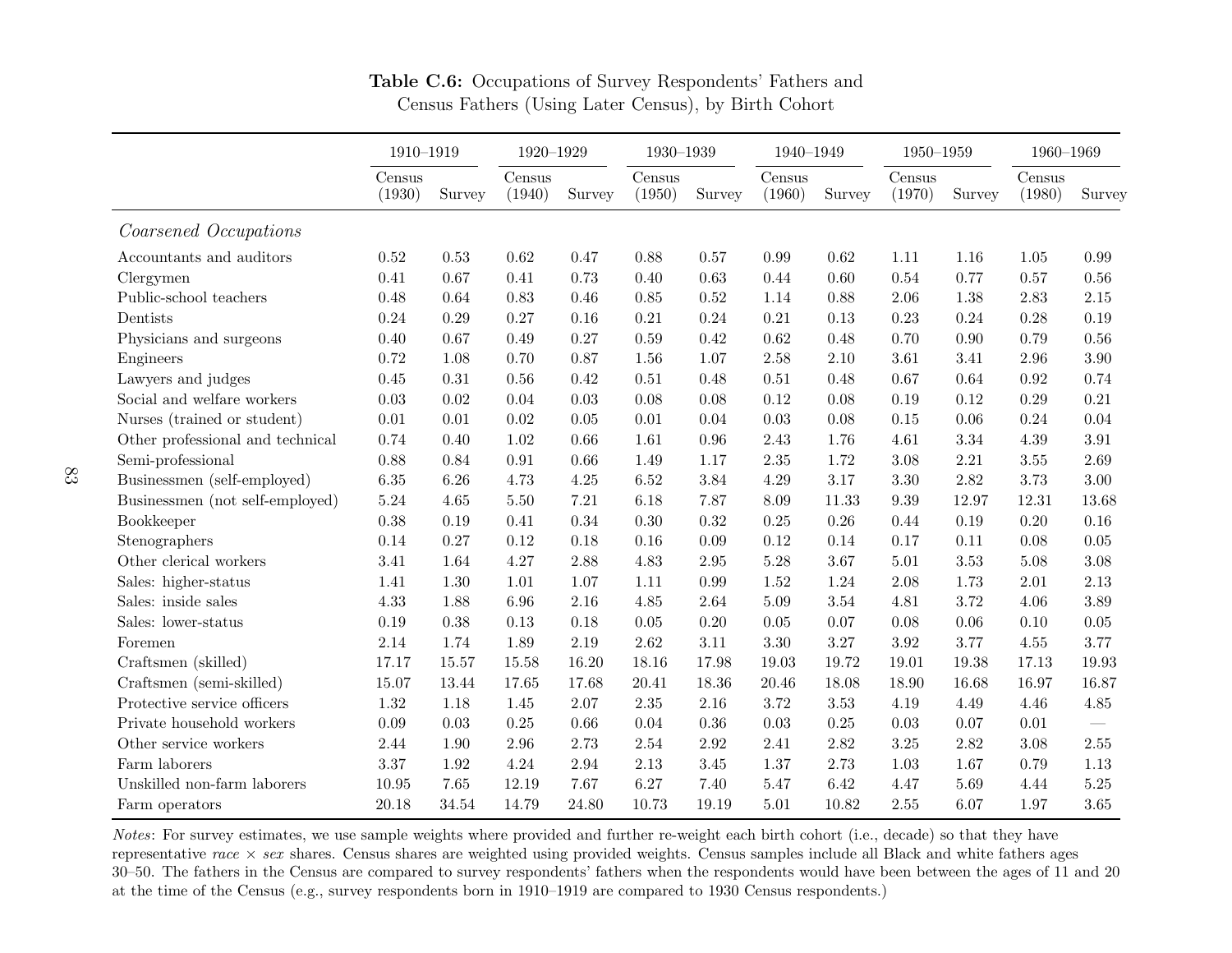#### C.3 Assessing recall bias using the PSID

In this section, we utilize the unique nature of the PSID to consider the extent to which retrospective questions convey accurate information about a father's income level. In particular, the PSID has both retrospective questions about a respondent's father's occupation as well as self-reported father's occupations and income when the respondent was growing up (i.e., in earlier waves of the survey). We focus on the 1997–2015 waves of the PSID because 1997 is the first year in which the retrospective questions are asked with sufficient detail (i.e., 3-digit occupation codes), so that they can be mapped to our coarsened occupations.

The way that we verify the retrospective answers is by looking at individuals who were household heads at some point between 1997–2015 and who were thus asked about their father's occupation while they were growing up. Then, using the Family Identification Mapping System (FIMS) provided by the PSID, we can find these individuals' fathers in earlier waves of the survey and see the fathers' self-reported (coarsened) occupations between the ages of 25–50 (i.e., when the respondents were growing up). We can then see whether the retrospective answers in 1997–2015 matched any of the self-reported occupations in earlier survey years.

We find that for 81% of adult children, their retrospective answers coincided with one of the self-reported occupations of their fathers during their childhood.<sup>33</sup> We can also then see what the most common mistakes were in identifying occupation (in other words, conditional on a respondent mis-reporting his/her father's occupation, what did the adult child typically report versus what did the father typically report). The four most common mistakes—which account for roughly 20% of all mistakes—are the respondents reporting that their fathers were skilled craftsmen, semi-skilled craftsmen, or unskilled non-farm laborers, when instead the father reported one of the other occupations on this same list.<sup>34</sup>

Even if one-in-five respondents are mis-reporting their fathers' occupations, it might still be the case that the retrospective answers convey accurate information about a father's income level. Appendix Figure C.1 plots the income score of fathers using the retrospective answers against the income score of fathers using self-reported occupations when they were around 40 years old. Both panels of this figure confirm that respondents' retrospective answers are highly correlated with fathers' self-reported answers, and thus convey similar information about the respondents' income level during their upbringing. Appendix Table C.7 regresses the five-year average of a father's selfreported actual income on alternative ways of measuring that father's income level. The coefficient of 1 in column 2, which uses the retrospective answer provided by the adult child, highlights that the retrospective answers seem to be reliable measures of a

<sup>&</sup>lt;sup>33</sup> There are some instances (roughly 10% of respondents) in which the adult children's retrospective answers change across waves (for example, as a result of re-interviews due to changing family composition), so we consider all of the retrospective answers provided.

 $34$  To find the most common mistakes, we first select the  $20\%$  of respondents who were unable to accurately report any of their fathers' occupations. We then compare the modal retrospective answer in the data to the modal self-reported occupation of fathers between the ages of 30–50.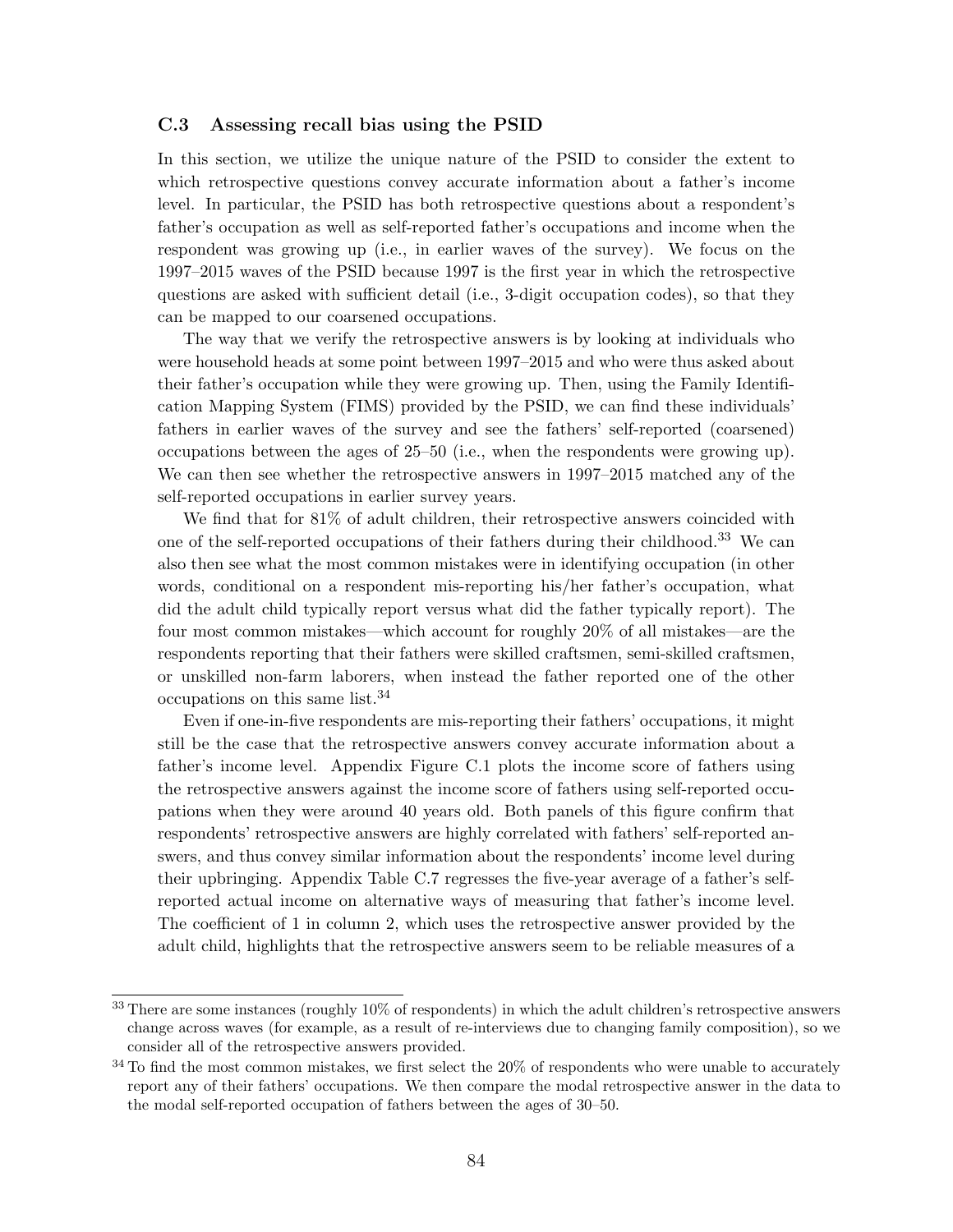father's permanent income.

Finally, most of the estimates in the historical intergenerational mobility literature come from linked Census data (20 or 30 years apart) and use one year of a father's occupation to proxy for that father's income. To get a better sense of how estimates that use our retrospective approach differ from those that use the typical approach in the literature, Appendix Table C.8 estimates the IGE and rank-rank coefficient based on adult children's retrospective answers in 1997 as well as one year of father's selfreported occupation roughly thirty years earlier (around 1970). The mobility estimates are remarkably similar using the two approaches. Ward (2020) notes the measurement error that can arise from using one year of father's occupation, so the last column of this table also reports the mobility estimates from averaging the income scores of three self-reported father's occupations around 1970.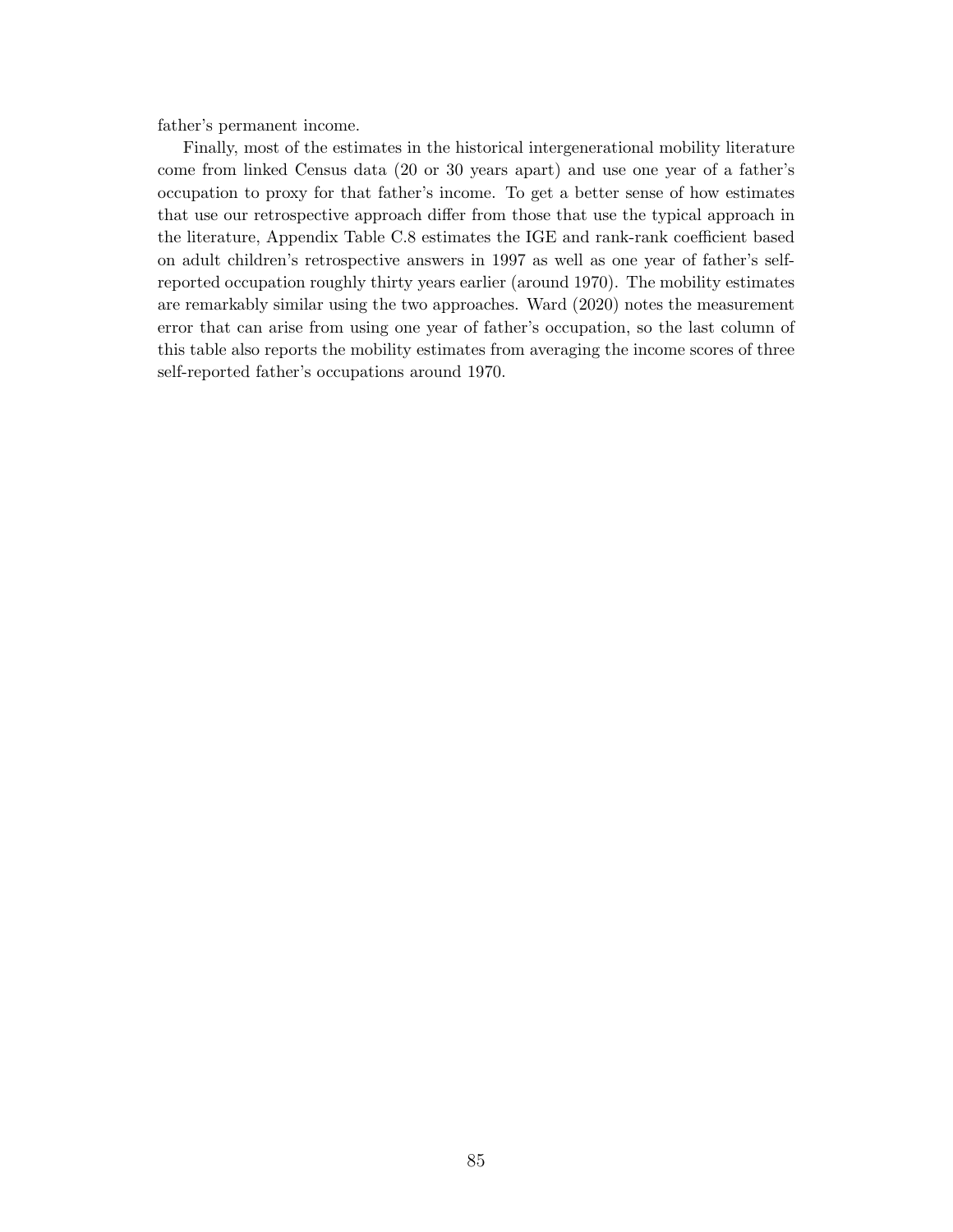



(a) Logged income scores

Sources: This figure uses the 1968–2015 Panel Study of Income Dynamics.

Notes: These figures are bin-scatter depictions of the income scores of fathers using the retrospective answers (y-axis) versus the income scores using fathers' self-reported answers in earlier survey waves (x-axis). The y-axis assigns fathers the 1970-based income score using the modal retrospective occupation reported by respondents. The x-axis uses the average income score based on the five self-reported occupations of fathers closest to age 40. Both axes use income scores at the *occupation*  $\times$  race  $\times$  South level constructed using the 1970 Census.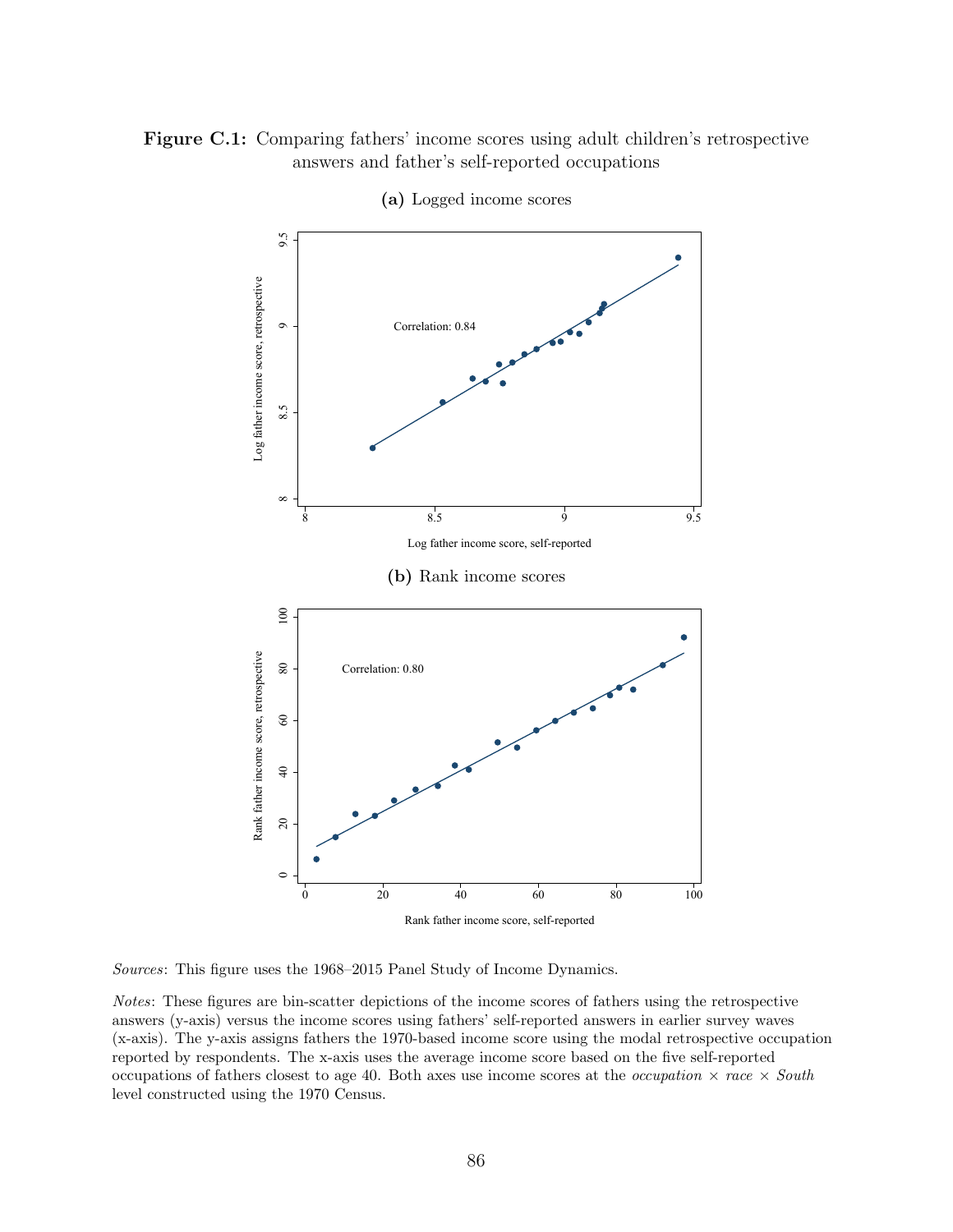|               |                                  | Income Score                   |                                                          |                                                          |  |  |  |  |
|---------------|----------------------------------|--------------------------------|----------------------------------------------------------|----------------------------------------------------------|--|--|--|--|
|               | (1)<br>Self-reported,<br>in 1970 | $^{\prime}2)$<br>Retrospective | $\left(3\right)$<br>Self-reported,<br>$1$ year, age $40$ | $\left(4\right)$<br>Self-reported,<br>$1$ year, age $40$ |  |  |  |  |
| Logged income | 1.009                            | 1.002                          | 0.999                                                    | 0.572                                                    |  |  |  |  |
|               | [0.108]                          | [0.109]                        | [0.108]                                                  | [0.161]                                                  |  |  |  |  |
| Observations  | 898                              | 898                            | 898                                                      | 898                                                      |  |  |  |  |
| R-squared     | 0.36                             | 0.35                           | 0.36                                                     | 0.65                                                     |  |  |  |  |

Table C.7: Relationship between 5-year average of father's self-reported income and various other ways to measure father's income, 1997 PSID

Notes: This table regresses the 5-year average of father's self-reported logged family income on four alternative ways to measure father's income level (denoted in the column headers). The sample used is the fathers of household heads ages 30–50 who provided a retrospective answer in 1997. We include fathers who can be located in an earlier wave of the survey and who had at least five years of available income and occupation information between the ages of 30–50. The dependent variable is the average of five years of father's logged family income closest to age 40. Column 1 uses the income score of the father's self-reported occupation around 1970 as the independent variable. Column 2 uses the income score corresponding to the retrospective answer provided by the household head about their father. Column 3 uses the income score corresponding to the father's self-reported occupation closest to age 40. Column 4 uses the family income of the father in one year closest to age 40. All income scores are constructed using the 1970 Census and vary at the occupation  $\times$  race  $\times$  South level. All estimates are weighted using 1997 cross-sectional weights.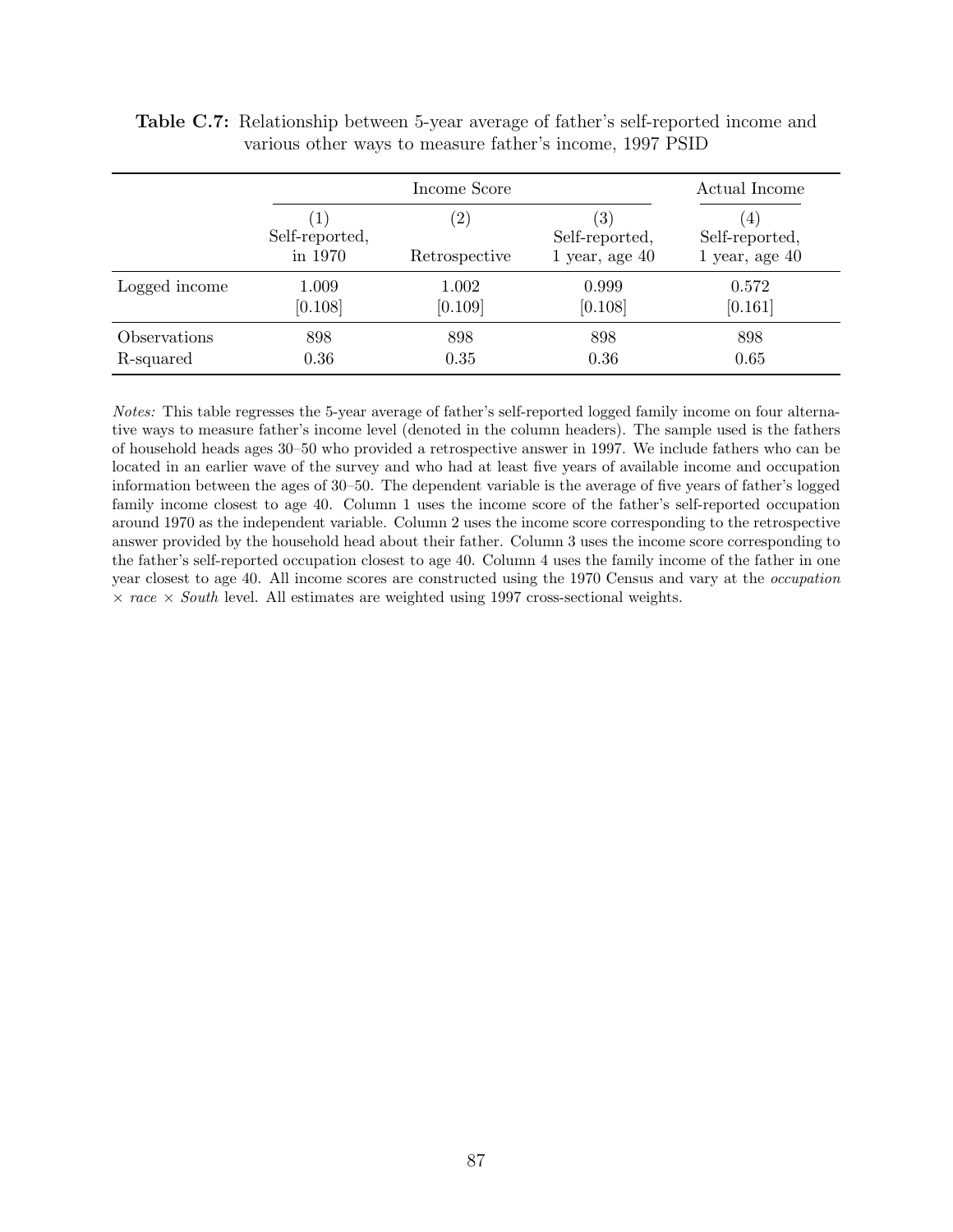## Table C.8: IGE and Rank Coefficient Using Retrospective Adult Child's Answer and Self-Reported Father's Occupation, 1997 PSID

| $(27 - 200 - 7)$    |                      |                                               |                                  |
|---------------------|----------------------|-----------------------------------------------|----------------------------------|
|                     | (1)<br>Retrospective | $\left( 2\right)$<br>Self-reported,<br>1 year | (3)<br>Self-reported,<br>3 years |
| Father income score | 0.564<br>[0.096]     | 0.564<br>[0.085]                              | 0.585<br>[0.088]                 |
| Observations        | 1,055                | 1,055                                         | 1,055                            |
|                     |                      | (b) Ranked father's income                    |                                  |
|                     | (1)<br>Retrospective | $\left( 2\right)$<br>Self-reported,<br>1 year | (3)<br>Self-reported,<br>3 years |
| Father income score | 0.225<br>[0.040]     | 0.210<br>[0.039]                              | 0.207<br>[0.039]                 |
| Observations        | 1,055                | 1,055                                         | 1,055                            |

(a) Logged father's income

Notes: This table reports estimates of the IGE and rank-rank coefficients from specifications that use respondents' retrospective answers about their fathers' occupations (column 1) and fathers' self-reported answers about their occupations in earlier survey waves (columns 2 and 3). The sample used is household heads ages 30–50 who provided a retrospective answer in 1997 and whose father can be located in an earlier wave of the survey. Column 1 uses the provided retrospective answers. Column 2 uses the self-reported occupation of fathers ages 30–50 roughly thirty years earlier (around 1970). The last column uses three years of self-reported occupations (between 1968–1972) and takes an average of the three corresponding income scores. All estimates use income scores at the *occupation*  $\times$  race  $\times$  South level constructed using the 1970 Census and are weighted using 1997 cross-sectional weights.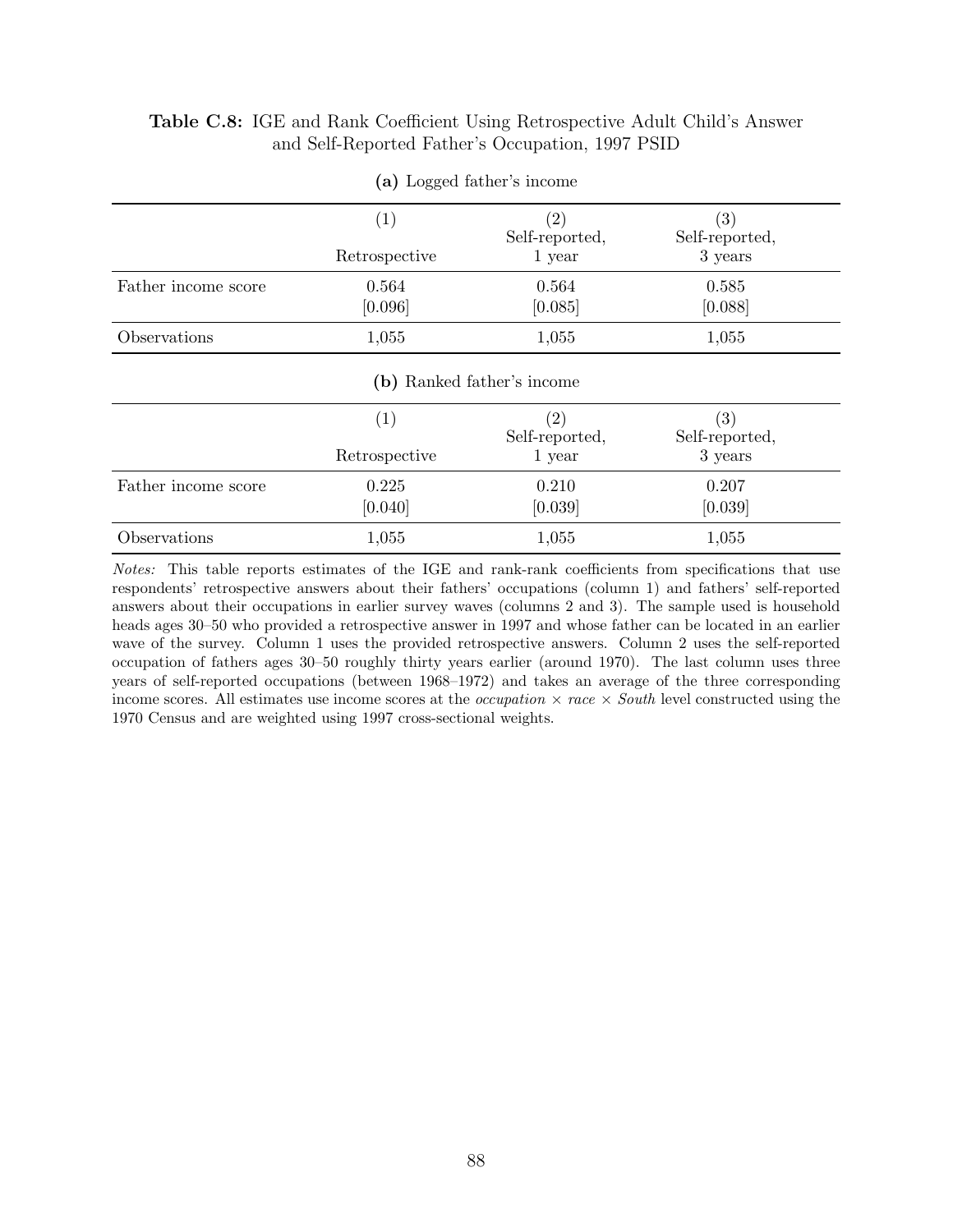## D Additional detail on data sources

### D.1 Harmonizing surveys

We typically include a survey in the analysis if it meets two main conditions: First, it must ask survey respondents about their family income. And second, it must ask respondents about their fathers' occupation while they were growing up, and the available occupation codes must be able to be mapped to our coarsened occupations (discussed below). The surveys that meet these conditions usually also include other useful information, including demographic characteristics of the respondent (e.g., age, country of birth, education, occupation) as well as of the father and mother (e.g., education).

In the end, we have fifteen harmonized surveys:

- American National Election Studies (ANES),1956–1970
- Americans View Their Mental Health (AVTMH), 1957 & 1976
- General Social Survey (GSS), 1972-2018
- National Fertility Survey (NFS), 1970
- NLS Mature Women (NLSMW), 1968
- NLS Older Men (NLSOM), 1966
- NLS of Youth,  $2002^{35}$
- NLS Young Men (NLSYM),  $1981^{35}$
- NLS Young Women (NLSYW),  $1988$ <sup>35</sup>
- National Survey of Black Americans (NSBA), 1979–1980
- National Survey of Families and Households (NSFH), 1987–1988
- Occupational Changes in a Generation (OCG), 1962  $&$  1973
- Panel Study of Income Dynamics (PSID), 1997  $& 2017<sup>36</sup>$

To minimize life-cycle bias, we restrict the sample to native-born respondents aged 30–50. We also include respondents in this age range for whom we do not know where they were born.<sup>37</sup> Finally, we restrict the sample to individuals whose race is recorded

<sup>36</sup> Note that the National Longitudinal Surveys can also be used as repeated cross-sections. For these three surveys, we select the cross-section to use by first observing the median age in the earliest cross-section of the survey. We then calculate the year in which the median age of respondents would be around 40. If the survey was not conducted in this year, we take the nearest survey year. Nevertheless, in these three NLS surveys (similarly to in the NLSMW and NLSOM) we typically use the first wave to collect demographic information about the respondent (e.g., sex, race, birth year, birthplace) as well as retrospective information about the parents' occupations and educational attainment. The one exception is that in the NLSYW survey, we collect information about the mother's occupation when the question was re-asked in 1978.

<sup>36</sup> Note that the PSID can be used as repeated cross-sections. We rely on the 1997 wave because this was the first year in which retrospective questions about parents' occupations were asked with sufficient detail and in which cross-sectional individual weights were available. We also then use the 2017 survey to bring in a new cohort of individuals ages 30–50. We intentionally exclude any 1997 respondents who appear again in 2017. Retrospective questions were only asked to household heads and their wives; whenever we have two respondents within a family with all of the available information for our analysis, we select a member at random.

<sup>&</sup>lt;sup>37</sup> We exclude foreign-born respondents because we cannot know with certainty whether they grew up in or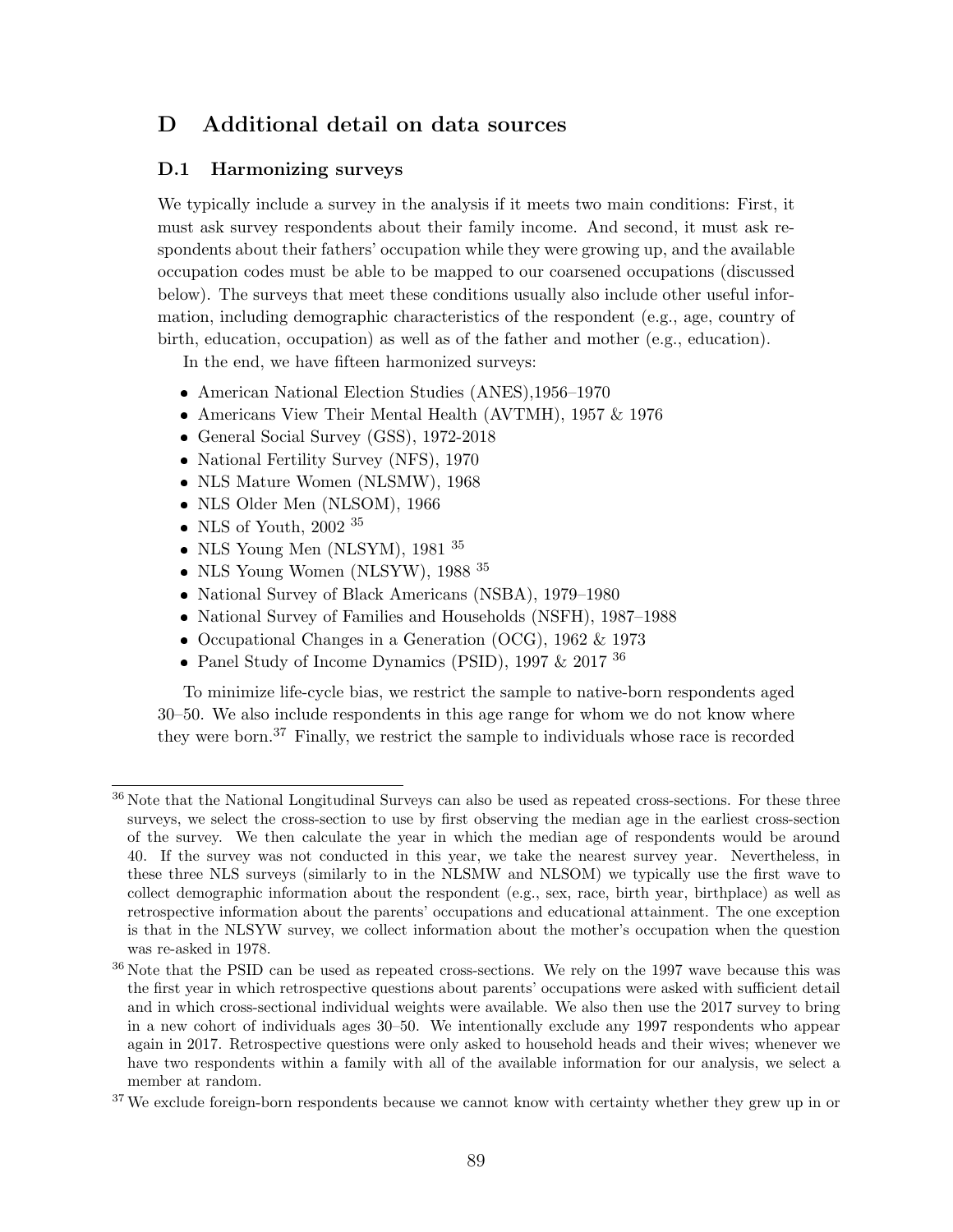as white or Black.<sup>38</sup>

Once we identify and clean these surveys, we pool them together for the analysis. An individual is in our baseline sample if he/she has an available family income, recorded race, region of birthplace/childhood (South vs. non-South), and father's occupation. Together, these four components allow us to measure the respondent's income level and compare it to his/her father's income score. The cohorts and samples in each survey are summarized in Figure D.1 and Table D.1.

### D.2 Respondent family income

In all of our harmonized surveys, respondents are asked about their family income in that year. Some surveys provide the information in categories, while others provide exact numerical values. To be consistent in our coding, we rely on the bin structure of the surveys and assign respondents the midpoint of that category.<sup>39</sup>

For surveys that report exact income values, we replicate the bin structure for assigning respondents a family income value. In particular, we first find a survey that took place around the same time period and use that survey's bin structure as a template. We then assign individuals the midpoint of their corresponding bin.<sup>40</sup> Ultimately, we want to observe a roughly equal proportion of respondents in each bin. When the outlined procedure does not yield this result, we consider alternative bin structures (namely, the bin structure in other surveys) until we find a template that results in a relatively equal distribution.

Finally, for consistency, we ensure that each survey has roughly 10–12 bins for respondent family income. For surveys that have significantly more bins, we combine bins and assign respondents the midpoint of the new category (while simultaneously ensuring that each bin has roughly the same share of respondents).

## D.3 Income scores for fathers

#### D.3.1 Coarsened occupations

We obtain father occupation from the respondent, who typically reports his/her father's occupation when the respondent was growing up or around 14–16 years old. In many

outside of the United States. Because we assign U.S.-based income scores to the father of each respondent and because the average income for the same occupation can differ across countries, we refrain from assigning income scores to the fathers of these respondents and thus exclude these father-children pairs.

<sup>38</sup> Respondents who are classified as Hispanic in surveys are re-classified as white unless there is additional information available on race. Respondents of other races, who comprise a tiny share of survey samples, are excluded from the analysis.

<sup>&</sup>lt;sup>39</sup> The exception to this step is that for individuals who make the least (i.e., whose income falls in the bottom bin), we assign them  $0.75 \times$  the upper boundry of the category. For respondents who make the most (i.e., whose income falls in the top bin), we assign them  $1.25 \times$  the lower boundry of the category.

<sup>&</sup>lt;sup>40</sup> For instance, because NSFH interviews took place in 1987 and 1988, we use the 1988 bins from the GSS as a template for the bin structure of family income for NSFH respondents.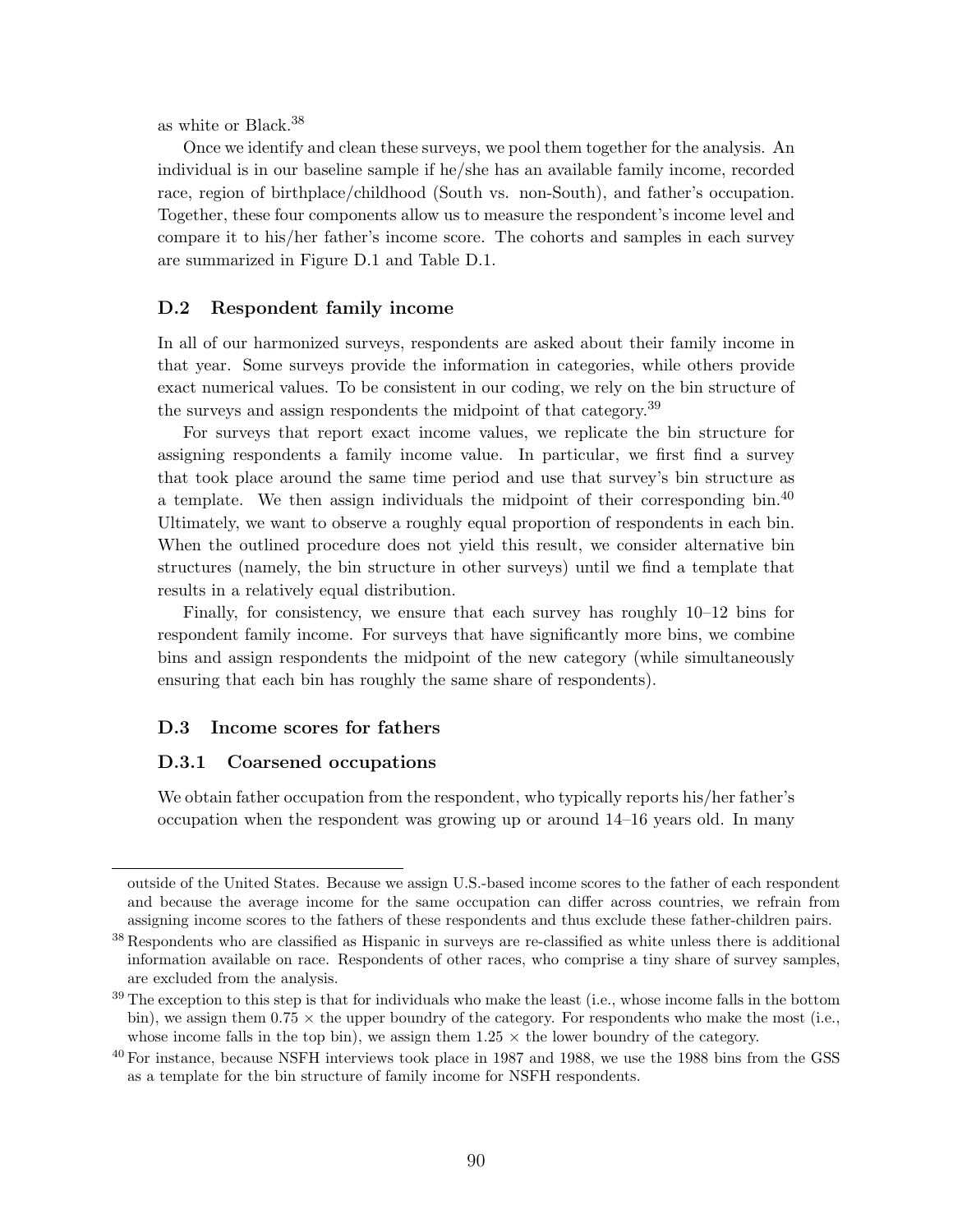of the surveys, we are also able to obtain analogous information for the mother's occupation.

Across all surveys, we harmonize occupations into 28 categories, corresponding to the main occupations in the American National Election Survey. The ANES occupation we use are:

- Accountants and auditors
- Clergymen
- Teachers
- Dentists
- Physicians and surgeons
- Engineers
- Lawyers and judges
- Social and welfare workers
- Nurses
- Other professional and technical occupations
- Semi-professional occupations
- Self-employed businessmen, managers, and officials
- Businessmen, managers, and officials
- Bookkeepers
- Stenographers, typists, and secretaries
- Other clerical workers
- Higher-status sales workers in "outside" sales
- Inside sales workers (e.g., salesmen, clerks)
- Lower-status sales workers in "outside" sales (e.g., peddlers, newsboys)
- Foremen
- Skilled craftsmen and kindred workers
- Semi-skilled operatives and kindred workers
- Protective service workers
- Private household workers
- Other service workers
- Farm laborers
- Non-farm laborers
- Farm operators

## D.3.2 Constructing Census-based income scores

Because we want our baseline income scores to approximate the income of the fathers' generation, we restrict the decennial Census to individuals who resemble the survey respondents' fathers (Ruggles et al., 2021). In particular, we restrict the sample to men who are between the ages of 30–50, whose race was recorded as either white or Black, and who had a child younger than 18 present in the household. For the 1950 Census, we also restrict the sample to men who were sample-line individuals (i.e., who were asked questions about income). We then build and use crosswalks that map the Census occupations into our 28 coarsened occupations.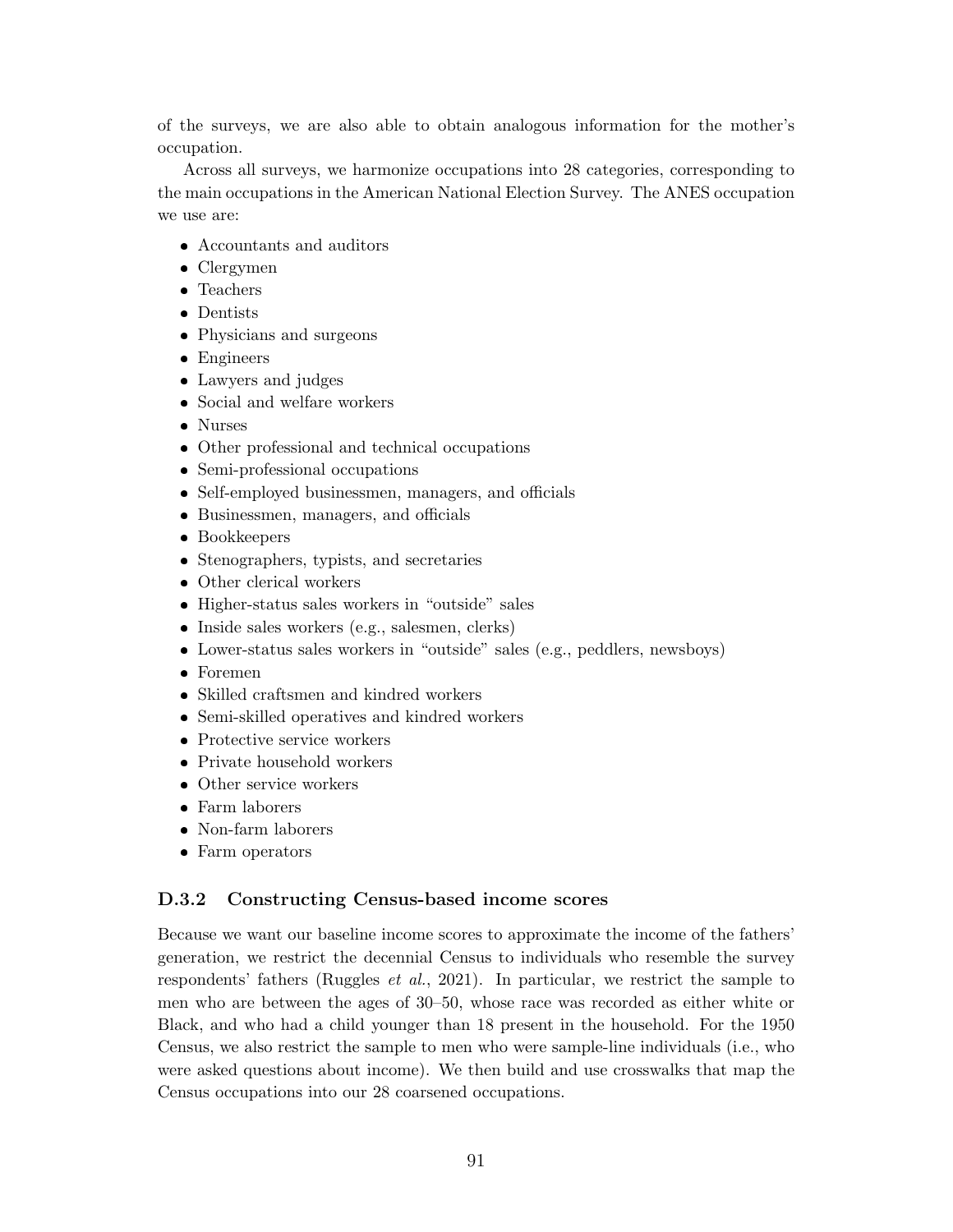Next, we calculate the median income in each occupation for individuals with certain characteristics. In our baseline specification, we calculate the median income by occupation  $\times$  race  $\times$  South, but we also vary this level of granularity in the robustness checks (e.g., by education level).<sup>41</sup> Our preferred measure of income is median household income, which sums the income of all family members within a household. In a robustness check, we also use median father's income, which only considers the income of fathers.

The 1940 income variable (i.e., wage and salary income) excludes income from selfemployment and farming. We thus implement two main changes to our baseline income score following the approach in Collins and Wanamaker (2017). First, we use fathers ages 30–50 in the 1960 Census to calculate the ratio of farmer income to farm laborer income. We then use farm laborers' income in 1940 as well as these ratios to impute the 1940 income of farmers.<sup>42</sup> Second, we adjust the income of self-employed non-farm workers using a similar approach: we consider fathers ages 30–50 in the 1960 Census and compute ratios of median earnings for self-employed workers relative to wage-andsalary workers. We then impute the earnings of self-employed non-farm workers in 1940 using these ratios. Throughout the analysis, we use the same level of granularity to compute ratios as we do when constructing income scores. Our preferred ratios therefore vary at the race  $\times$  South level.<sup>43</sup>

In the robustness checks, we calculate analogous income scores—at the *occupa* $tion \times race \times South$  level—using the 1950, 1960, 1970, 1980, and 1990 Censuses. In all of these variations, we calculate the median of household income using the inctot (i.e., total personal income) variable.<sup>44</sup> Finally, we also calculate the median of the 1950 occscore variable—which reflects the median total income of all persons with that particular occupation in that Census—for the 28 coarsened occupations (with no additional variation at the race or region level). To ensure that these measures are comparable throughout the analysis, all income scores are reported in 1950 dollars.

Finally, we construct income scores for working mothers and for non-working fathers. For individuals who provided information about their mothers' occupations, we construct analogous income scores to our baseline income scores, but using mothers ages 30–50 in the 1940 Census who were heads of household. Moreover, certain survey respondents had a missing father occupation (i.e., their occupation was not mapped into one of our 28 categories) not because the respondent did not know what the oc-

<sup>&</sup>lt;sup>41</sup> For education variations, we use five levels of education: less than 8th grade, 8th grade, some high school, completed high school, and at least some college.

 $42$  Throughout these calculations, we also follow Collins and Wanamaker (2017) and adjust farmer and farm laborer income measures upward to reflect the value of in-kind income.

<sup>&</sup>lt;sup>43</sup> If there were fewer than 20 individuals in the 1960 Census cell (e.g., *occupation*  $\times$  race  $\times$  South  $\times$ education), we rely on the median income of individuals in the broader group (*occupation*  $\times$  race  $\times$  South) to construct ratios.

<sup>44</sup> The 1950 Census only asked the income question to a small subset of the population. As such, for the 1950 occupation  $\times$  race  $\times$  South variation, if there were no respondents in the 1950 Census with a particular occupation, Southern residence, and recorded race, we impute the income value using the income of similar individuals (i.e., same race, same residence, similar occupation).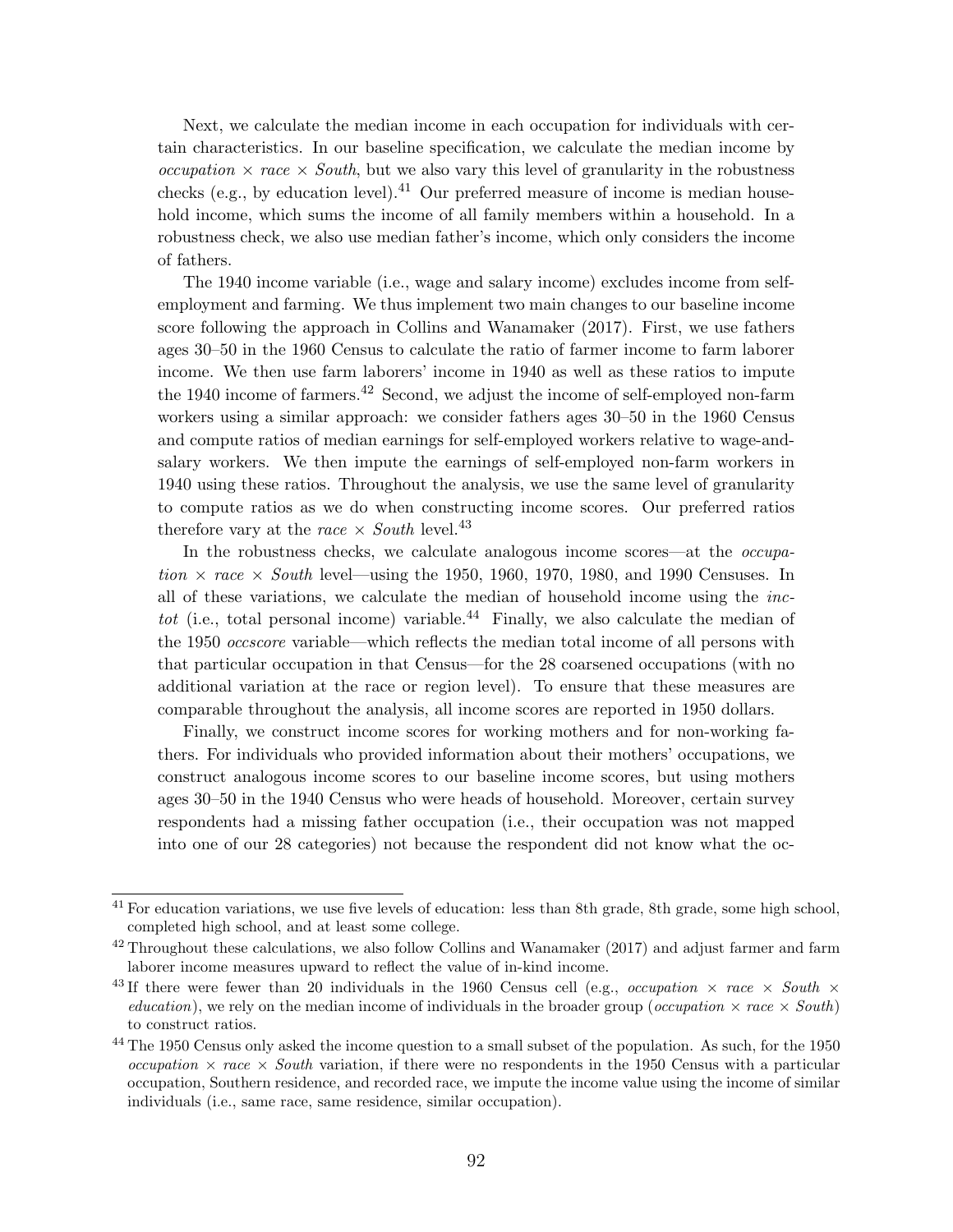cupation was, but because the respondent reported that their father was not working (e.g., unemployed, retired). We assign an income to these non-working fathers using income ratios from the 1960 Census, similar to the adjustments for farmer and selfemployed fathers described above. In particular, we calculate ratios at the race  $\times$ South level in the 1960 Census using the median household income of working fathers and of non-working fathers (unemployed or out of the labor force). We then use these ratios and the median income score of working fathers in the surveys (in that race  $\times$ South cell) to impute the income score for non-working fathers.

#### D.3.3 Alternative income scores

In the robustness checks of the paper, we consider a number of alternative income scores. The first variation we consider is one that uses alternative data sources (i.e., data not from the decennial Censuses). In particular, for non-farmer fathers, we use information on average earnings by occupation from the 1901 Cost of Living Survey (Preston and Haines 1991) and collapse this information to our coarsened occupations. We use the income of fathers ages 30–50 in the 1940 full-count Census to adjust these income values by race and Southern residence. For fathers who are farmers, we assign an income value using the 1900 Census of Agriculture. In particular, we use information on farm output and expenses from Merriam (1902) and follow the approach in Goldenweiser (1916) and Abramitzky *et al.* (2012) to calculate farmers' income by race and Southern residence. We additionally adjust these values by the share of farmers in that race and region that were owners (assuming that non-owners earn 50% of the estimated farm income). We refer to income scores that combine the 1901 Cost of Living Survey and the 1900 Census of Agriculture as our 1900-based income scores.

A second variation we consider is one in which we assign fathers an income score using the data sources that are closest in time to when the respondent is 10 years old. In particular, we assign cohorts born between 1910 and 1930 a weighted average of the 1900-based income scores and our 1940 baseline income scores, with the weights reflecting the number of years between when the respondent was 10 years old and 1940. For cohorts born between 1930 and 1940, we assign a weighted average of the 1940- and 1950-based income scores, with the weights once again reflecting the number of years between when the respondent was 10 years old and 1950. We continue this process for all respondents born in the 1940s–1970s cohorts using the income scores constructed using the 1950–1990 Censuses.

### D.3.4 Assigning income scores to survey respondents' parents

As previously mentioned, we harmonize fathers' occupations (and mothers' occupation whenever available) into 28 coarsened categories. To do so, we construct crosswalks between the 1950 Census occupations and our coarsened occupations, as well as analogous crosswalks for the 1960, 1970, 1980, 2000, and 2010 Census occupations. If the occupations in a survey did not match the Census list of occupations, then we created survey-specific crosswalks between the available occupation codes and our coarsened occupations.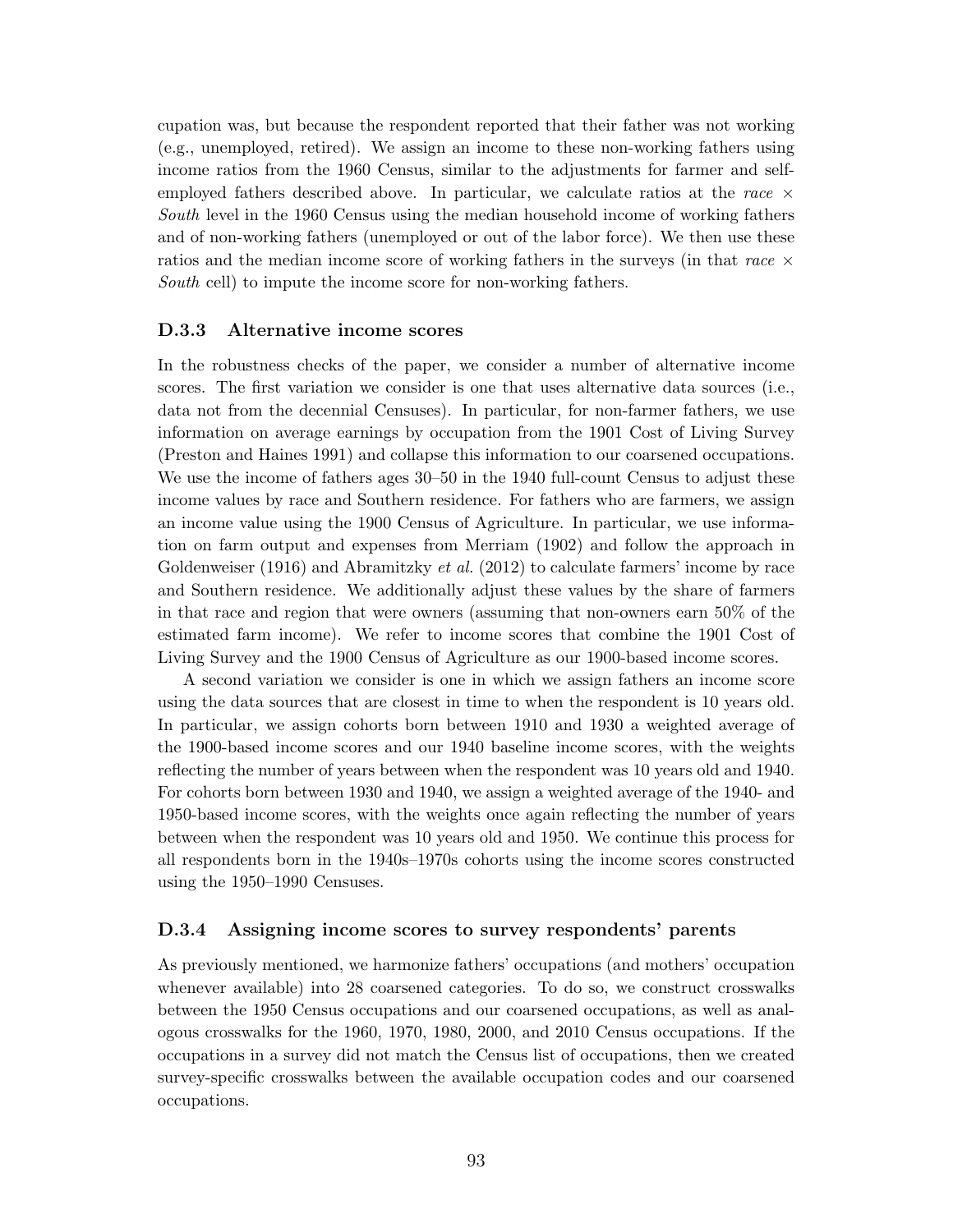Once we finish coarsening occupations, we merge our income scores by father occupation, race, and whether the respondent grew up in the South. While our surveys provide father occupation, they do not report information on his race. We thus proxy father race with respondent race. Moreover, our surveys do not report the state or region in which the respondent's father worked when the respondent was growing up. We can, however, observe the region in which the respondent was born or grew up. We therefore use respondent residence in childhood/adolescence to proxy for father residence. Whenever we have information on both birthplace as well as childhood region, we use the latter to proxy for father residence.

Finally, whenever a father's occupation is unavailable but the occupation of the mother is provided, we merge in the corresponding income scores for mothers, again by mother's occupation, race, and whether the respondent grew up in the South.

#### D.4 Educational attainment

Our constructed measures of educational attainment always reflect years of schooling completed. In some surveys, respondent and father education are binned (i.e., "less than grade school," "grade school," "less than high school," etc.), while in other surveys they are categorical (i.e., 0-20+ years of schooling). To harmonize across surveys, we create two education variables.

The first binned variable assigns consecutive, ascending values as follows:

- (0) no education (0 years)
- (1) less than grade school (1-7 years)
- (2) grade school (8 years)
- (3) less than high school (9-11 years)
- (4) high school (12 years)
- (5) some college (13-15 years)
- $(6)$  college  $(16+)$  years)

In contrast, the second binned variable assigns years of schooling in the following manner:

- (0) no education
- (6) less than grade school
- (8) grade school
- (10) less than high school
- (12) high school
- (14) some college
- $(16)$  college +

We create these two variables for the respondent and for the respondent's father. Whenever available, we make similar variables for the respondents' mothers. Finally, we create indicator variables denoting high school and college completion for the respondent, for the father, and for the mother if possible.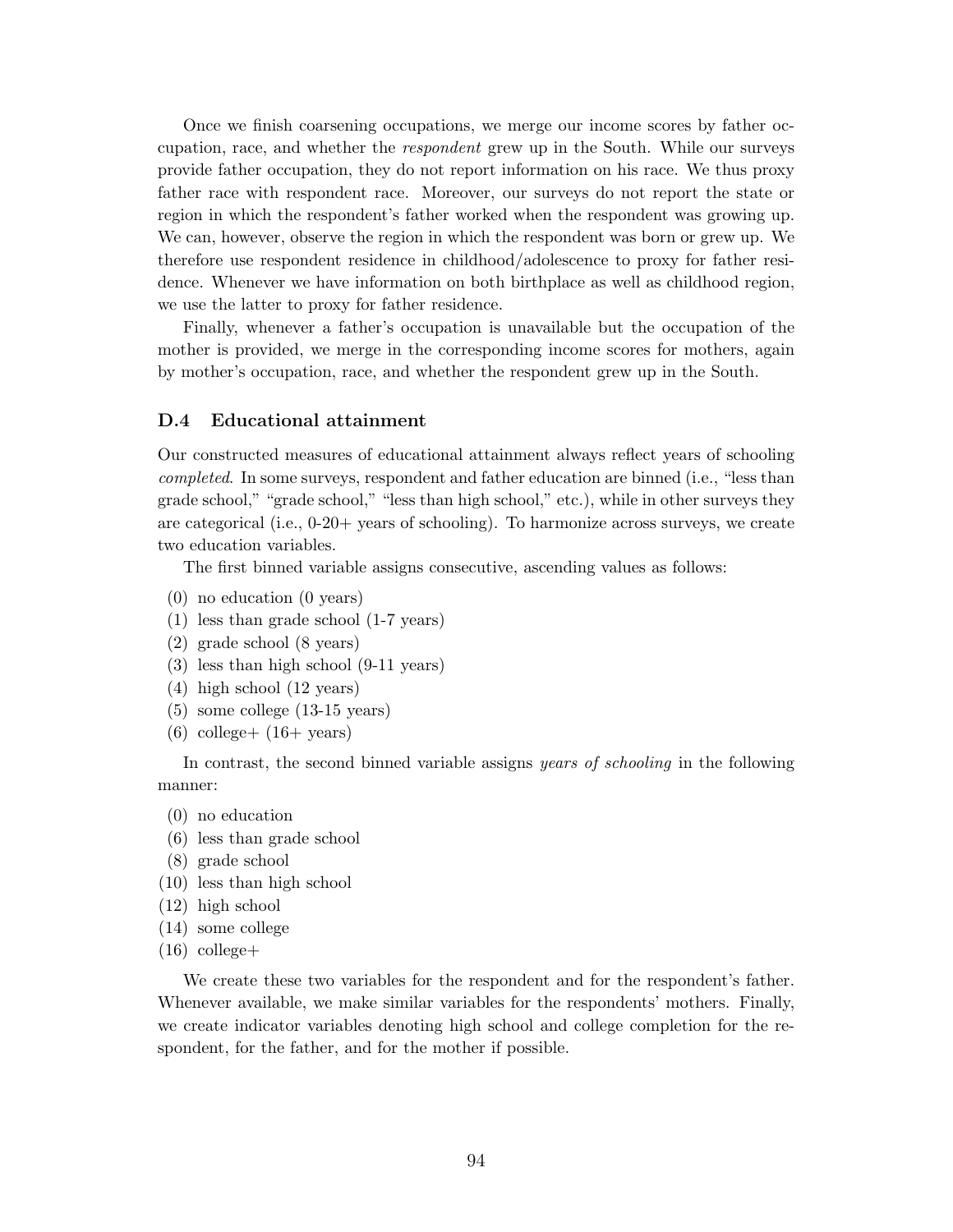#### D.5 Weighting scheme

We construct two types of weights for our analysis, a centered weight and a populationadjusted weight.

We begin by taking the provided weight in each survey and dividing it by its mean so that the weight has an average of 1 within a survey. For surveys that consist of repeated cross-sections (i.e., the ANES and GSS), we re-center the weight in each survey year. If a survey does not have a weight, we create a weight with all values set to 1. We then combine these re-centered weights into one variable: the centered weight.

The main weight we use in the analysis builds on the centered weight, but adjusts it further for population characteristics. In particular, because some of our surveys are not representative by race or sex, certain cohorts in the pooled dataset will not be nationally representative. We therefore adjust the centered weights so that the share of white men, white women, Black men, and Black women in each cohort (i.e., decade) is 44, 44, 6, and 6 percent, respectively.

Throughout the analysis, we sometimes restrict the sample to certain respondents (e.g., individuals whose fathers are not farmers, individuals with available information on father's education). For these secondary samples, we also adjust the centered weight so that the share of white men, white women, Black men, and Black women in each cohort of that sub-sample is 44, 44, 6, and 6 percent, respectively.

#### D.6 Ranking respondents and their fathers

In addition to logging respondent family income and fathers' income scores, we also rank respondents and their fathers. In particular, we rank respondents relative to other survey respondents born in the same birth year. Similarly, we rank fathers relative to all other fathers with children born in the same year. Notably, we rank respondents and their fathers on the condition that we have a minimum of 100 observations in a given birth year for the relevant sample. Our baseline analysis sample ends up including individuals born in every year between 1911 and 1979. Finally, in our baseline approach, we use the population-adjusted weights when creating ranks.

Whenever we consider secondary samples of individuals, we re-rank respondents (and their fathers) so that individuals are compared to the other individuals in that sub-sample. We use the population-adjusted weights that correspond to that subsample when ranking.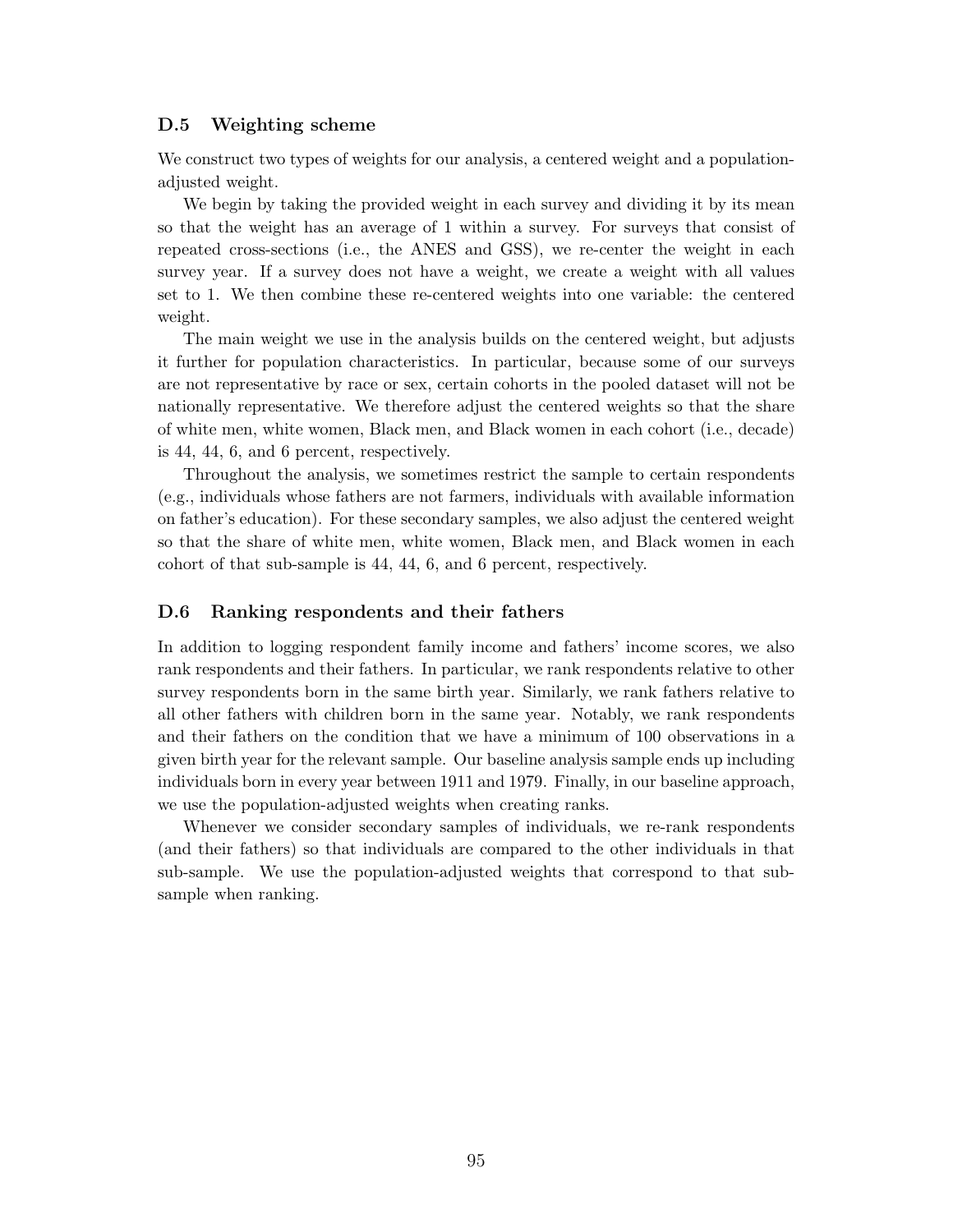![](_page_96_Figure_0.jpeg)

Figure D.1: Survey data per birth cohort

Sources: This figure combines the 15 surveys, showing the number of respondents in each birth cohort in our baseline sample.